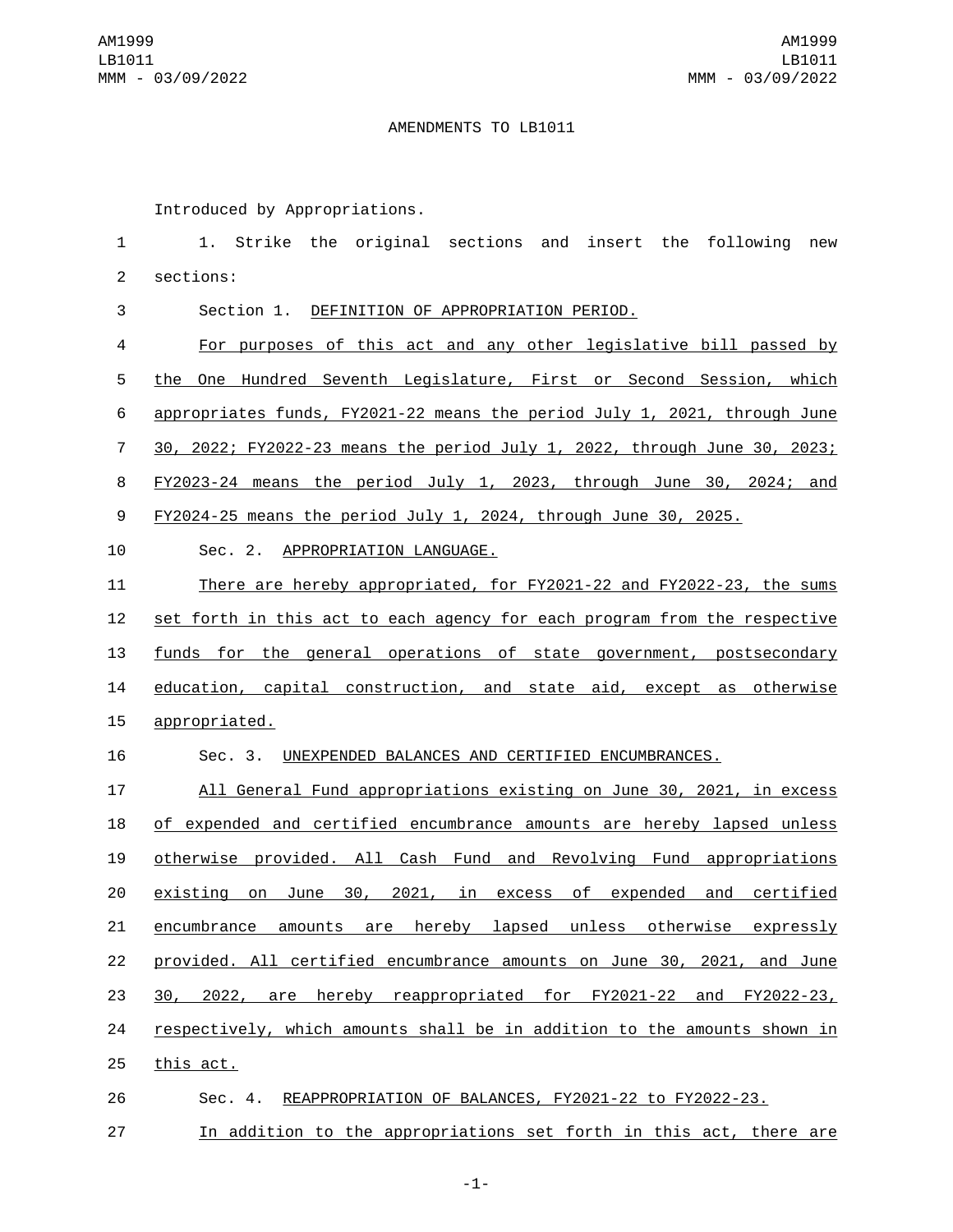| 1              | hereby reappropriated all unexpended appropriation balances existing on   |               |           |
|----------------|---------------------------------------------------------------------------|---------------|-----------|
| $\overline{2}$ | June 30, 2022, for FY2022-23 to the respective agencies, programs, and    |               |           |
| 3              | funds listed in this act, except as otherwise provided in this act.       |               |           |
| 4              | Sec. 5.<br>NEBRASKA ACCOUNTING SYSTEM MANUAL DEFINITIONS.                 |               |           |
| 5              | The definitions contained in the Nebraska Accounting System Manual,       |               |           |
| 6              | and any amendments thereto, on file with the Clerk of the Legislature are |               |           |
| 7              | hereby adopted by the Legislature as the definitions for this act, except |               |           |
| 8              | as provided in section 215 of this act.                                   |               |           |
| 9              | Sec. 6. DRAWING AND PAYING WARRANTS.                                      |               |           |
| 10             | The Director of Administrative Services shall draw warrants upon the      |               |           |
| 11             | proper fund in the state treasury for an amount not to exceed the         |               |           |
| 12             | appropriations set forth in this act upon presentation of proper          |               |           |
| 13             | documentation. The State Treasurer shall pay the warrants out of the      |               |           |
| 14             | appropriate funds.                                                        |               |           |
| 15             | Sec. 7. AGENCY NO. 3 - LEGISLATIVE COUNCIL                                |               |           |
| 16             | Program No. 122 - Legislative Services                                    |               |           |
| 17             |                                                                           | FY2021-22     | FY2022-23 |
| 18             | <b>GENERAL FUND</b>                                                       | <u>-0-</u>    | 114,605   |
| 19             | <b>CASH FUND</b>                                                          | <u>- 0 - </u> | 1,069     |
| 20             | PROGRAM TOTAL                                                             | $-0-$         | 115,674   |
| 21             | SALARY LIMIT                                                              | $-0-$         | 148, 105  |
| 22             | Sec. 8. AGENCY NO. 3 - LEGISLATIVE COUNCIL                                |               |           |
| 23             | Program No. 123 - Clerk of the Legislature                                |               |           |
| 24             |                                                                           | FY2021-22     | FY2022-23 |
| 25             | <b>GENERAL FUND</b>                                                       | <u>-0-</u>    | 40,285    |
| 26             | <b>CASH FUND</b>                                                          | $-0-$         | 1,323     |
| 27             | PROGRAM TOTAL                                                             | $-0-$         | 41,608    |
| 28             | SALARY LIMIT                                                              | $-0-$         | 53,379    |
| 29             | Sec. 9.<br>AGENCY NO. 3 - LEGISLATIVE COUNCIL                             |               |           |
| 30             | Program No. 126 - Legislative Research                                    |               |           |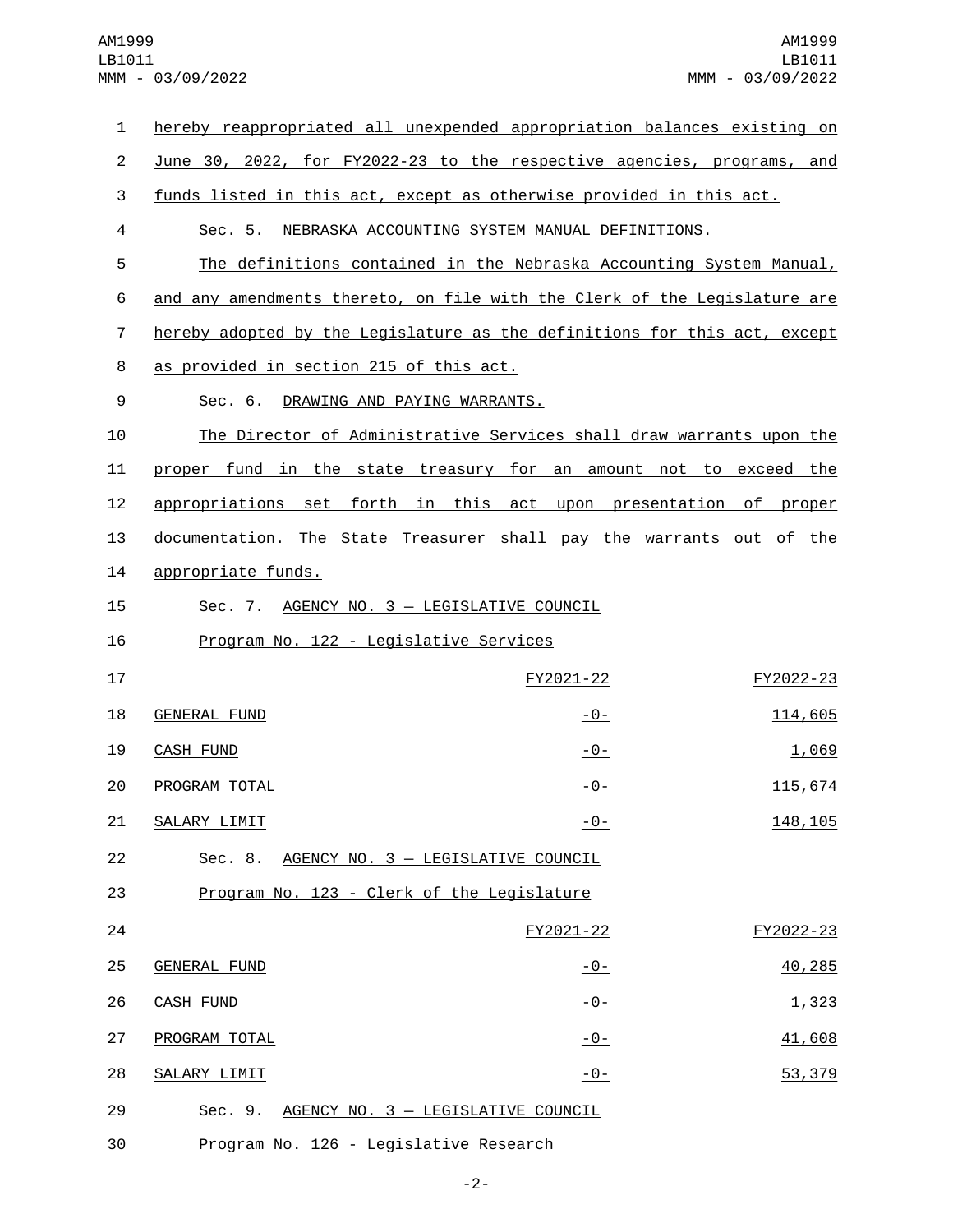| AM1999<br>LB1011 | MMM - 03/09/2022                      |                                               | AM1999<br>LB1011<br>MMM - 03/09/2022 |
|------------------|---------------------------------------|-----------------------------------------------|--------------------------------------|
| $\mathbf{1}$     |                                       | FY2021-22                                     | FY2022-23                            |
| $\overline{c}$   | <b>GENERAL FUND</b>                   | <u>- 0 - </u>                                 | 7,341                                |
| 3                | PROGRAM TOTAL                         | $-0-$                                         | 7,341                                |
| $\overline{4}$   | SALARY LIMIT                          | $-0-$                                         | 9,500                                |
| 5                |                                       | Sec. 10. AGENCY NO. 3 - LEGISLATIVE COUNCIL   |                                      |
| 6                | Program No. 127 - Revisor of Statutes |                                               |                                      |
| $\overline{7}$   |                                       | FY2021-22                                     | FY2022-23                            |
| 8                | <b>GENERAL FUND</b>                   | $-0-$                                         | 16,082                               |
| 9                | PROGRAM TOTAL                         | $-0-$                                         | 16,082                               |
| 10               | SALARY LIMIT                          | $-0-$                                         | 19,543                               |
| 11               |                                       | Sec. 11. AGENCY NO. 3 - LEGISLATIVE COUNCIL   |                                      |
| 12               | Program No. 129 - Legislative Audit   |                                               |                                      |
| 13               |                                       | FY2021-22                                     | FY2022-23                            |
| 14               | GENERAL FUND                          | $-0-$                                         | 9,087                                |
| 15               | PROGRAM TOTAL                         | $-0-$                                         | 9,087                                |
| 16               | SALARY LIMIT                          | $-0-$                                         | 11,061                               |
| 17               |                                       | Sec. 12. AGENCY NO. 3 - LEGISLATIVE COUNCIL   |                                      |
| 18               |                                       | Program No. 504 - Office of Public Counsel    |                                      |
| 19               |                                       | FY2021-22                                     | FY2022-23                            |
| 20               | <b>GENERAL FUND</b>                   | $-0-$                                         | 21,357                               |
| 21               | PROGRAM TOTAL                         | $-0-$                                         | 21,357                               |
| 22               | <b>SALARY LIMIT</b>                   | $-0-$                                         | 27,256                               |
| 23               |                                       | Sec. 13. AGENCY NO. 3 - LEGISLATIVE COUNCIL   |                                      |
| 24               |                                       | Program No. 638 - Fiscal and Program Analysis |                                      |
| 25               |                                       | FY2021-22                                     | FY2022-23                            |
| 26               | <b>GENERAL FUND</b>                   | $-0-$                                         | 19,523                               |
| 27               | PROGRAM TOTAL                         | $-0-$                                         | 19,523                               |
| 28               | SALARY LIMIT                          | $-0-$                                         | 23,384                               |
| 29               | Sec. 14.                              | AGENCY NO. 5 - SUPREME COURT                  |                                      |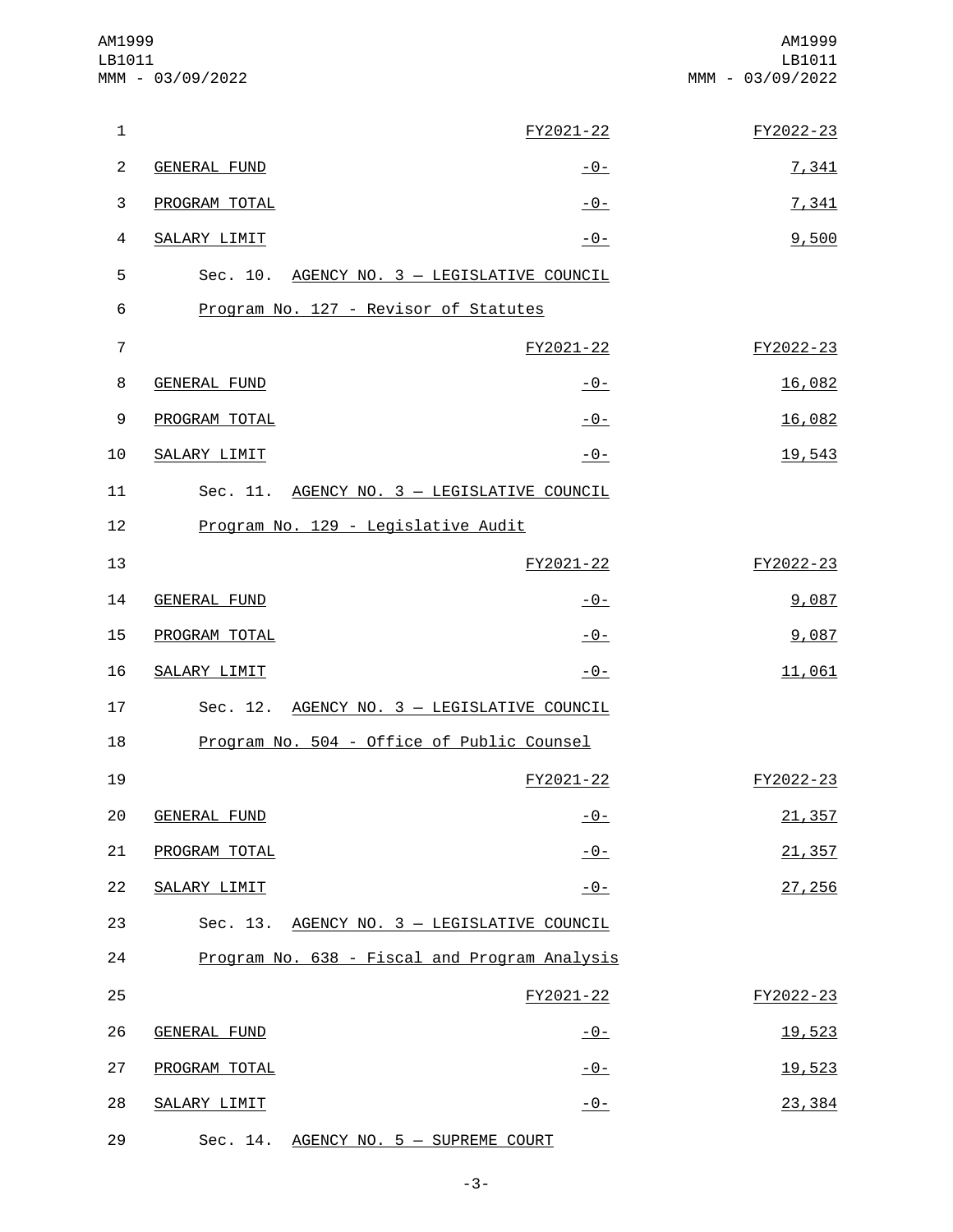| $\mathbf{1}$   | Program No. 52 - Operations                 |                                                        |             |
|----------------|---------------------------------------------|--------------------------------------------------------|-------------|
| $\overline{2}$ |                                             | FY2021-22                                              | FY2022-23   |
| 3              | GENERAL FUND                                | $-0-$                                                  | 3,088,970   |
| 4              | <b>CASH FUND</b>                            | $-0-$                                                  | 13, 198     |
| 5              | FEDERAL FUND est.                           | $-$ 0 –                                                | 1,546       |
| 6              | PROGRAM TOTAL                               | $-0-$                                                  | 3, 103, 714 |
| 7              | SALARY LIMIT                                | $-0-$                                                  | 2,262,905   |
| 8              | Sec. 15. AGENCY NO. 5 - SUPREME COURT       |                                                        |             |
| 9              | Program No. 67 - Probation Services         |                                                        |             |
| 10             |                                             | FY2021-22                                              | FY2022-23   |
| 11             | <b>GENERAL FUND</b>                         | $-0-$                                                  | 336,610     |
| 12             | FEDERAL FUND est.                           | $-0-$                                                  | 5,244       |
| 13             | PROGRAM TOTAL                               | $-0-$                                                  | 341,854     |
| 14             | SALARY LIMIT                                | $-0-$                                                  | 470,681     |
| 15             | Sec. 16. AGENCY NO. 5 - SUPREME COURT       |                                                        |             |
| 16             |                                             | Program No. 235 - State Probation Contractual Services |             |
| 17             |                                             | FY2021-22                                              | FY2022-23   |
| 18             | SALARY LIMIT                                | $-0-$                                                  | 1,052       |
| 19             | Sec. 17. AGENCY NO. 5 - SUPREME COURT       |                                                        |             |
| 20             |                                             | Program No. 420 - State Specialized Court Operations   |             |
| 21             |                                             | FY2021-22                                              | FY2022-23   |
| 22             | <b>GENERAL FUND</b>                         | $-0-$                                                  | 38,962      |
| 23             | PROGRAM TOTAL                               | $-0-$                                                  | 38,962      |
| 24             | SALARY LIMIT                                | $-0-$                                                  | 58,198      |
| 25             | Sec. 18. AGENCY NO. 5 - SUPREME COURT       |                                                        |             |
| 26             | Program No. 434 - Office of Public Guardian |                                                        |             |
| 27             |                                             | FY2021-22                                              | FY2022-23   |
| 28             | <b>GENERAL FUND</b>                         | <u> - 0 - </u>                                         | 524,092     |
| 29             | PROGRAM TOTAL                               | $-0-$                                                  | 524,092     |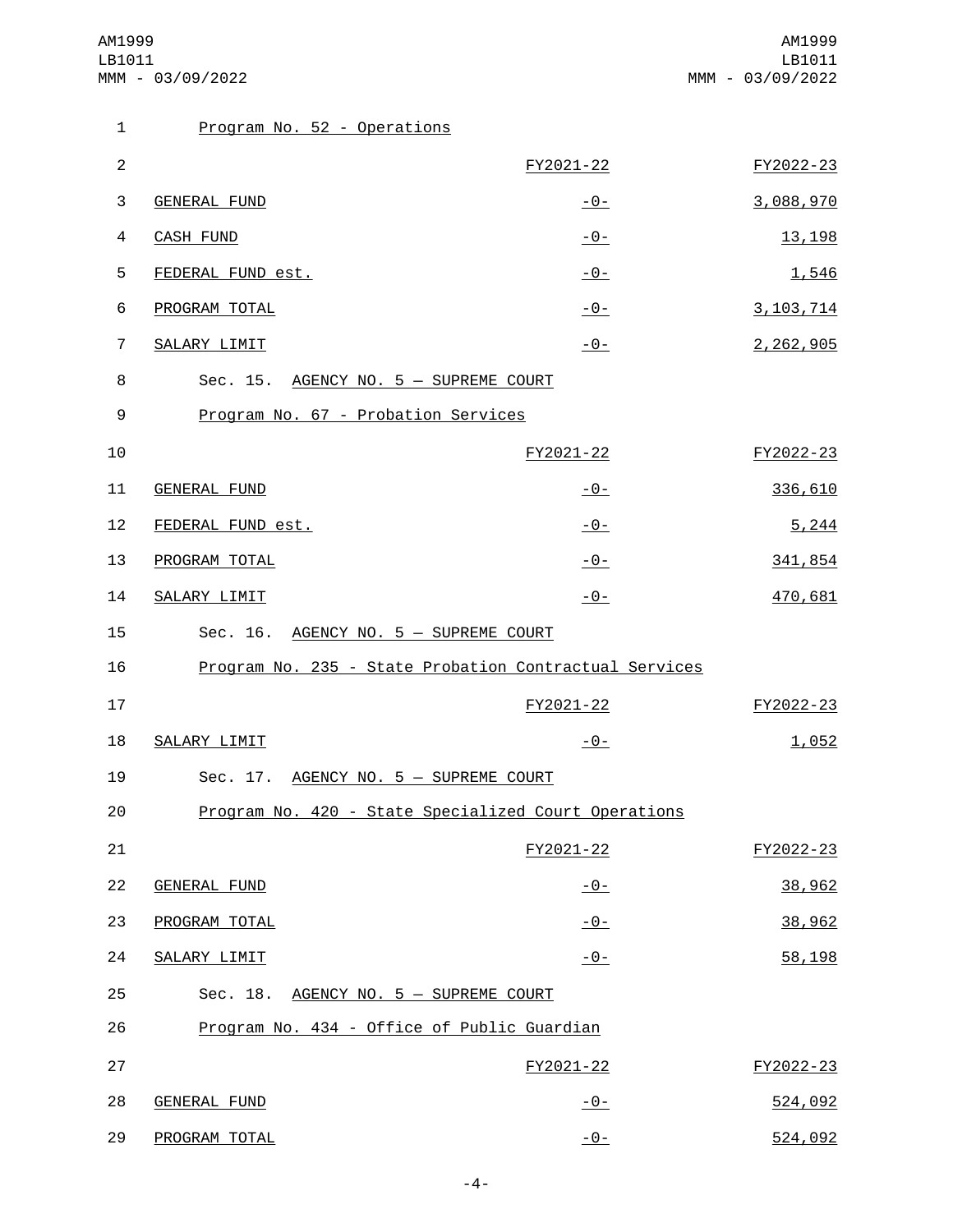| $\mathbf{1}$   | SALARY LIMIT                            | $-0-$                                              | 386, 124  |
|----------------|-----------------------------------------|----------------------------------------------------|-----------|
| 2              | Sec. 19. AGENCY NO. 5 - SUPREME COURT   |                                                    |           |
| 3              |                                         | Program No. 435 - Probation Community Corrections  |           |
| $\overline{4}$ |                                         | FY2021-22                                          | FY2022-23 |
| 5              | <b>GENERAL FUND</b>                     | $-0-$                                              | 1,751,400 |
| 6              | PROGRAM TOTAL                           | $-0-$                                              | 1,751,400 |
| $\overline{7}$ | SALARY LIMIT                            | $-0-$                                              | 170,380   |
| 8              | Sec. 20. AGENCY NO. 5 - SUPREME COURT   |                                                    |           |
| 9              | Program No. 570 - Court Automation      |                                                    |           |
| 10             |                                         | FY2021-22                                          | FY2022-23 |
| 11             | SALARY LIMIT                            | $-0-$                                              | 2,335     |
| 12             | Sec. 21. AGENCY NO. 7 - GOVERNOR        |                                                    |           |
| 13             |                                         | Program No. 18 - Governor's Policy Research Office |           |
| 14             |                                         | FY2021-22                                          | FY2022-23 |
| 15             | <b>GENERAL FUND</b>                     | <u> - 0 - </u>                                     | 11,597    |
| 16             | PROGRAM TOTAL                           | $-0-$                                              | 11,597    |
| 17             | SALARY LIMIT                            | $-0-$                                              | 12,237    |
| 18             | Sec. 22. AGENCY NO. 7 - GOVERNOR        |                                                    |           |
| 19             | Program No. 21 - Office of the Governor |                                                    |           |
| 20             |                                         | FY2021-22                                          | FY2022-23 |
| 21             | <b>GENERAL FUND</b>                     | $-0-$                                              | 14,713    |
| 22             | PROGRAM TOTAL                           | $-0-$                                              | 14,713    |
| 23             | SALARY LIMIT                            | $-0-$                                              | 18,071    |
| 24             |                                         | Sec. 23. AGENCY NO. 8 - LIEUTENANT GOVERNOR        |           |
| 25             | Program No. 8 - Lieutenant Governor     |                                                    |           |
| 26             |                                         | FY2021-22                                          | FY2022-23 |
| 27             | <b>GENERAL FUND</b>                     | $-0-$                                              | 907       |
| 28             | PROGRAM TOTAL                           | $-0-$                                              | 907       |
| 29             | SALARY LIMIT                            | $ \Theta$ –                                        | 1,727     |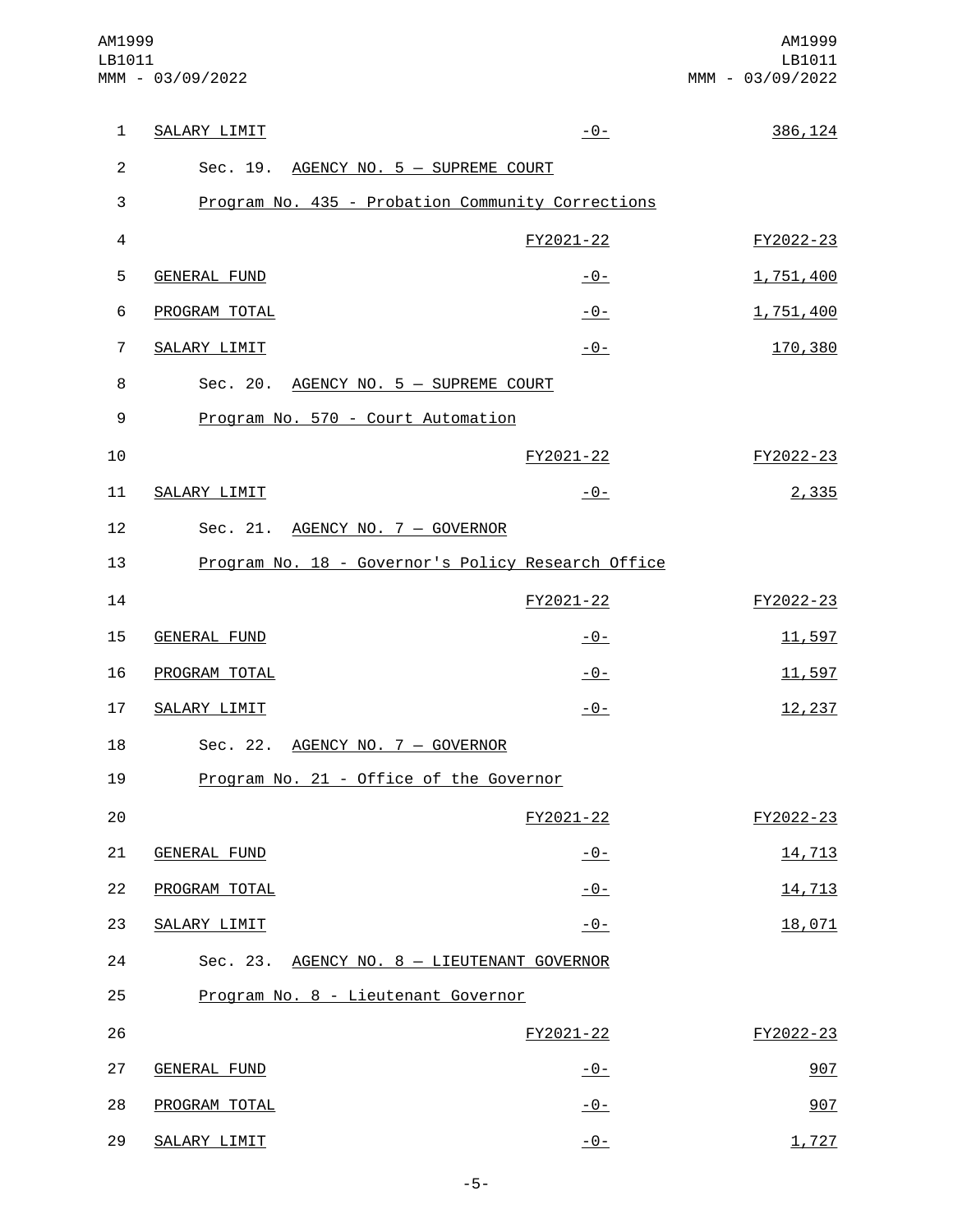AM1999 LB1011 MMM - 03/09/2022

| $\mathbf{1}$     | Sec. 24. AGENCY NO. 8 - LIEUTENANT GOVERNOR         |                |           |
|------------------|-----------------------------------------------------|----------------|-----------|
| $\overline{c}$   | Program No. 124 - Office of the Lieutenant Governor |                |           |
| 3                |                                                     | FY2021-22      | FY2022-23 |
| 4                | <b>GENERAL FUND</b>                                 | $-0-$          | 129       |
| 5                | PROGRAM TOTAL                                       | $-0-$          | 129       |
| 6                | SALARY LIMIT                                        | $-0-$          | 228       |
| $\overline{7}$   | Sec. 25. AGENCY NO. 9 - SECRETARY OF STATE          |                |           |
| 8                | Program No. 20 - Services and Administration        |                |           |
| $\boldsymbol{9}$ |                                                     | FY2021-22      | FY2022-23 |
| 10               | <b>GENERAL FUND</b>                                 | $-0-$          | 3,361     |
| 11               | <b>CASH FUND</b>                                    | $-0-$          | 14,015    |
| 12               | PROGRAM TOTAL                                       | $-0-$          | 17,376    |
| 13               | SALARY LIMIT                                        | $-0-$          | 25,013    |
| 14               | Sec. 26. AGENCY NO. 9 - SECRETARY OF STATE          |                |           |
| 15               | Program No. 45 - Election Administration            |                |           |
| 16               |                                                     | FY2021-22      | FY2022-23 |
| 17               | <b>GENERAL FUND</b>                                 | $-0-$          | 7,498     |
| 18               | FEDERAL FUND est.                                   | -0-            | 2,050     |
| 19               | PROGRAM TOTAL                                       | <u> - 0 - </u> | 9,548     |
| 20               | SALARY LIMIT                                        | $-0-$          | 12,086    |
| 21               | Sec. 27. AGENCY NO. 9 - SECRETARY OF STATE          |                |           |
| 22               | Program No. 86 - Records Management                 |                |           |
| 23               |                                                     | FY2021-22      | FY2022-23 |
| 24               | <b>GENERAL FUND</b>                                 | $-0-$          | 1,992     |
| 25               | <b>CASH FUND</b>                                    | $ \Theta$ –    | 1,870     |
| 26               | REVOLVING FUND                                      | $-0-$          | 1,067     |
| 27               | PROGRAM TOTAL                                       | $-0-$          | 4,929     |
| 28               | SALARY LIMIT                                        | $-0-$          | 8,396     |
| 29               | Sec. 28. AGENCY NO. 10 - AUDITOR OF PUBLIC ACCOUNTS |                |           |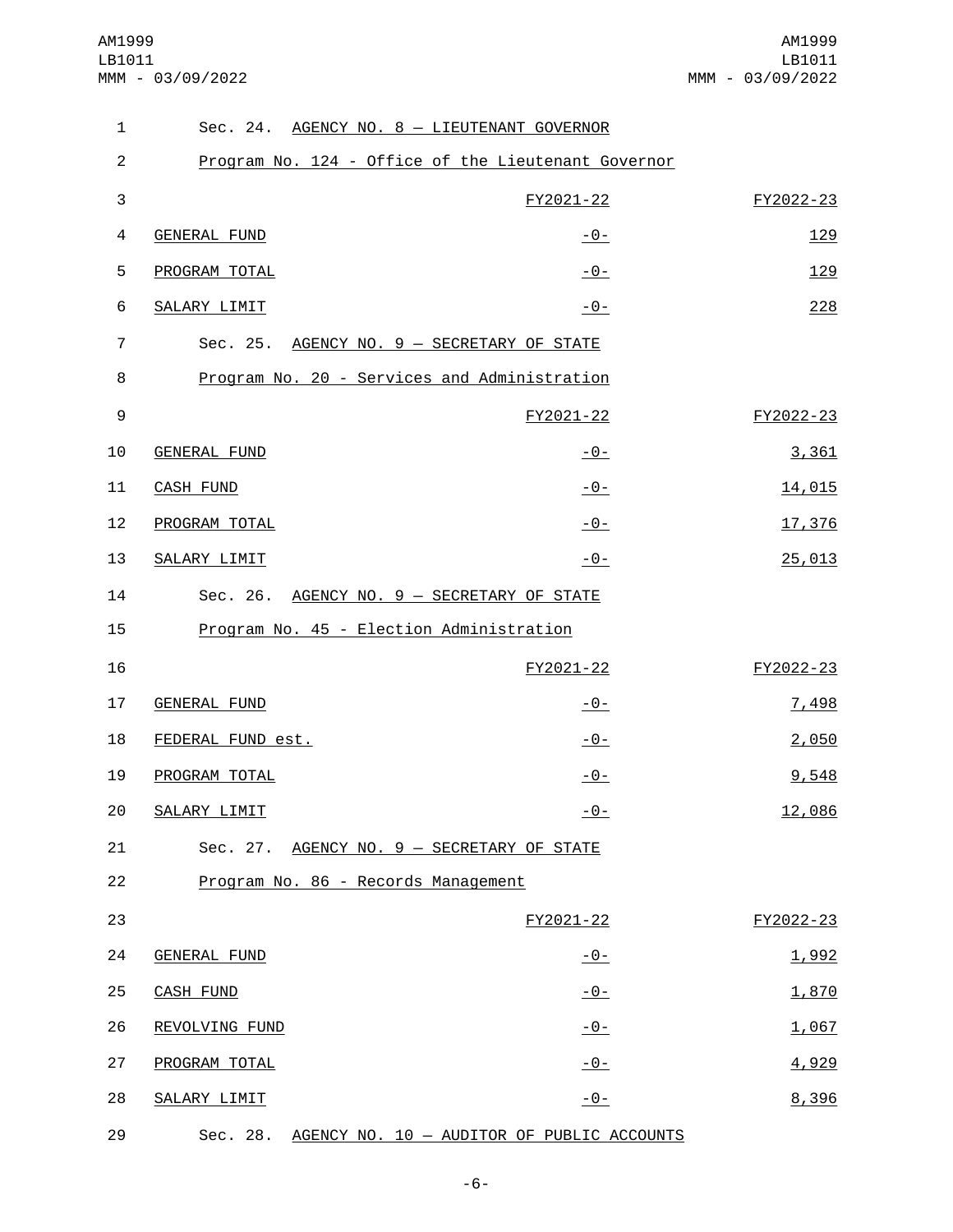| $\mathbf{1}$   | Program No. 506 - State Agency and County Post Audits |                                                         |           |
|----------------|-------------------------------------------------------|---------------------------------------------------------|-----------|
| $\overline{2}$ |                                                       | FY2021-22                                               | FY2022-23 |
| 3              | GENERAL FUND                                          | $-0-$                                                   | 42,938    |
| 4              | PROGRAM TOTAL                                         | $-0-$                                                   | 42,938    |
| 5              | SALARY LIMIT                                          | $-0-$                                                   | 44,929    |
| 6              |                                                       | Sec. 29. AGENCY NO. 10 - AUDITOR OF PUBLIC ACCOUNTS     |           |
| $\overline{7}$ | Program No. 525 - Cooperative Audits                  |                                                         |           |
| 8              |                                                       | FY2021-22                                               | FY2022-23 |
| 9              | <b>CASH FUND</b>                                      | <u> - 0 - </u>                                          | 24,411    |
| 10             | PROGRAM TOTAL                                         | $-0-$                                                   | 24,411    |
| 11             | SALARY LIMIT                                          | $-0-$                                                   | 28,745    |
| 12             | Sec. 30. AGENCY NO. 11 - ATTORNEY GENERAL             |                                                         |           |
| 13             | Program No. 290 - State Settlement Funds              |                                                         |           |
| 14             |                                                       | FY2021-22                                               | FY2022-23 |
| 15             | <b>CASH FUND</b>                                      | $-0-$                                                   | 23,452    |
| 16             | PROGRAM TOTAL                                         | $-0-$                                                   | 23,452    |
| 17             | <b>SALARY LIMIT</b>                                   | $-0-$                                                   | 25,065    |
| 18             | Sec. 31. AGENCY NO. 11 - ATTORNEY GENERAL             |                                                         |           |
| 19             |                                                       | Program No. 507 - Interpretation and Application of Law |           |
| 20             |                                                       | FY2021-22                                               | FY2022-23 |
| 21             | <b>GENERAL FUND</b>                                   | $-0-$                                                   | 88,072    |
| 22             | <b>CASH FUND</b>                                      | $-0-$                                                   | 11,773    |
| 23             | FEDERAL FUND est.                                     | $-0-$                                                   | 9,791     |
| 24             | REVOLVING FUND                                        | 57, 191                                                 | 139,002   |
| 25             | PROGRAM TOTAL                                         | 57, 191                                                 | 248,638   |
| 26             | SALARY LIMIT                                          | 45,000                                                  | 248, 149  |
| 27             | Sec. 32. AGENCY NO. 12 - STATE TREASURER              |                                                         |           |
| 28             | Program No. 24 - State Disbursement Unit              |                                                         |           |
| 29             |                                                       | FY2021-22                                               | FY2022-23 |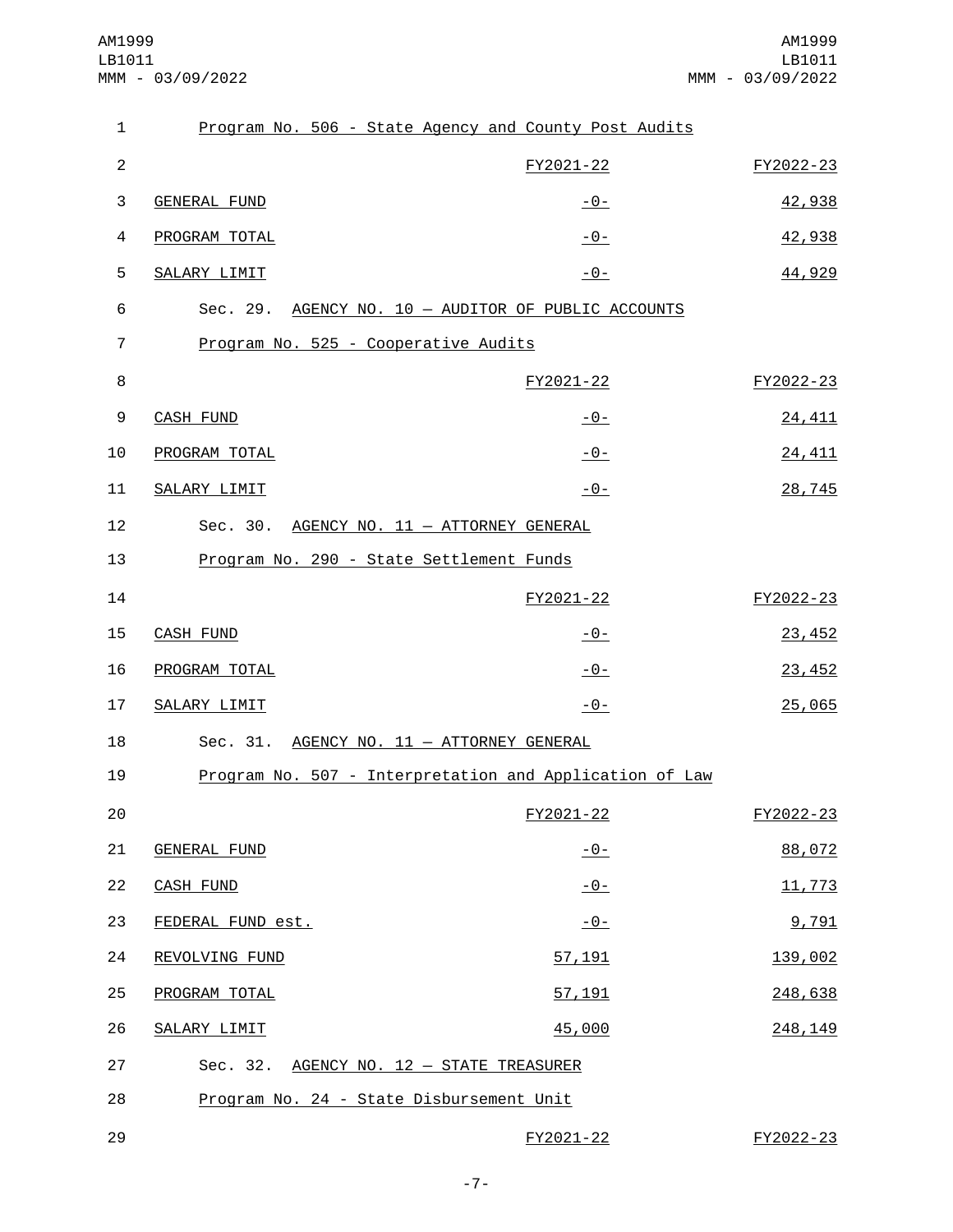| AM1999<br>LB1011 | MMM - 03/09/2022                                       |                | AM1999<br>LB1011<br>MMM - 03/09/2022 |
|------------------|--------------------------------------------------------|----------------|--------------------------------------|
| $\mathbf{1}$     | <b>GENERAL FUND</b>                                    | $-0-$          | 7,060                                |
| $\overline{2}$   | FEDERAL FUND est.                                      | <u> - 0 - </u> | 10,604                               |
| $\sqrt{3}$       | PROGRAM TOTAL                                          | $-0-$          | 17,664                               |
| $\overline{4}$   | SALARY LIMIT                                           | $-0-$          | 25,700                               |
| 5                | Sec. 33. AGENCY NO. 12 - STATE TREASURER               |                |                                      |
| 6                | Program No. 475 - ABLE Savings Program                 |                |                                      |
| $\overline{7}$   |                                                        | FY2021-22      | FY2022-23                            |
| 8                | <b>CASH FUND</b>                                       | 64,050         | 67,024                               |
| 9                | PROGRAM TOTAL                                          | 64,050         | 67,024                               |
| 10               | SALARY LIMIT                                           | $-0-$          | 2,753                                |
| 11               | Sec. 34. AGENCY NO. 12 - STATE TREASURER               |                |                                      |
| 12               | Program No. 503 - Treasury Management                  |                |                                      |
| 13               |                                                        | FY2021-22      | FY2022-23                            |
| 14               | CASH FUND                                              | $-0-$          | 9,507                                |
| 15               | PROGRAM TOTAL                                          | $-0-$          | 9,507                                |
| 16               | SALARY LIMIT                                           | $-0-$          | 11,227                               |
| 17               | Sec. 35. AGENCY NO. 12 - STATE TREASURER               |                |                                      |
| 18               | Program No. 505 - Educational Savings Plan             |                |                                      |
| 19               |                                                        | FY2021-22      | FY2022-23                            |
| 20               | <b>CASH FUND</b>                                       | $-0-$          | 2,000                                |
| 21               | PROGRAM TOTAL                                          | $-0-$          | 2,000                                |
| 22               | SALARY LIMIT                                           | $-0-$          | 2,092                                |
| 23               | Sec. 36. AGENCY NO. 12 - STATE TREASURER               |                |                                      |
| 24               | Program No. 512 - Unclaimed Property                   |                |                                      |
| 25               |                                                        | FY2021-22      | FY2022-23                            |
| 26               | <b>CASH FUND</b>                                       | $-0-$          | 7,826                                |
| 27               | PROGRAM TOTAL                                          | $-0-$          | 7,826                                |
| 28               | SALARY LIMIT                                           | $-0-$          | 11,263                               |
| 29               | Sec. 37. AGENCY NO. 13 - STATE DEPARTMENT OF EDUCATION |                |                                      |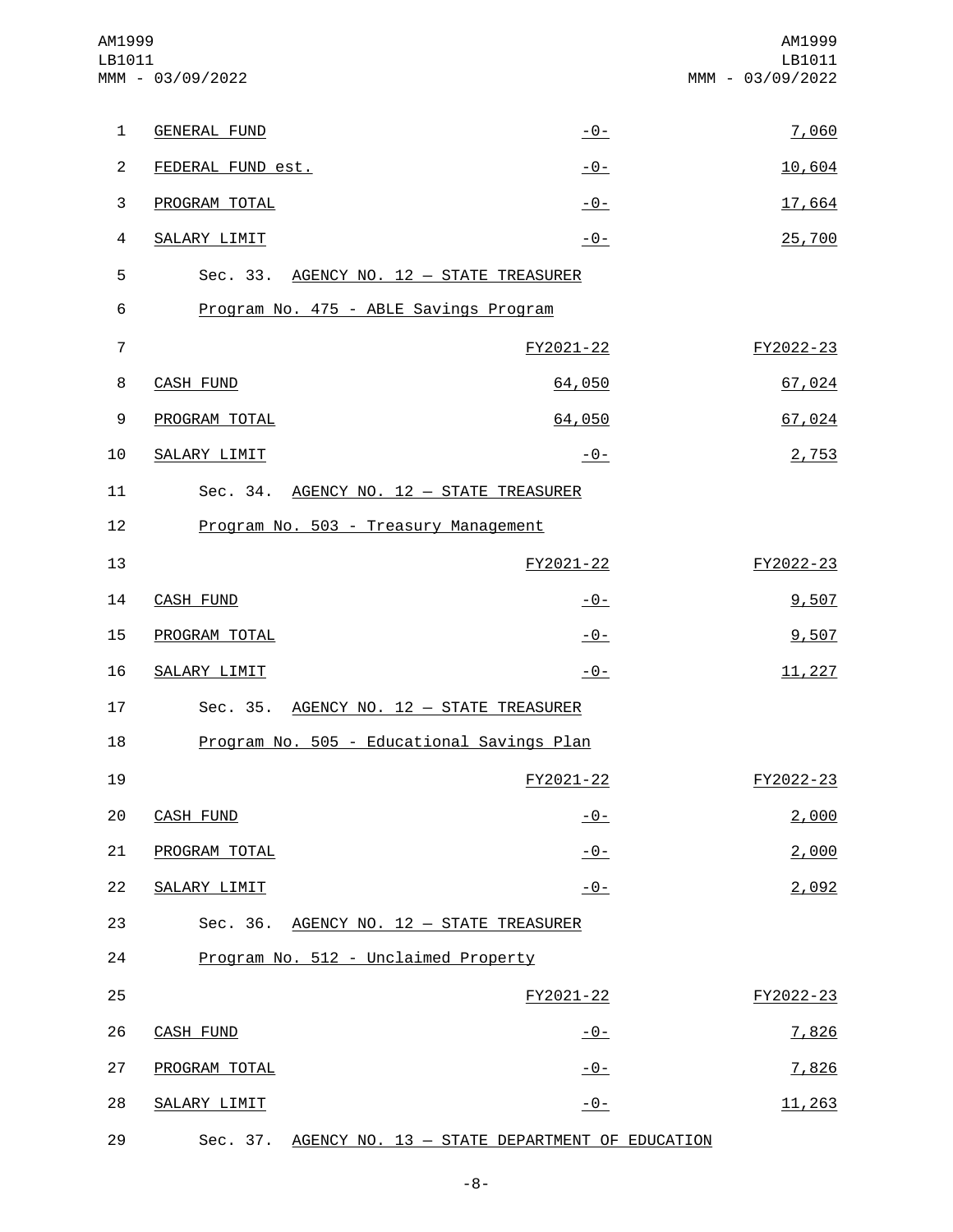| $\mathbf{1}$   |                                            | Program No. 25 - Education, Administration, and Support     |             |
|----------------|--------------------------------------------|-------------------------------------------------------------|-------------|
| $\overline{2}$ |                                            | FY2021-22                                                   | FY2022-23   |
| 3              | <b>GENERAL FUND</b>                        | 1,749,186                                                   | 1, 136, 872 |
| 4              | <b>CASH FUND</b>                           | 155,741                                                     | 86,917      |
| 5              | FEDERAL FUND est.                          | 2,148,025                                                   | 1,395,167   |
| 6              | PROGRAM TOTAL                              | 4,052,952                                                   | 2,618,956   |
| $\overline{7}$ | SALARY LIMIT                               | 183,658                                                     | 429,940     |
| 8              |                                            | Sec. 38. AGENCY NO. 13 - STATE DEPARTMENT OF EDUCATION      |             |
| 9              | Program No. 161 - Education Innovation     |                                                             |             |
| 10             |                                            | FY2021-22                                                   | FY2022-23   |
| 11             | <b>CASH FUND</b>                           | 7,612                                                       | 8,483       |
| 12             | PROGRAM TOTAL                              | 7,612                                                       | 8,483       |
| 13             |                                            | Sec. 39. AGENCY NO. 13 - STATE DEPARTMENT OF EDUCATION      |             |
| 14             |                                            | Program No. 351 - Vocational Rehabilitation                 |             |
| 15             |                                            | FY2021-22                                                   | FY2022-23   |
| 16             | <b>GENERAL FUND</b>                        | $-0-$                                                       | 28,480      |
| 17             | FEDERAL FUND est.                          | 118,848                                                     | 219, 472    |
| 18             | PROGRAM TOTAL                              | 118,848                                                     | 247,952     |
| 19             | SALARY LIMIT                               | 16,562                                                      | 275,208     |
| 20             | Sec. 40.                                   | AGENCY NO. 13 - STATE DEPARTMENT OF EDUCATION               |             |
| 21             | Program No. 352 - Disability Determination |                                                             |             |
| 22             |                                            | FY2021-22                                                   | FY2022-23   |
| 23             | FEDERAL FUND est.                          | 7,591                                                       | 53,552      |
| 24             | PROGRAM TOTAL                              | 7,591                                                       | 53,552      |
| 25             | SALARY LIMIT                               | $-0-$                                                       | 70,965      |
| 26             |                                            | Sec. 41. AGENCY NO. 13 - STATE DEPARTMENT OF EDUCATION      |             |
| 27             |                                            | Program No. 401 - Services for the Deaf and Hard of Hearing |             |
| 28             |                                            | FY2021-22                                                   | FY2022-23   |
| 29             | <b>GENERAL FUND</b>                        | 241                                                         | 1,104       |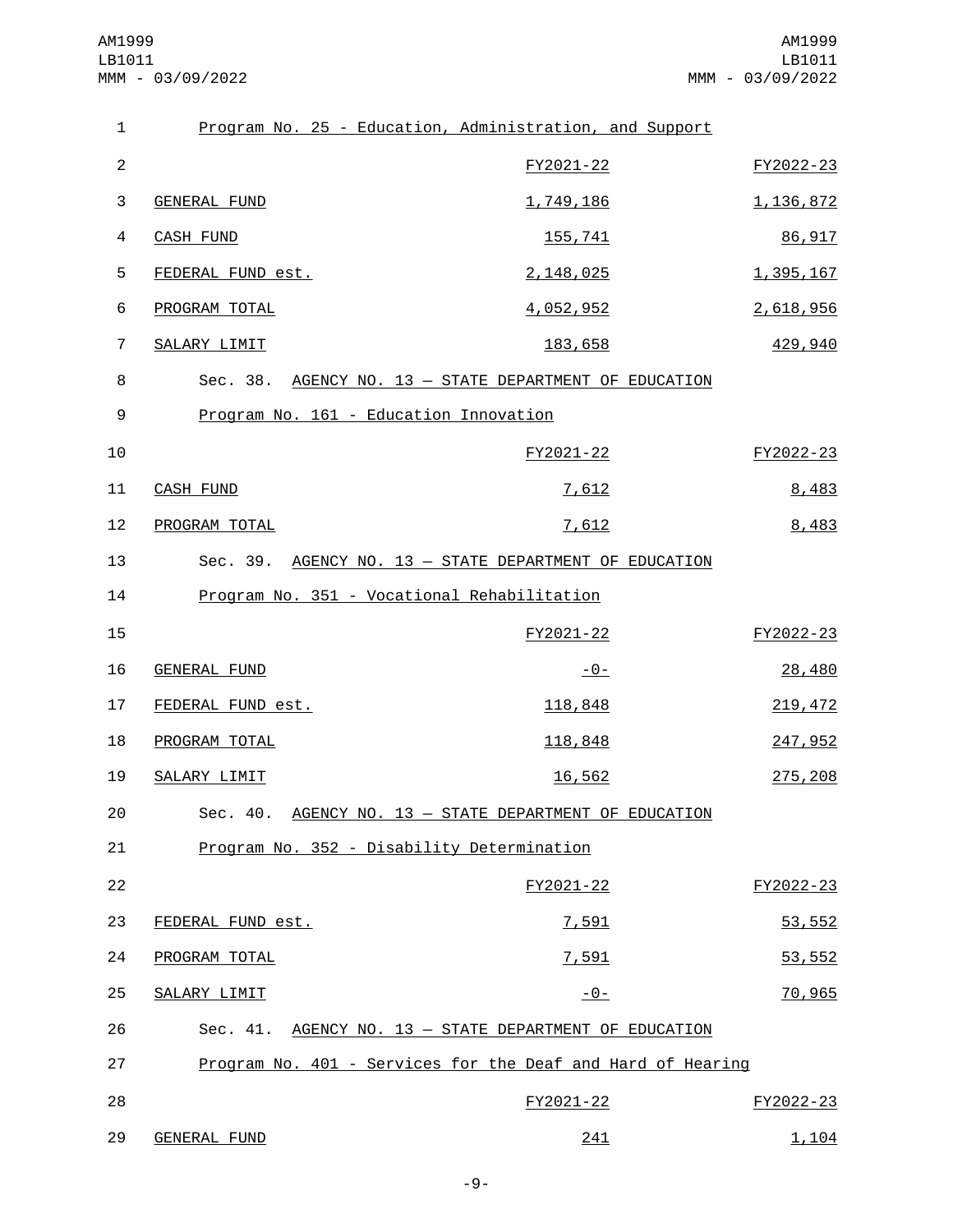| AM1999<br>LB1011 | MMM - 03/09/2022               |                                                                     | AM1999<br>LB1011<br>MMM - 03/09/2022 |
|------------------|--------------------------------|---------------------------------------------------------------------|--------------------------------------|
| $\mathbf{1}$     | PROGRAM TOTAL                  | 241                                                                 | 1,104                                |
| $\overline{2}$   | SALARY LIMIT                   | $-0-$                                                               | 776                                  |
| 3                |                                | Sec. 42. AGENCY NO. 13 - STATE DEPARTMENT OF EDUCATION              |                                      |
| 4                |                                | Program No. 402 - Nebraska Center for the Education of Children who |                                      |
| 5                | are Blind or Visually Impaired |                                                                     |                                      |
| 6                |                                | FY2021-22                                                           | FY2022-23                            |
| $\overline{7}$   | <b>GENERAL FUND</b>            | 241                                                                 | 568                                  |
| 8                | PROGRAM TOTAL                  | 241                                                                 | 568                                  |
| 9                | SALARY LIMIT                   | -0-                                                                 | 311                                  |
| 10               | Sec. 43.                       | AGENCY NO. 13 - STATE DEPARTMENT OF EDUCATION                       |                                      |
| 11               |                                | Program No. 614 - Professional Practices Commission                 |                                      |
| 12               |                                | FY2021-22                                                           | FY2022-23                            |
| 13               | CASH FUND                      | 6,028                                                               | 8,302                                |
| 14               | PROGRAM TOTAL                  | 6,028                                                               | 8,302                                |
| 15               | SALARY LIMIT                   | 1,135                                                               | 2,517                                |
| 16               |                                | Sec. 44. AGENCY NO. 14 - PUBLIC SERVICE COMMISSION                  |                                      |
| 17               |                                | Program No. 19 - Modular Housing Units Program                      |                                      |
| 18               |                                | FY2021-22                                                           | FY2022-23                            |
| 19               | <b>CASH FUND</b>               | $-0-$                                                               | 2,094                                |
| 20               | PROGRAM TOTAL                  | $-0-$                                                               | 2,094                                |
| 21               | SALARY LIMIT                   | $-0-$                                                               | 4,694                                |
| 22               |                                | Sec. 45. AGENCY NO. 14 - PUBLIC SERVICE COMMISSION                  |                                      |
| 23               |                                | Program No. 54 - Enforcement of Standards - Common Carriers         |                                      |
| 24               |                                | FY2021-22                                                           | FY2022-23                            |
| 25               | <b>GENERAL FUND</b>            | 186,092                                                             | 202,542                              |
| 26               | PROGRAM TOTAL                  | 186,092                                                             | 202,542                              |
| 27               | SALARY LIMIT                   | $-0-$                                                               | 21,587                               |
| 28               | Sec. 46.                       | AGENCY NO. 14 - PUBLIC SERVICE COMMISSION                           |                                      |
| 29               |                                | Program No. 64 - Nebraska Telecommunications Relay System Fund      |                                      |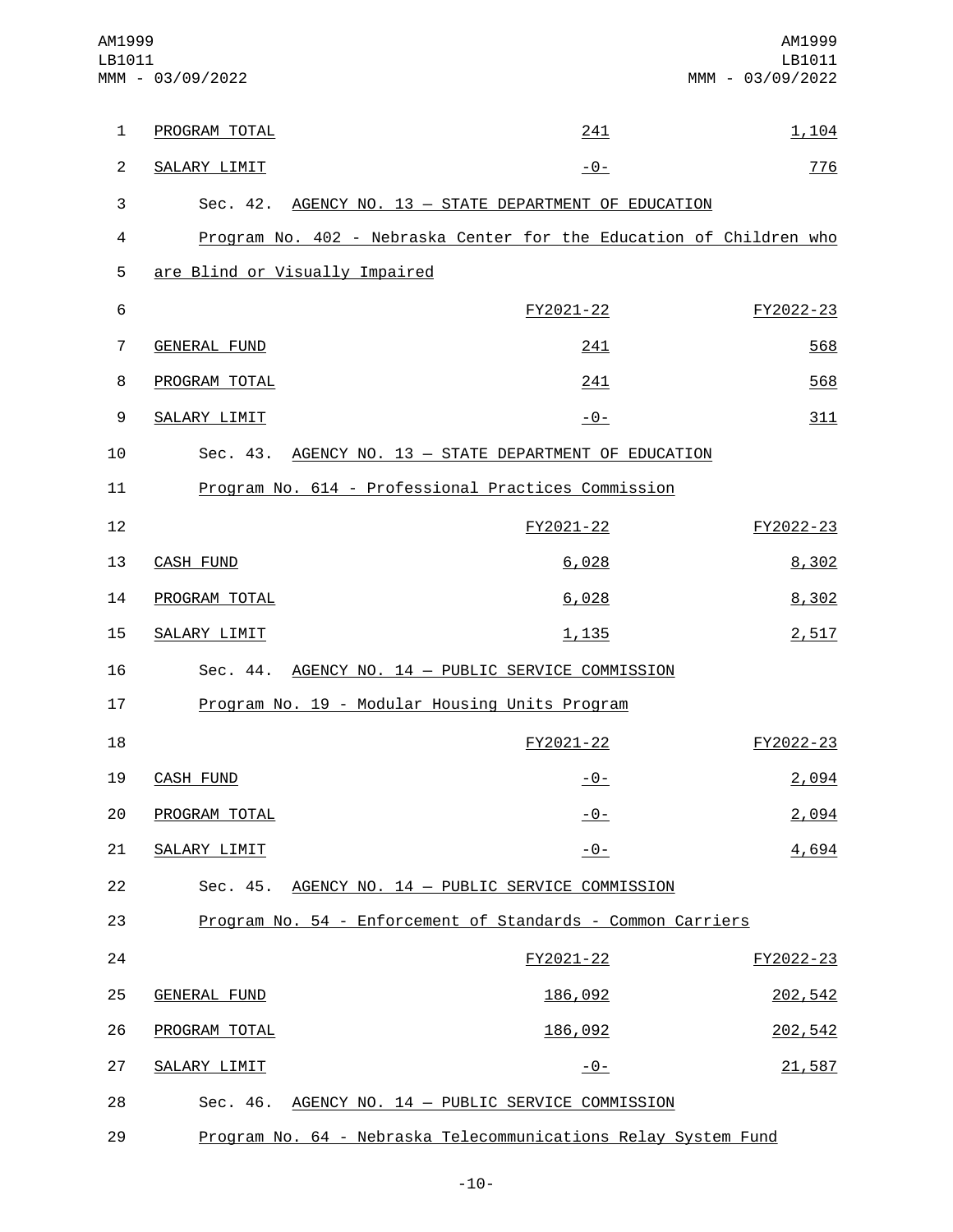| AM1999<br>LB1011 | MMM - 03/09/2022 |                                                                      | AM1999<br>LB1011<br>MMM - 03/09/2022 |
|------------------|------------------|----------------------------------------------------------------------|--------------------------------------|
| $\mathbf 1$      |                  | FY2021-22                                                            | FY2022-23                            |
| $\overline{c}$   | <b>CASH FUND</b> | $-0-$                                                                | 655,803                              |
| 3                | PROGRAM TOTAL    | $-0-$                                                                | 655,803                              |
| 4                | SALARY LIMIT     | $-0-$                                                                | 1,430                                |
| 5                |                  | Sec. 47. AGENCY NO. 14 - PUBLIC SERVICE COMMISSION                   |                                      |
| 6                |                  | Program No. 71 - Nebraska Internet Enhancement Fund                  |                                      |
| $\overline{7}$   |                  | FY2021-22                                                            | FY2022-23                            |
| 8                | <b>CASH FUND</b> | $-0-$                                                                | 16                                   |
| 9                | PROGRAM TOTAL    | $-0-$                                                                | 16                                   |
| 10               | SALARY LIMIT     | $-0-$                                                                | 14                                   |
| 11               | Sec. 48.         | AGENCY NO. 14 - PUBLIC SERVICE COMMISSION                            |                                      |
| 12               |                  | Program No. 583 - Enhanced Wireless 911 Fund                         |                                      |
| 13               |                  | FY2021-22                                                            | FY2022-23                            |
| 14               | <b>CASH FUND</b> | <u> - 0 - </u>                                                       | 12,643                               |
| 15               | PROGRAM TOTAL    | $-0-$                                                                | 12,643                               |
| 16               | SALARY LIMIT     | $-0-$                                                                | 17,393                               |
| 17               | Sec. 49.         | AGENCY NO. 14 - PUBLIC SERVICE COMMISSION                            |                                      |
| 18               |                  | Program No. 686 - Nebraska Telecommunications Universal Service Fund |                                      |
| 19               |                  | FY2021-22                                                            | FY2022-23                            |
| 20               | <b>CASH FUND</b> | $-0-$                                                                | 9,270                                |
| 21               | PROGRAM TOTAL    | $-0-$                                                                | 9,270                                |
| 22               | SALARY LIMIT     | $-0-$                                                                | 12,586                               |
| 23               |                  | Sec. 50. AGENCY NO. 14 - PUBLIC SERVICE COMMISSION                   |                                      |
| 24               |                  | Program No. 790 - Natural Gas Regulation                             |                                      |
| 25               |                  | FY2021-22                                                            | FY2022-23                            |
| 26               | <b>CASH FUND</b> | $-0-$                                                                | 4,366                                |
| 27               | PROGRAM TOTAL    | $-0-$                                                                | 4,366                                |
| 28               | SALARY LIMIT     | $-0-$                                                                | 5,464                                |
| 29               | Sec. 51.         | AGENCY NO. 14 - PUBLIC SERVICE COMMISSION                            |                                      |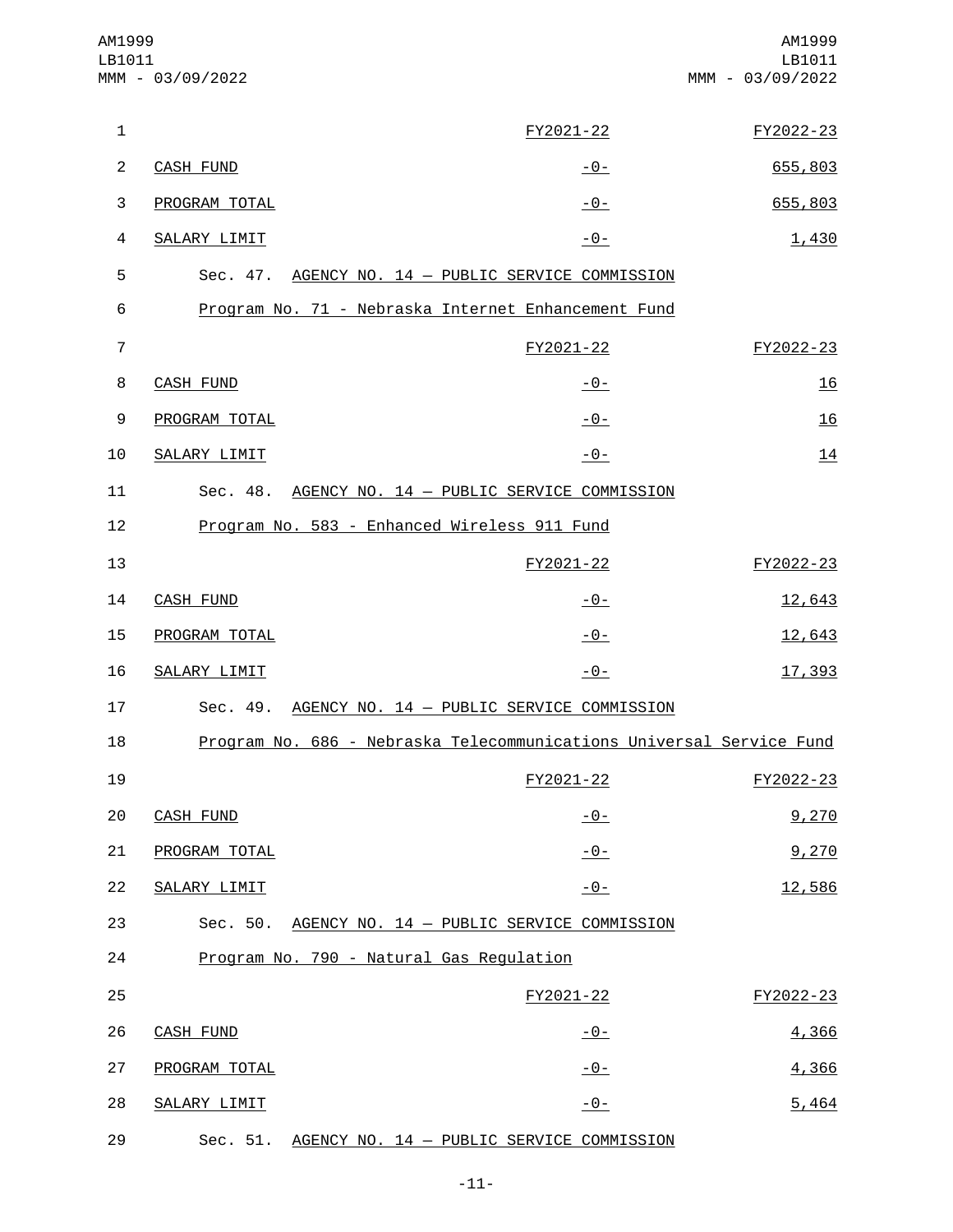| $\mathbf{1}$     | Program No. 793 - Broadband Bridge         |                                                               |           |
|------------------|--------------------------------------------|---------------------------------------------------------------|-----------|
| $\overline{2}$   |                                            | FY2021-22                                                     | FY2022-23 |
| 3                | GENERAL FUND                               | <u>-0-</u>                                                    | 708       |
| 4                | PROGRAM TOTAL                              | $-0-$                                                         | 708       |
| 5                | SALARY LIMIT                               | $-0-$                                                         | 615       |
| 6                |                                            | Sec. 52. AGENCY NO. 15 - BOARD OF PARDONS AND BOARD OF PAROLE |           |
| 7                | Program No. 320 - Board of Parole Salaries |                                                               |           |
| 8                |                                            | FY2021-22                                                     | FY2022-23 |
| $\boldsymbol{9}$ | <b>GENERAL FUND</b>                        | $-0-$                                                         | 5,663     |
| 10               | PROGRAM TOTAL                              | $-0-$                                                         | 5,663     |
| 11               | SALARY LIMIT                               | $-0-$                                                         | 8,148     |
| 12               |                                            | Sec. 53. AGENCY NO. 15 - BOARD OF PARDONS AND BOARD OF PAROLE |           |
| 13               | Program No. 358 - Board of Parole          |                                                               |           |
| 14               |                                            | FY2021-22                                                     | FY2022-23 |
| 15               | <b>GENERAL FUND</b>                        | 14,093                                                        | 12,267    |
| 16               | PROGRAM TOTAL                              | 14,093                                                        | 12,267    |
| 17               | SALARY LIMIT                               | 12,240                                                        | 34,424    |
| 18               |                                            | Sec. 54. AGENCY NO. 16 - DEPARTMENT OF REVENUE                |           |
| 19               | Program No. 13 - Tax Commissioner          |                                                               |           |
| 20               |                                            | FY2021-22                                                     | FY2022-23 |
| 21               | <b>GENERAL FUND</b>                        | $-0-$                                                         | 2,645     |
| 22               | <b>CASH FUND</b>                           | $-0-$                                                         | 658       |
| 23               | PROGRAM TOTAL                              | $-0-$                                                         | 3,303     |
| 24               | SALARY LIMIT                               | $-0-$                                                         | 3,866     |
| 25               |                                            | Sec. 55. AGENCY NO. 16 - DEPARTMENT OF REVENUE                |           |
| 26               | Program No. 102 - Revenue Administration   |                                                               |           |
| 27               |                                            | FY2021-22                                                     | FY2022-23 |
| 28               | <b>GENERAL FUND</b>                        | $-0-$                                                         | 215,502   |
| 29               | <b>CASH FUND</b>                           | $-0-$                                                         | 25,357    |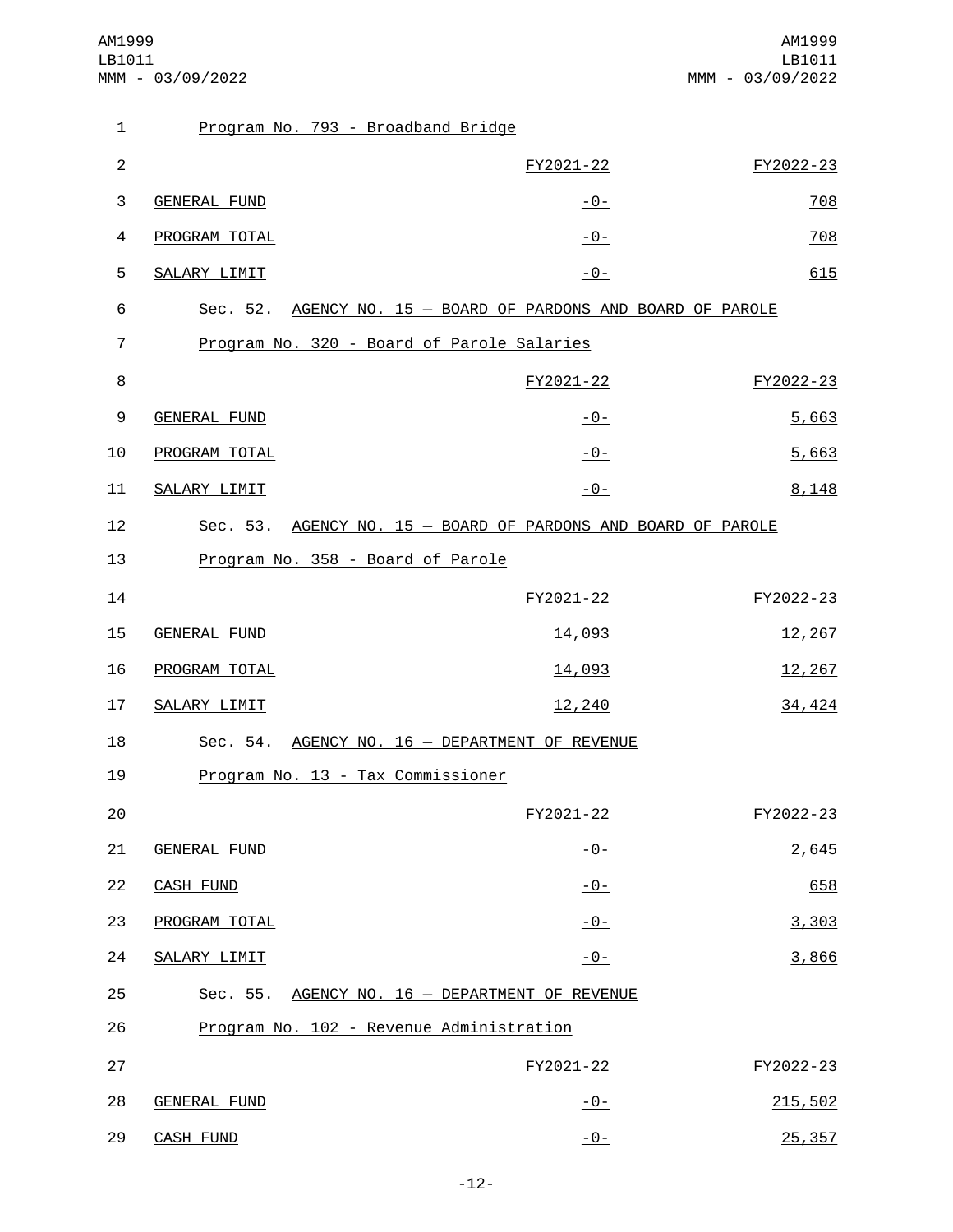| AM1999<br>LB1011 | MMM - 03/09/2022                                                           |               | AM1999<br>LB1011<br>MMM - 03/09/2022 |
|------------------|----------------------------------------------------------------------------|---------------|--------------------------------------|
| $\mathbf{1}$     | PROGRAM TOTAL                                                              | $-0-$         | 240,859                              |
| $\overline{c}$   | SALARY LIMIT                                                               | $-0-$         | 315,052                              |
| 3                | Sec. 56. AGENCY NO. 16 - DEPARTMENT OF REVENUE                             |               |                                      |
| 4                | Program No. 108 - Homestead Exemption                                      |               |                                      |
| 5                |                                                                            | FY2021-22     | FY2022-23                            |
| 6                | <b>GENERAL FUND</b>                                                        | 7,900,000     | 11,700,000                           |
| $\overline{7}$   | PROGRAM TOTAL                                                              | 7,900,000     | 11,700,000                           |
| 8                | There is included in the appropriation to this program for FY2021-22       |               |                                      |
| 9                | \$7,900,000 General Funds for state aid, which shall only be used for such |               |                                      |
| 10               | purpose. There is included in the appropriation to this program for        |               |                                      |
| 11               | FY2022-23 \$11,700,000 General Funds for state aid, which shall only be    |               |                                      |
| 12               | used for such purpose.                                                     |               |                                      |
| 13               | Sec. 57. AGENCY NO. 16 - DEPARTMENT OF REVENUE                             |               |                                      |
| 14               | Program No. 111 - Motor Fuels                                              |               |                                      |
| 15               |                                                                            | FY2021-22     | FY2022-23                            |
| 16               | <b>CASH FUND</b>                                                           | $-0-$         | 15,282                               |
| 17               | PROGRAM TOTAL                                                              | $-0-$         | 15,282                               |
| 18               | SALARY LIMIT                                                               | <u>- 0 - </u> | 18,584                               |
| 19               | AGENCY NO. 16 - DEPARTMENT OF REVENUE<br>Sec. 58.                          |               |                                      |
| 20               | Program No. 112 - Property Assessment                                      |               |                                      |
| 21               |                                                                            | FY2021-22     | FY2022-23                            |
| 22               | <b>GENERAL FUND</b>                                                        | $-0-$         | 19,202                               |
| 23               | PROGRAM TOTAL                                                              | $-0-$         | 19,202                               |
| 24               | SALARY LIMIT                                                               | $-0-$         | 22,795                               |
| 25               | Sec. 59. AGENCY NO. 16 - DEPARTMENT OF REVENUE                             |               |                                      |
| 26               | Program No. 160 - Lottery Administration                                   |               |                                      |
| 27               |                                                                            | FY2021-22     | FY2022-23                            |
| 28               | <b>CASH FUND</b>                                                           | $-0-$         | 17,428                               |
| 29               | PROGRAM TOTAL                                                              | $-0-$         | 17,428                               |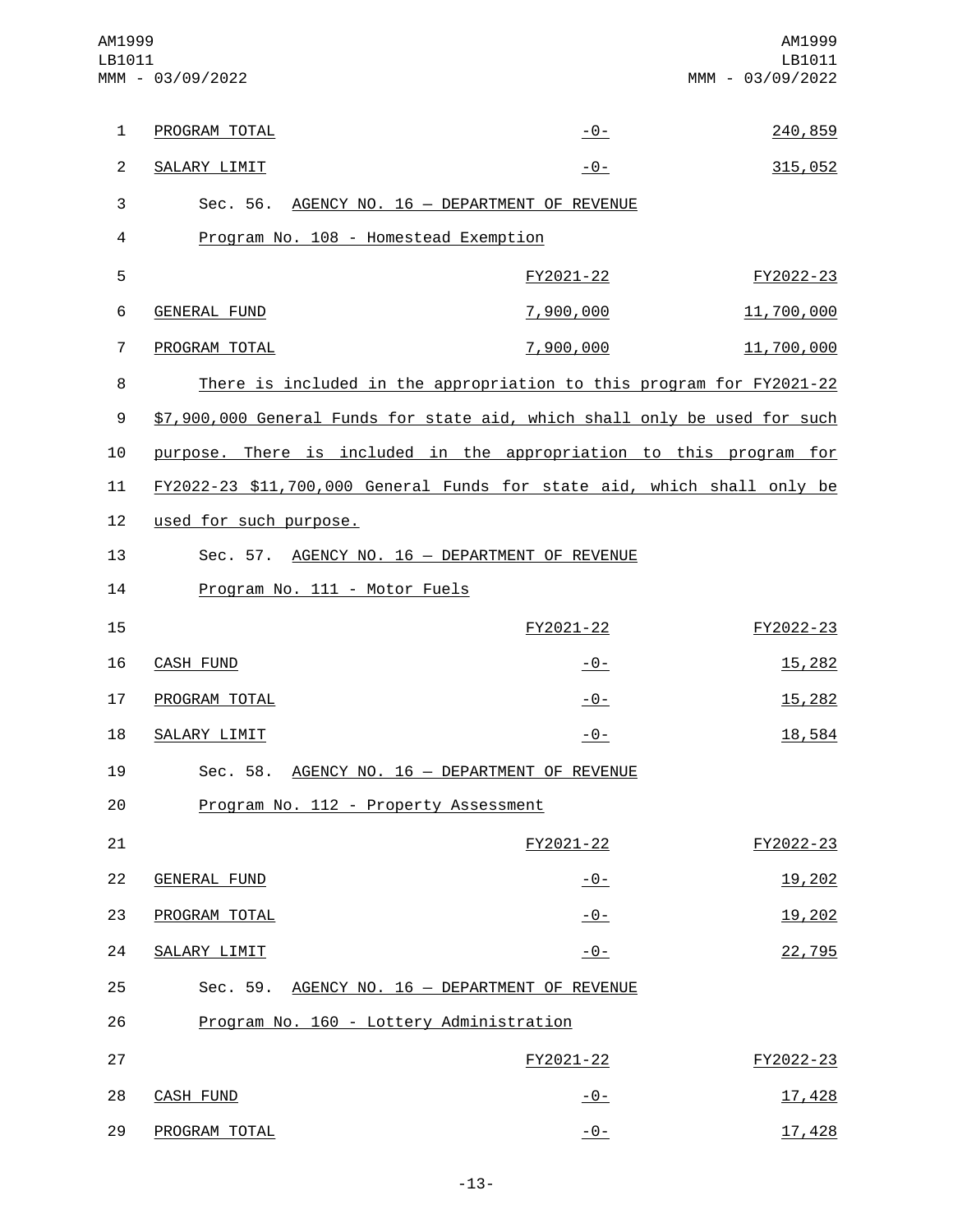| $\mathbf{1}$   | SALARY LIMIT        | $-0-$                                                              | 26,337    |
|----------------|---------------------|--------------------------------------------------------------------|-----------|
| $\overline{2}$ |                     | Sec. 60. AGENCY NO. 16 - DEPARTMENT OF REVENUE                     |           |
| 3              |                     | Program No. 164 - Gamblers Assistance Program                      |           |
| $\overline{4}$ |                     | FY2021-22                                                          | FY2022-23 |
| 5              | <b>CASH FUND</b>    | $-0-$                                                              | 2,629     |
| 6              | PROGRAM TOTAL       | $-0-$                                                              | 2,629     |
| $\overline{7}$ | SALARY LIMIT        | $-0-$                                                              | 2,720     |
| 8              |                     | Sec. 61. AGENCY NO. 16 - DEPARTMENT OF REVENUE                     |           |
| 9              |                     | Program No. 165 - Charitable Gaming                                |           |
| 10             |                     | FY2021-22                                                          | FY2022-23 |
| 11             | <b>CASH FUND</b>    | <u> - 0 - </u>                                                     | 11,075    |
| 12             | PROGRAM TOTAL       | $-0-$                                                              | 11,075    |
| 13             | SALARY LIMIT        | $-0-$                                                              | 18,875    |
| 14             |                     | Sec. 62. AGENCY NO. 18 - DEPARTMENT OF AGRICULTURE                 |           |
| 15             |                     | Program No. 78 - Department of Agriculture                         |           |
| 16             |                     | FY2021-22                                                          | FY2022-23 |
| 17             | <b>GENERAL FUND</b> | $-0-$                                                              | 58,724    |
| 18             | <b>CASH FUND</b>    | $-0-$                                                              | 40,705    |
| 19             | FEDERAL FUND est.   | $-0-$                                                              | 6,782     |
| 20             | REVOLVING FUND      | $-0-$                                                              | 2,636     |
| 21             | PROGRAM TOTAL       | <u>- 0 - </u>                                                      | 108,847   |
| 22             | SALARY LIMIT        | <u>- 0 - </u>                                                      | 148,777   |
| 23             | Sec. 63.            | AGENCY NO. 19 - DEPARTMENT OF BANKING AND FINANCE                  |           |
| 24             |                     | Program No. 65 - Enforcement of Standards - Financial Institutions |           |
| 25             |                     | FY2021-22                                                          | FY2022-23 |
| 26             | <b>CASH FUND</b>    | $-0-$                                                              | 69,822    |
| 27             | PROGRAM TOTAL       | $-0-$                                                              | 69,822    |
| 28             | SALARY LIMIT        | <u> - 0 - </u>                                                     | 78,858    |
| 29             |                     | Sec. 64. AGENCY NO. 19 - DEPARTMENT OF BANKING AND FINANCE         |           |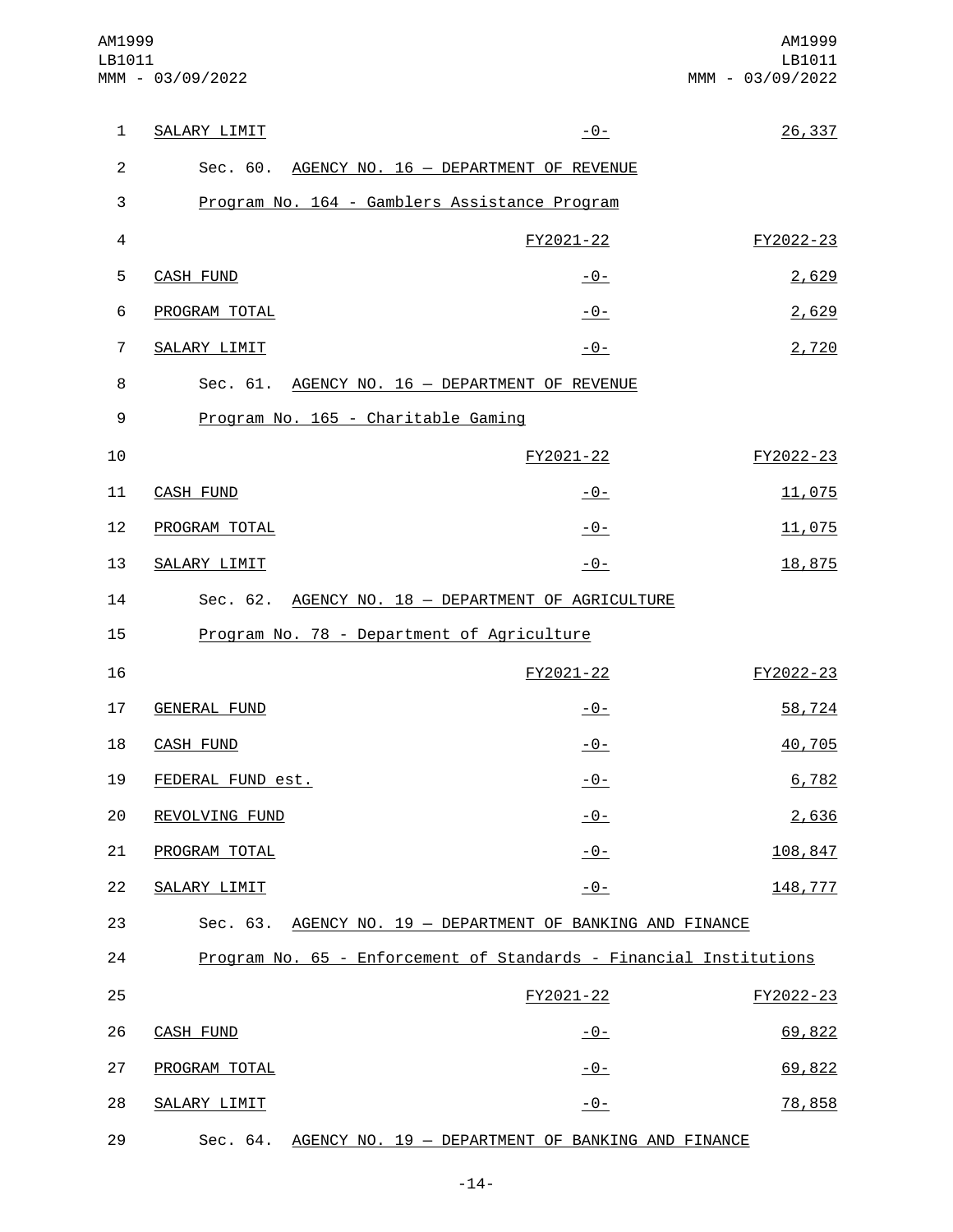| $\mathbf{1}$   |                                              | Program No. 66 - Enforcement of Standards - Securities |           |
|----------------|----------------------------------------------|--------------------------------------------------------|-----------|
| $\overline{c}$ |                                              | FY2021-22                                              | FY2022-23 |
| 3              | <b>CASH FUND</b>                             | $-0-$                                                  | 12,835    |
| 4              | PROGRAM TOTAL                                | $-0-$                                                  | 12,835    |
| 5              | SALARY LIMIT                                 | $-0-$                                                  | 17,434    |
| 6              | Sec. 65. AGENCY NO. 21 - STATE FIRE MARSHAL  |                                                        |           |
| 7              | Program No. 193 - Public Protection          |                                                        |           |
| 8              |                                              | FY2021-22                                              | FY2022-23 |
| 9              | <b>GENERAL FUND</b>                          | $-0-$                                                  | 30,439    |
| 10             | <b>CASH FUND</b>                             | $-0-$                                                  | 9,955     |
| 11             | FEDERAL FUND est.                            | $-0-$                                                  | 2,523     |
| 12             | PROGRAM TOTAL                                | $-0-$                                                  | 42,917    |
| 13             | SALARY LIMIT                                 | $-0-$                                                  | 66,243    |
| 14             | Sec. 66. AGENCY NO. 21 - STATE FIRE MARSHAL  |                                                        |           |
| 15             | Program No. 340 - Training Division          |                                                        |           |
| 16             |                                              | FY2021-22                                              | FY2022-23 |
| 17             | <b>GENERAL FUND</b>                          | $-0-$                                                  | 8,560     |
| 18             | FEDERAL FUND est.                            | $-0-$                                                  | 2,205     |
| 19             | PROGRAM TOTAL                                | $-0-$                                                  | 10,765    |
|                | 20 SALARY LIMIT                              | $-0-$                                                  | 14,339    |
| 21             |                                              | Sec. 67. AGENCY NO. 22 - DEPARTMENT OF INSURANCE       |           |
| 22             |                                              | Program No. 68 - Medical Professional Liability        |           |
| 23             |                                              | FY2021-22                                              | FY2022-23 |
| 24             | <b>CASH FUND</b>                             | <u> - 0 - </u>                                         | 119       |
| 25             | PROGRAM TOTAL                                | $-0-$                                                  | 119       |
| 26             | Sec. 68. AGENCY NO. 23 - DEPARTMENT OF LABOR |                                                        |           |
| 27             | Program No. 31 - Division of Employment      |                                                        |           |
| 28             |                                              | FY2021-22                                              | FY2022-23 |
| 29             | FEDERAL FUND est.                            | 10,168                                                 | 228, 248  |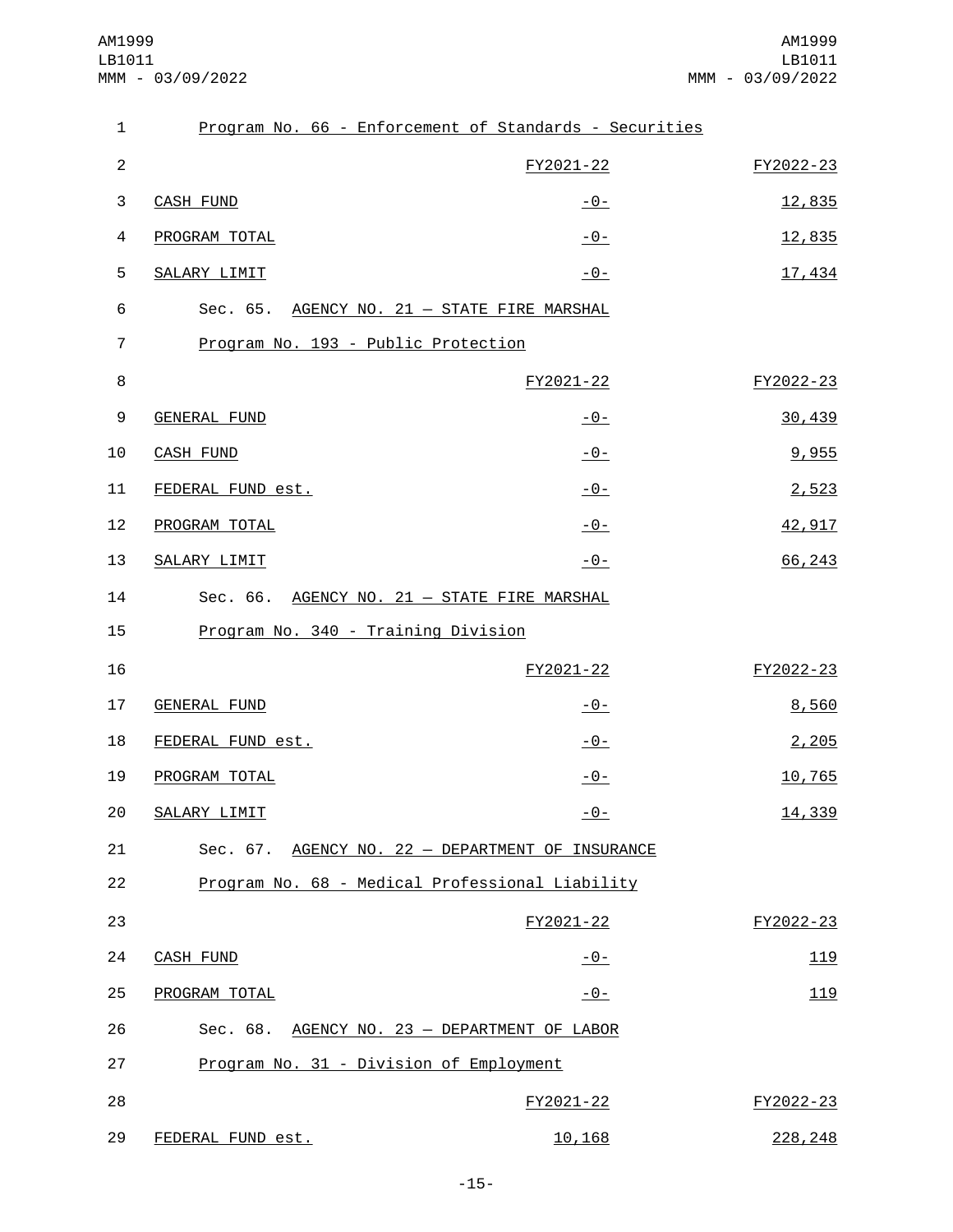| AM1999<br>LB1011 | MMM - 03/09/2022                                                 |                | AM1999<br>LB1011<br>MMM - 03/09/2022 |
|------------------|------------------------------------------------------------------|----------------|--------------------------------------|
| $\mathbf{1}$     | PROGRAM TOTAL                                                    | 10,168         | 228, 248                             |
| $\overline{2}$   | SALARY LIMIT                                                     | 8,831          | 310,336                              |
| 3                | Sec. 69. AGENCY NO. 23 - DEPARTMENT OF LABOR                     |                |                                      |
| 4                | Program No. 194 - Division for Protection of People and Property |                |                                      |
| 5                |                                                                  | FY2021-22      | FY2022-23                            |
| 6                | <b>GENERAL FUND</b>                                              | <u>- 0 - </u>  | 3,137                                |
| $\overline{7}$   | <b>CASH FUND</b>                                                 | $-0-$          | 1,409                                |
| 8                | FEDERAL FUND est.                                                | $-0-$          | 1,874                                |
| 9                | PROGRAM TOTAL                                                    | $-0-$          | 6,420                                |
| 10               | SALARY LIMIT                                                     | $-0-$          | 14,377                               |
| 11               | Sec. 70. AGENCY NO. 24 - DEPARTMENT OF MOTOR VEHICLES            |                |                                      |
| 12               | Program No. 70 - Enforcement of Standards - Motor Vehicles/Motor |                |                                      |
| 13               | Vehicle Drivers                                                  |                |                                      |
| 14               |                                                                  | FY2021-22      | FY2022-23                            |
| 15               | <b>CASH FUND</b>                                                 | <u> - 0 - </u> | 109,572                              |
| 16               | PROGRAM TOTAL                                                    | <u> - 0 - </u> | 109,572                              |
| 17               | SALARY LIMIT                                                     | <u> - 0 - </u> | 239, 135                             |
| 18               | Sec. 71. AGENCY NO. 24 - DEPARTMENT OF MOTOR VEHICLES            |                |                                      |
| 19               | Program No. 90 - Motor Vehicle License Plates                    |                |                                      |
| 20               |                                                                  | FY2021-22      | FY2022-23                            |
| 21               | CASH FUND est.                                                   | 1,293,476      | 654,222                              |
| 22               | PROGRAM TOTAL                                                    | 1,293,476      | 654,222                              |
| 23               | Sec. 72. AGENCY NO. 25 - DEPARTMENT OF HEALTH AND HUMAN SERVICES |                |                                      |
| 24               | Program No. 33 - Administration                                  |                |                                      |
| 25               |                                                                  | FY2021-22      | FY2022-23                            |
| 26               | <b>GENERAL FUND</b>                                              | 7,029,285      | 20,607,899                           |
| 27               | <b>CASH FUND</b>                                                 | 49,284         | 177,597                              |
| 28               | FEDERAL FUND est.                                                | 1,459,603      | 3,814,975                            |
| 29               | PROGRAM TOTAL                                                    | 8,538,172      | 24,600,471                           |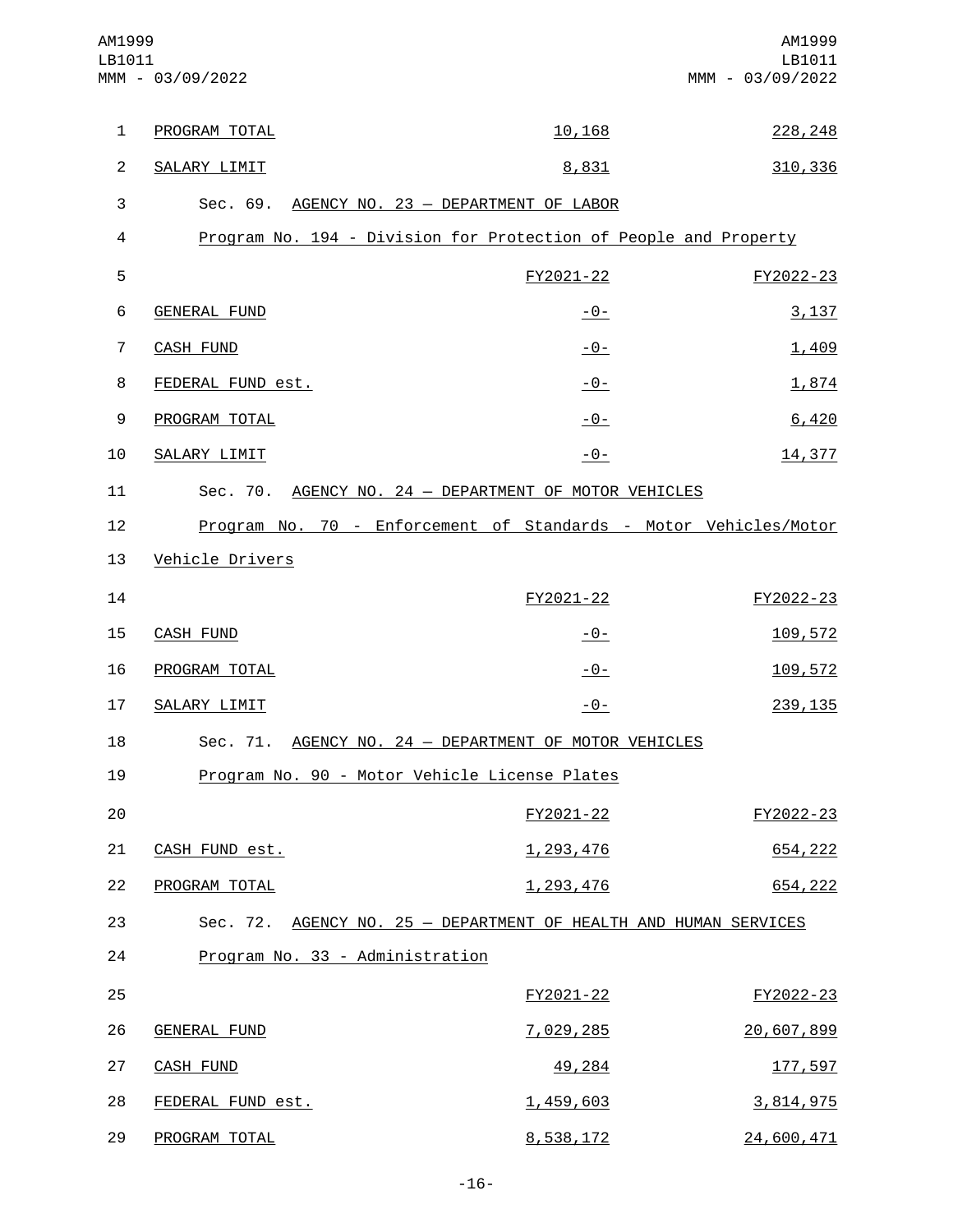| $\mathbf{1}$   | SALARY LIMIT        | <u>9,171,539</u>                                                 | 19,903,793   |
|----------------|---------------------|------------------------------------------------------------------|--------------|
| $\overline{2}$ |                     | Sec. 73. AGENCY NO. 25 - DEPARTMENT OF HEALTH AND HUMAN SERVICES |              |
| 3              |                     | Program No. 175 - Rural Health Provider Incentive Program        |              |
| $\overline{4}$ |                     | FY2021-22                                                        | FY2022-23    |
| 5              | <b>CASH FUND</b>    | 1,500,000                                                        | 1,500,000    |
| 6              | PROGRAM TOTAL       | 1,500,000                                                        | 1,500,000    |
| $\overline{7}$ |                     | Sec. 74. AGENCY NO. 25 - DEPARTMENT OF HEALTH AND HUMAN SERVICES |              |
| 8              |                     | Program No. 178 - Professional Licensure                         |              |
| $\mathsf g$    |                     | FY2021-22                                                        | FY2022-23    |
| 10             | <b>CASH FUND</b>    | 141,021                                                          | 238,934      |
| 11             | PROGRAM TOTAL       | 141,021                                                          | 238,934      |
| 12             | SALARY LIMIT        | 122,478                                                          | 229, 377     |
| 13             |                     | Sec. 75. AGENCY NO. 25 - DEPARTMENT OF HEALTH AND HUMAN SERVICES |              |
| 14             |                     | Program No. 250 - Juvenile Services Operations                   |              |
| 15             |                     | FY2021-22                                                        | FY2022-23    |
| 16             | <b>GENERAL FUND</b> | $-0-$                                                            | 2,628,555    |
| 17             | PROGRAM TOTAL       | $-0-$                                                            | 2,628,555    |
| 18             | SALARY LIMIT        | 1,691,804                                                        | 2,364,463    |
| 19             |                     | Sec. 76. AGENCY NO. 25 - DEPARTMENT OF HEALTH AND HUMAN SERVICES |              |
| 20             |                     | Program No. 359 - Bridge to Independence                         |              |
| 21             |                     | FY2021-22                                                        | FY2022-23    |
| 22             | <b>GENERAL FUND</b> | $-0-$                                                            | 16, 159      |
| 23             | FEDERAL FUND est.   | 62,916                                                           | 95,738       |
| 24             | PROGRAM TOTAL       | 62,916                                                           | 111,897      |
| 25             | SALARY LIMIT        | 65,101                                                           | 101,816      |
| 26             |                     | Sec. 77. AGENCY NO. 25 - DEPARTMENT OF HEALTH AND HUMAN SERVICES |              |
| 27             |                     | Program No. 365 - Mental Health Operations                       |              |
| 28             |                     | FY2021-22                                                        | FY2022-23    |
| 29             | GENERAL FUND        | -0-                                                              | 10, 211, 618 |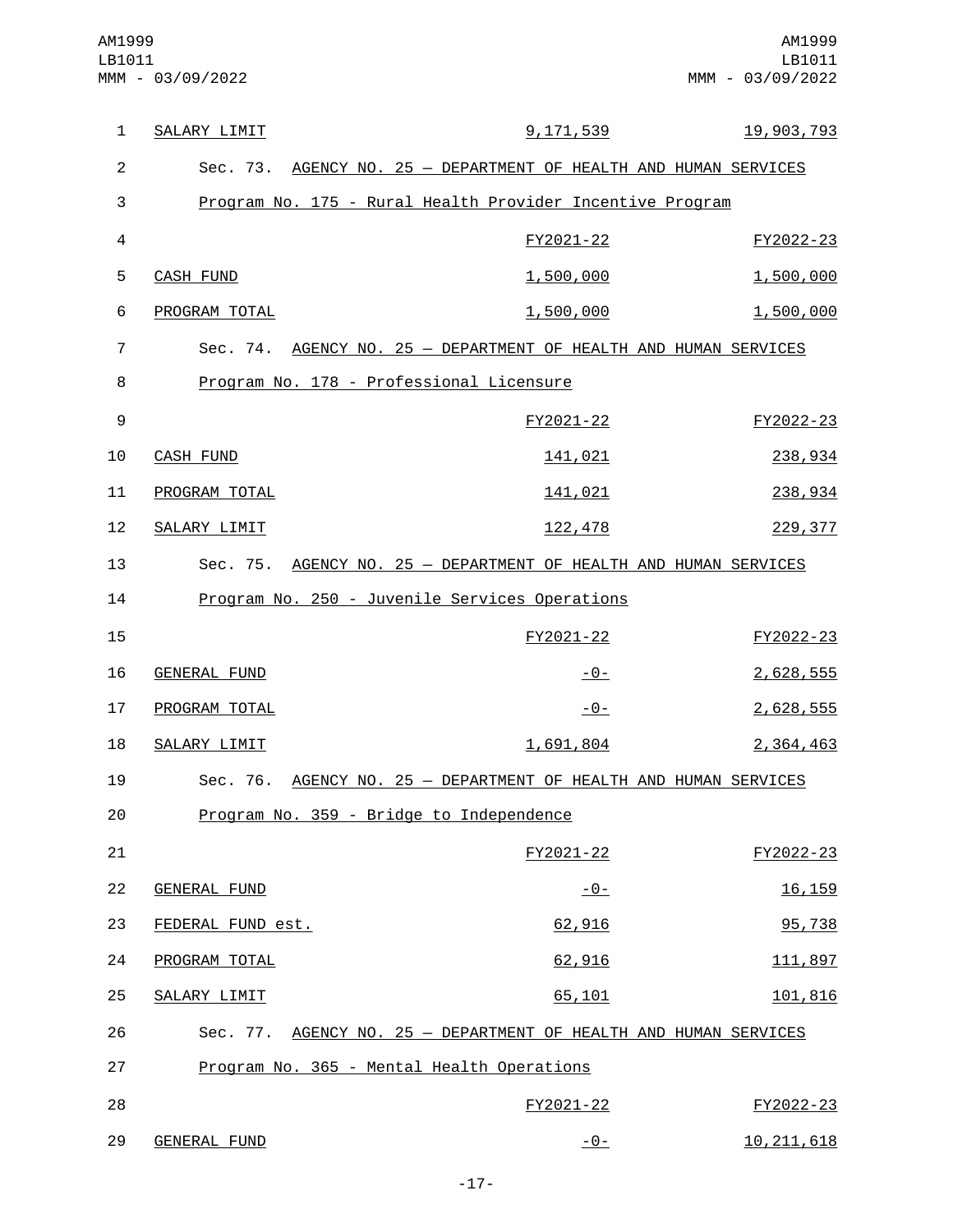| AM1999<br>LB1011 | MMM - 03/09/2022                                                     |                                                         | AM1999<br>LB1011<br>MMM - 03/09/2022 |
|------------------|----------------------------------------------------------------------|---------------------------------------------------------|--------------------------------------|
| $\mathbf{1}$     | FEDERAL FUND est.                                                    | 22,420                                                  | 34,804                               |
| $\overline{c}$   | PROGRAM TOTAL                                                        | 22,420                                                  | 10, 246, 422                         |
| 3                | SALARY LIMIT                                                         | 6, 142, 649                                             | 9,140,937                            |
| 4                | Sec. 78. AGENCY NO. 25 - DEPARTMENT OF HEALTH AND HUMAN SERVICES     |                                                         |                                      |
| 5                | Program No. 421 - Beatrice State Developmental Center                |                                                         |                                      |
| $\,6$            |                                                                      | FY2021-22                                               | FY2022-23                            |
| $\overline{7}$   | GENERAL FUND                                                         | $-0-$                                                   | 876,908                              |
| 8                | FEDERAL FUND est.                                                    | 1,589,633                                               | 1,964,633                            |
| $\boldsymbol{9}$ | PROGRAM TOTAL                                                        | 1,589,633                                               | 2,841,541                            |
| 10               | SALARY LIMIT                                                         | 2,042,947                                               | 2,651,979                            |
| 11               | Sec. 79. AGENCY NO. 25 - DEPARTMENT OF HEALTH AND HUMAN SERVICES     |                                                         |                                      |
| 12               | Program No. 424 - Developmental Disability Aid                       |                                                         |                                      |
| 13               |                                                                      | FY2021-22                                               | FY2022-23                            |
| 14               | GENERAL FUND                                                         | -0-                                                     | 6,903,499                            |
| 15               | PROGRAM TOTAL                                                        | $-0-$                                                   | 6,903,499                            |
| 16               | There is included in the appropriation to this program for FY2022-23 |                                                         |                                      |
| 17               | \$6,903,499 General Funds for state aid for developmental disability |                                                         |                                      |
| 18               | provider rate increases, which shall only be used for such purpose.  |                                                         |                                      |
| 19               | Sec. 80.                                                             | AGENCY NO. 25 - DEPARTMENT OF HEALTH AND HUMAN SERVICES |                                      |
| 20               | Program No. 622 - Cancer Research                                    |                                                         |                                      |
| 21               |                                                                      | FY2021-22                                               | FY2022-23                            |
| 22               | SALARY LIMIT                                                         | $-0-$                                                   | 467                                  |
| 23               | Sec. 81.                                                             | AGENCY NO. 25 - DEPARTMENT OF HEALTH AND HUMAN SERVICES |                                      |
| 24               | Program No. 931 - YRTC's - Facility Improvements                     |                                                         |                                      |
| 25               |                                                                      | FY2021-22                                               | FY2022-23                            |
| 26               | NEBRASKA CAPITAL                                                     | $-0-$                                                   | 15,580,000                           |
| 27               | <b>CONSTRUCTION FUND</b>                                             |                                                         |                                      |
| 28               | PROGRAM TOTAL                                                        | $-0-$                                                   | 15,580,000                           |
| 29               | There is included in the appropriation to this program for FY2021-22 |                                                         |                                      |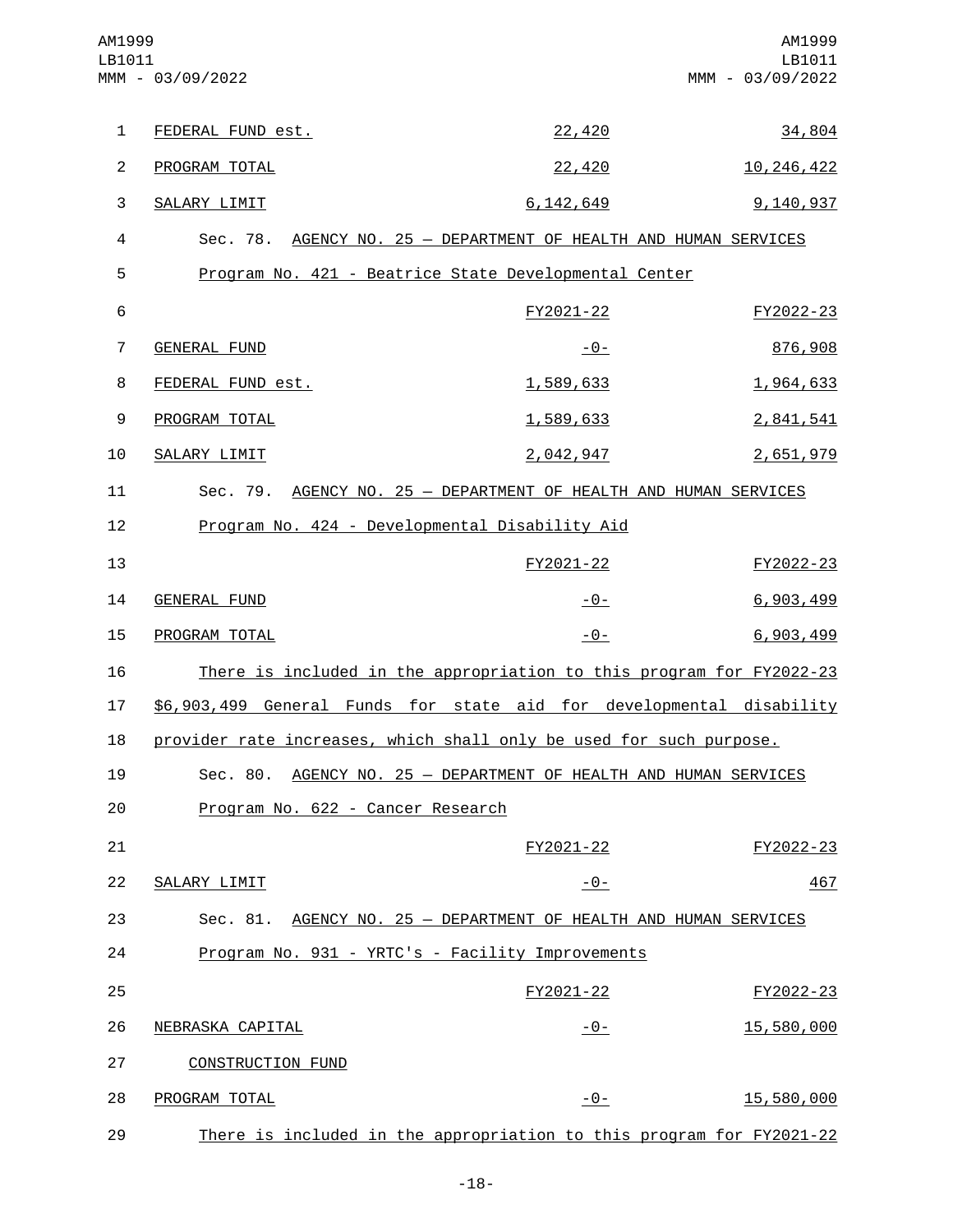| $\mathbf{1}$    | \$15,500,000 from the Nebraska Capital Construction Fund estimate for |                                              |  |                                                       |          |           |               |
|-----------------|-----------------------------------------------------------------------|----------------------------------------------|--|-------------------------------------------------------|----------|-----------|---------------|
| $\overline{2}$  | facility improvements for the Youth Development and Treatment Center- |                                              |  |                                                       |          |           |               |
| 3               | Kearney, which shall only be used for such purpose.                   |                                              |  |                                                       |          |           |               |
| 4               |                                                                       |                                              |  | Sec. 82. AGENCY NO. 27 - DEPARTMENT OF TRANSPORTATION |          |           |               |
| 5               |                                                                       | Program No. 26 - Administration and Services |  |                                                       |          |           |               |
| $6\phantom{1}6$ |                                                                       |                                              |  | FY2021-22                                             |          | FY2022-23 |               |
| 7               | <b>CASH FUND</b>                                                      |                                              |  | <u>12,295</u>                                         |          |           | 32,640        |
| 8               | PROGRAM TOTAL                                                         |                                              |  | 12,295                                                |          |           | 32,640        |
| 9               |                                                                       |                                              |  | Sec. 83. AGENCY NO. 27 - DEPARTMENT OF TRANSPORTATION |          |           |               |
| 10              |                                                                       | Program No. 568 - Highway Administration     |  |                                                       |          |           |               |
| 11              |                                                                       |                                              |  | FY2021-22                                             |          | FY2022-23 |               |
| 12              | <b>CASH FUND</b>                                                      |                                              |  | -0-                                                   |          |           | 174,849       |
| 13              | PROGRAM TOTAL                                                         |                                              |  | <u>- 0 - </u>                                         |          |           | 174,849       |
| 14              |                                                                       |                                              |  | Sec. 84. AGENCY NO. 27 - DEPARTMENT OF TRANSPORTATION |          |           |               |
| 15              |                                                                       | Program No. 572 - Services and Support       |  |                                                       |          |           |               |
| 16              |                                                                       |                                              |  | FY2021-22                                             |          | FY2022-23 |               |
| 17              | <b>CASH FUND</b>                                                      |                                              |  | 438, 244                                              |          | 1,591,984 |               |
| 18              | PROGRAM TOTAL                                                         |                                              |  | 438,244                                               |          | 1,591,984 |               |
| 19              |                                                                       |                                              |  | Sec. 85. AGENCY NO. 27 - DEPARTMENT OF TRANSPORTATION |          |           |               |
| 20              |                                                                       | Program No. 574 - Maintenance                |  |                                                       |          |           |               |
| 21              |                                                                       |                                              |  | FY2021-22                                             |          | FY2022-23 |               |
| 22              | <b>CASH FUND</b>                                                      |                                              |  | 15, 142                                               |          |           | 414, 127      |
| 23              | PROGRAM TOTAL                                                         |                                              |  | 15, 142                                               |          |           | 414, 127      |
| 24              | Sec. 86.                                                              |                                              |  | AGENCY NO. 28 - DEPARTMENT OF VETERANS' AFFAIRS       |          |           |               |
| 25              | Program                                                               | No. 938 -                                    |  | Grand Island Veterans                                 | Memorial | Cemetery  |               |
| 26              | Acquisition                                                           |                                              |  |                                                       |          |           |               |
| 27              |                                                                       |                                              |  | FY2021-22                                             |          | FY2022-23 |               |
| 28              | <b>CASH FUND</b>                                                      |                                              |  | 750,000                                               |          |           | <u>- 0 - </u> |
| 29              | FEDERAL FUND est.                                                     |                                              |  | 6,750,000                                             |          |           | $-0-$         |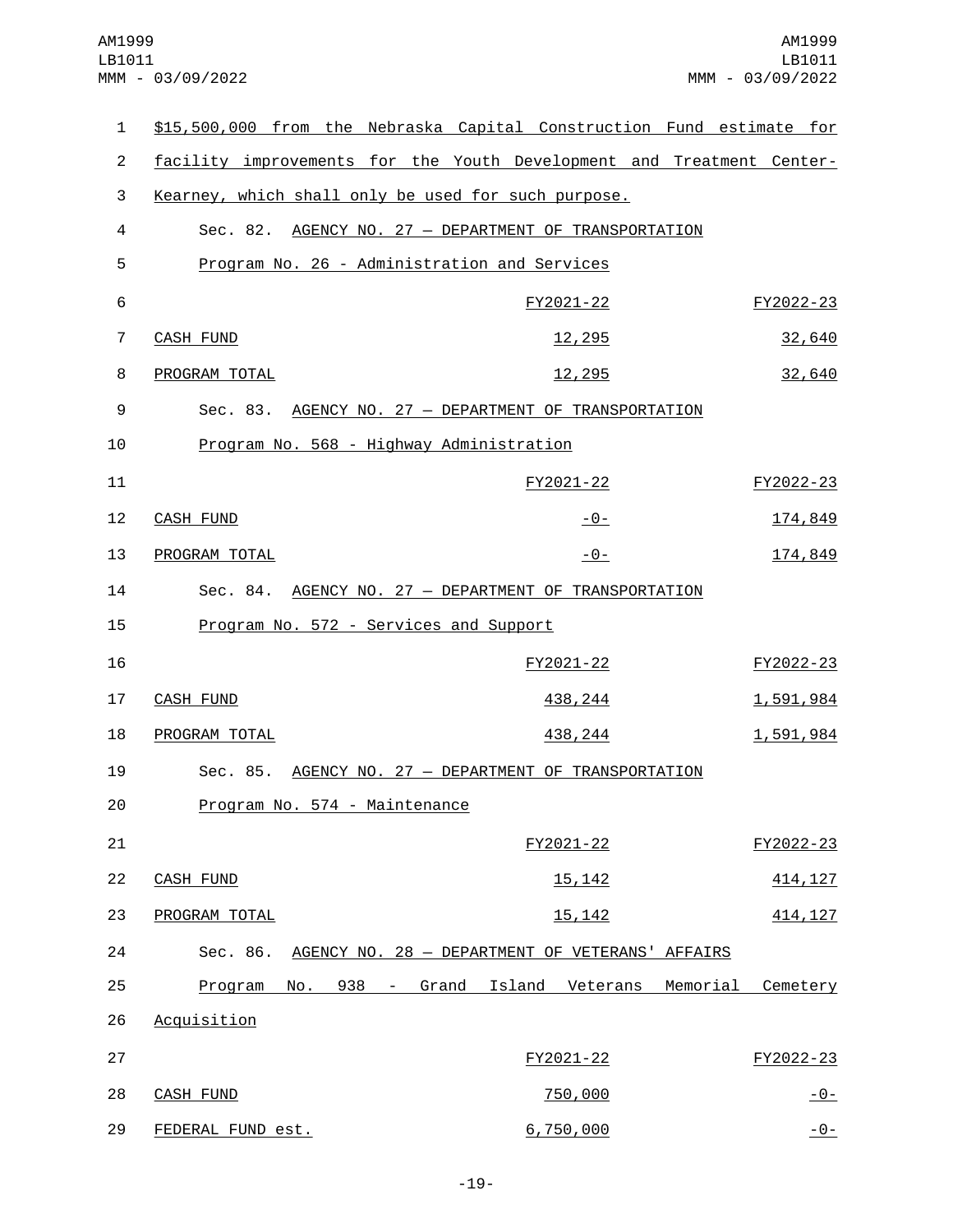| 1  | PROGRAM TOTAL                                                              | 7,500,000 | $-0-$       |
|----|----------------------------------------------------------------------------|-----------|-------------|
| 2  | AGENCY NO. 29 - DEPARTMENT OF NATURAL RESOURCES<br>Sec. 87.                |           |             |
| 3  | Program No. 319 - Water Projects                                           |           |             |
| 4  |                                                                            | FY2021-22 | FY2022-23   |
| 5  | <b>CASH FUND</b>                                                           | $-0-$     | 153,500,000 |
| 6  | PROGRAM TOTAL                                                              | $-0-$     | 153,500,000 |
| 7  | There is included in the appropriation to this program for FY2022-23       |           |             |
| 8  | \$100,000,000 Cash Funds from the Jobs and Economic Development Initiative |           |             |
| 9  | Fund.                                                                      |           |             |
| 10 | There is included in the appropriation to this program for FY2022-23       |           |             |
| 11 | \$1,000,000 Cash Funds to contract with an independent consultant to study |           |             |
| 12 | the consequences of any lake in the Lower Platte River Basin to the        |           |             |
| 13 | public water supply of impacted communities.                               |           |             |
| 14 | There is included in the appropriation to this program for FY2022-23       |           |             |
| 15 | \$53,500,000 Cash Funds from the Perkins County Canal Project Fund.        |           |             |
| 16 | AGENCY NO. 29 - DEPARTMENT OF NATURAL RESOURCES<br>Sec. 88.                |           |             |
| 17 | Program No. 334 - Soil and Water Conservation                              |           |             |
| 18 |                                                                            | FY2021-22 | FY2022-23   |
| 19 | <b>GENERAL FUND</b>                                                        | $-0-$     | 88,473      |
| 20 | CASH FUND                                                                  | $-0-$     | 50,001,764  |
| 21 | PROGRAM TOTAL                                                              | $-0-$     | 50,090,237  |
| 22 | SALARY LIMIT                                                               | $-0-$     | 123,661     |
| 23 | There is included in the appropriation to this program for FY2022-23       |           |             |
| 24 | \$50,000,000 Cash Funds for state aid, which shall only be used for such   |           |             |
| 25 | purpose.                                                                   |           |             |
| 26 | There is included in the amount shown as aid for this program for          |           |             |
| 27 | FY2022-23 \$50,000,000 Cash Funds for the Surface Water Irrigation         |           |             |
| 28 | Infrastructure Fund projects, which shall only be used for such purpose.   |           |             |
| 29 | AGENCY NO. 30 - STATE ELECTRICAL BOARD<br>Sec. 89.                         |           |             |
| 30 | Program No. 197 - Public Protection                                        |           |             |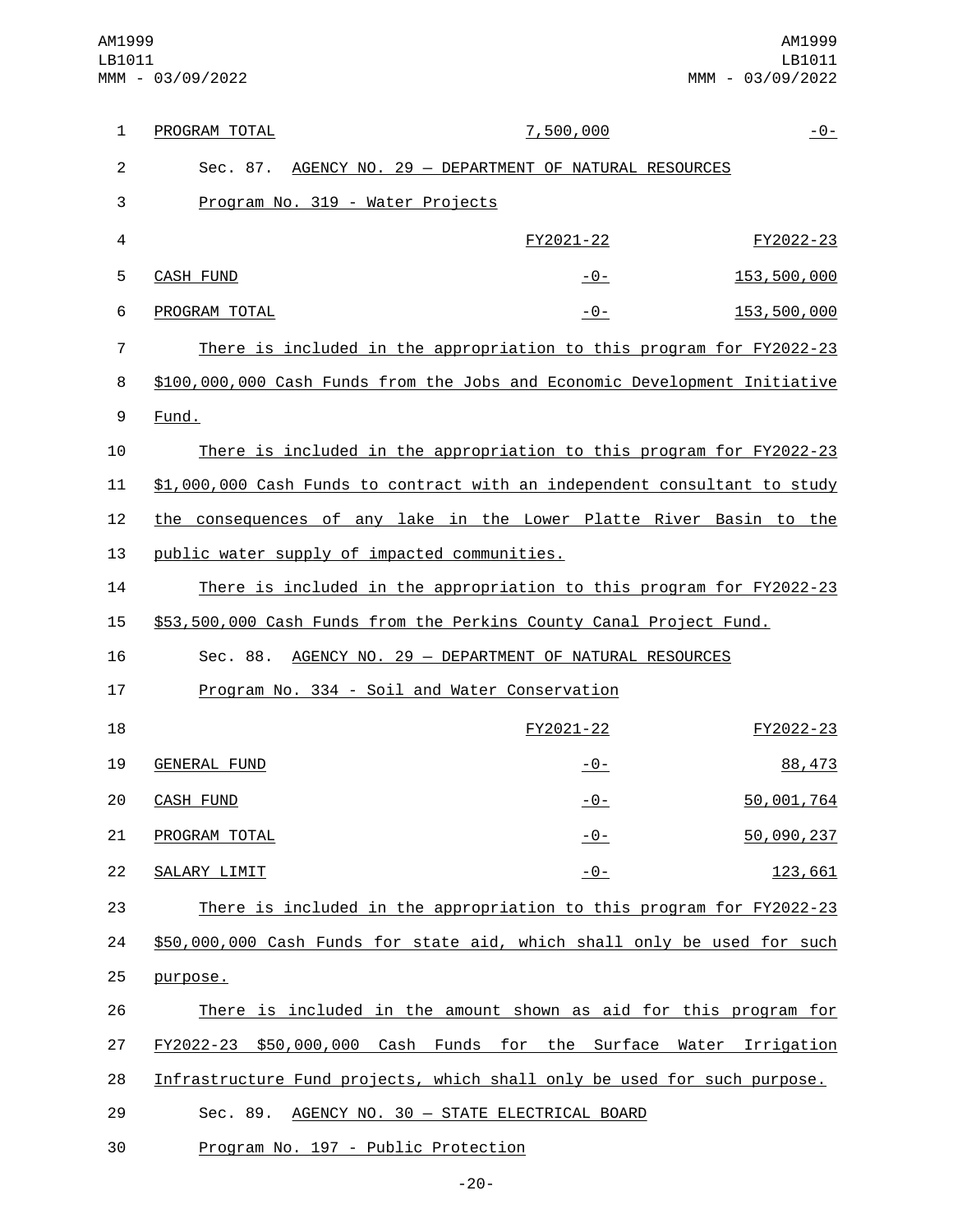| AM1999<br>LB1011 | MMM - 03/09/2022                               |           |                | AM1999<br>LB1011<br>MMM - 03/09/2022 |
|------------------|------------------------------------------------|-----------|----------------|--------------------------------------|
| 1                |                                                |           | FY2021-22      | FY2022-23                            |
| $\overline{c}$   | <b>CASH FUND</b>                               |           | -0-            | 15,269                               |
| 3                | PROGRAM TOTAL                                  |           | $-0-$          | 15,269                               |
| $\overline{4}$   | SALARY LIMIT                                   |           | $-0-$          | 21,752                               |
| 5                | Sec. 90. AGENCY NO. 31 - MILITARY DEPARTMENT   |           |                |                                      |
| 6                | Program No. 192 - Governor's Emergency Program |           |                |                                      |
| $\overline{7}$   |                                                |           | FY2021-22      | FY2022-23                            |
| 8                | CASH FUND est.                                 |           | <u> - 0 - </u> | 5,000,000                            |
| 9                | PROGRAM TOTAL                                  |           | $-0-$          | 5,000,000                            |
| 10               | Sec. 91. AGENCY NO. 31 - MILITARY DEPARTMENT   |           |                |                                      |
| 11               | Program No. 544 - National and State Guard     |           |                |                                      |
| 12               |                                                |           | FY2021-22      | FY2022-23                            |
| 13               | <b>GENERAL FUND</b>                            |           | 22,794         | 44,789                               |
| 14               | FEDERAL FUND est.                              |           | 360,188        | 747,472                              |
| 15               | PROGRAM TOTAL                                  |           | 382,982        | 792, 261                             |
| 16               | SALARY LIMIT                                   |           | 332,610        | 736, 175                             |
| 17               | Sec. 92. AGENCY NO. 31 - MILITARY DEPARTMENT   |           |                |                                      |
| 18               | Program No. 545 - Emergency Management         |           |                |                                      |
| 19               |                                                |           | FY2021-22      | FY2022-23                            |
| 20               | <b>GENERAL FUND</b>                            |           | $-0-$          | 6,309                                |
| 21               | <b>CASH FUND</b>                               |           | $-0-$          | 2,257                                |
| 22               | FEDERAL FUND est.                              |           | $-0-$          | 17, 195                              |
| 23               | PROGRAM TOTAL                                  |           | $-0-$          | 25,761                               |
| 24               | SALARY LIMIT                                   |           | $-0-$          | 32,522                               |
| 25               | Sec. 93. AGENCY NO. 31 - MILITARY DEPARTMENT   |           |                |                                      |
| 26               | Program No. 990 - Bellevue Readiness Center    |           |                |                                      |
| 27               |                                                | FY2021-22 | FY2022-23      | <b>FUTURE</b>                        |
| 28               | NEBRASKA CAPITAL                               |           |                |                                      |
| 29               | <b>CONSTRUCTION FUND</b>                       | $-0-$     | 7,600,000      | $-0-$                                |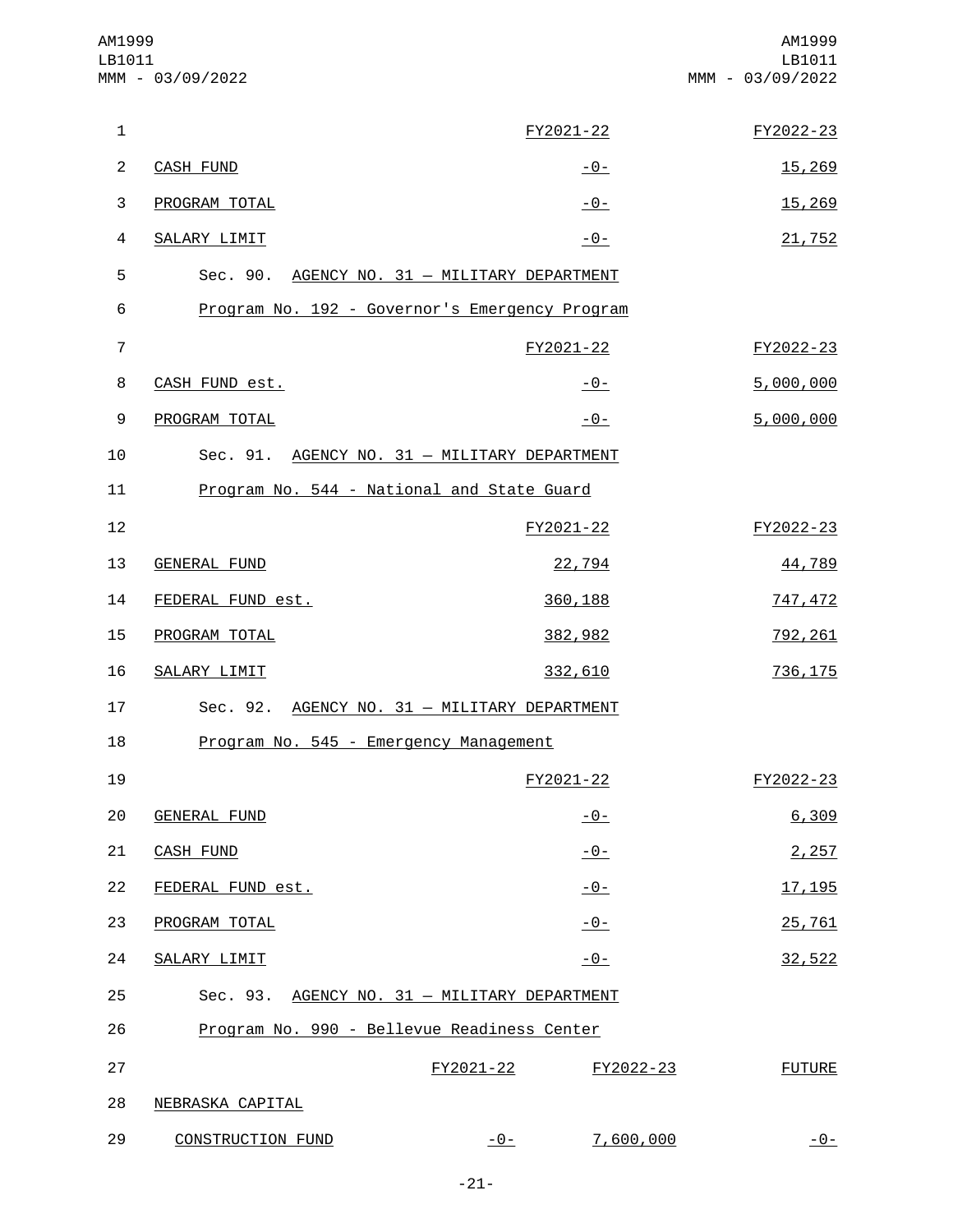| 1              | PROGRAM TOTAL                                                       | $-0-$ | 7,600,000      |           | $-0-$       |
|----------------|---------------------------------------------------------------------|-------|----------------|-----------|-------------|
| $\overline{2}$ | The Military Department is hereby authorized to proceed with the    |       |                |           |             |
| 3              | planning and construction related to a new National Guard Readiness |       |                |           |             |
| 4              | Center at Offutt Air Force Base in Bellevue, Nebraska.              |       |                |           |             |
| 5              | Sec. 94. AGENCY NO. 31 - MILITARY DEPARTMENT                        |       |                |           |             |
| 6              | Program No. 992 - Statewide Readiness Centers - Backup Generators   |       |                |           |             |
| $\overline{7}$ |                                                                     |       | FY2021-22      | FY2022-23 |             |
| 8              | NEBRASKA CAPITAL                                                    |       |                |           |             |
| 9              | <b>CONSTRUCTION FUND</b>                                            |       | $-0-$          |           | 457,500     |
| 10             | FEDERAL FUND est.                                                   |       | $-0-$          |           | 457,500     |
| 11             | PROGRAM TOTAL                                                       |       | $-0-$          |           | 915,000     |
| 12             | Sec. 95. AGENCY NO. 32 - BOARD OF EDUCATIONAL LANDS AND FUNDS       |       |                |           |             |
| 13             | Program No. 529 - Land Surveys                                      |       |                |           |             |
| 14             |                                                                     |       | FY2021-22      | FY2022-23 |             |
| 15             | <b>GENERAL FUND</b>                                                 |       | <u> - 0 - </u> |           | 4,461       |
| 16             | <b>CASH FUND</b>                                                    |       | $-0-$          |           | <u> 131</u> |
| 17             | PROGRAM TOTAL                                                       |       | $-0-$          |           | 4,592       |
| 18             | SALARY LIMIT                                                        |       | <u> - 0 - </u> |           | 5,636       |
| 19             | Sec. 96. AGENCY NO. 33 - GAME AND PARKS COMMISSION                  |       |                |           |             |
| 20             | Program No. 162 - Environmental Trust                               |       |                |           |             |
| 21             |                                                                     |       | FY2021-22      | FY2022-23 |             |
| 22             | <b>CASH FUND</b>                                                    |       | $-0-$          |           | 4,368       |
| 23             | PROGRAM TOTAL                                                       |       | $-0-$          |           | 4,368       |
| 24             | SALARY LIMIT                                                        |       | $-0-$          |           | 5,929       |
| 25             | Sec. 97. AGENCY NO. 33 - GAME AND PARKS COMMISSION                  |       |                |           |             |
| 26             | Program No. 330 - Habitat Development                               |       |                |           |             |
| 27             |                                                                     |       | FY2021-22      | FY2022-23 |             |
| 28             | <b>CASH FUND</b>                                                    |       | $-0-$          |           | 16,930      |
| 29             | PROGRAM TOTAL                                                       |       | $-0-$          |           | 16,930      |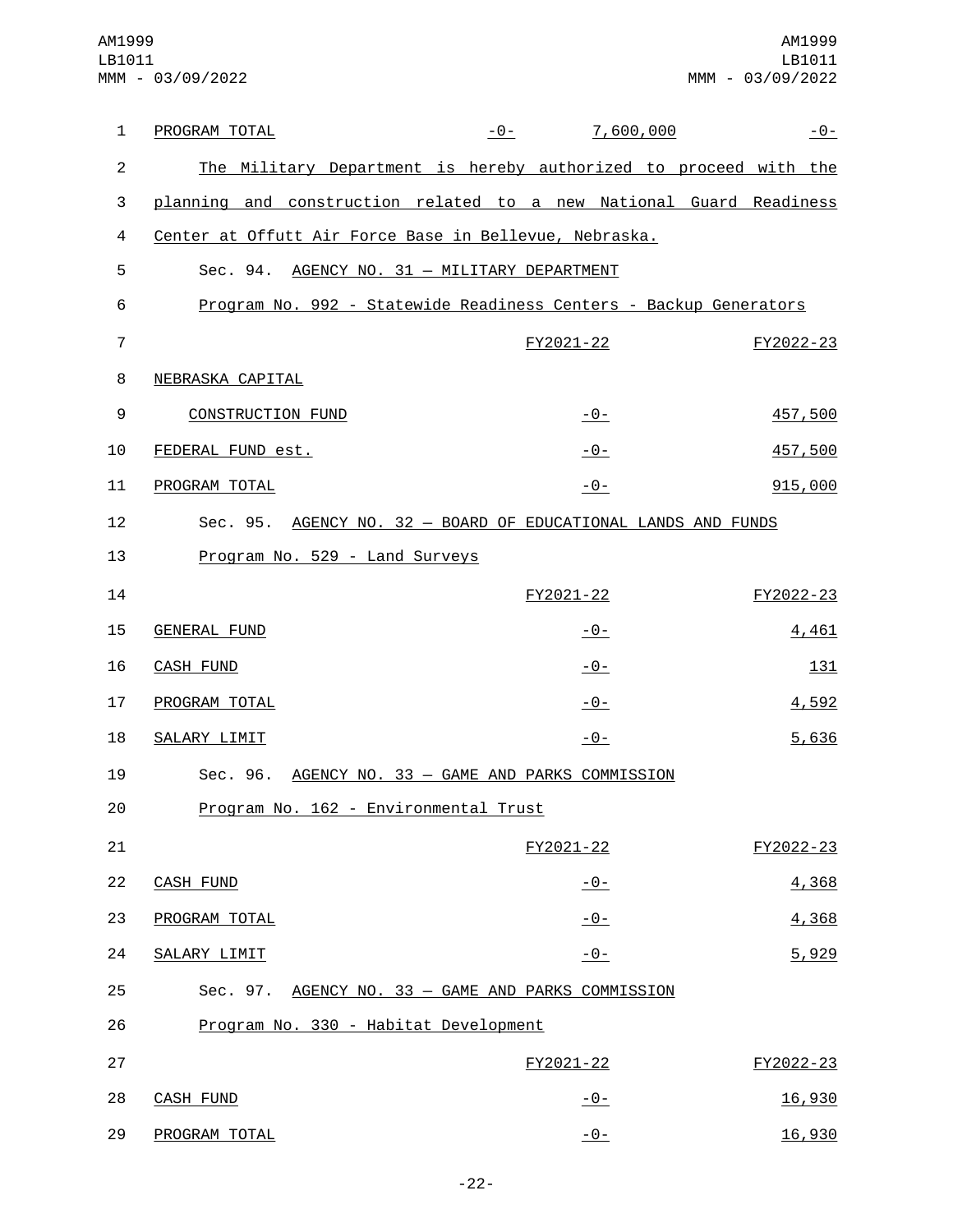| $\mathbf{1}$   | SALARY LIMIT                            | $-0-$                                                  | 32, 172   |
|----------------|-----------------------------------------|--------------------------------------------------------|-----------|
| $\overline{2}$ |                                         | Sec. 98. AGENCY NO. 33 - GAME AND PARKS COMMISSION     |           |
| $\sqrt{3}$     | Program No. 336 - Wildlife Conservation |                                                        |           |
| 4              |                                         | FY2021-22                                              | FY2022-23 |
| 5              | <b>GENERAL FUND</b>                     | <u>-0-</u>                                             | 15,403    |
| 6              | <b>CASH FUND</b>                        | $-0-$                                                  | 189,605   |
| $\overline{7}$ | FEDERAL FUND est.                       | $-0-$                                                  | 2,181     |
| 8              | PROGRAM TOTAL                           | $-0-$                                                  | 207, 189  |
| 9              | SALARY LIMIT                            | $-0-$                                                  | 319, 133  |
| 10             |                                         | Sec. 99. AGENCY NO. 33 - GAME AND PARKS COMMISSION     |           |
| 11             | Program No. 337 - Administration        |                                                        |           |
| 12             |                                         | FY2021-22                                              | FY2022-23 |
| 13             | <b>GENERAL FUND</b>                     | $-0-$                                                  | 7,821     |
| 14             | <b>CASH FUND</b>                        | 600,000                                                | 1,240,065 |
| 15             | PROGRAM TOTAL                           | 600,000                                                | 1,247,886 |
| 16             | SALARY LIMIT                            | $-0-$                                                  | 62,131    |
| 17             |                                         | Sec. 100. AGENCY NO. 33 - GAME AND PARKS COMMISSION    |           |
| 18             |                                         | Program No. 549 - Parks - Administration and Operation |           |
| 19             |                                         | FY2021-22                                              | FY2022-23 |
| 20             | <b>GENERAL FUND</b>                     | $-0-$                                                  | 110, 159  |
| 21             | <b>CASH FUND</b>                        | $-0-$                                                  | 101,685   |
| 22             | PROGRAM TOTAL                           | $-0-$                                                  | 211,844   |
| 23             | SALARY LIMIT                            | $-0-$                                                  | 290,565   |
| 24             | Sec. 101.                               | AGENCY NO. 33 - GAME AND PARKS COMMISSION              |           |
| 25             |                                         | Program No. 550 - Planning and Trails Coordination     |           |
| 26             |                                         | FY2021-22                                              | FY2022-23 |
| 27             | <b>GENERAL FUND</b>                     | $-0-$                                                  | 4,303     |
| 28             | <b>CASH FUND</b>                        | $-0-$                                                  | 8,307,276 |
| 29             | FEDERAL FUND est.                       | $-0-$                                                  | 616       |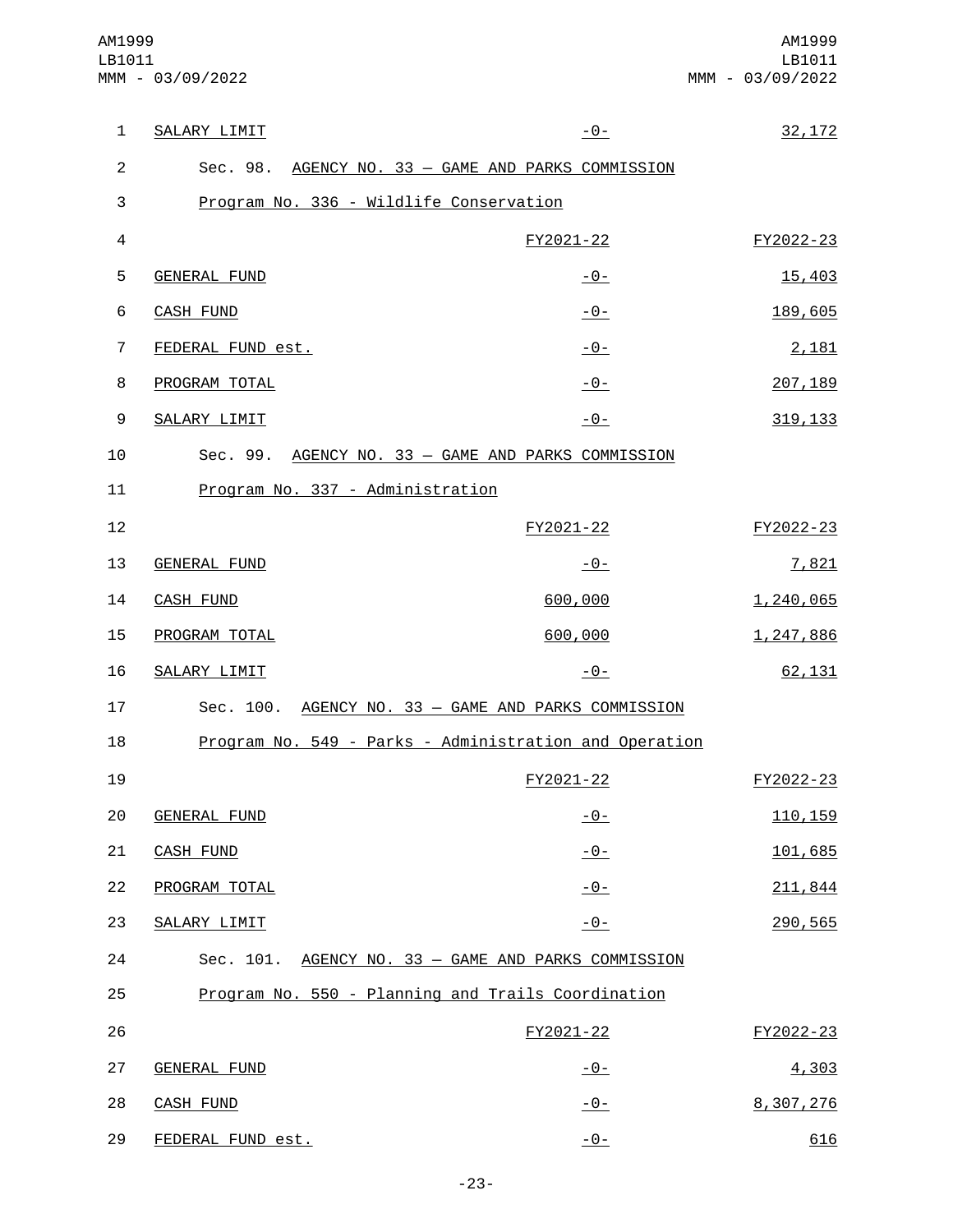| AM1999<br>LB1011 | MMM - 03/09/2022                                                          |                | AM1999<br>LB1011<br>MMM - 03/09/2022 |
|------------------|---------------------------------------------------------------------------|----------------|--------------------------------------|
| 1                | PROGRAM TOTAL                                                             | $-0-$          | 8, 312, 195                          |
| $\overline{2}$   | SALARY LIMIT                                                              | $-0-$          | 19,686                               |
| 3                | There is included in the appropriation to this program for FY2022-23      |                |                                      |
| $\overline{4}$   | \$8,300,000 Cash Funds for state aid for the purpose of recreational      |                |                                      |
| 5                | trails development. Such funds shall be utilized for the purposes of the  |                |                                      |
| 6                | Trail Development and Maintenance Fund.                                   |                |                                      |
| $\overline{7}$   | Sec. 102. AGENCY NO. 33 - GAME AND PARKS COMMISSION                       |                |                                      |
| 8                | Program No. 617 - Engineering and Area Maintenance                        |                |                                      |
| 9                |                                                                           | FY2021-22      | FY2022-23                            |
| 10               | <b>GENERAL FUND</b>                                                       | -0-            | 7,208                                |
| 11               | <b>CASH FUND</b>                                                          | $-0-$          | 8,744                                |
| 12               | PROGRAM TOTAL                                                             | <u> - 0 - </u> | 15,952                               |
| 13               | SALARY LIMIT                                                              | <u> - 0 - </u> | 36,736                               |
| 14               | Sec. 103. AGENCY NO. 33 - GAME AND PARKS COMMISSION                       |                |                                      |
| 15               | Program No. 965 - Water Recreation Enhancement                            |                |                                      |
| 16               |                                                                           | FY2021-22      | FY2022-23                            |
| 17               | <b>CASH FUND</b>                                                          | -0-            | 100,000,000                          |
| 18               | PROGRAM TOTAL                                                             | $-0-$          | 100,000,000                          |
| 19               | The Game and Parks Commission is hereby authorized to make state          |                |                                      |
| 20               | park and recreation area improvements pursuant to the Water Recreation    |                |                                      |
| 21               | Enhancement Act with the appropriation in this section to this program.   |                |                                      |
| 22               | Sec. 104. AGENCY NO. 33 - GAME AND PARKS COMMISSION                       |                |                                      |
| 23               | Program No. 967 - Improvements to State Parks                             |                |                                      |
| 24               |                                                                           | FY2021-22      | FY2022-23                            |
| 25               | <b>CASH FUND</b>                                                          | 1,750,000      | <u>- 0 - </u>                        |
| 26               | PROGRAM TOTAL                                                             | 1,750,000      | <u> - 0 - </u>                       |
| 27               | The Game and Parks Commission is hereby authorized to construct           |                |                                      |
| 28               | three cabins at Mahoney State Park with the appropriation in this section |                |                                      |
| 29               | to this program. The appropriation contained in this section includes     |                |                                      |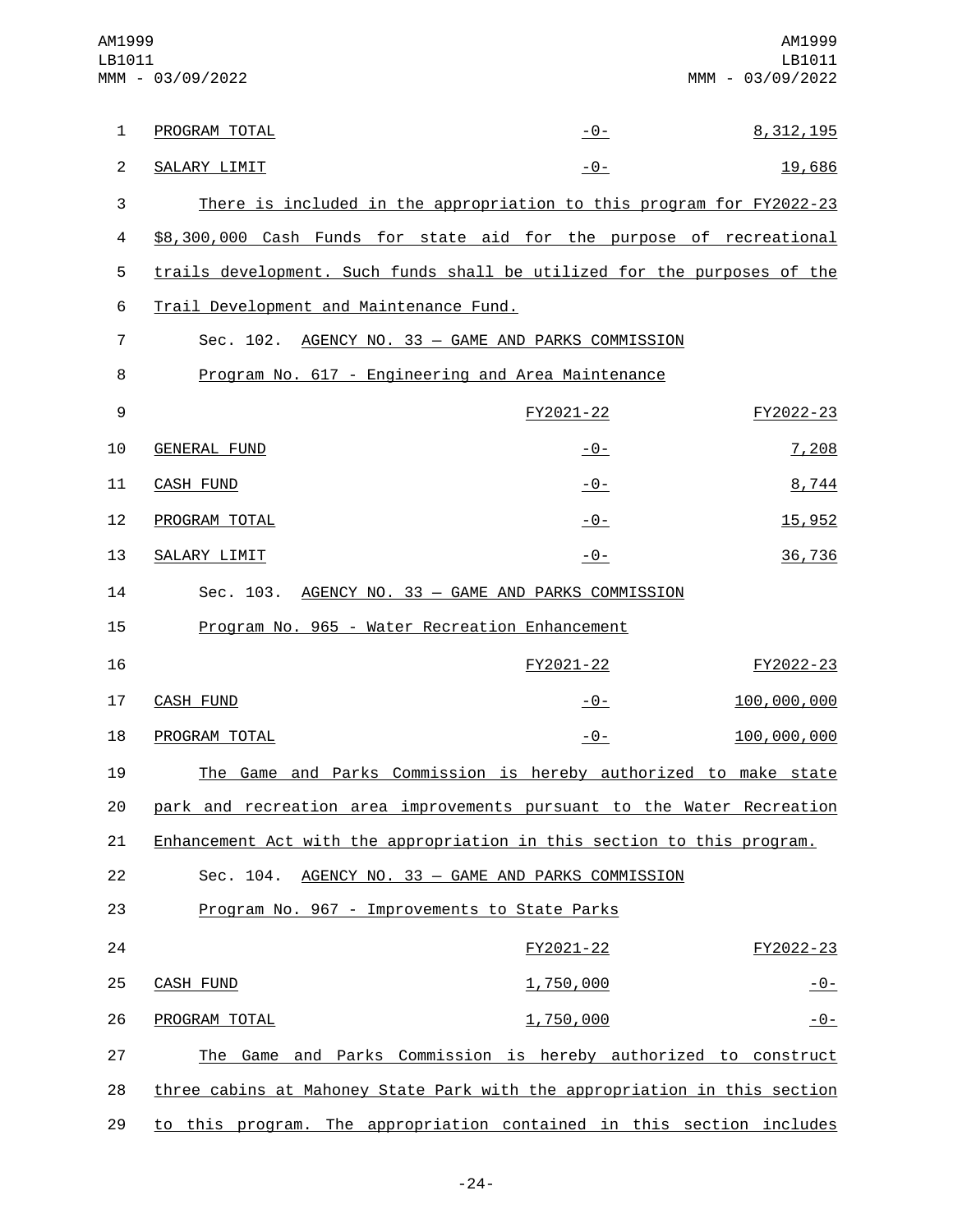| 1              | both agency cash funds as well as donated contributions. The acceptance  |                                             |           |
|----------------|--------------------------------------------------------------------------|---------------------------------------------|-----------|
| $\overline{2}$ | and expenditure of all donations for this project are hereby approved by |                                             |           |
| 3              | the Legislature in accordance with section 81-1108.33 and section 42 of  |                                             |           |
| 4              | Laws 2021, LB383.                                                        |                                             |           |
| 5              | Sec. 105.                                                                | AGENCY NO. 34 - NEBRASKA LIBRARY COMMISSION |           |
| 6              | Program No. 252 - Library and Information Services                       |                                             |           |
| $\overline{7}$ |                                                                          | FY2021-22                                   | FY2022-23 |
| 8              | <b>GENERAL FUND</b>                                                      | 93,079                                      | 145,731   |
| 9              | FEDERAL FUND est.                                                        | 20,941                                      | 27, 215   |
| 10             | PROGRAM TOTAL                                                            | 114,020                                     | 172,946   |
| 11             | SALARY LIMIT                                                             | 99,027                                      | 184, 327  |
| 12             | Sec. 106. AGENCY NO. 35 - NEBRASKA LIQUOR CONTROL COMMISSION             |                                             |           |
| 13             | Program No. 73 - Licensing and Regulation                                |                                             |           |
| 14             |                                                                          | FY2021-22                                   | FY2022-23 |
| 15             | <b>GENERAL FUND</b>                                                      | <u>- 0 - </u>                               | 9,963     |
| 16             | PROGRAM TOTAL                                                            | <u> - 0 - </u>                              | 9,963     |
| 17             | SALARY LIMIT                                                             | $-0-$                                       | 15,608    |
| 18             | Sec. 107. AGENCY NO. 36 - STATE RACING AND GAMING COMMISSION             |                                             |           |
| 19             | Program No. 74 - Enforcement of Standards - Horseracing                  |                                             |           |
| 20             |                                                                          | FY2021-22                                   | FY2022-23 |
| 21             | <b>CASH FUND</b>                                                         | $-0-$                                       | 5,510     |
| 22             | PROGRAM TOTAL                                                            | $-0-$                                       | 5,510     |
| 23             | SALARY LIMIT                                                             | $-0-$                                       | 5,418     |
| 24             | Sec. 108. AGENCY NO. 36 - STATE RACING AND GAMING COMMISSION             |                                             |           |
| 25             | Program No. 81 - Racetrack Gaming                                        |                                             |           |
| 26             |                                                                          | FY2021-22                                   | FY2022-23 |
| 27             | <b>GENERAL FUND</b>                                                      | <u> - 0 - </u>                              | 177       |
| 28             | PROGRAM TOTAL                                                            | $-0-$                                       | 177       |
| 29             | SALARY LIMIT                                                             | $-0-$                                       | 154       |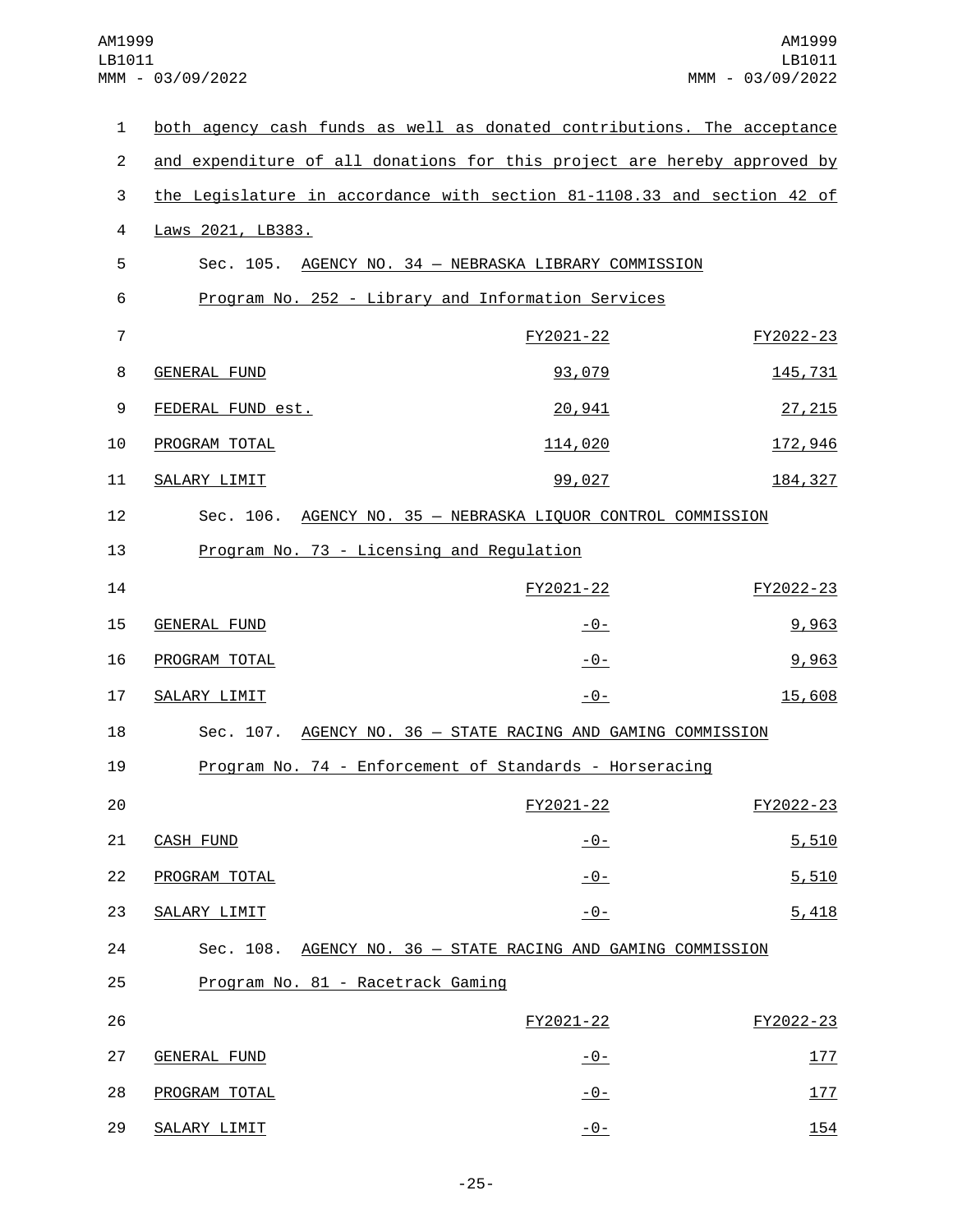| $\mathbf{1}$   |                                           | Sec. 109. AGENCY NO. 37 - NEBRASKA WORKERS' COMPENSATION COURT      |           |
|----------------|-------------------------------------------|---------------------------------------------------------------------|-----------|
| $\overline{2}$ | Program No. 530 - Court Administration    |                                                                     |           |
| 3              |                                           | FY2021-22                                                           | FY2022-23 |
| 4              | <b>CASH FUND</b>                          | <u>-0-</u>                                                          | 38,632    |
| 5              | FEDERAL FUND est.                         | $-0-$                                                               | 919       |
| 6              | PROGRAM TOTAL                             | $-0-$                                                               | 39,551    |
| 7              | SALARY LIMIT                              | $-0-$                                                               | 49,843    |
| 8              |                                           | Sec. 110. AGENCY NO. 39 - NEBRASKA BRAND COMMITTEE                  |           |
| 9              | Program No. 75 - Nebraska Brand Committee |                                                                     |           |
| 10             |                                           | FY2021-22                                                           | FY2022-23 |
| 11             | <b>CASH FUND</b>                          | $-0-$                                                               | 37,728    |
| 12             | PROGRAM TOTAL                             | $-0-$                                                               | 37,728    |
| 13             | SALARY LIMIT                              | $-0-$                                                               | 55,071    |
| 14             |                                           | Sec. 111. AGENCY NO. 40 - NEBRASKA MOTOR VEHICLE INDUSTRY LICENSING |           |
| 15             | <b>BOARD</b>                              |                                                                     |           |
| 16             |                                           | Program No. 76 - Enforcement of Standards - Automotive Industry     |           |
| 17             |                                           | FY2021-22                                                           | FY2022-23 |
| 18             | <b>CASH FUND</b>                          | <u> - 0 - </u>                                                      | 5,637     |
| 19             | PROGRAM TOTAL                             | $-0-$                                                               | 5,637     |
| 20             | SALARY LIMIT                              | $-0-$                                                               | 8,509     |
| 21             |                                           | Sec. 112. AGENCY NO. 41 - STATE REAL ESTATE COMMISSION              |           |
| 22             |                                           | Program No. 77 - Enforcement of Standards - Real Estate             |           |
| 23             |                                           | FY2021-22                                                           | FY2022-23 |
| 24             | CASH FUND                                 | <u> - 0 - </u>                                                      | 5,690     |
| 25             | PROGRAM TOTAL                             | <u> - 0 - </u>                                                      | 5,690     |
| 26             | SALARY LIMIT                              | <u>- 0 - </u>                                                       | 11,280    |
| 27             |                                           | Sec. 113. AGENCY NO. 45 - BOARD OF BARBER EXAMINERS                 |           |
| 28             |                                           | Program No. 80 - Enforcement of Standards - Barbering               |           |
| 29             |                                           | FY2021-22                                                           | FY2022-23 |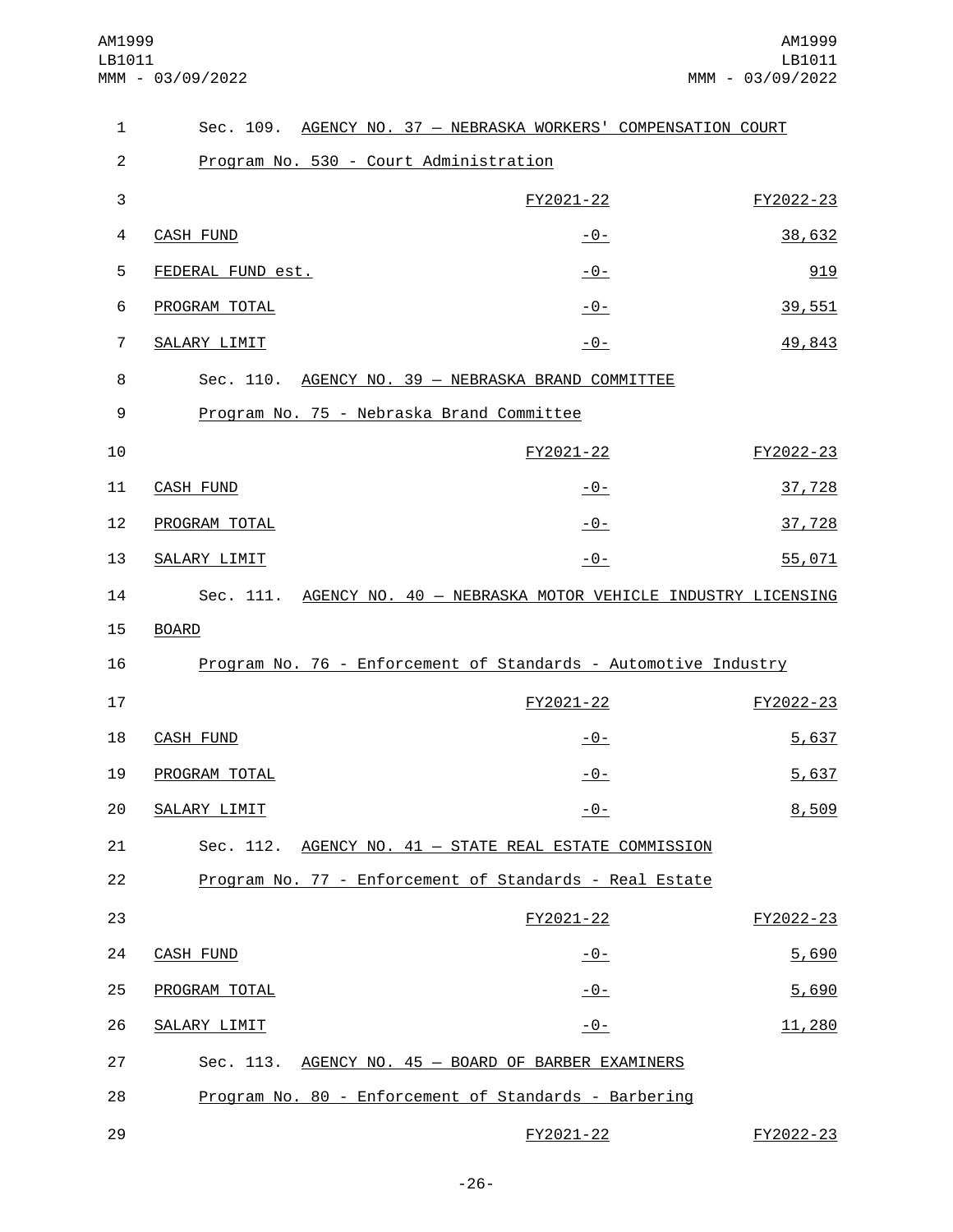| AM1999<br>LB1011 | MMM - 03/09/2022         |                                                                     | AM1999<br>LB1011<br>MMM - 03/09/2022 |
|------------------|--------------------------|---------------------------------------------------------------------|--------------------------------------|
| $\mathbf{1}$     | <b>CASH FUND</b>         | $-0-$                                                               | 1,407                                |
| $\overline{2}$   | PROGRAM TOTAL            | $-0-$                                                               | 1,407                                |
| 3                | SALARY LIMIT             | $-0-$                                                               | 2,107                                |
| 4                |                          | Sec. 114. AGENCY NO. 47 - NEBRASKA EDUCATIONAL TELECOMMUNICATIONS   |                                      |
| 5                | COMMISSION               |                                                                     |                                      |
| 6                |                          | Program No. 533 - Network Operations                                |                                      |
| $\overline{7}$   |                          | FY2021-22                                                           | FY2022-23                            |
| 8                | <b>GENERAL FUND</b>      | $-0-$                                                               | 23,905                               |
| 9                | PROGRAM TOTAL            | $-0-$                                                               | 23,905                               |
| 10               | <b>SALARY LIMIT</b>      | $-0-$                                                               | 45,644                               |
| 11               | Sec. 115.                | AGENCY NO. 47 - NEBRASKA EDUCATIONAL TELECOMMUNICATIONS             |                                      |
| 12               | COMMISSION               |                                                                     |                                      |
| 13               |                          | Program No. 566 - Public Radio                                      |                                      |
| 14               |                          | FY2021-22                                                           | FY2022-23                            |
| 15               | GENERAL FUND             | $-0-$                                                               | 2,264                                |
| 16               | PROGRAM TOTAL            | $-0-$                                                               | 2,264                                |
| 17               | SALARY LIMIT             | 4,000                                                               | 10,532                               |
| 18               |                          | Sec. 116. AGENCY NO. 47 - NEBRASKA EDUCATIONAL TELECOMMUNICATIONS   |                                      |
| 19               | COMMISSION               |                                                                     |                                      |
| 20               |                          | Program No. 991 - KUON TV Equipment Replacement                     |                                      |
| 21               |                          | FY2021-22                                                           | FY2022-23                            |
| 22               | NEBRASKA CAPITAL         |                                                                     |                                      |
| 23               | <b>CONSTRUCTION FUND</b> | $-0-$                                                               | 800,000                              |
| 24               | PROGRAM TOTAL            | $-0-$                                                               | 800,000                              |
| 25               |                          | Sec. 117. AGENCY NO. 48 - COORDINATING COMMISSION FOR POSTSECONDARY |                                      |
| 26               | EDUCATION                |                                                                     |                                      |
| 27               |                          | Program No. 640 - Postsecondary Education Coordination              |                                      |
| 28               |                          | FY2021-22                                                           | FY2022-23                            |
| 29               | <b>GENERAL FUND</b>      | $-0-$                                                               | 16,994                               |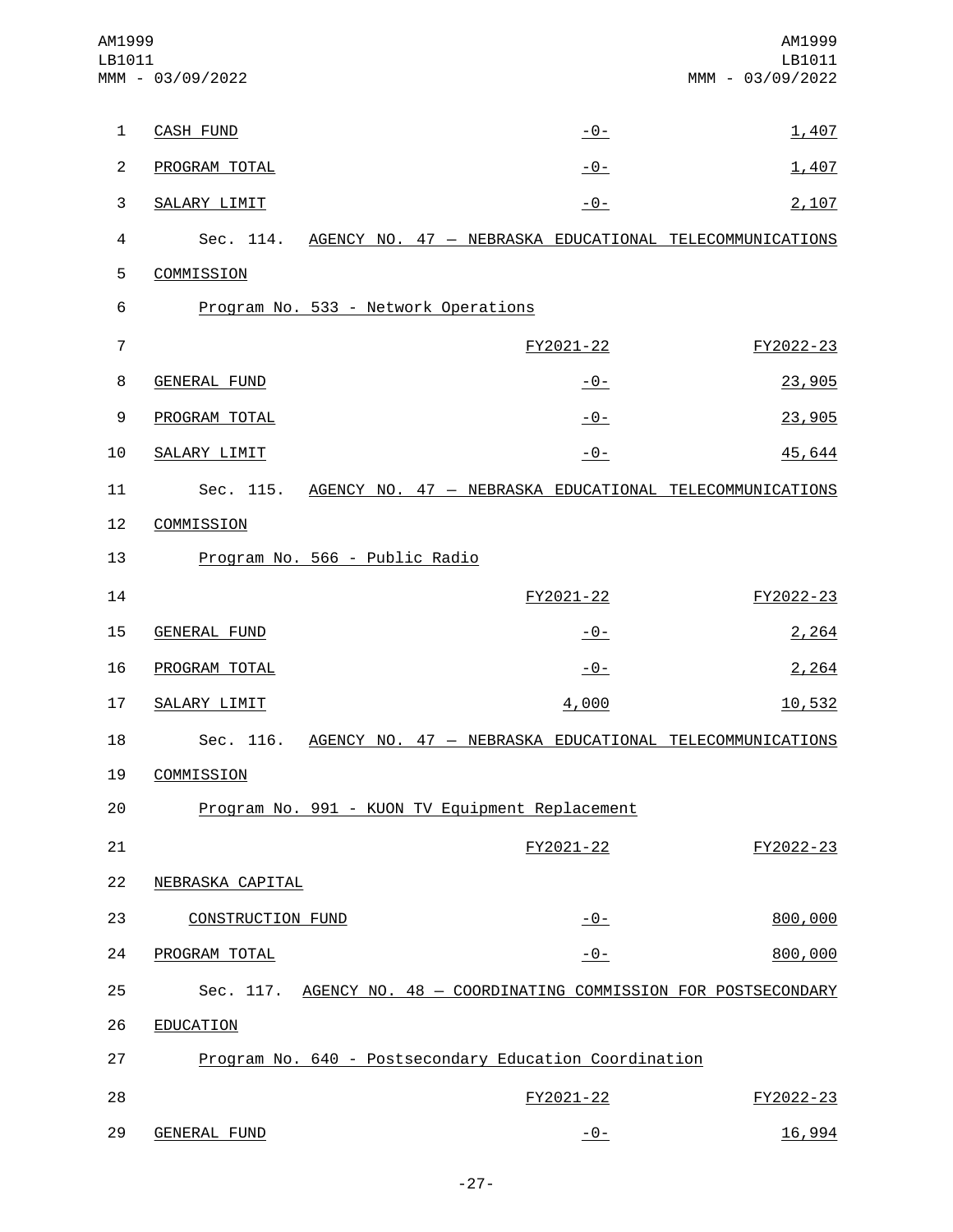| AM1999<br>LB1011 | MMM - 03/09/2022                                                         |                                                                     | AM1999<br>LB1011<br>MMM - 03/09/2022 |
|------------------|--------------------------------------------------------------------------|---------------------------------------------------------------------|--------------------------------------|
| 1                | <b>CASH FUND</b>                                                         | -0-                                                                 | 102                                  |
| $\overline{2}$   | PROGRAM TOTAL                                                            | -0-                                                                 | 17,096                               |
| 3                | SALARY LIMIT                                                             | $-0-$                                                               | 18,446                               |
| 4                |                                                                          | Sec. 118. AGENCY NO. 48 - COORDINATING COMMISSION FOR POSTSECONDARY |                                      |
| 5                | EDUCATION                                                                |                                                                     |                                      |
| 6                | Program No. 692 - Community College GAP Program                          |                                                                     |                                      |
| $\overline{7}$   |                                                                          | FY2021-22                                                           | FY2022-23                            |
| 8                | <b>CASH FUND</b>                                                         | -0-                                                                 | 168                                  |
| 9                | PROGRAM TOTAL                                                            | -0-                                                                 | 168                                  |
| 10               | SALARY LIMIT                                                             | $-0-$                                                               | 146                                  |
| 11               |                                                                          | Sec. 119. AGENCY NO. 50 - BOARD OF TRUSTEES OF THE NEBRASKA STATE   |                                      |
| 12               | <b>COLLEGES</b>                                                          |                                                                     |                                      |
| 13               |                                                                          | Program No. 48 - Nebraska State Colleges - System Office            |                                      |
| 14               |                                                                          | FY2021-22                                                           | FY2022-23                            |
| 15               | <b>GENERAL FUND</b>                                                      | -0-                                                                 | 1,046,944                            |
| 16               | PROGRAM TOTAL                                                            | $-0-$                                                               | 1,046,944                            |
| 17               |                                                                          | Sec. 120. AGENCY NO. 51 - UNIVERSITY OF NEBRASKA                    |                                      |
| 18               |                                                                          | Program No. 931 - Agricultural Innovation Facility                  |                                      |
| 19               |                                                                          | FY2021-22                                                           | FY2022-23                            |
| 20               | Nebraska Capital                                                         | <u>- 0 - </u>                                                       | \$25,000,000                         |
| 21               | Construction Fund                                                        |                                                                     |                                      |
| 22               | PROGRAM TOTAL                                                            | $-0-$                                                               | \$25,000,000                         |
| 23               | (1)                                                                      | There is included in the appropriation to this program              |                                      |
| 24               | \$25,000,000 Cash Funds for FY2022-23 to the University of Nebraska for  |                                                                     |                                      |
| 25               | the establishment of an agricultural innovation facility for the         |                                                                     |                                      |
| 26               | University of Nebraska-Lincoln at the Nebraska Innovation Campus.        |                                                                     |                                      |
| 27               |                                                                          | (2) No funds appropriated in this section shall be expended unless  |                                      |
| 28               | the University of Nebraska certifies to the budget administrator of the  |                                                                     |                                      |
| 29               | budget division of the Department of Administrative Services the receipt |                                                                     |                                      |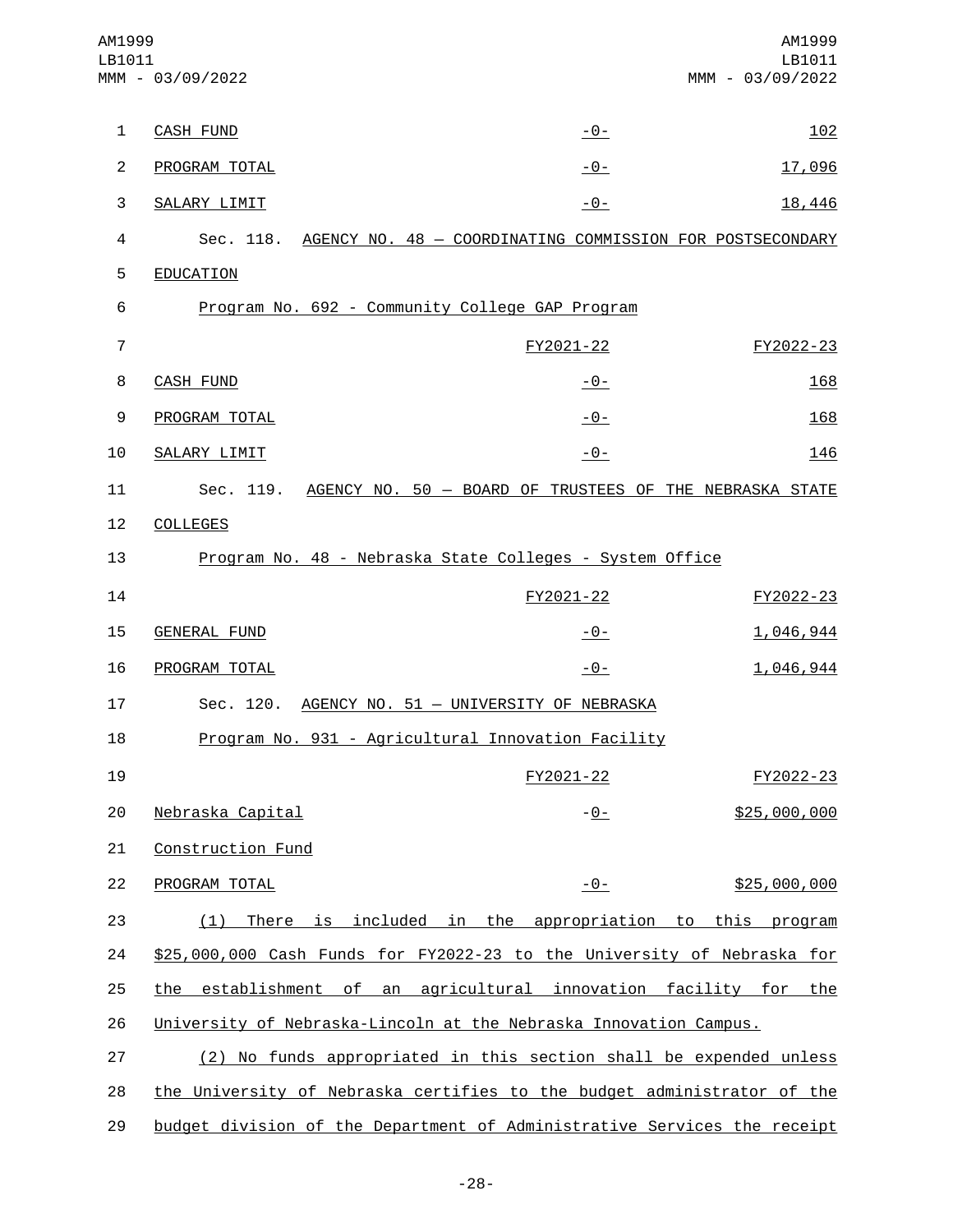| $\mathbf{1}$   | of matching funds in the amount of twenty-five million dollars from |                                                   |           |
|----------------|---------------------------------------------------------------------|---------------------------------------------------|-----------|
| $\overline{2}$ | private or nonstate funds for the purpose of establishing the       |                                                   |           |
| 3              | agricultural innovation facility.                                   |                                                   |           |
| 4              | Sec. 121. AGENCY NO. 53 - REAL PROPERTY APPRAISER BOARD             |                                                   |           |
| 5              | Program No. 79 - Appraiser Licensing                                |                                                   |           |
| $\,6$          |                                                                     | FY2021-22                                         | FY2022-23 |
| $\overline{7}$ | CASH FUND                                                           | 2,614                                             | 5,829     |
| 8              | PROGRAM TOTAL                                                       | 2,614                                             | 5,829     |
| 9              | SALARY LIMIT                                                        | 2,271                                             | 6,204     |
| 10             | Sec. 122. AGENCY NO. 54 - NEBRASKA STATE HISTORICAL SOCIETY         |                                                   |           |
| 11             | Program No. 648 - Nebraska State Historical Society                 |                                                   |           |
| 12             |                                                                     | FY2021-22                                         | FY2022-23 |
| 13             | <b>GENERAL FUND</b>                                                 | 193, 418                                          | 83,073    |
| 14             | <b>CASH FUND</b>                                                    | 16,282                                            | 8,669     |
| 15             | FEDERAL FUND est.                                                   | <u> - 0 - </u>                                    | 1,948     |
| 16             | PROGRAM TOTAL                                                       | 209,700                                           | 93,690    |
| 17             | SALARY LIMIT                                                        | 233, 453                                          | 198,503   |
| 18             | Sec. 123. AGENCY NO. 56 - NEBRASKA WHEAT DEVELOPMENT, UTILIZATION,  |                                                   |           |
| 19             | AND MARKETING BOARD                                                 |                                                   |           |
| 20             | Program No. 381 - Nebraska Wheat Development, Utilization, and      |                                                   |           |
| 21             | Marketing Board                                                     |                                                   |           |
| 22             |                                                                     | FY2021-22                                         | FY2022-23 |
| 23             | <b>CASH FUND</b>                                                    | <u>-0-</u>                                        | 3,401     |
| 24             | PROGRAM TOTAL                                                       | $-0-$                                             | 3,401     |
| 25             | SALARY LIMIT                                                        | $-0-$                                             | 3,677     |
| 26             | Sec. 124.                                                           | AGENCY NO. 57 - NEBRASKA OIL AND GAS CONSERVATION |           |
| 27             | COMMISSION                                                          |                                                   |           |
| 28             | Program No. 335 - Oil and Gas Commission                            |                                                   |           |
| 29             |                                                                     | FY2021-22                                         | FY2022-23 |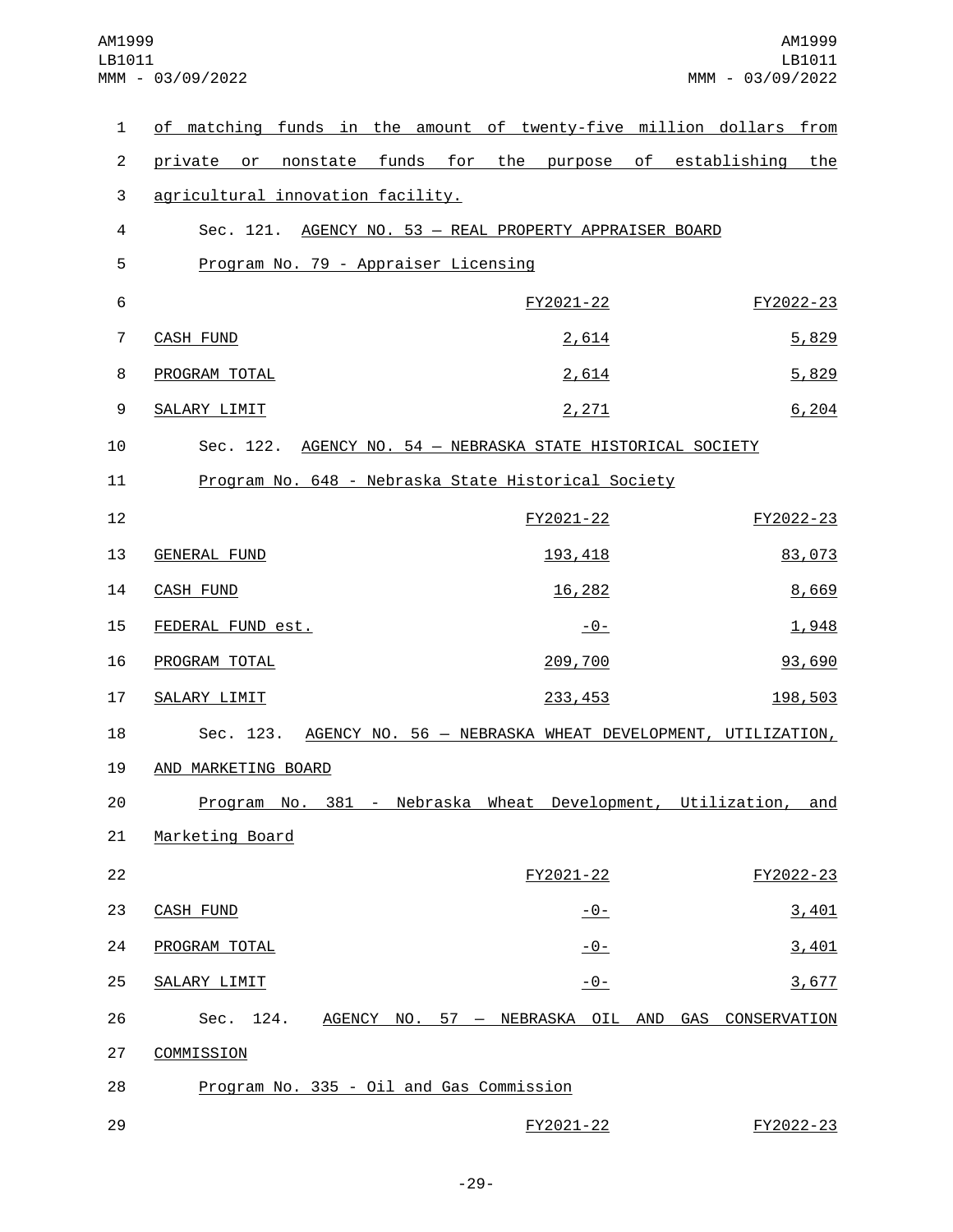| AM1999<br>LB1011 | MMM - 03/09/2022                    |                                                                      | AM1999<br>LB1011<br>MMM - 03/09/2022 |
|------------------|-------------------------------------|----------------------------------------------------------------------|--------------------------------------|
| $\mathbf{1}$     | <b>CASH FUND</b>                    | $-0-$                                                                | 7,109                                |
| $\overline{2}$   | FEDERAL FUND est.                   | $-0-$                                                                | 781                                  |
| 3                | PROGRAM TOTAL                       | $-0-$                                                                | 7,890                                |
| $\overline{a}$   | SALARY LIMIT                        | $-0-$                                                                | 10,700                               |
| 5                |                                     | Sec. 125. AGENCY NO. 58 - BOARD OF ENGINEERS AND ARCHITECTS          |                                      |
| 6                |                                     | Program No. 82 - Enforcement of Standards - Engineers and Architects |                                      |
| $\overline{7}$   |                                     | FY2021-22                                                            | FY2022-23                            |
| 8                | <b>CASH FUND</b>                    | <u>-0-</u>                                                           | 3,321                                |
| 9                | PROGRAM TOTAL                       | -0-                                                                  | 3,321                                |
| 10               | SALARY LIMIT                        | $-0-$                                                                | 6,118                                |
| 11               |                                     | Sec. 126. AGENCY NO. 60 - NEBRASKA ETHANOL BOARD                     |                                      |
| 12               | Program No. 516 - Ethanol           |                                                                      |                                      |
| 13               |                                     | FY2021-22                                                            | FY2022-23                            |
| 14               | <b>CASH FUND</b>                    | <u> - 0 - </u>                                                       | 2,961                                |
| 15               | PROGRAM TOTAL                       | $-0-$                                                                | 2,961                                |
| 16               | SALARY LIMIT                        | $-0-$                                                                | 4,559                                |
| 17               | Sec.<br>127.<br><b>AGENCY</b>       | NO.<br>63 - NEBRASKA STATE                                           | BOARD OF<br>PUBLIC                   |
| 18               | <b>ACCOUNTANCY</b>                  |                                                                      |                                      |
| 19               |                                     | Program No. 84 - Enforcement of Standards - Public Accountancy       |                                      |
| 20               |                                     | FY2021-22                                                            | FY2022-23                            |
| 21               | <b>CASH FUND</b>                    | $-0-$                                                                | 3,641                                |
| 22               | PROGRAM TOTAL                       | $-0-$                                                                | 3,641                                |
| 23               | SALARY LIMIT                        | $-0-$                                                                | 4,102                                |
| 24               |                                     | Sec. 128. AGENCY NO. 64 - NEBRASKA STATE PATROL                      |                                      |
| 25               | Program No. 100 - Public Protection |                                                                      |                                      |
| 26               |                                     | FY2021-22                                                            | FY2022-23                            |
| 27               | <b>GENERAL FUND</b>                 | 33, 113                                                              | 531,419                              |
| 28               | <b>CASH FUND</b>                    | 38,565                                                               | 87,679                               |
| 29               | FEDERAL FUND est.                   | 9,621                                                                | 64,466                               |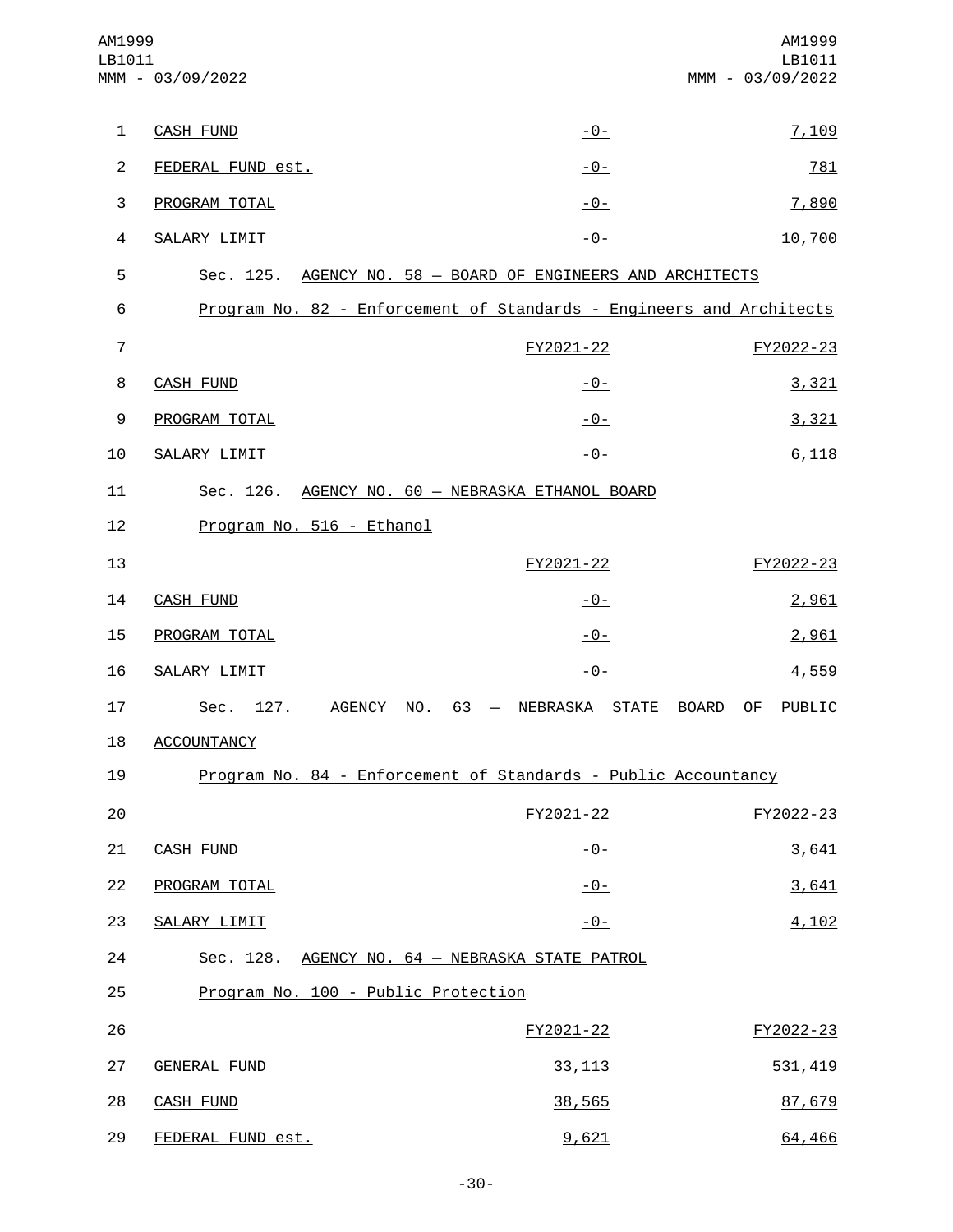| AM1999<br>LB1011 | MMM - 03/09/2022                                                       |                | AM1999<br>LB1011<br>MMM - 03/09/2022 |
|------------------|------------------------------------------------------------------------|----------------|--------------------------------------|
| $\mathbf{1}$     | PROGRAM TOTAL                                                          | 81,299         | 683,564                              |
| $\overline{2}$   | SALARY LIMIT                                                           | 70,608         | 843,667                              |
| 3                | Sec. 129. AGENCY NO. 64 - NEBRASKA STATE PATROL                        |                |                                      |
| 4                | Program No. 205 - Carrier Enforcement                                  |                |                                      |
| 5                |                                                                        | FY2021-22      | FY2022-23                            |
| 6                | <b>CASH FUND</b>                                                       | $-0-$          | 64,072                               |
| $\overline{7}$   | FEDERAL FUND est.                                                      | <u> - 0 - </u> | 23,240                               |
| 8                | PROGRAM TOTAL                                                          | $-0-$          | 87, 312                              |
| 9                | SALARY LIMIT                                                           | $-0-$          | 127,858                              |
| 10               | Sec. 130. AGENCY NO. 64 - NEBRASKA STATE PATROL                        |                |                                      |
| 11               | Program No. 630 - State Capitol Security                               |                |                                      |
| 12               |                                                                        | FY2021-22      | FY2022-23                            |
| 13               | REVOLVING FUND                                                         | 84,772         | 145,713                              |
| 14               | PROGRAM TOTAL                                                          | 84,772         | 145,713                              |
| 15               | SALARY LIMIT                                                           | 73,625         | 132,695                              |
| 16               | Sec. 131. AGENCY NO. 64 - NEBRASKA STATE PATROL                        |                |                                      |
| 17               | Program No. 850 - Nebraska Public Safety Communication System          |                |                                      |
| 18               |                                                                        | FY2021-22      | FY2022-23                            |
| 19               | <b>GENERAL FUND</b>                                                    | $-0-$          | 821                                  |
| 20               | PROGRAM TOTAL                                                          | $-0-$          | 821                                  |
| 21               | SALARY LIMIT                                                           | $-0-$          | 1,635                                |
| 22               | Sec. 132. AGENCY NO. 64 - NEBRASKA STATE PATROL                        |                |                                      |
| 23               | Program No. 904 - Crime Lab Facility                                   |                |                                      |
| 24               |                                                                        | FY2021-22      | <b>FUTURE</b><br>FY2022-23           |
| 25               | NEBRASKA CAPITAL                                                       |                |                                      |
| 26               | <b>CONSTRUCTION FUND</b>                                               | $-0-$          | 16,879,209<br>$-0-$                  |
| 27               | PROGRAM TOTAL                                                          | $-0-$          | 16,879,209<br>$-0-$                  |
| 28               | The Nebraska State Patrol is hereby authorized to contract for the     |                |                                      |
| 29               | expansion and renovation of the state crime laboratory facility at the |                |                                      |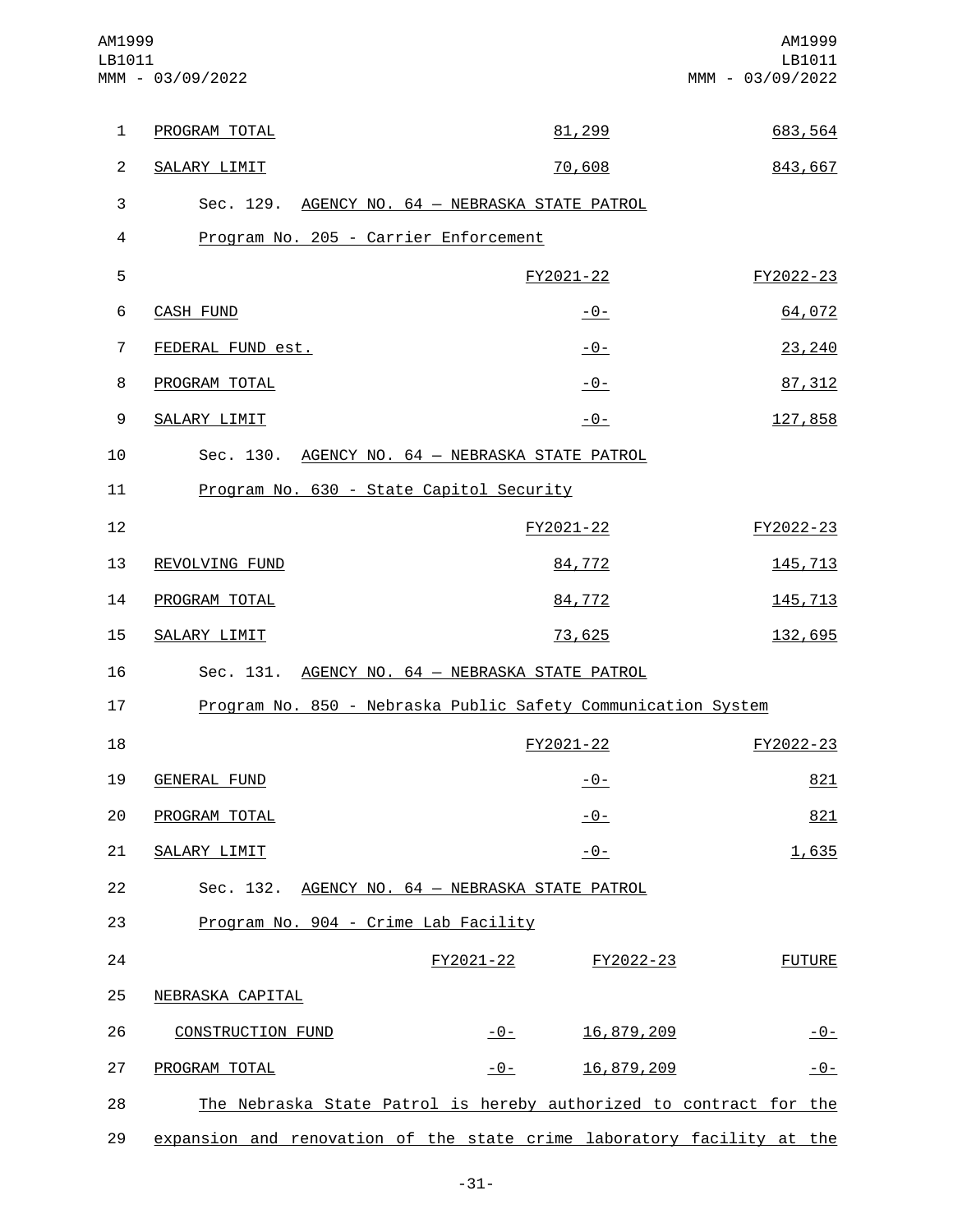| 1              | current Air Park location in the city of Lincoln.               |                |           |
|----------------|-----------------------------------------------------------------|----------------|-----------|
| $\overline{2}$ | Sec. 133. AGENCY NO. 65 - DEPARTMENT OF ADMINISTRATIVE SERVICES |                |           |
| 3              | Program No. 49 - Departmental Administration                    |                |           |
| $\overline{4}$ |                                                                 | FY2021-22      | FY2022-23 |
| 5              | <b>GENERAL FUND</b>                                             | $-0-$          | 541       |
| 6              | REVOLVING FUND                                                  | $-0-$          | 27,978    |
| 7              | PROGRAM TOTAL                                                   | $-0-$          | 28,519    |
| 8              | SALARY LIMIT                                                    | $-0-$          | 42,356    |
| 9              | Sec. 134. AGENCY NO. 65 - DEPARTMENT OF ADMINISTRATIVE SERVICES |                |           |
| 10             | Program No. 101 - Chief Information Officer                     |                |           |
| 11             |                                                                 | FY2021-22      | FY2022-23 |
| 12             | <b>GENERAL FUND</b>                                             | $-0-$          | 3,136     |
| 13             | PROGRAM TOTAL                                                   | $-0-$          | 3,136     |
| 14             | SALARY LIMIT                                                    | $-0-$          | 4,103     |
| 15             | Sec. 135. AGENCY NO. 65 - DEPARTMENT OF ADMINISTRATIVE SERVICES |                |           |
| 16             | Program No. 170 - Intergovernmental Data Services               |                |           |
| 17             |                                                                 | FY2021-22      | FY2022-23 |
| 18             | REVOLVING FUND                                                  | $-0-$          | 1,278     |
| 19             | PROGRAM TOTAL                                                   | $-0-$          | 1,278     |
| 20             | SALARY LIMIT                                                    | $-0-$          | 1,732     |
| 21             | Sec. 136. AGENCY NO. 65 - DEPARTMENT OF ADMINISTRATIVE SERVICES |                |           |
| 22             | Program No. 171 - Materiel Division                             |                |           |
| 23             |                                                                 | FY2021-22      | FY2022-23 |
| 24             | REVOLVING FUND                                                  | <u> - 0 - </u> | 36,034    |
| 25             | PROGRAM TOTAL                                                   | $-0-$          | 36,034    |
| 26             | SALARY LIMIT                                                    | $-0-$          | 51,919    |
| 27             | Sec. 137. AGENCY NO. 65 - DEPARTMENT OF ADMINISTRATIVE SERVICES |                |           |
| 28             | Program No. 172 - Information Management Services Division      |                |           |
| 29             |                                                                 | FY2021-22      | FY2022-23 |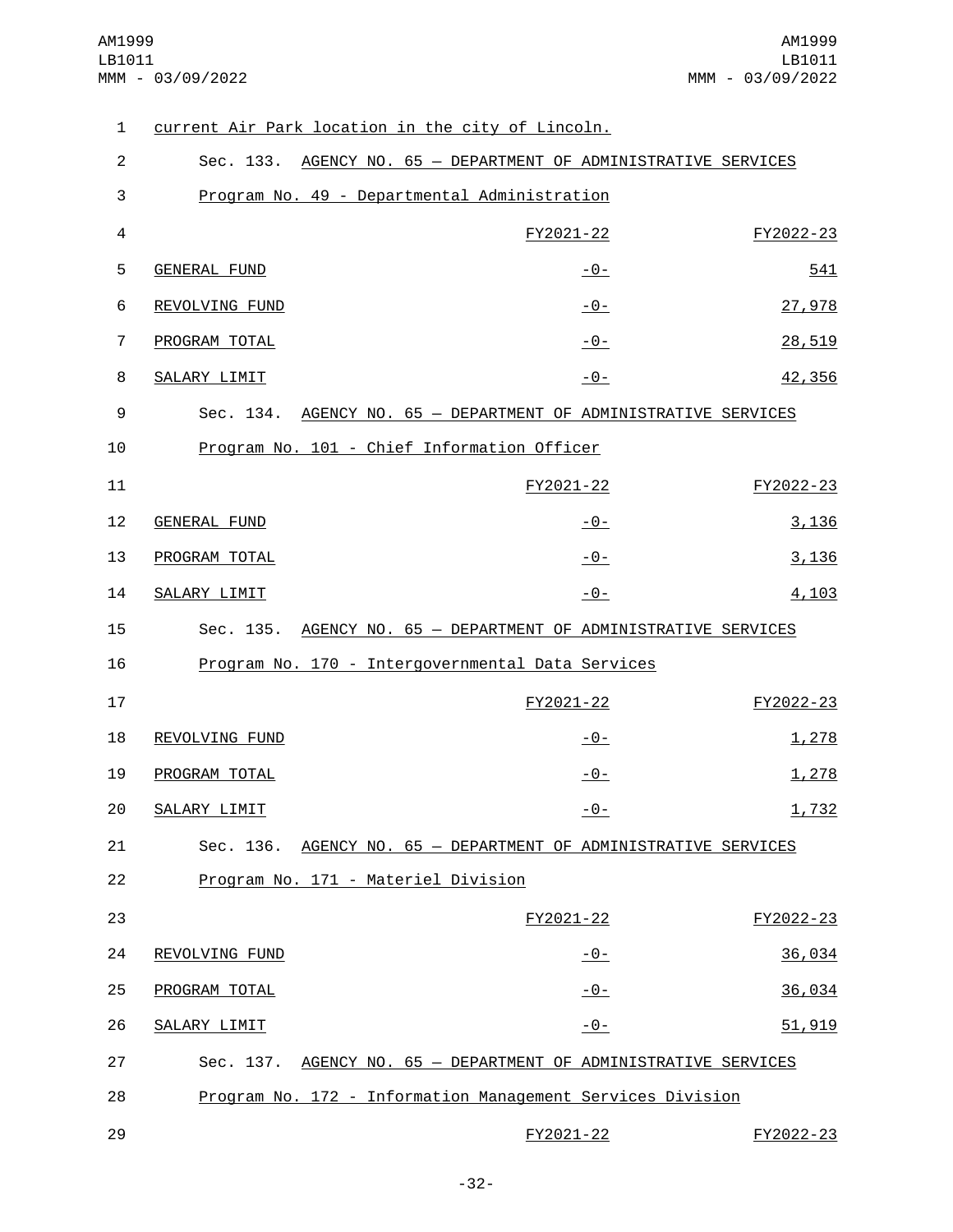| AM1999<br>LB1011 | MMM - 03/09/2022    |                                                                 | AM1999<br>LB1011<br>MMM - 03/09/2022 |
|------------------|---------------------|-----------------------------------------------------------------|--------------------------------------|
| $\mathbf{1}$     | REVOLVING FUND      | $-0-$                                                           | 168,044                              |
| $\overline{2}$   | PROGRAM TOTAL       | $-0-$                                                           | 168,044                              |
| 3                | SALARY LIMIT        | $-0-$                                                           | 241,038                              |
| 4                |                     | Sec. 138. AGENCY NO. 65 - DEPARTMENT OF ADMINISTRATIVE SERVICES |                                      |
| 5                |                     | Program No. 173 - Communications Division                       |                                      |
| 6                |                     | FY2021-22                                                       | FY2022-23                            |
| $\overline{7}$   | REVOLVING FUND      | 637,660                                                         | 945,751                              |
| 8                | PROGRAM TOTAL       | 637,660                                                         | 945,751                              |
| 9                | SALARY LIMIT        | 85,672                                                          | 306, 151                             |
| 10               |                     | Sec. 139. AGENCY NO. 65 - DEPARTMENT OF ADMINISTRATIVE SERVICES |                                      |
| 11               |                     | Program No. 180 - Transportation Services Bureau                |                                      |
| 12               |                     | FY2021-22                                                       | FY2022-23                            |
| 13               | REVOLVING FUND      | 237,500                                                         | 576,331                              |
| 14               | PROGRAM TOTAL       | 237,500                                                         | 576,331                              |
| 15               | SALARY LIMIT        | $-0-$                                                           | 10,008                               |
| 16               | Sec. 140.           | AGENCY NO. 65 - DEPARTMENT OF ADMINISTRATIVE SERVICES           |                                      |
| 17               |                     | Program No. 245 - Nebraska Public Safety Communication System   |                                      |
| 18               |                     | FY2021-22                                                       | FY2022-23                            |
| 19               | REVOLVING FUND      | $-0-$                                                           | 6,335                                |
| 20               | PROGRAM TOTAL       | $-0-$                                                           | 6,335                                |
| 21               | SALARY LIMIT        | $-0-$                                                           | 8,067                                |
| 22               |                     | Sec. 141. AGENCY NO. 65 - DEPARTMENT OF ADMINISTRATIVE SERVICES |                                      |
| 23               |                     | Program No. 509 - Budget Division                               |                                      |
| 24               |                     | FY2021-22                                                       | FY2022-23                            |
| 25               | <b>GENERAL FUND</b> | <u> - 0 - </u>                                                  | 9,818                                |
| 26               | PROGRAM TOTAL       | $-0-$                                                           | 9,818                                |
| 27               | SALARY LIMIT        | <u>- 0 - </u>                                                   | 13, 354                              |
| 28               |                     | Sec. 142. AGENCY NO. 65 - DEPARTMENT OF ADMINISTRATIVE SERVICES |                                      |
| 29               |                     | Program No. 535 - Risk Management Division                      |                                      |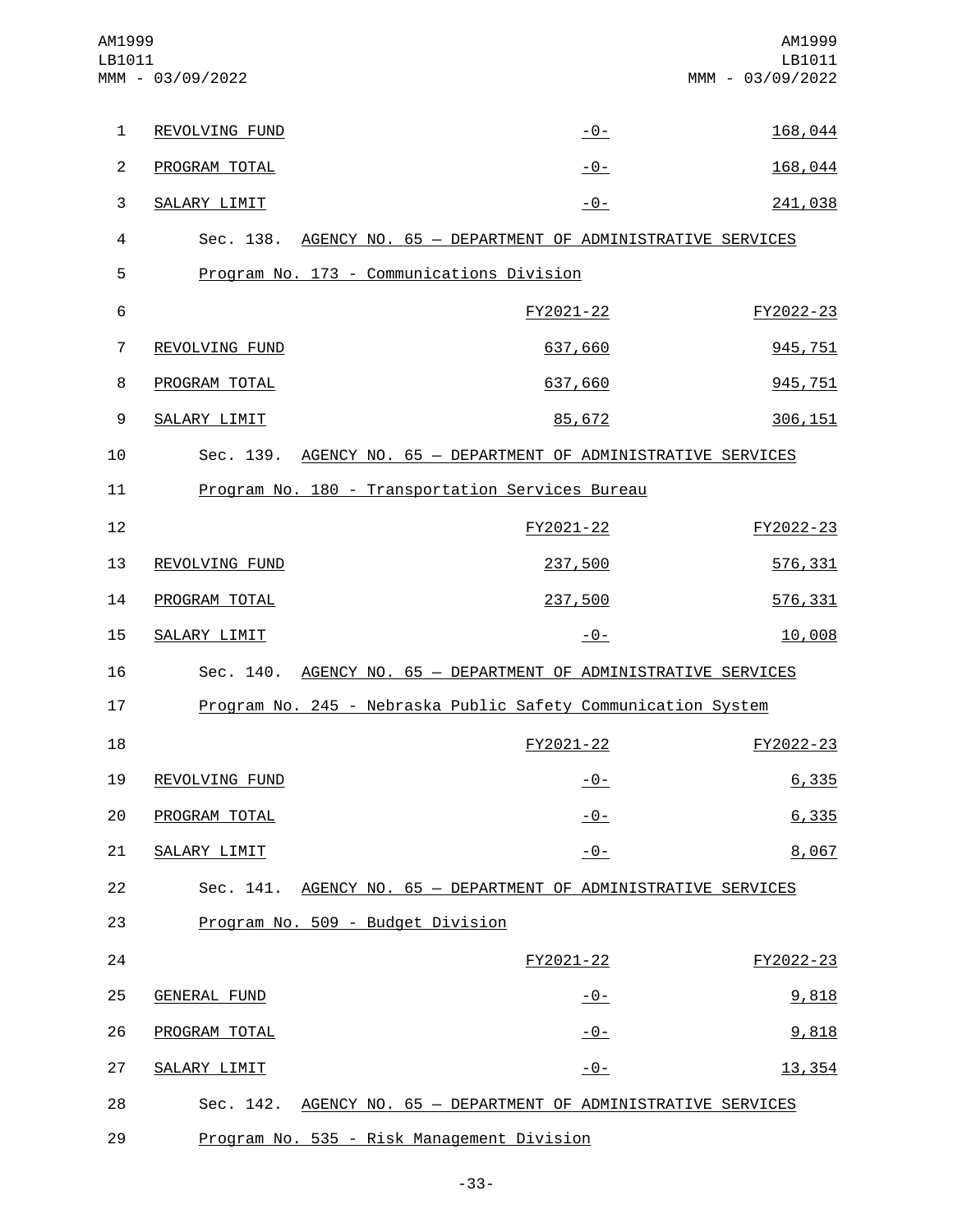| AM1999<br>LB1011 | MMM - 03/09/2022    |                                                                 | AM1999<br>LB1011<br>MMM - 03/09/2022 |
|------------------|---------------------|-----------------------------------------------------------------|--------------------------------------|
| $\mathbf 1$      |                     | FY2021-22                                                       | FY2022-23                            |
| $\overline{c}$   | REVOLVING FUND      | <u>- 0 - </u>                                                   | 3,580                                |
| $\mathsf 3$      | PROGRAM TOTAL       | <u> - 0 - </u>                                                  | 3,580                                |
| $\overline{4}$   | SALARY LIMIT        | $-0-$                                                           | 3,785                                |
| 5                |                     | Sec. 143. AGENCY NO. 65 - DEPARTMENT OF ADMINISTRATIVE SERVICES |                                      |
| 6                |                     | Program No. 560 - State Building Division                       |                                      |
| $\overline{7}$   |                     | FY2021-22                                                       | FY2022-23                            |
| 8                | <b>GENERAL FUND</b> | 2,590                                                           | 4,081                                |
| 9                | REVOLVING FUND      | 903,982                                                         | 1,612,423                            |
| 10               | PROGRAM TOTAL       | 906, 572                                                        | 1,616,504                            |
| 11               | SALARY LIMIT        | 606,426                                                         | 969,692                              |
| 12               |                     | Sec. 144. AGENCY NO. 65 - DEPARTMENT OF ADMINISTRATIVE SERVICES |                                      |
| 13               |                     | Program No. 567 - Accounting Division                           |                                      |
| 14               |                     | FY2021-22                                                       | FY2022-23                            |
| 15               | REVOLVING FUND      | $-0-$                                                           | 31,063                               |
| 16               | PROGRAM TOTAL       | $-0-$                                                           | 31,063                               |
| 17               | SALARY LIMIT        | $-0-$                                                           | 38,948                               |
| 18               |                     | Sec. 145. AGENCY NO. 65 - DEPARTMENT OF ADMINISTRATIVE SERVICES |                                      |
| 19               |                     | Program No. 573 - Task Force for Building Renewal               |                                      |
| 20               |                     | FY2021-22                                                       | FY2022-23                            |
| 21               | <b>CASH FUND</b>    | <u> - 0 - </u>                                                  | 3,663                                |
| 22               | PROGRAM TOTAL       | $-0-$                                                           | 3,663                                |
| 23               | SALARY LIMIT        | $-0-$                                                           | 4,338                                |
| 24               |                     | Sec. 146. AGENCY NO. 65 - DEPARTMENT OF ADMINISTRATIVE SERVICES |                                      |
| 25               |                     | Program No. 594 - State Insurance                               |                                      |
| 26               |                     | FY2021-22                                                       | FY2022-23                            |
| 27               | <b>GENERAL FUND</b> | 1,476                                                           | $-0-$                                |
| 28               | REVOLVING FUND      | $-0-$                                                           | 1,458                                |
| 29               | PROGRAM TOTAL       | 1,476                                                           | 1,458                                |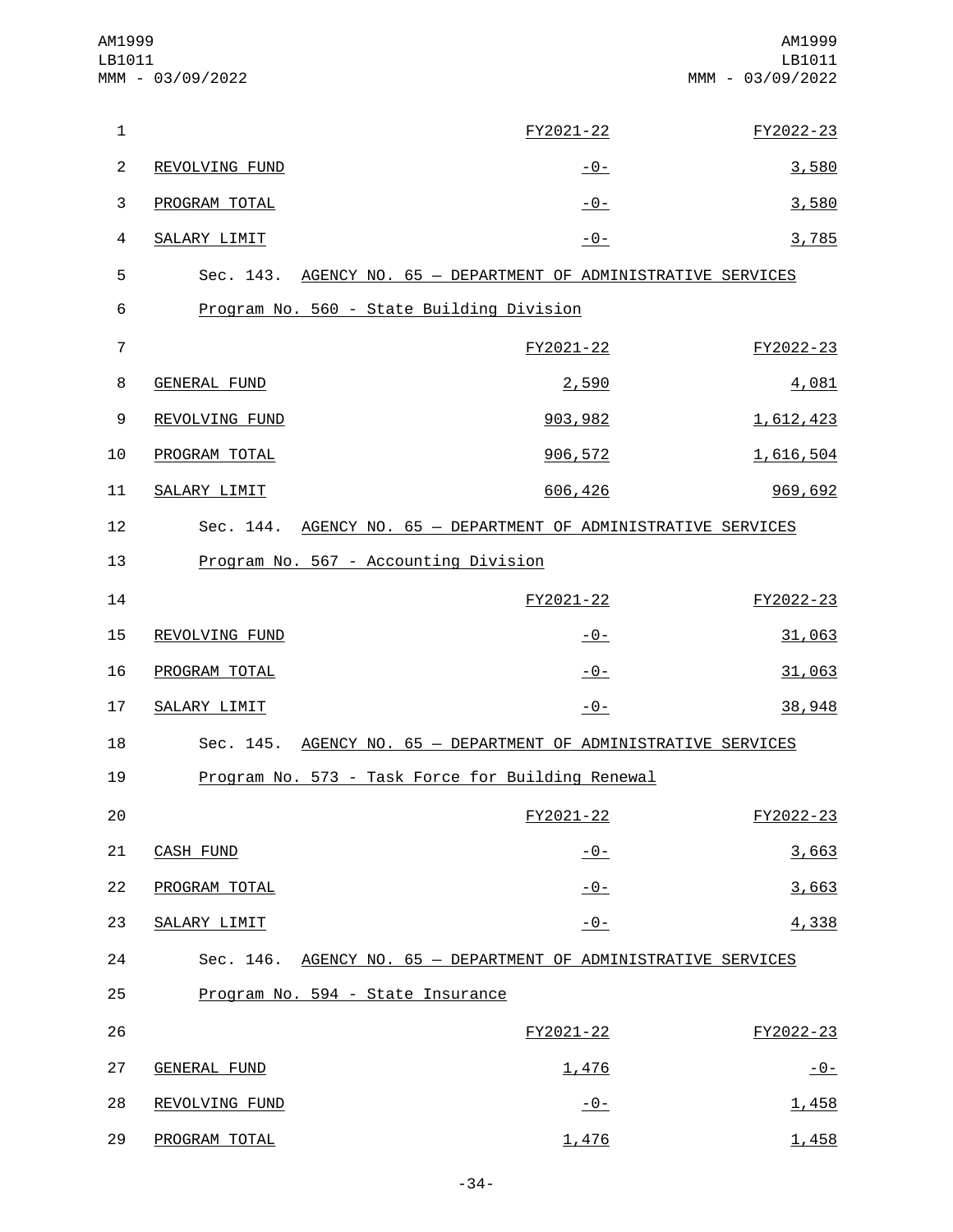| $\mathbf{1}$        | SALARY LIMIT        | $-0-$                                                                                                   | 1,266       |
|---------------------|---------------------|---------------------------------------------------------------------------------------------------------|-------------|
|                     |                     |                                                                                                         |             |
| $\overline{c}$<br>3 |                     | Sec. 147. AGENCY NO. 65 - DEPARTMENT OF ADMINISTRATIVE SERVICES<br>Program No. 605 - Personnel Division |             |
|                     |                     |                                                                                                         |             |
| 4                   |                     | FY2021-22                                                                                               | FY2022-23   |
| 5                   | <b>GENERAL FUND</b> | $-0-$                                                                                                   | 12,069      |
| 6                   | REVOLVING FUND      | 1,091,308                                                                                               | 1,179,280   |
| $\overline{7}$      | PROGRAM TOTAL       | 1,091,308                                                                                               | 1, 191, 349 |
| 8                   | SALARY LIMIT        | 1,107,964                                                                                               | 1, 148, 805 |
| 9                   |                     | Sec. 148. AGENCY NO. 65 - DEPARTMENT OF ADMINISTRATIVE SERVICES                                         |             |
| 10                  |                     | Program No. 606 - Benefits Administration                                                               |             |
| 11                  |                     | FY2021-22                                                                                               | FY2022-23   |
| 12                  | <b>CASH FUND</b>    | 500,000                                                                                                 | 1,004,158   |
| 13                  | PROGRAM TOTAL       | 500,000                                                                                                 | 1,004,158   |
| 14                  | SALARY LIMIT        | $-0-$                                                                                                   | 6,069       |
| 15                  |                     | Sec. 149. AGENCY NO. 65 - DEPARTMENT OF ADMINISTRATIVE SERVICES                                         |             |
| 16                  |                     | Program No. 608 - Employee Relations Division                                                           |             |
| 17                  |                     | FY2021-22                                                                                               | FY2022-23   |
| 18                  | <b>GENERAL FUND</b> | $-0-$                                                                                                   | 2,152       |
| 19                  | PROGRAM TOTAL       | $-0-$                                                                                                   | 2,152       |
| 20                  | SALARY LIMIT        | $-0-$                                                                                                   | 3,532       |
| 21                  | Sec. 150.           | AGENCY NO. 65 - DEPARTMENT OF ADMINISTRATIVE SERVICES                                                   |             |
| 22                  |                     | Program No. 685 - Office of the Nebraska Capitol Commission                                             |             |
| 23                  |                     | FY2021-22                                                                                               | FY2022-23   |
| 24                  | <b>GENERAL FUND</b> | 82,617                                                                                                  | 135,574     |
| 25                  | PROGRAM TOTAL       | 82,617                                                                                                  | 135,574     |
| 26                  | SALARY LIMIT        | 71,754                                                                                                  | 126,468     |
| 27                  |                     | Sec. 151. AGENCY NO. 66 - ABSTRACTERS BOARD OF EXAMINERS                                                |             |
| 28                  |                     | Program No. 58 - Enforcement of Standards - Abstracters                                                 |             |
| 29                  |                     | FY2021-22                                                                                               | FY2022-23   |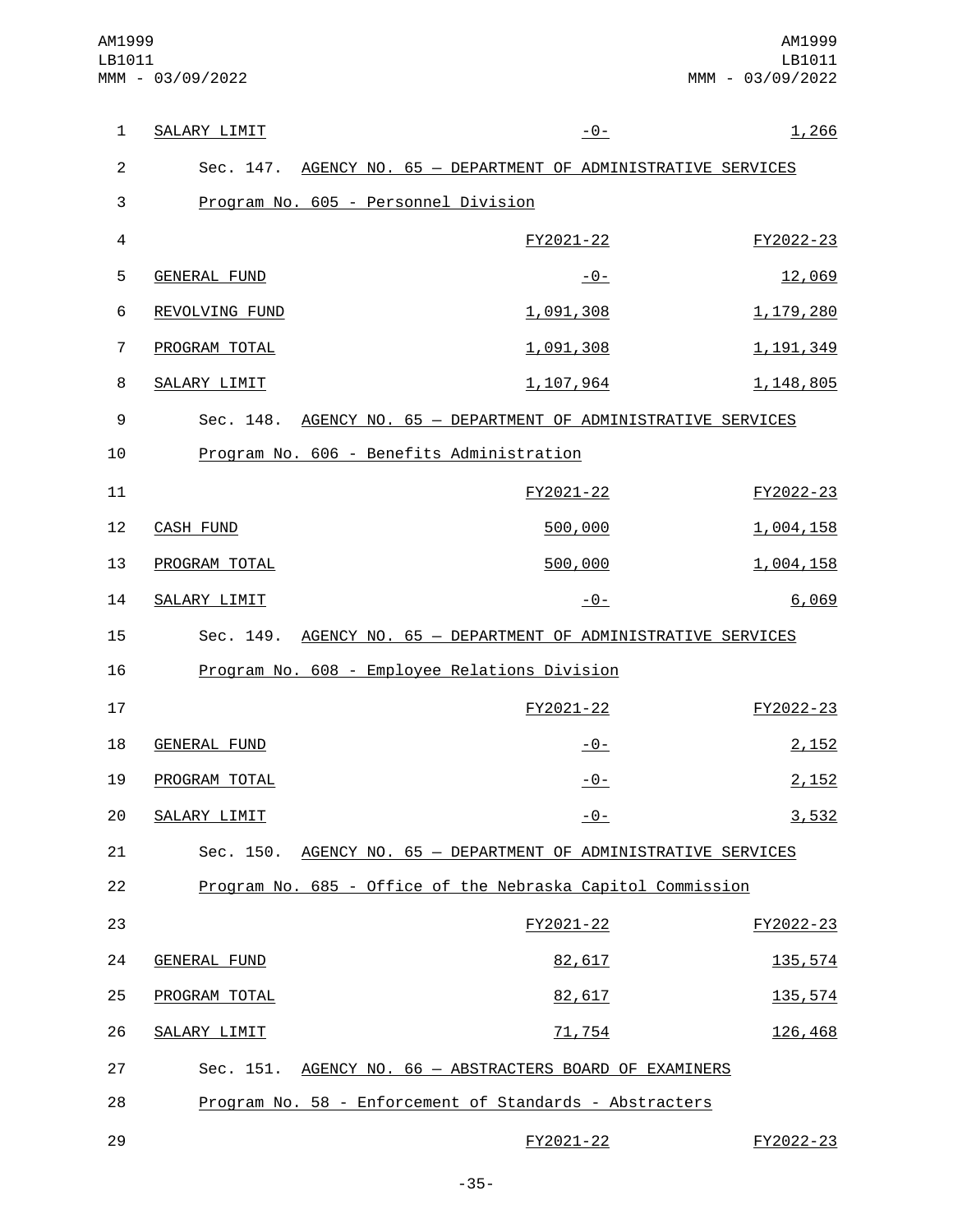| AM1999<br>LB1011 | MMM - 03/09/2022    |                                                          | AM1999<br>LB1011<br>MMM - 03/09/2022 |
|------------------|---------------------|----------------------------------------------------------|--------------------------------------|
| $\mathbf{1}$     | <b>CASH FUND</b>    | <u> - 0 - </u>                                           | 417                                  |
| 2                | PROGRAM TOTAL       | $-0-$                                                    | 417                                  |
| 3                | SALARY LIMIT        | $-0-$                                                    | 362                                  |
| 4                |                     | Sec. 152. AGENCY NO. 67 - EQUAL OPPORTUNITY COMMISSION   |                                      |
| 5                |                     | Program No. 59 - Enforcement of Standards                |                                      |
| 6                |                     | FY2021-22                                                | FY2022-23                            |
| $\overline{7}$   | GENERAL FUND        | <u> - 0 - </u>                                           | 18,439                               |
| 8                | PROGRAM TOTAL       | $-0-$                                                    | 18,439                               |
| 9                | SALARY LIMIT        | $-0-$                                                    | 22,724                               |
| 10               |                     | Sec. 153. AGENCY NO. 68 - COMMISSION ON LATINO-AMERICANS |                                      |
| 11               |                     | Program No. 537 - Commission on Latino-Americans         |                                      |
| 12               |                     | FY2021-22                                                | FY2022-23                            |
| 13               | <b>GENERAL FUND</b> | -0-                                                      | 1,026                                |
| 14               | PROGRAM TOTAL       | -0-                                                      | 1,026                                |
| 15               | SALARY LIMIT        | $-0-$                                                    | 2,336                                |
| 16               |                     | Sec. 154. AGENCY NO. 69 - NEBRASKA ARTS COUNCIL          |                                      |
| 17               |                     | Program No. 326 - Promotion and Development of the Arts  |                                      |
| 18               |                     | FY2021-22                                                | FY2022-23                            |
| 19               | <b>GENERAL FUND</b> | $-0-$                                                    | 48,855                               |
| 20               | FEDERAL FUND est.   | $-0-$                                                    | 3,118                                |
| 21               | PROGRAM TOTAL       | $-0-$                                                    | 51,973                               |
| 22               | SALARY LIMIT        | $-0-$                                                    | 47,731                               |
| 23               |                     | Sec. 155. AGENCY NO. 69 - NEBRASKA ARTS COUNCIL          |                                      |
| 24               |                     | Program No. 329 - Arts and Humanities Preservation       |                                      |
| 25               |                     | FY2021-22                                                | FY2022-23                            |
| 26               | <b>CASH FUND</b>    | $-0-$                                                    | 83                                   |
| 27               | PROGRAM TOTAL       | <u>- 0 - </u>                                            | 83                                   |
| 28               | SALARY LIMIT        | $-0-$                                                    | 72                                   |
| 29               |                     | Sec. 156. AGENCY NO. 70 - FOSTER CARE REVIEW OFFICE      |                                      |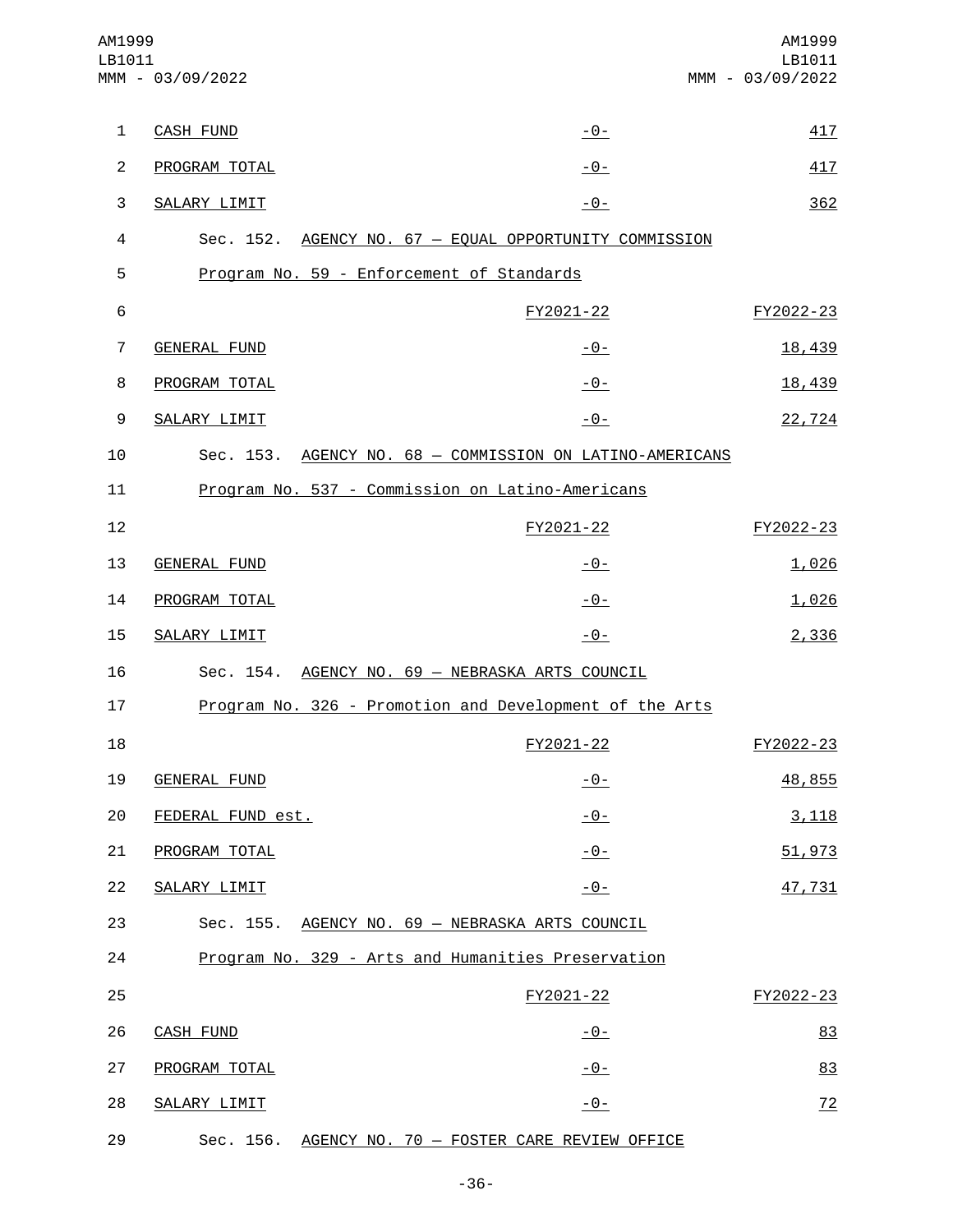AM1999 LB1011 MMM - 03/09/2022

| $\mathbf{1}$   | Program No. 116 - Foster Care Review Office                                |                |               |
|----------------|----------------------------------------------------------------------------|----------------|---------------|
| 2              |                                                                            | FY2021-22      | FY2022-23     |
| 3              | <b>GENERAL FUND</b>                                                        | 134,759        | 213,655       |
| 4              | PROGRAM TOTAL                                                              | 134,759        | 213,655       |
| 5              | SALARY LIMIT                                                               | 117,039        | 194,048       |
| 6              | Sec. 157. AGENCY NO. 70 - FOSTER CARE REVIEW OFFICE                        |                |               |
| $\overline{7}$ | Program No. 353 - Nebraska Children's Commission                           |                |               |
| 8              |                                                                            | FY2021-22      | FY2022-23     |
| 9              | <b>CASH FUND</b>                                                           | <u> - 0 - </u> | 904           |
| 10             | PROGRAM TOTAL                                                              | $-0-$          | 904           |
| 11             | SALARY LIMIT                                                               | $-0-$          | 2,133         |
| 12             | Sec. 158. AGENCY NO. 72 - DEPARTMENT OF ECONOMIC DEVELOPMENT               |                |               |
| 13             | Program No. 601 - Community and Rural Development                          |                |               |
| 14             |                                                                            | FY2021-22      | FY2022-23     |
| 15             | <b>GENERAL FUND</b>                                                        | $-0-$          | 10,536        |
| 16             | <b>CASH FUND</b>                                                           | $-0-$          | 100, 257, 659 |
| 17             | FEDERAL FUND est.                                                          | $-0-$          | 6,286         |
| 18             | PROGRAM TOTAL                                                              | $-0-$          | 100, 274, 481 |
| 19             | SALARY LIMIT                                                               | -0-            | 250,509       |
| 20             | There is included in the appropriation to this program for FY2022-23       |                |               |
| 21             | \$99,823,480 Cash Funds for state aid, which shall only be used for such   |                |               |
| 22             | purpose.                                                                   |                |               |
| 23             | There is included in the amount shown as aid to this program for           |                |               |
| 24             | FY2022-23 \$50,000,000 Cash Funds from the Nebraska Rural Projects Fund.   |                |               |
| 25             | There is included in the amount shown as aid to this program for           |                |               |
| 26             | FY2022-23 \$29,785,330 Cash Funds from the Rural Workforce Housing         |                |               |
| 27             | Investment Fund.                                                           |                |               |
| 28             | There is included in the amount shown as aid to this program for           |                |               |
| 29             | FY2022-23 \$19,788,150 Cash Funds from the Middle Income Workforce Housing |                |               |
| 30             | Investment Fund.                                                           |                |               |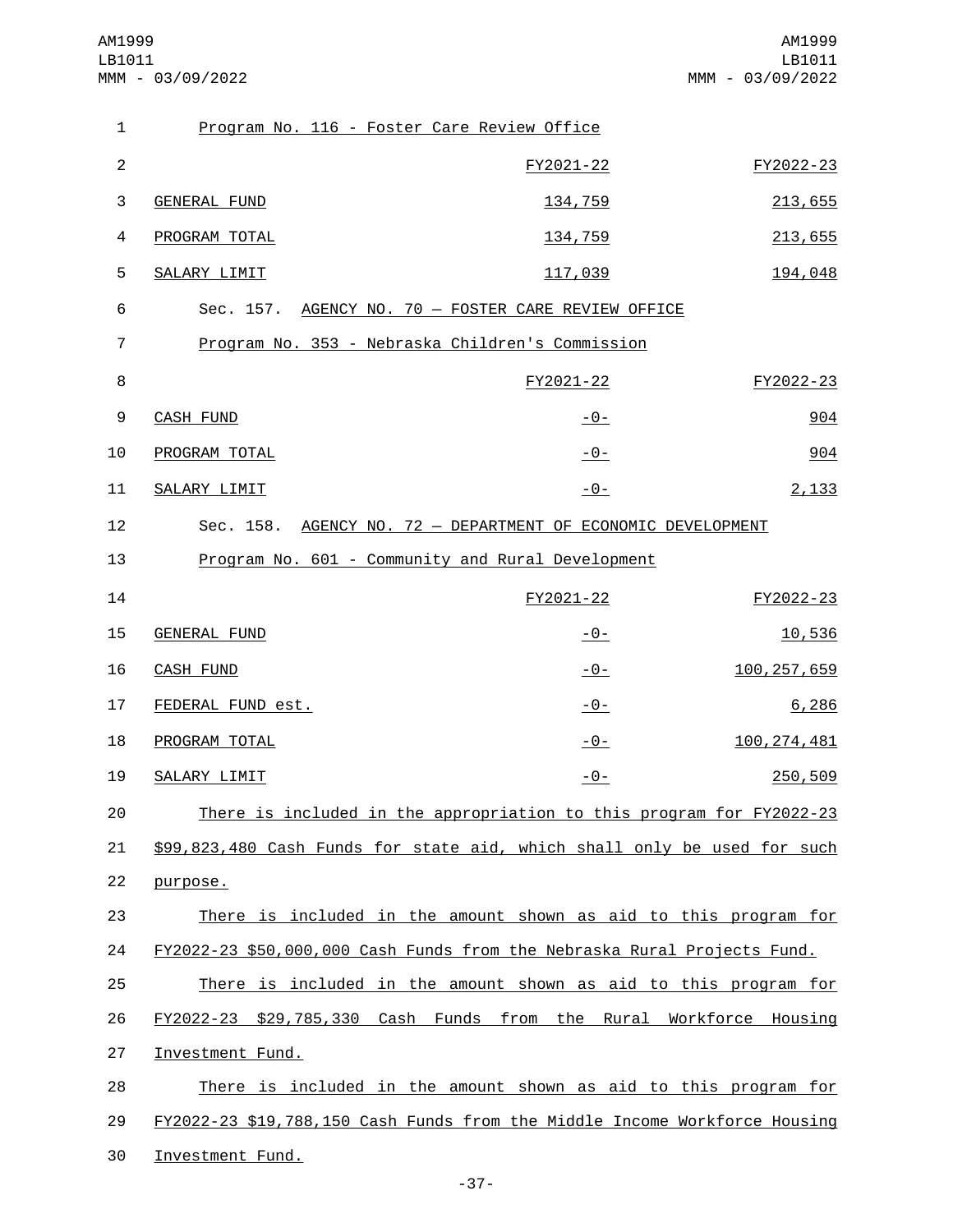| 1              |                                                                         | There is included in the amount shown as aid to this program for |                |
|----------------|-------------------------------------------------------------------------|------------------------------------------------------------------|----------------|
| $\overline{2}$ | FY2022-23 \$250,000 Cash Funds from the Lead-Based Paint Hazard Control |                                                                  |                |
| 3              | Cash Fund.                                                              |                                                                  |                |
| 4              |                                                                         | Sec. 159. AGENCY NO. 72 - DEPARTMENT OF ECONOMIC DEVELOPMENT     |                |
| 5              | Program No. 604 - Business Incentives                                   |                                                                  |                |
| 6              |                                                                         | FY2021-22                                                        | FY2022-23      |
| 7              | SALARY LIMIT                                                            | $-0-$                                                            | 7,847          |
| 8              |                                                                         | Sec. 160. AGENCY NO. 72 - DEPARTMENT OF ECONOMIC DEVELOPMENT     |                |
| 9              |                                                                         | Program No. 655 - Civic and Community Center Financing Fund      |                |
| 10             |                                                                         | FY2021-22                                                        | FY2022-23      |
| 11             | SALARY LIMIT                                                            | $-0-$                                                            | 456            |
| 12             |                                                                         | Sec. 161. AGENCY NO. 74 - NEBRASKA POWER REVIEW BOARD            |                |
| 13             | Program No. 72 - Enforcement of Standards                               |                                                                  |                |
| 14             |                                                                         | FY2021-22                                                        | FY2022-23      |
| 15             | <b>CASH FUND</b>                                                        | <u> - 0 - </u>                                                   | 1,814          |
| 16             | PROGRAM TOTAL                                                           | $-0-$                                                            | 1,814          |
| 17             | SALARY LIMIT                                                            | $-0-$                                                            | 4,394          |
| 18             |                                                                         | Sec. 162. AGENCY NO. 75 - NEBRASKA INVESTMENT COUNCIL            |                |
| 19             | Program No. 610 - Investments Administration                            |                                                                  |                |
| 20             |                                                                         | FY2021-22                                                        | FY2022-23      |
| 21             | <b>CASH FUND</b>                                                        | $-0-$                                                            | 126,929        |
| 22             | PROGRAM TOTAL                                                           | $-0-$                                                            | 126,929        |
| 23             | <b>SALARY LIMIT</b>                                                     | $-0-$                                                            | 27,792         |
| 24             |                                                                         | Sec. 163. AGENCY NO. 76 - COMMISSION ON INDIAN AFFAIRS           |                |
| 25             | Program No. 584 - Indian Affairs                                        |                                                                  |                |
| 26             |                                                                         | FY2021-22                                                        | FY2022-23      |
| 27             | <b>GENERAL FUND</b>                                                     | <u>- 0 - </u>                                                    | 13, 186        |
| 28             | PROGRAM TOTAL                                                           | $-0-$                                                            | <u>13, 186</u> |
| 29             | SALARY LIMIT                                                            | $-0-$                                                            | 12,814         |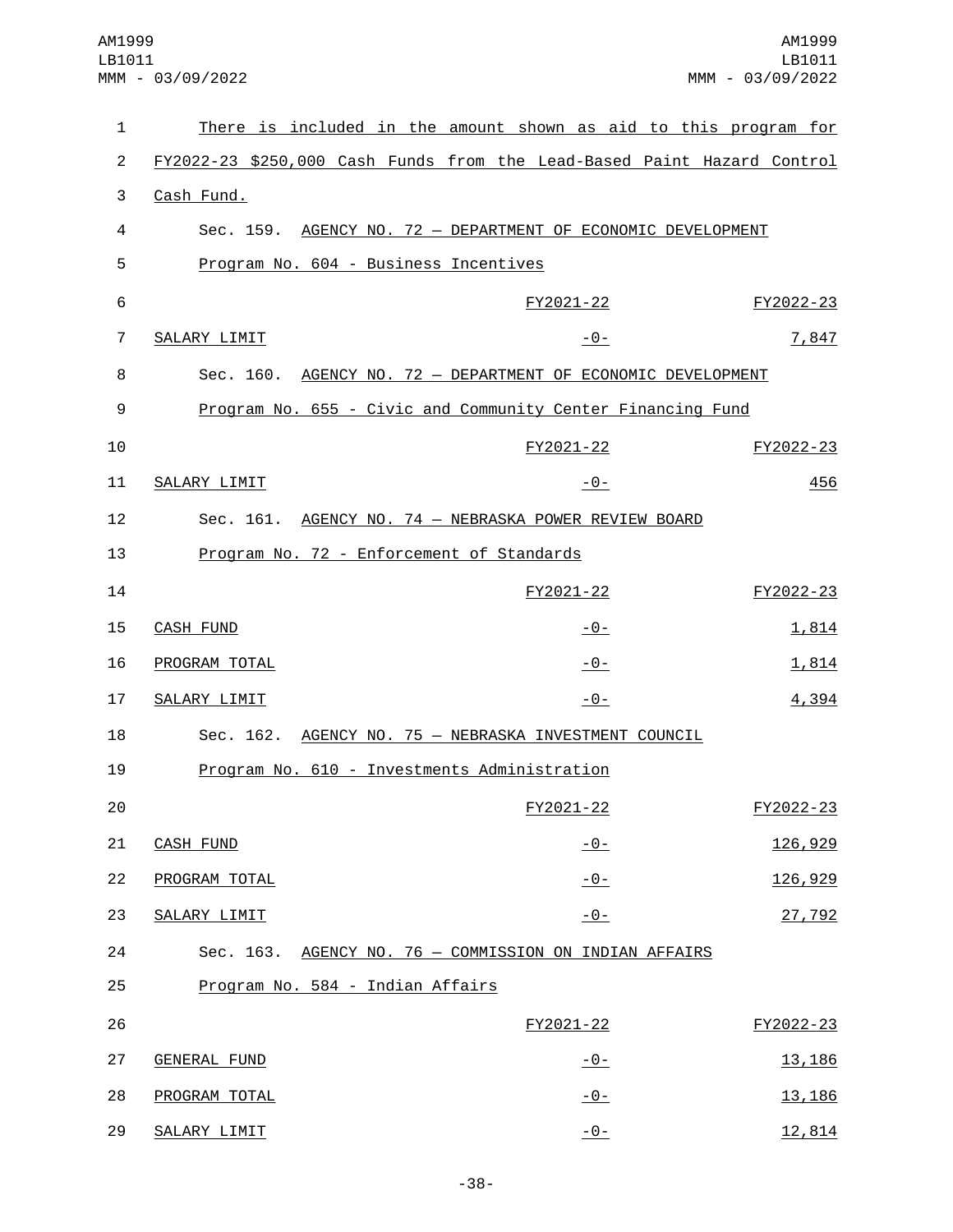| $\mathbf{1}$   | Sec. 164. AGENCY NO. 77 - COMMISSION OF INDUSTRIAL RELATIONS     |                |           |
|----------------|------------------------------------------------------------------|----------------|-----------|
| $\overline{2}$ | Program No. 531 - Administration                                 |                |           |
| 3              |                                                                  | FY2021-22      | FY2022-23 |
| 4              | GENERAL FUND                                                     | <u>-0-</u>     | 2,598     |
| 5              | PROGRAM TOTAL                                                    | $-0-$          | 2,598     |
| 6              | SALARY LIMIT                                                     | $-0-$          | 2,979     |
| $\overline{7}$ | Sec. 165. AGENCY NO. 78 - NEBRASKA COMMISSION ON LAW ENFORCEMENT |                |           |
| 8              | AND CRIMINAL JUSTICE                                             |                |           |
| 9              | Program No. 150 - Juvenile Services Act                          |                |           |
| 10             |                                                                  | FY2021-22      | FY2022-23 |
| 11             | SALARY LIMIT                                                     | $-0-$          | 767       |
| 12             | Sec. 166. AGENCY NO. 78 - NEBRASKA COMMISSION ON LAW ENFORCEMENT |                |           |
| 13             | AND CRIMINAL JUSTICE                                             |                |           |
| 14             | Program No. 155 - County Juvenile Services Aid                   |                |           |
| 15             |                                                                  | FY2021-22      | FY2022-23 |
| 16             | GENERAL FUND                                                     | <u> - 0 - </u> | 5,919     |
| 17             | PROGRAM TOTAL                                                    | <u> - 0 - </u> | 5,919     |
| 18             | SALARY LIMIT                                                     | $-0-$          | 6,593     |
| 19             | Sec. 167. AGENCY NO. 78 - NEBRASKA COMMISSION ON LAW ENFORCEMENT |                |           |
| 20             | AND CRIMINAL JUSTICE                                             |                |           |
| 21             | Program No. 198 - Central Administration                         |                |           |
| 22             |                                                                  | FY2021-22      | FY2022-23 |
| 23             | <b>GENERAL FUND</b>                                              | <u>- 0 - </u>  | 5,453     |
| 24             | <b>CASH FUND</b>                                                 | $-0-$          | 522       |
| 25             | FEDERAL FUND est.                                                | $-0-$          | 2,242     |
| 26             | PROGRAM TOTAL                                                    | $-0-$          | 8,217     |
| 27             | SALARY LIMIT                                                     | $-0-$          | 10,706    |
| 28             | Sec. 168. AGENCY NO. 78 - NEBRASKA COMMISSION ON LAW ENFORCEMENT |                |           |
| 29             | AND CRIMINAL JUSTICE                                             |                |           |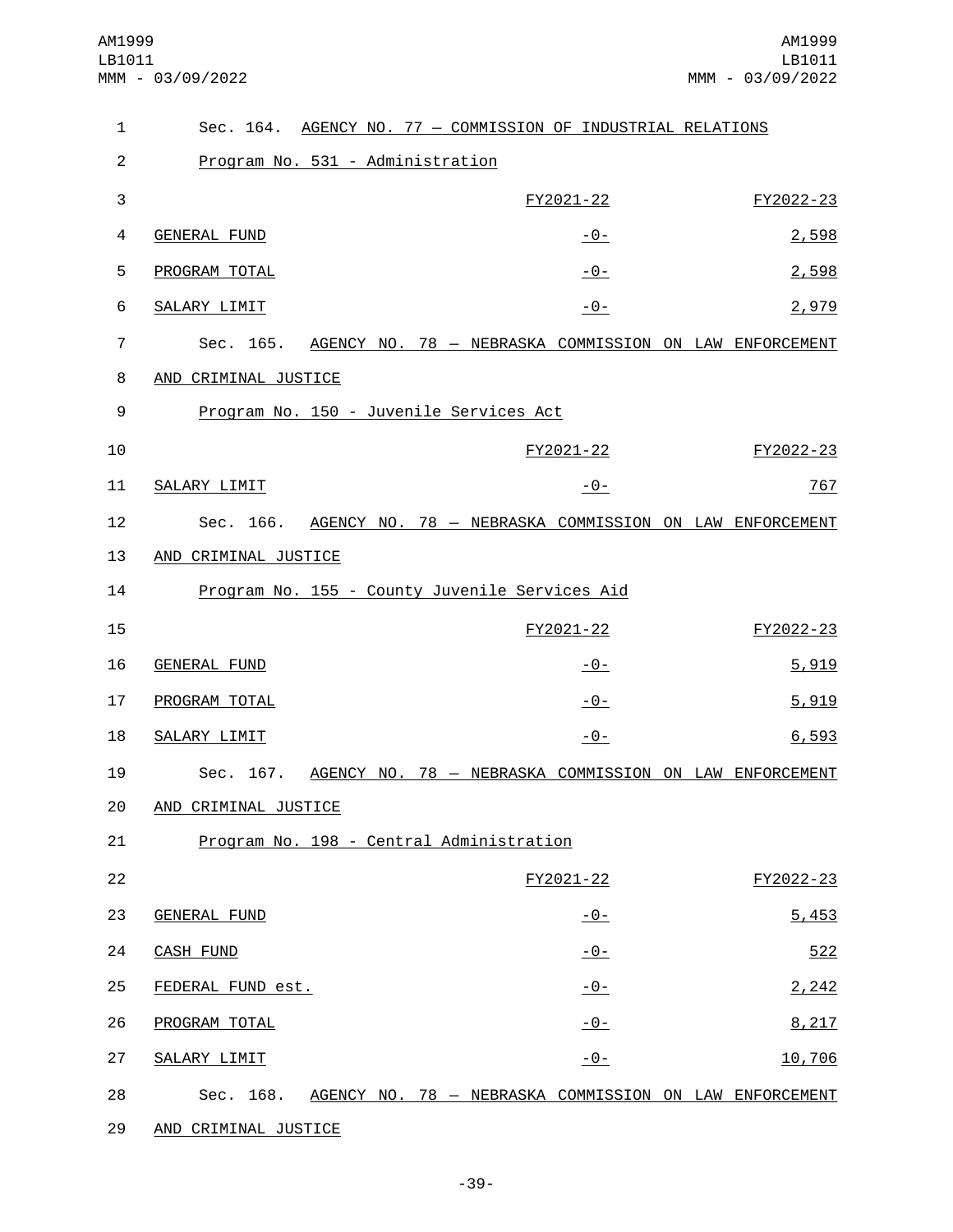| 1              |                      | Program No. 199 - Nebraska Law Enforcement Training Center       |                 |
|----------------|----------------------|------------------------------------------------------------------|-----------------|
| $\overline{c}$ |                      | FY2021-22                                                        | FY2022-23       |
| 3              | <b>GENERAL FUND</b>  | <u>-0-</u>                                                       | 4,410           |
| 4              | <b>CASH FUND</b>     | $-0-$                                                            | 6,098           |
| 5              | PROGRAM TOTAL        | $-0-$                                                            | 10,508          |
| 6              | <b>SALARY LIMIT</b>  | $-0-$                                                            | 15,887          |
| 7              | Sec. 169.            | AGENCY NO. 78 - NEBRASKA COMMISSION ON LAW ENFORCEMENT           |                 |
| 8              | AND CRIMINAL JUSTICE |                                                                  |                 |
| 9              |                      | Program No. 201 - Victim-Witness Assistance                      |                 |
| 10             |                      | FY2021-22                                                        | FY2022-23       |
| 11             | <b>GENERAL FUND</b>  | <u>-0-</u>                                                       | 20              |
| 12             | FEDERAL FUND est.    | $-0-$                                                            | 6,753           |
| 13             | PROGRAM TOTAL        | $-0-$                                                            | 6,773           |
| 14             | SALARY LIMIT         | $-0-$                                                            | 9,885           |
| 15             |                      | Sec. 170. AGENCY NO. 78 - NEBRASKA COMMISSION ON LAW ENFORCEMENT |                 |
| 16             | AND CRIMINAL JUSTICE |                                                                  |                 |
| 17             |                      | Program No. 203 - Jail Standards Board                           |                 |
| 18             |                      | FY2021-22                                                        | FY2022-23       |
| 19             | <b>GENERAL FUND</b>  | $-0-$                                                            | 3,305           |
| 20             | PROGRAM TOTAL        | $-0-$                                                            | 3,305           |
| 21             | <b>SALARY LIMIT</b>  | $-0-$                                                            | 4,048           |
| 22             |                      | Sec. 171. AGENCY NO. 78 - NEBRASKA COMMISSION ON LAW ENFORCEMENT |                 |
| 23             | AND CRIMINAL JUSTICE |                                                                  |                 |
| 24             |                      | Program No. 204 - Office of Violence Prevention                  |                 |
| 25             |                      | FY2021-22                                                        | FY2022-23       |
| 26             | <b>GENERAL FUND</b>  | <u> - 0 - </u>                                                   | $\underline{6}$ |
| 27             | PROGRAM TOTAL        | $-0-$                                                            | $\underline{6}$ |
| 28             | SALARY LIMIT         | <u>- 0 - </u>                                                    | 584             |
| 29             | Sec.<br>172.         | AGENCY NO. 78 - NEBRASKA COMMISSION ON LAW ENFORCEMENT           |                 |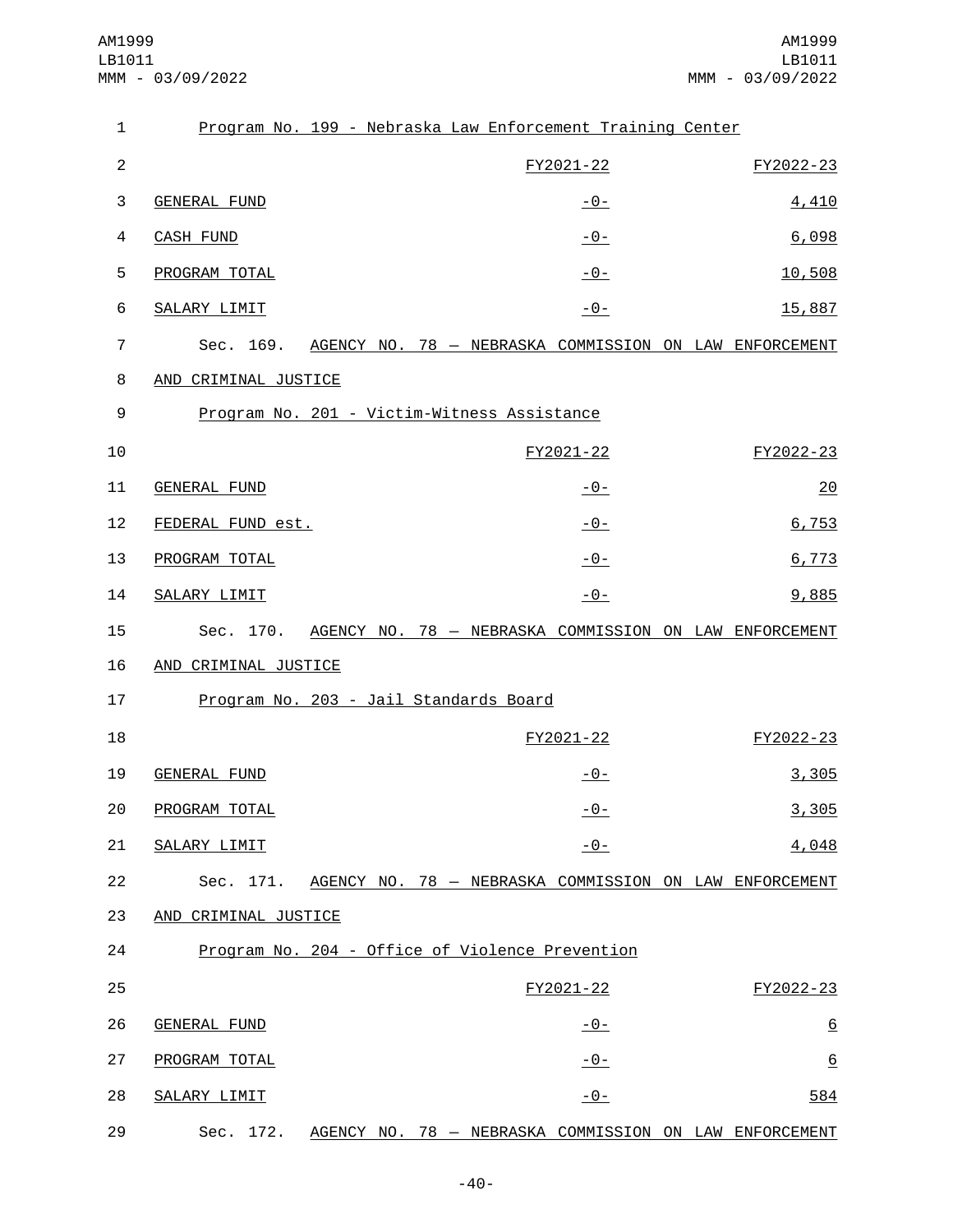|  | AND CRIMINAL JUSTICE |  |
|--|----------------------|--|
|  |                      |  |

| $\overline{c}$ |                      | Program No. 215 - Criminal Justice Information System            |           |
|----------------|----------------------|------------------------------------------------------------------|-----------|
| 3              |                      | FY2021-22                                                        | FY2022-23 |
| 4              | <b>GENERAL FUND</b>  | <u> - 0 - </u>                                                   | 2,181     |
| 5              | FEDERAL FUND est.    | $-0-$                                                            | 348       |
| 6              | PROGRAM TOTAL        | $-0-$                                                            | 2,529     |
| 7              | SALARY LIMIT         | $-0-$                                                            | 3,576     |
| 8              |                      | Sec. 173. AGENCY NO. 78 - NEBRASKA COMMISSION ON LAW ENFORCEMENT |           |
| 9              | AND CRIMINAL JUSTICE |                                                                  |           |
| 10             |                      | Program No. 220 - Community Corrections Division                 |           |
| 11             |                      | FY2021-22                                                        | FY2022-23 |
| 12             | <b>GENERAL FUND</b>  | $-0-$                                                            | 258       |
| 13             | <b>CASH FUND</b>     | $-0-$                                                            | 802       |
| 14             | PROGRAM TOTAL        | $-0-$                                                            | 1,060     |
| 15             | SALARY LIMIT         | $-0-$                                                            | 2,004     |
| 16             |                      | Sec. 174. AGENCY NO. 81 - COMMISSION FOR THE BLIND AND VISUALLY  |           |
| 17             | <b>IMPAIRED</b>      |                                                                  |           |
| 18             |                      | Program No. 357 - Blind and Visually Impaired                    |           |
| 19             |                      | FY2021-22                                                        | FY2022-23 |
| 20             | <b>GENERAL FUND</b>  | -0-                                                              | 3,479     |
| 21             | FEDERAL FUND est.    | $-0-$                                                            | 14,051    |
| 22             | PROGRAM TOTAL        | $-0-$                                                            | 17,530    |
| 23             | SALARY LIMIT         | $-0-$                                                            | 283,055   |
| 24             |                      | Sec. 175. AGENCY NO. 82 - COMMISSION FOR THE DEAF AND HARD OF    |           |
| 25             | <b>HEARING</b>       |                                                                  |           |
| 26             |                      | Program No. 578 - Deaf and Hard of Hearing                       |           |
| 27             |                      | FY2021-22                                                        | FY2022-23 |
| 28             | <b>GENERAL FUND</b>  | <u> - 0 - </u>                                                   | 9,139     |
| 29             | PROGRAM TOTAL        | $-0-$                                                            | 9,139     |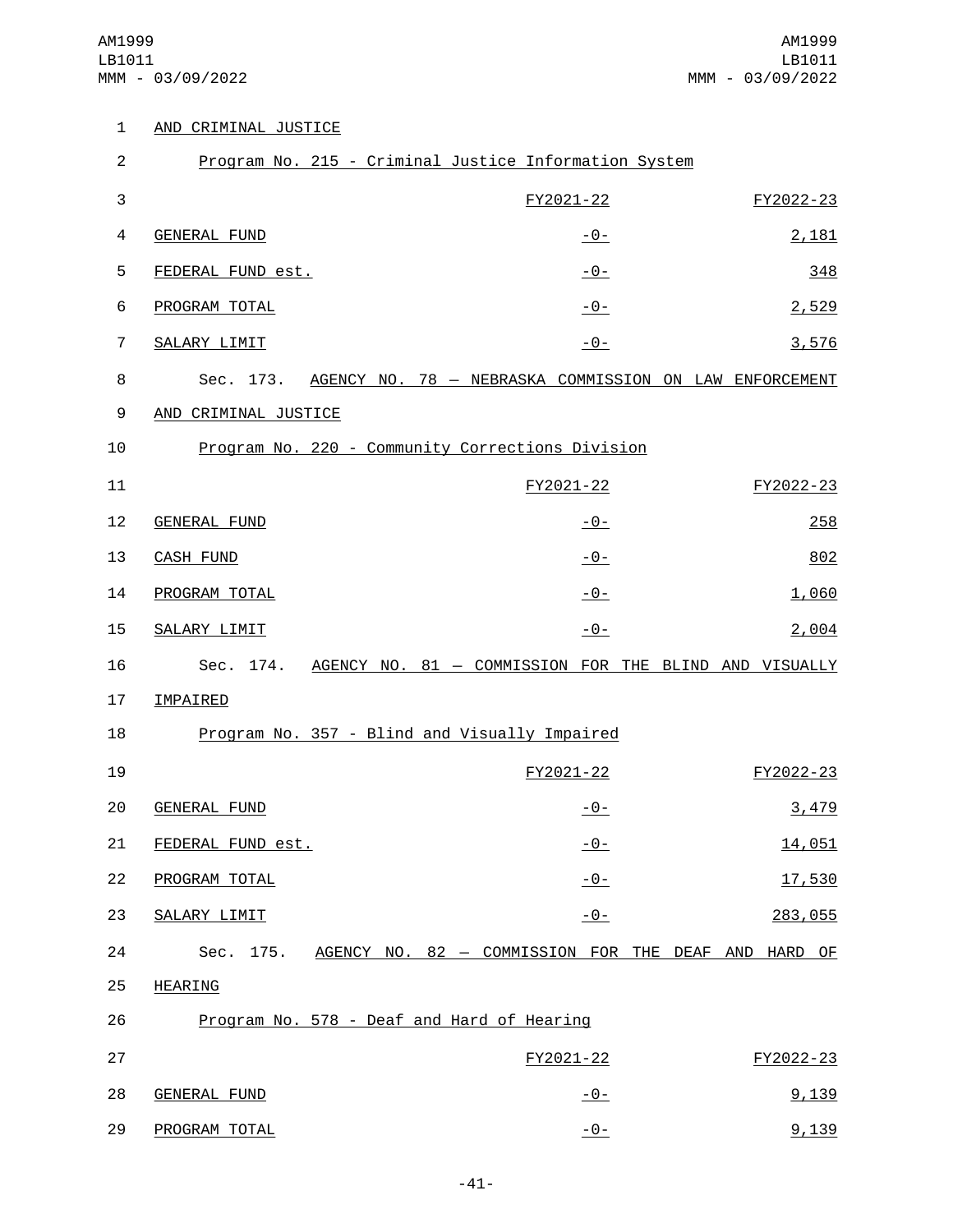| $\mathbf{1}$   | SALARY LIMIT                                   | $-0-$                                                              | 12,566    |
|----------------|------------------------------------------------|--------------------------------------------------------------------|-----------|
| $\overline{2}$ |                                                | Sec. 176. AGENCY NO. 84 - DEPARTMENT OF ENVIRONMENT AND ENERGY     |           |
| 3              | Program No. 106 - Energy Office Administration |                                                                    |           |
| $\overline{4}$ |                                                | FY2021-22                                                          | FY2022-23 |
| 5              | <b>CASH FUND</b>                               | <u> - 0 - </u>                                                     | 993       |
| 6              | FEDERAL FUND est.                              | $-0-$                                                              | 6, 279    |
| $\overline{7}$ | PROGRAM TOTAL                                  | $-0-$                                                              | 7,272     |
| 8              | SALARY LIMIT                                   | $-0-$                                                              | 13,382    |
| 9              |                                                | Sec. 177. AGENCY NO. 84 - DEPARTMENT OF ENVIRONMENT AND ENERGY     |           |
| 10             | Program No. 513 - Environmental Quality        |                                                                    |           |
| 11             |                                                | FY2021-22                                                          | FY2022-23 |
| 12             | <b>GENERAL FUND</b>                            | $-0-$                                                              | 35, 337   |
| 13             | <b>CASH FUND</b>                               | $-0-$                                                              | 59,219    |
| 14             | FEDERAL FUND est.                              | $-0-$                                                              | 85,504    |
| 15             | PROGRAM TOTAL                                  | $-0-$                                                              | 180,060   |
| 16             | SALARY LIMIT                                   | $-0-$                                                              | 225,610   |
| 17             |                                                | Sec. 178. AGENCY NO. 85 - PUBLIC EMPLOYEES RETIREMENT BOARD        |           |
| 18             |                                                | Program No. 41 - Administration of Retirement Systems and Deferred |           |
| 19             | Compensation                                   |                                                                    |           |
| 20             |                                                | FY2021-22                                                          | FY2022-23 |
| 21             | <b>CASH FUND</b>                               | $-0-$                                                              | 30,396    |
| 22             | PROGRAM TOTAL                                  | $-0-$                                                              | 30,396    |
| 23             | SALARY LIMIT                                   | $-0-$                                                              | 44,464    |
| 24             | Sec. 179. AGENCY NO. 86 - DRY BEAN COMMISSION  |                                                                    |           |
| 25             | Program No. 137 - Dry Bean Commission          |                                                                    |           |
| 26             |                                                | FY2021-22                                                          | FY2022-23 |
| 27             | <b>CASH FUND</b>                               | $-0-$                                                              | 1,092     |
| 28             | PROGRAM TOTAL                                  | $-0-$                                                              | 1,092     |
| 29             | SALARY LIMIT                                   | $-0-$                                                              | 1,154     |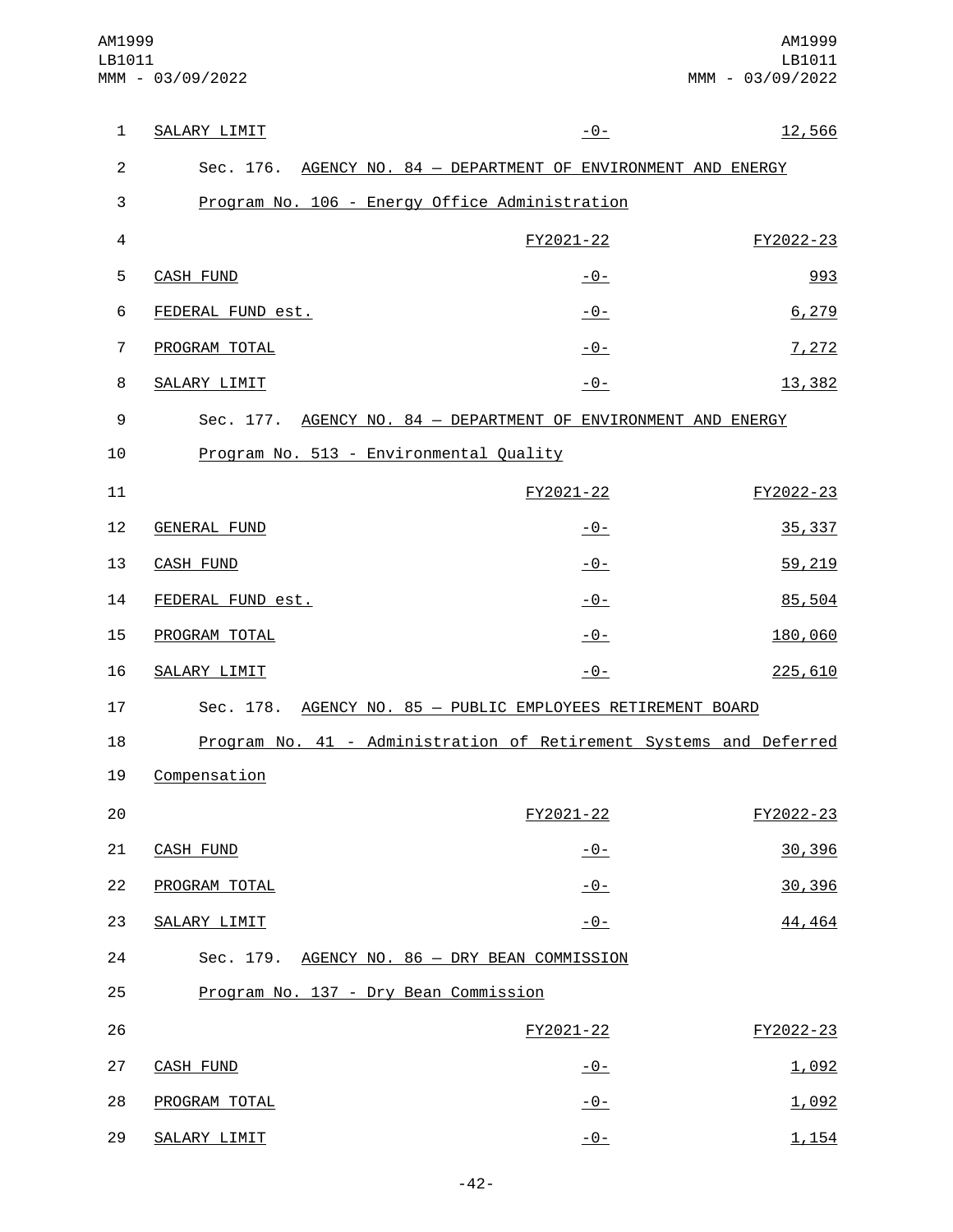| $\mathbf{1}$   |                                             |  |  | Sec. 180. AGENCY NO. 87 - NEBRASKA ACCOUNTABILITY AND DISCLOSURE     |           |
|----------------|---------------------------------------------|--|--|----------------------------------------------------------------------|-----------|
| $\overline{2}$ | COMMISSION                                  |  |  |                                                                      |           |
| 3              |                                             |  |  | Program No. 94 - Nebraska Political Accountability                   |           |
| $\overline{4}$ |                                             |  |  | FY2021-22                                                            | FY2022-23 |
| 5              | <b>GENERAL FUND</b>                         |  |  | $-0-$                                                                | 7,945     |
| 6              | PROGRAM TOTAL                               |  |  | $-0-$                                                                | 7,945     |
| $\overline{7}$ | SALARY LIMIT                                |  |  | $-0-$                                                                | 9,419     |
| 8              | 181.<br>Sec.                                |  |  | AGENCY NO. 88 - CORN DEVELOPMENT, UTILIZATION, AND                   |           |
| 9              | MARKETING BOARD                             |  |  |                                                                      |           |
| 10             |                                             |  |  | Program No. 384 - Corn Development, Utilization, and Marketing Board |           |
| 11             |                                             |  |  | FY2021-22                                                            | FY2022-23 |
| 12             | CASH FUND                                   |  |  | $-0-$                                                                | 8,113     |
| 13             | PROGRAM TOTAL                               |  |  | $-0-$                                                                | 8,113     |
| 14             | SALARY LIMIT                                |  |  | $-0-$                                                                | 8,799     |
| 15             |                                             |  |  | Sec. 182. AGENCY NO. 91 - NEBRASKA TOURISM COMMISSION                |           |
| 16             | Program No. 618 - Tourism Promotion         |  |  |                                                                      |           |
| 17             |                                             |  |  | FY2021-22                                                            | FY2022-23 |
| 18             | <b>CASH FUND</b>                            |  |  | $-0-$                                                                | 10,955    |
| 19             | PROGRAM TOTAL                               |  |  | <u>- 0 - </u>                                                        | 10,955    |
| 20             | SALARY LIMIT                                |  |  | <u>- 0 -</u>                                                         | 12,694    |
| 21             |                                             |  |  | Sec. 183. AGENCY NO. 92 - GRAIN SORGHUM DEVELOPMENT, UTILIZATION,    |           |
| 22             | AND MARKETING BOARD                         |  |  |                                                                      |           |
| 23             | Program No. 406 - Grain Sorghum Development |  |  |                                                                      |           |
| 24             |                                             |  |  | FY2021-22                                                            | FY2022-23 |
| 25             | <b>CASH FUND</b>                            |  |  | <u>- 0 - </u>                                                        | 1,383     |
| 26             | PROGRAM TOTAL                               |  |  | $-0-$                                                                | 1,383     |
| 27             | SALARY LIMIT                                |  |  | $-0-$                                                                | 1,201     |
| 28             |                                             |  |  | Sec. 184. AGENCY NO. 93 - TAX EQUALIZATION AND REVIEW COMMISSION     |           |
| 29             | Program No. 115 - Operations                |  |  |                                                                      |           |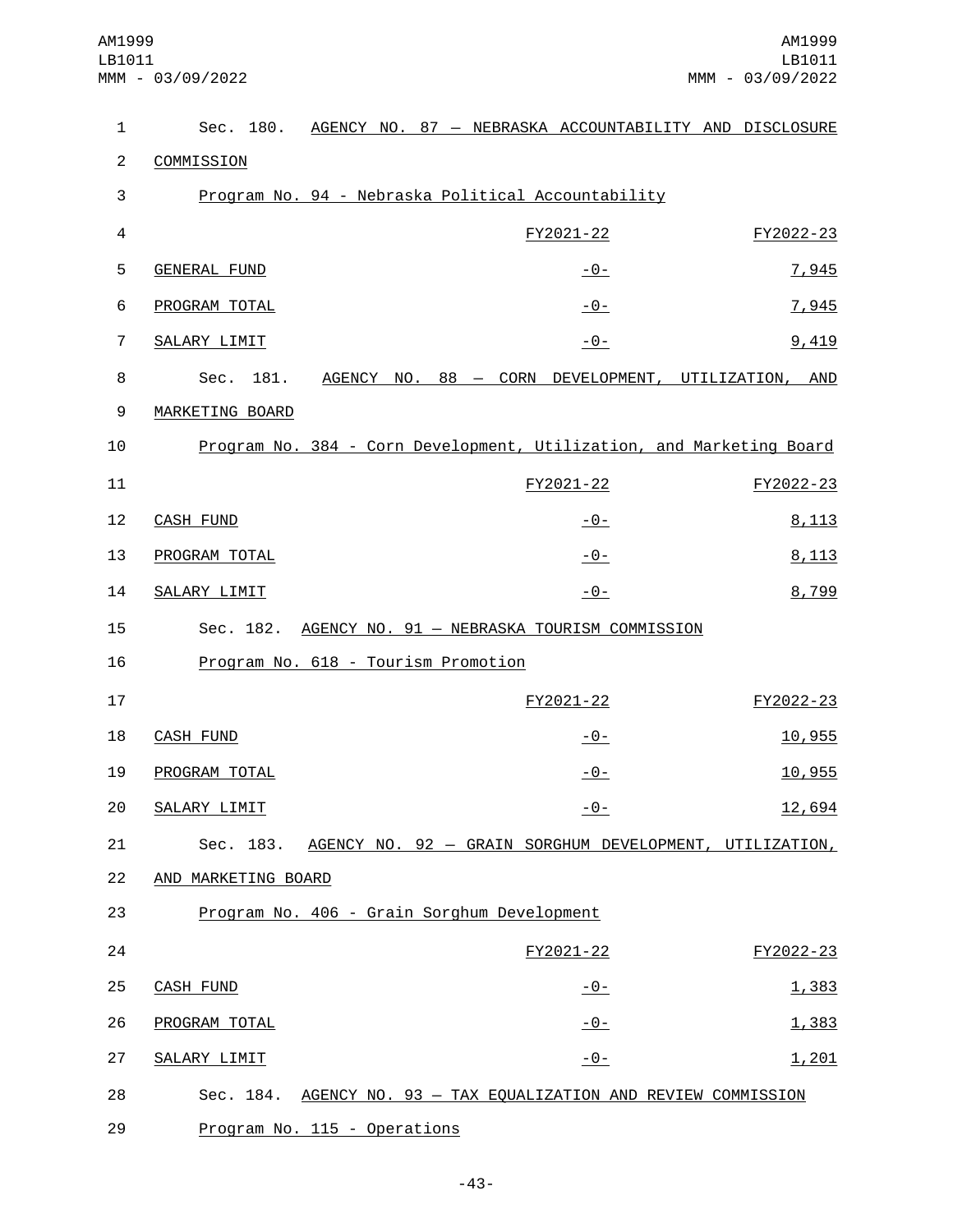| AM1999<br>LB1011 | MMM - 03/09/2022                                                       |                | AM1999<br>LB1011<br>MMM - 03/09/2022 |
|------------------|------------------------------------------------------------------------|----------------|--------------------------------------|
| 1                |                                                                        | FY2021-22      | FY2022-23                            |
| $\overline{c}$   | <b>GENERAL FUND</b>                                                    | <u> - 0 - </u> | 10,220                               |
| 3                | PROGRAM TOTAL                                                          | <u>- 0 - </u>  | 10,220                               |
| 4                | SALARY LIMIT                                                           | $-0-$          | 34,424                               |
| 5                | Sec. 185. AGENCY NO. 94 - COMMISSION ON PUBLIC ADVOCACY                |                |                                      |
| 6                | Program No. 425 - Operations                                           |                |                                      |
| $\overline{7}$   |                                                                        | FY2021-22      | FY2022-23                            |
| 8                | <b>CASH FUND</b>                                                       | $-0-$          | 17,840                               |
| 9                | PROGRAM TOTAL                                                          | $-0-$          | 17,840                               |
| 10               | SALARY LIMIT                                                           | $-0-$          | 18, 197                              |
| 11               | Sec. 186. Laws 2021, LB380, section 24, is amended to read:            |                |                                      |
| 12               | Sec. 24. AGENCY NO. 5 - SUPREME COURT                                  |                |                                      |
| 13               | Program No. 437 - Juvenile Justice                                     |                |                                      |
| 14               |                                                                        | FY2021-22      | FY2022-23                            |
| 15               | <b>GENERAL FUND</b>                                                    | 62,505,422     | 61,748,990                           |
| 16               | <b>GENERAL FUND</b>                                                    | 62, 505, 422   | 64, 424, 067                         |
| 17               | CASH FUND est.                                                         | 25,000         | 25,000                               |
| 18               | PROGRAM TOTAL                                                          | 62,530,422     | 61, 773, 990                         |
| 19               | SALARY LIMIT                                                           | 14,087,720     | 14,668,848                           |
| 20               | PROGRAM TOTAL                                                          | 62, 530, 422   | 64, 449, 067                         |
| 21               | SALARY LIMIT                                                           | 14,087,720     | 14, 369, 475                         |
| 22               | The unexpended General Fund appropriation balance existing on June     |                |                                      |
| 23               | 30, 2021, is hereby reappropriated.                                    |                |                                      |
| 24               | Cash Fund expenditures for this program shall not be limited to the    |                |                                      |
| 25               | amounts shown.                                                         |                |                                      |
| 26               | There is included in the appropriation to this program for FY2022-23   |                |                                      |
| 27               | \$3,590,367 for a 15% provider rate increase for juvenile services and |                |                                      |
| 28               | behavioral health services providers.                                  |                |                                      |
| 29               | Sec. 187. Laws 2021, LB380, section 48, is amended to read:            |                |                                      |

-44-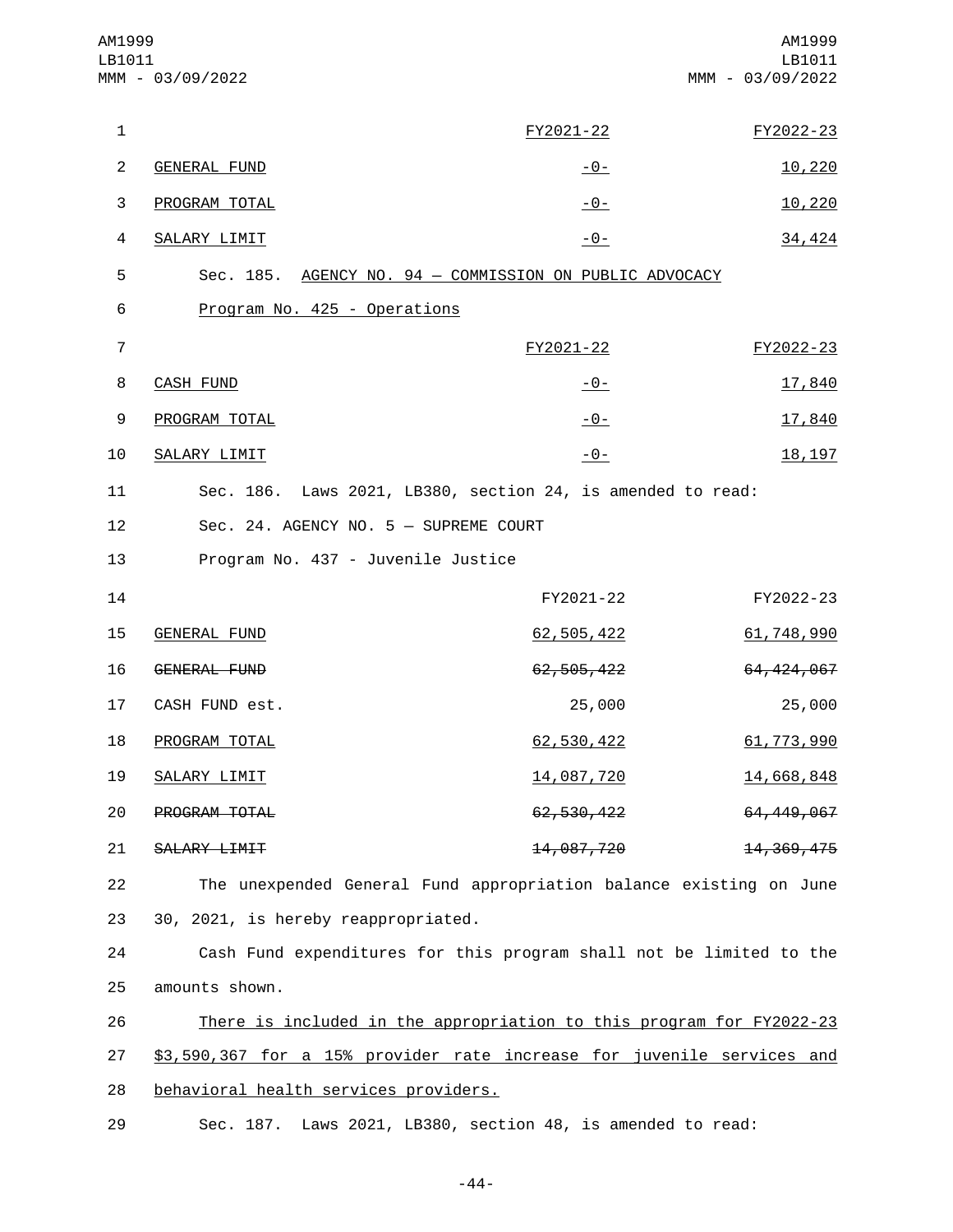| $\mathbf{1}$ |                                 | $Sec. 48. AGENCY NO. 13 - STATE DEPARTMENT OF EDUCATION$ |                          |
|--------------|---------------------------------|----------------------------------------------------------|--------------------------|
| 2            | Program No. 158 - Education Aid |                                                          |                          |
| 3            |                                 | FY2021-22                                                | FY2022-23                |
| 4            | <b>GENERAL FUND</b>             | 1, 279, 814, 262                                         | 1,305,956,097            |
| 5            | <b>CASH FUND</b>                | 3,790,938                                                | 3,790,938                |
| 6            | FEDERAL FUND est.               | 592, 183, 782                                            | 401, 155, 053            |
| 7            | PROGRAM TOTAL                   | 1,875,788,982                                            | 1,710,902,088            |
| 8            | GENERAL FUND                    | <del>1, 279, 951, 733</del>                              | <del>1,306,509,822</del> |
| 9            | CASH FUND                       | 50,762,299                                               | <del>30,762,299</del>    |
| 10           | FEDERAL FUND est.               | 545, 212, 421                                            | 374, 183, 692            |
| 11           | <b>PROGRAM TOTAL</b>            | <del>1,875,926,453</del>                                 | <del>1,711,455,813</del> |

 There is included in the appropriation to this program for FY2021-22 13 \$1,279,814,262 \$1,279,951,733 General Funds, \$3,790,938 \$50,762,299 Cash Funds, and \$592,183,782 \$545,212,421 Federal Funds estimate for state aid, which shall only be used for such purpose. There is included in the 16 appropriation to this program for FY2022-23 \$1,305,956,097 \$1,306,509,822 General Funds, \$3,790,938 \$30,762,299 Cash Funds, and \$401,155,053 \$374,183,692 Federal Funds estimate for state aid, which shall only be 19 used for such purpose.

 There is included in the amount shown for FY2021-22 \$1,014,778,305 21 \$1,014,915,776 General Funds which are hereby appropriated to the Tax Equity and Educational Opportunities Fund, which fund is hereby appropriated to provide state aid to public school districts pursuant to the Tax Equity and Educational Opportunities Support Act. There is 25 included in the amount shown for FY2022-23 \$1,038,686,234 \$1,039,139,959 General Funds which are hereby appropriated to the Tax Equity and Educational Opportunities Fund, which fund is hereby appropriated to provide state aid to public school districts pursuant to the Tax Equity 29 and Educational Opportunities Support Act.

30 There is included in the amount shown for this program \$233,390,568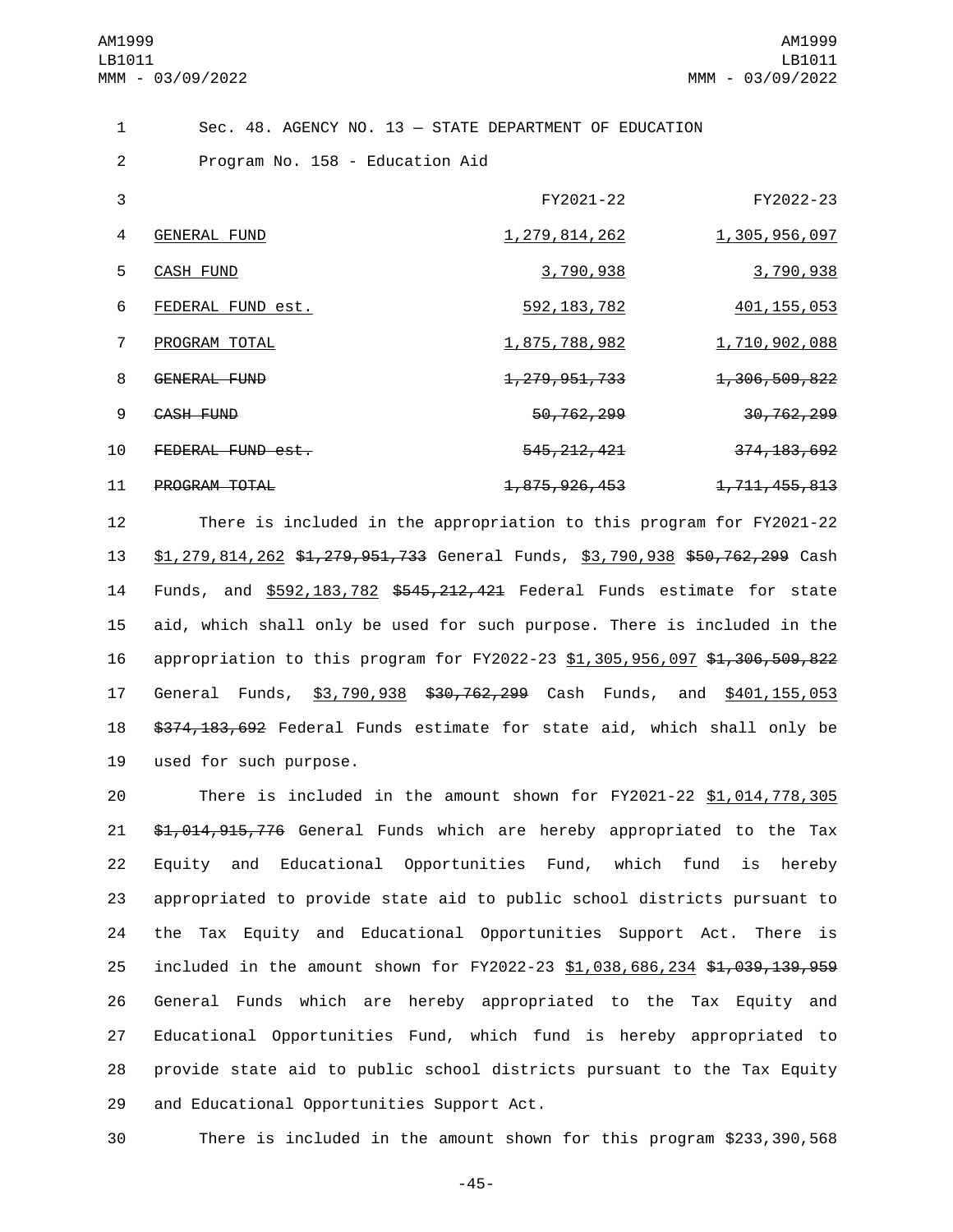General Funds provided as state aid for FY2021-22 for special education reimbursement. There is included in the amount shown for this program \$235,724,474 General Funds provided as state aid for FY2022-23 for special education reimbursement.4

 There is included in the amount shown for this program \$1,465,500 General Funds provided as state aid for FY2021-22 and \$1,465,500 General Funds provided as state aid for FY2022-23 to carry out the provisions of 8 subsection (2) of section 79-734.

 There is included in the amount shown for this program \$10,161,395 General Funds provided as state aid for FY2021-22 and \$10,161,395 General Funds provided as state aid for FY2022-23 for core services for 12 educational service units.

 There is included in the amount shown for this program \$3,170,927 General Funds provided as state aid for FY2021-22 and \$3,170,927 General Funds provided as state aid for FY2022-23 for technology infrastructure 16 for educational service units.

 There is included in the amount shown for this program \$281,654 General Funds provided as state aid for FY2021-22 and \$281,654 General Funds provided as state aid for FY2022-23 for distance education aid to 20 educational service units.

 There is included in the amount shown for this program \$617,898 General Funds provided as state aid for FY2021-22 and \$617,898 General Funds provided as state aid for FY2022-23 for the school breakfast 24 program.

 There is included in the amount shown for this program \$392,032 General Funds provided as state aid for FY2021-22 and \$392,032 General Funds provided as state aid for FY2022-23 for the school lunch program.

 There is included in the amount shown for this program \$90,000 General Funds provided as state aid for FY2021-22 and \$90,000 General Funds provided as state aid for FY2022-23 for the Summer Food Service 31 Program.

-46-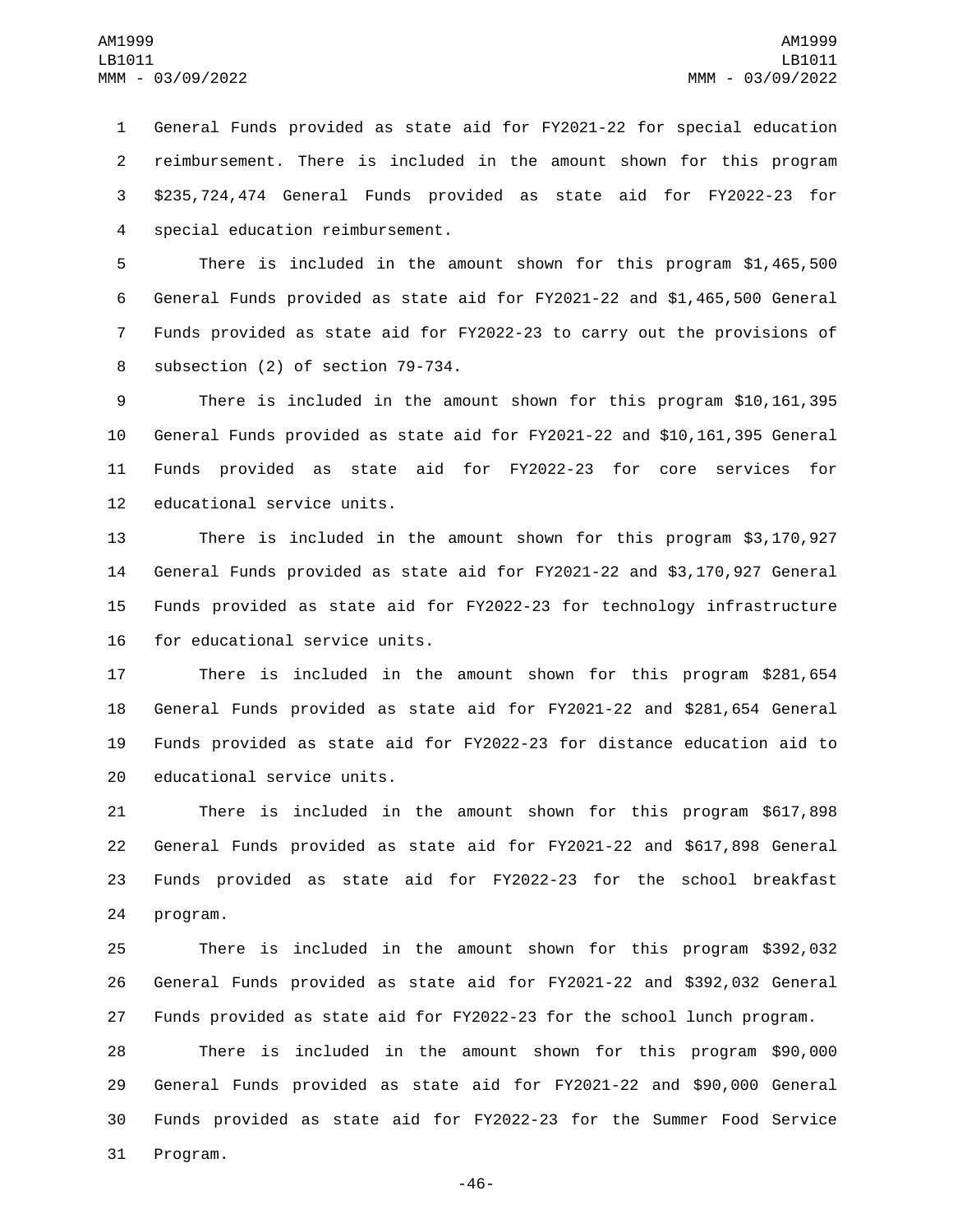There is included in the amount shown for this program \$214,664 General Funds provided as state aid for FY2021-22 and \$214,664 General Funds provided as state aid for FY2022-23 for adult basic education 4 programs.

 There is included in the amount shown for this program \$750,000 General Funds provided as state aid for FY2021-22 and \$750,000 General Funds provided as state aid for FY2022-23 for aid to institutions 8 offering high school equivalency programs.

 There is included in the amount shown for this program \$3,619,357 General Funds provided as state aid for FY2021-22 and \$3,619,357 General Funds provided as state aid for FY2022-23 for early childhood education 12 projects.

 There is included in the amount shown for this program \$7,500,000 General Funds provided as state aid for FY2021-22 and \$7,500,000 General Funds provided as state aid for FY2022-23 for the Early Childhood Education Grant Program for at-risk children from birth to age three. It is the intent of the Legislature that a maximum of five percent of General Funds appropriated each fiscal year for the Early Childhood Education Grant Program for at-risk children from birth to age three may 20 be used for evaluation and technical assistance.

 There is included in the amount shown for this program \$100,000 General Funds provided as state aid for FY2021-22 and \$100,000 General Funds provided as state aid for FY2022-23 for scholarships for early 24 childhood education providers.

 There is included in the amount shown for this program \$69,000 General Funds provided as state aid for FY2021-22 and \$69,000 General Funds provided as state aid for FY2022-23 for incentive bonuses for providers of child care and early childhood education programs.

 There is included in the amount shown for this program \$400,000 General Funds provided as state aid for FY2021-22 and \$400,000 General Funds provided as state aid for FY2022-23 for the Nurturing Healthy

-47-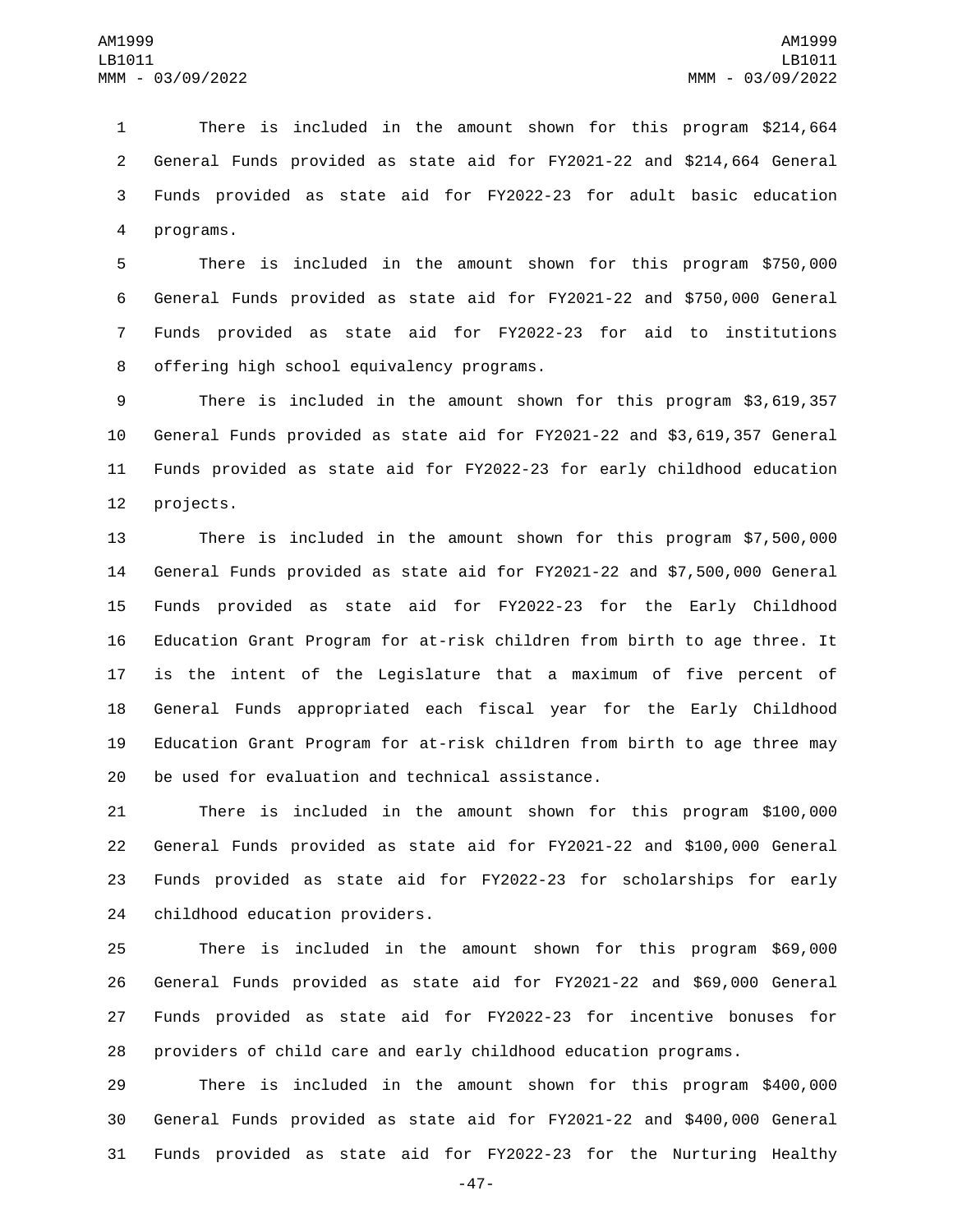1 Behaviors program. 2 There is included in the amount shown for this program \$470,000 3 General Funds provided as state aid for FY2021-22 and \$470,000 General 4 Funds provided as state aid for FY2022-23 for learning community aid. 5 There is included in the amount shown for this program \$2,342,962 6 General Funds provided as state aid for FY2021-22 and \$2,342,962 General 7 Funds provided as state aid for FY2022-23 for programs for learners with 8 high ability. 9 Sec. 188. Laws 2021, LB380, section 81, is amended to read: 10 Sec. 81. AGENCY NO. 22 — DEPARTMENT OF INSURANCE 11 Program No. 69 - Enforcement of Standards - Insurance 12 FY2021-22 FY2022-23 13 CASH FUND 12, 207, 676 11, 709, 323 14 FEDERAL FUND est. 1,806,700 1,806,700 1,719,619 15 PROGRAM TOTAL 2014 14,014,376 13,428,942 16 CASH FUND 12,486,497 12,486,497 11,811,991 17 FEDERAL FUND est. 18 PROGRAM TOTAL 18 14,014,376 14,014,376 13,341,327 19 SALARY LIMIT 2008 8,311,163 8,441,814 20 There is included in the appropriation to this program for FY2021-22 21 \$664,722 Federal Funds estimate for state aid, which shall only be used 22 for this purpose. There is included in the appropriation to this program 23 for FY2022-23 \$664,722 Federal Funds estimate for state aid, which shall 24 only be used for this purpose. 25 Sec. 189. Laws 2021, LB380, section 89, is amended to read: 26 Sec. 89. AGENCY NO. 25 — DEPARTMENT OF HEALTH AND HUMAN SERVICES 27 Program No. 38 - Behavioral Health Aid 28 FY2021-22 FY2022-23 29 GENERAL FUND<br>29 GENERAL FUND

-48-

30 CASH FUND 30 26,200,000 26,200,000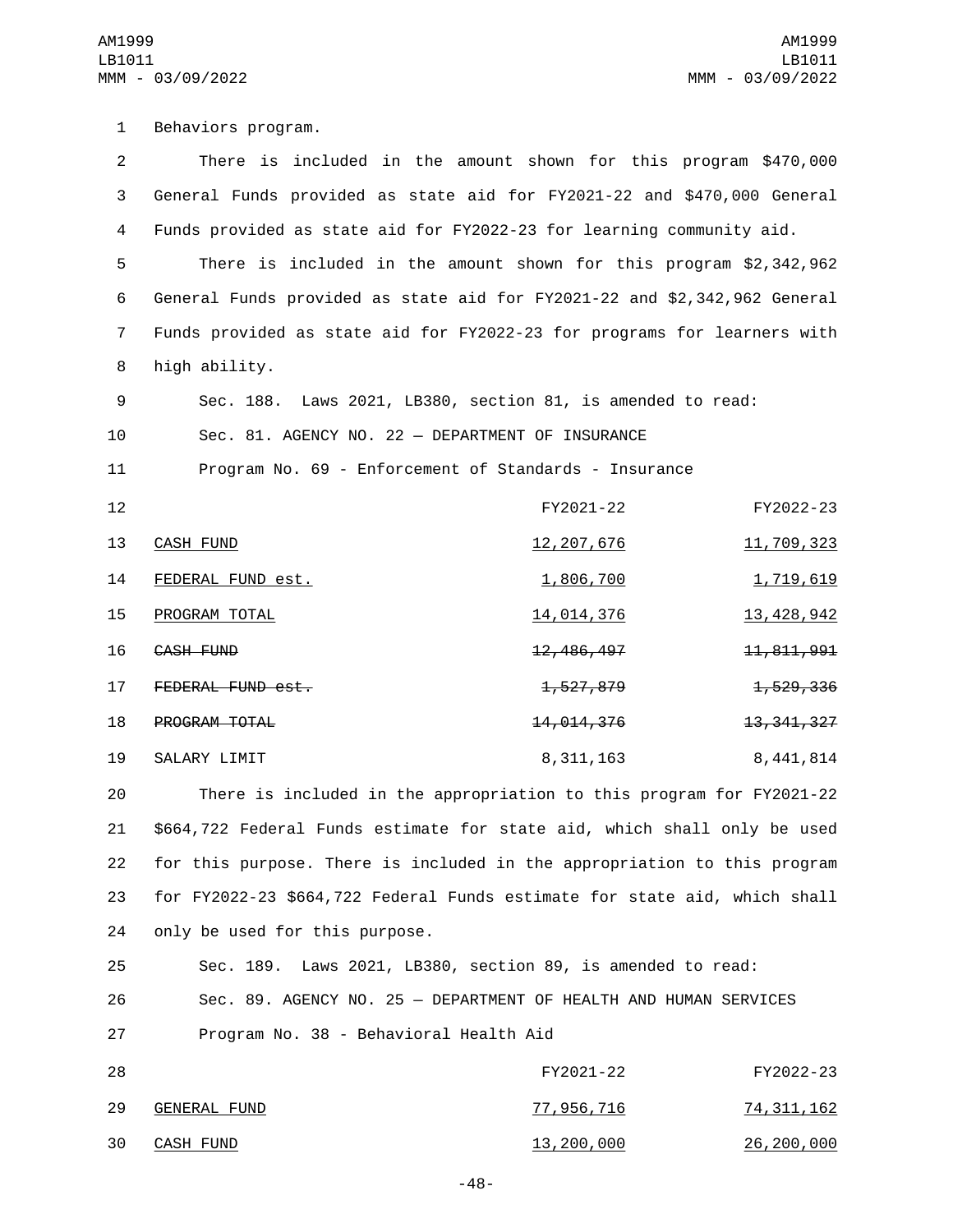AM1999 LB1011 MMM - 03/09/2022

AM1999 LB1011 MMM - 03/09/2022

| 1             | GENERAL FUND         | <del>77,956,716</del> | 80,505,211               |
|---------------|----------------------|-----------------------|--------------------------|
| $\mathcal{P}$ | CASH FUND            | <del>11,200,000</del> | <del>11,200,000</del>    |
| 3             | FEDERAL FUND est.    | 10,504,971            | 10,504,971               |
| 4             | PROGRAM TOTAL        | 101,661,687           | <u>111,016,133</u>       |
| 5             | <b>PROGRAM TOTAL</b> | 99,661,687            | <del>102, 210, 182</del> |

 There is included in the appropriation to this program for FY2021-22 \$77,956,716 General Funds, \$13,200,000 \$11,200,000 Cash Funds, and \$10,504,971 Federal Funds estimate for state aid, which shall only be used for such purpose. There is included in the appropriation to this 10 program for FY2022-23 \$74,311,162 \$80,505,211 General Funds, \$26,200,000 \$11,200,000 Cash Funds, and \$10,504,971 Federal Funds estimate for state 12 aid, which shall only be used for such purpose.

13 There is included in the amount shown as aid for this program for 14 FY2022-23 \$10,305,951 General Funds for behavioral health provider rate 15 increases, which shall only be used for such purpose.

 There is included in the appropriation to this program for FY2021-22 \$2,000,000 Cash Funds for state aid for the distribution of national 18 opioid settlement funds, which shall only be used for such purpose. There is included in the appropriation to this program for FY2022-23 \$15,000,000 Cash Funds for state aid for the distribution of national opioid settlement funds, which shall only be used for such purpose.

 There is included in the amount shown as aid for this program for FY2021-22 \$442,527 General Funds, which is to be used for purposes of the outpatient competency restoration program. There is included in the amount shown as aid for this program for FY2022-23 \$1,248,947 General Funds, which is to be used for purposes of the outpatient competency 27 restoration program.

28 There is included in the amount shown as Cash Fund aid in this 29 program \$6,500,000 Cash Funds for FY2021-22 and \$6,500,000 Cash Funds for 30 FY2022-23 from the Nebraska Health Care Cash Fund to be used for

-49-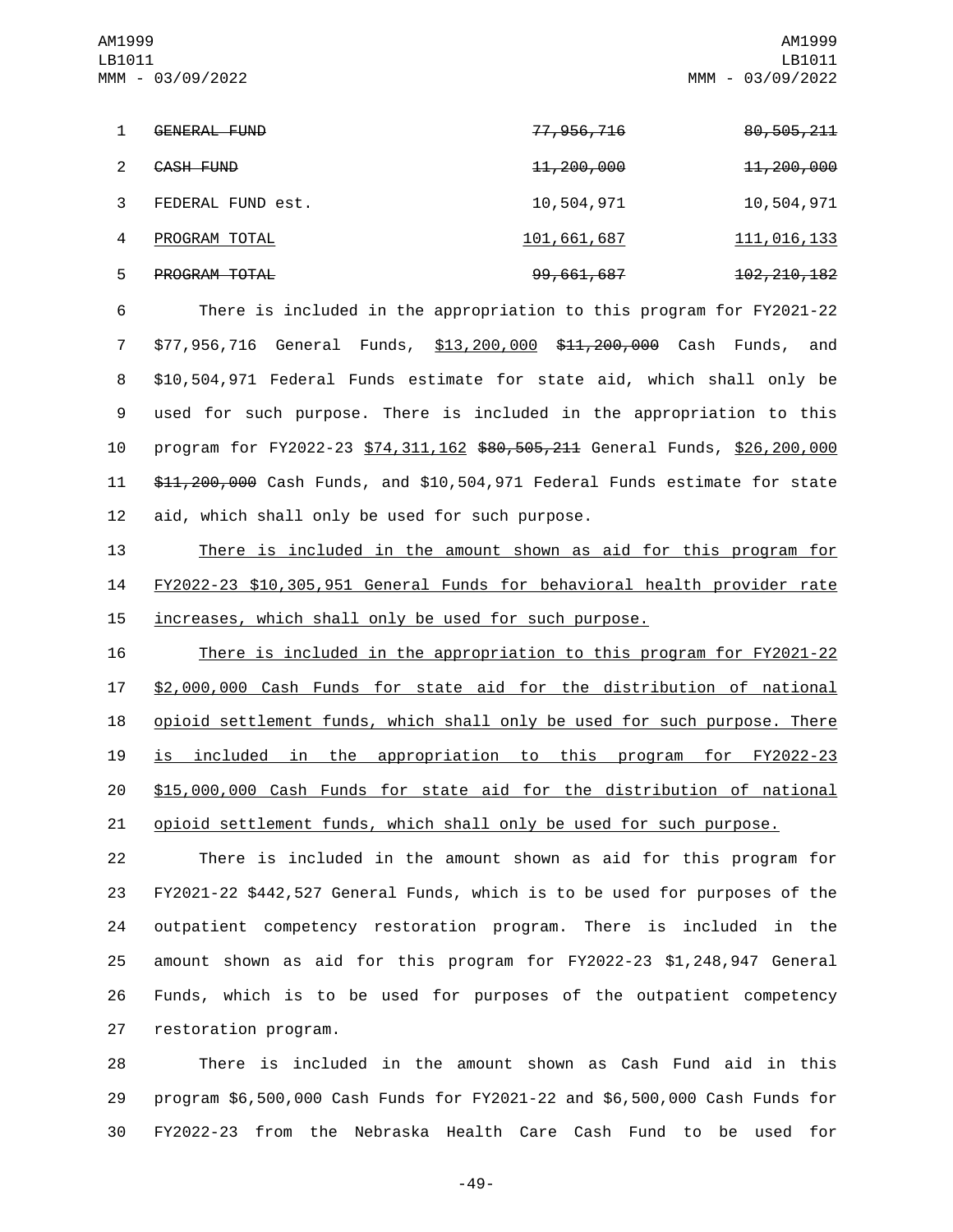community-based mental health and substance abuse services, including intermediate-level residential mental health services. It is the intent of the Legislature that these funds shall be distributed to each of the six behavioral health regions based upon a formula determined by the 5 Department of Health and Human Services.

 There is included in the amount shown as Cash Fund aid in this program \$1,500,000 Cash Funds for FY2021-22 and \$1,500,000 Cash Funds for FY2022-23 from the Nebraska Health Care Cash Fund to be used for the cost of maintenance and treatment of persons in emergency protective custody 10 under the Nebraska Mental Health Commitment Act.

 It is the intent of the Legislature that any appropriation to the department for behavioral health aid and designated as funding to be allocated to the regional behavioral health authorities in behavioral health regions shall be utilized to provide activities pursuant to the approved annual budgets of the regional behavioral health authorities or 16 activities identified through demonstrated need.

 Whenever circumstances occur during the budget year that impact the initial projected regional behavioral health authority budgets, the Director of Behavioral Health shall allow for reallocation of funding to accommodate emerging needs identified by the regional behavioral health authorities to maximize the ability of the behavioral health regions to implement new behavioral health services and supports. The Director of Behavioral Health shall determine whether to approve the reallocation of 24 funding within thirty days after receiving a request by a regional behavioral health authority. Any request for reallocation of funding under this section shall be deemed approved thirty days after receipt by 27 the Director of Behavioral Health unless sooner approved or denied. Sec. 190. Laws 2021, LB380, section 95, is amended to read:

 Sec. 95. AGENCY NO. 25 — DEPARTMENT OF HEALTH AND HUMAN SERVICES 30 Program No. 347 - Public Assistance

-50-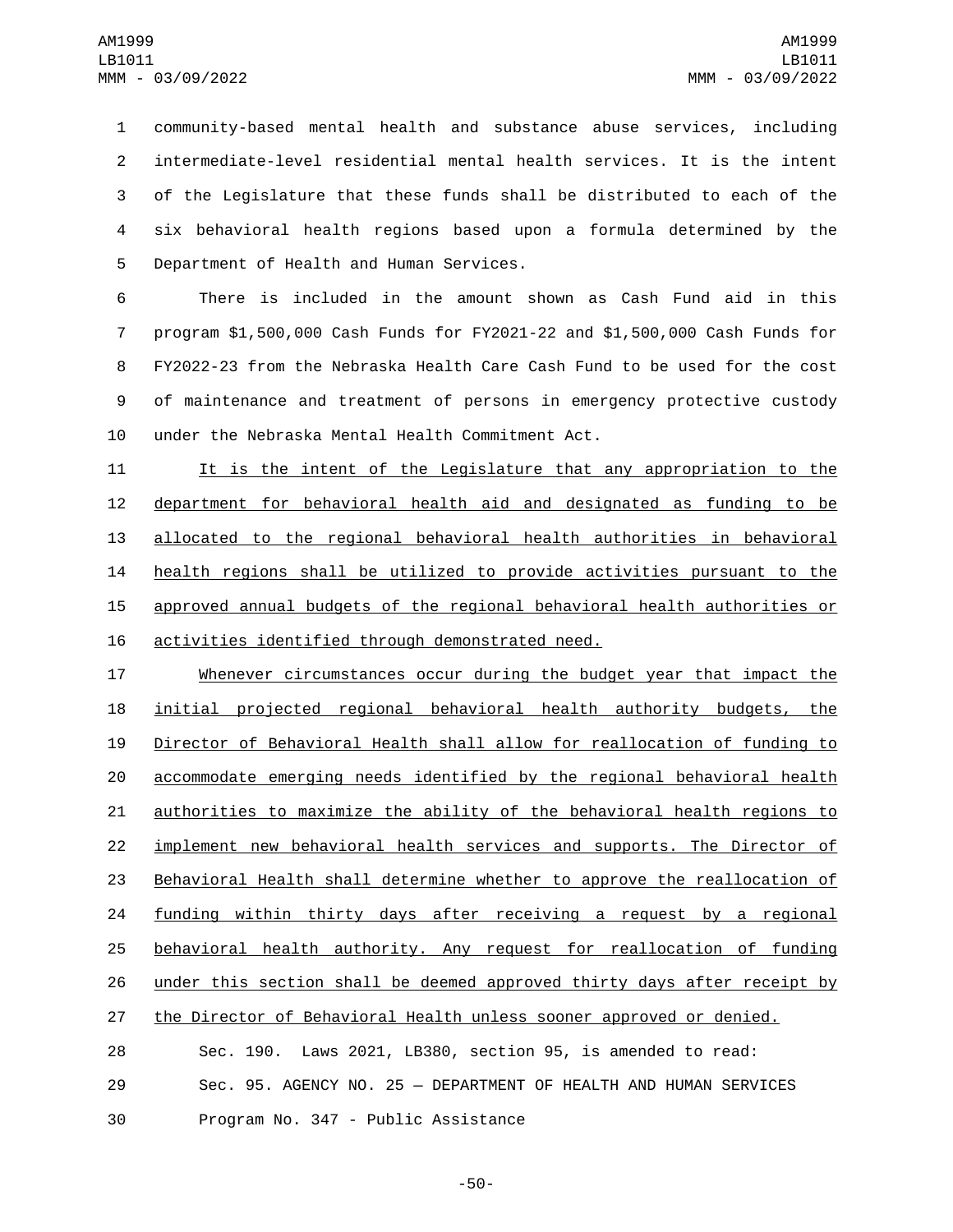| AM1999<br>LB1011 | MMM - 03/09/2022     |                        | AM1999<br>LB1011<br>MMM - 03/09/2022 |
|------------------|----------------------|------------------------|--------------------------------------|
| 1                |                      | FY2021-22              | FY2022-23                            |
| $\mathcal{P}$    | <b>GENERAL FUND</b>  | 87, 950, 162           | 89, 156, 005                         |
| 3                | <b>CASH FUND</b>     | 4,160,000              | 4,160,000                            |
| 4                | FEDERAL FUND est.    | 115,044,870            | 118, 275, 593                        |
| 5                | PROGRAM TOTAL        | 207, 155, 032          | 211, 591, 598                        |
| 6                | FEDERAL FUND est.    | <del>115,044,870</del> | <del>115, 903, 378</del>             |
| 7                | <b>PROGRAM TOTAL</b> | 207, 155, 032          | 209, 219, 383                        |

 There is included in the appropriation to this program for FY2021-22 \$87,950,162 General Funds, \$4,160,000 Cash Funds, and \$115,044,870 Federal Funds estimate for state aid, which shall only be used for such purpose. There is included in the appropriation to this program for FY2022-23 \$89,156,005 General Funds, \$4,160,000 Cash Funds, and 13 \$118,275,593 \$<del>115,903,378</del> Federal Funds estimate for state aid, which 14 shall only be used for such purpose.

 There is included in the amount shown as aid for this program for FY2021-22 \$810,000 Cash Funds from the Nebraska Health Care Cash Fund to aid in carrying out the Nebraska Lifespan Respite Services Program and to provide payment to caregivers to purchase services under the respite subsidy program. There is included in the amount shown as aid for this program for FY2022-23 \$810,000 Cash Funds from the Nebraska Health Care Cash Fund to aid in carrying out the Nebraska Lifespan Respite Services Program and to provide payment to caregivers to purchase services under 23 the respite subsidy program.

 For the period beginning July 1, 2022, through June 30, 2023, funds provided to the State of Nebraska pursuant to the federal Child Care and Development Block Grant Act of 1990, 42 U.S.C. 9857 et seq., as such act and sections existed on March 24, 2021, shall be used to increase child care provider rates at the seventy-fifth percentile of the Market Rate Survey. If the available amount of such funds is insufficient to pay such costs, then funds provided to the state for the Temporary Assistance for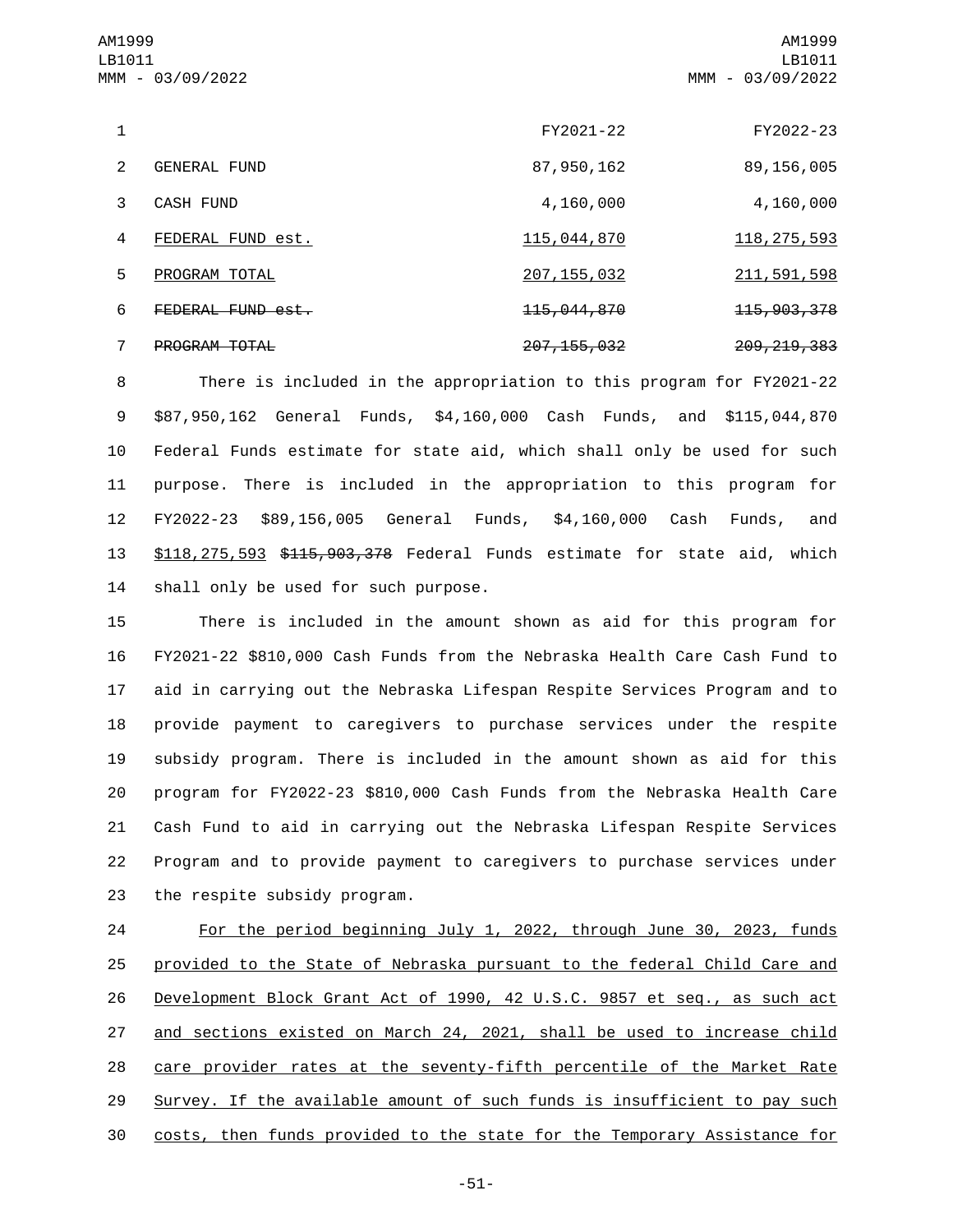| $\mathbf{1}$   | Needy Families program established in 42 U.S.C. 601 et seq. may also be |              |
|----------------|-------------------------------------------------------------------------|--------------|
| $\overline{2}$ | used. It is the intent of the Legislature to continue to pay child care |              |
| 3              | providers at the seventy-fifth percentile in FY2023-24 and FY2024-25    |              |
| $\overline{4}$ | using the same federal funding sources.                                 |              |
| 5              | Sec. 191. Laws 2021, LB380, section 96, is amended to read:             |              |
| 6              | Sec. 96. AGENCY NO. 25 - DEPARTMENT OF HEALTH AND HUMAN SERVICES        |              |
| 7              | Program No. 348 - Medical Assistance                                    |              |
| 8              | FY2021-22                                                               | FY2022-23    |
| 9              | 991, 327, 208<br><b>GENERAL FUND</b><br>899, 933, 133                   |              |
| 10             | <b>CASH FUND</b><br>63,665,261                                          | 42, 117, 244 |
| 11             | FEDERAL FUND est.<br>2,068,509,419<br>2,268,331,036                     |              |
| 12             | 3, 301, 775, 488<br>PROGRAM TOTAL<br><u>3,032,107,813</u>               |              |
| 13             | GENERAL FUND<br>899, 933, 133<br>951, 835, 510                          |              |
| 14             | CASH FUND<br>4 <del>2, 109, 35</del> 4                                  | 42, 117, 244 |
| 15             | 1,871,333,807<br>FEDERAL FUND est.<br><del>1,793,045,470</del>          |              |
| 16             | 2,735,087,957<br>2,865,286,561<br>PROGRAM TOTAL                         |              |
| 17             | Department of Administrative Services<br>shall<br>monitor<br>The        | the          |
| 18             | appropriations and expenditures for this program according to           | the          |
| 19             | following program classification:                                       |              |
| 20             | No. 348 - Medical Assistance                                            |              |

21 No. 349 - Medicaid Expansion Aid

22 There is included in the appropriation to this program for FY2021-22 23 \$899,933,133 General Funds, \$63,665,261 \$42,109,354 Cash Funds, and 24 \$2,068,509,419 \$1,793,045,470 Federal Funds estimate for state aid, which 25 shall only be used for such purpose. There is included in the 26 appropriation to this program for FY2022-23 \$991,327,208 \$951,835,510 27 General Funds, \$42,117,244 Cash Funds, and \$2,268,331,036 \$1,871,333,807 28 Federal Funds estimate for state aid, which shall only be used for such 29 purpose.

30 There is included in the amount shown as aid for this program for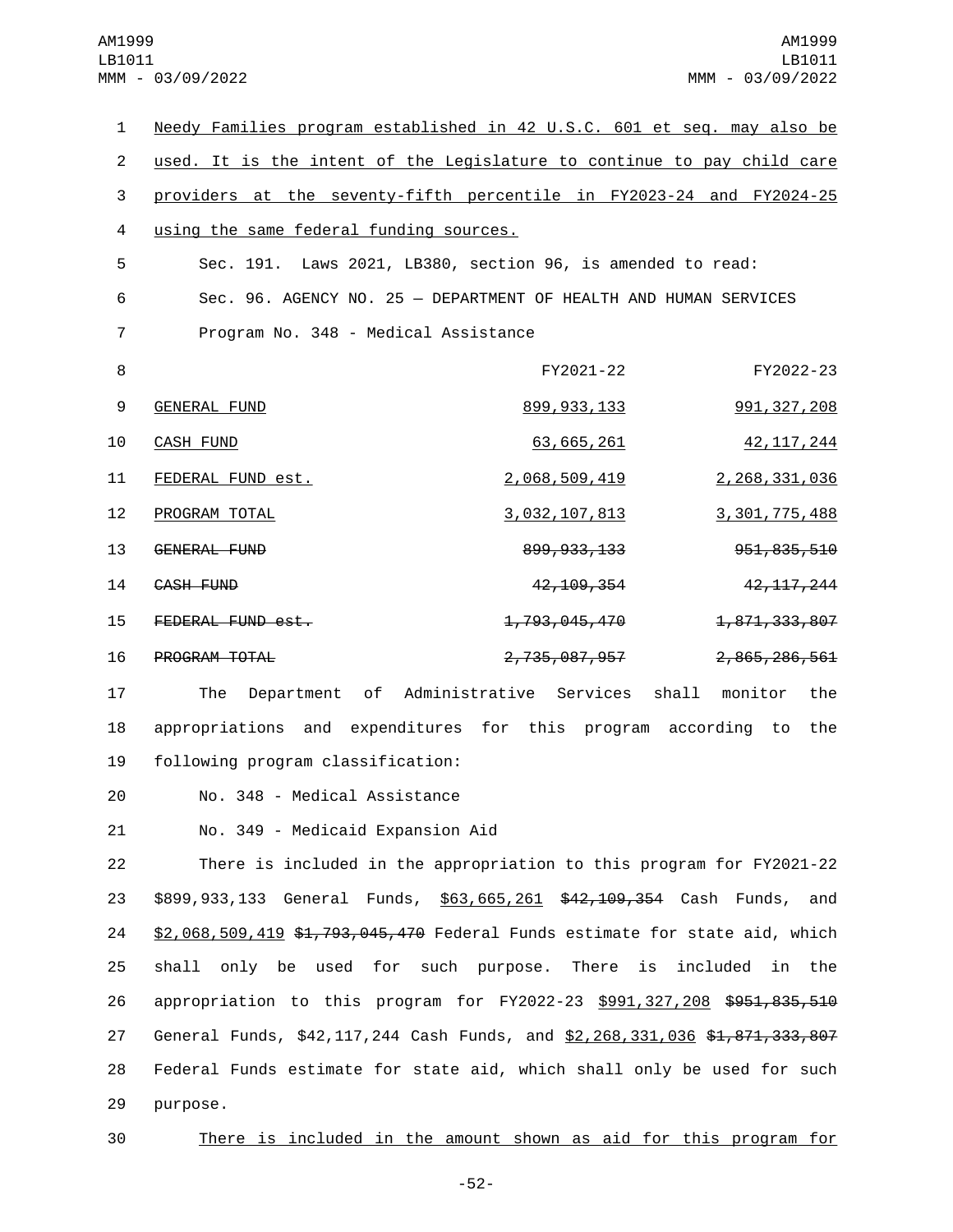## FY2021-22 \$21,555,907 Cash Funds from the Medicaid Managed Care Excess 2 Profit Fund for Medical Assistance.

 There is included in the amount shown as aid for this program for FY2021-22 \$450,000 Cash Funds from the Nebraska Health Care Cash Fund for a state plan amendment covering tobacco-use cessation in compliance with Title XIX of the federal Social Security Act. There is included in the amount shown as aid for this program for FY2022-23 \$450,000 Cash Funds from the Nebraska Health Care Cash Fund for a state plan amendment covering tobacco-use cessation in compliance with Title XIX of the federal Social Security Act. The smoking cessation funding for FY2021-22 and FY2022-23 is for the costs of tobacco-use cessation counseling and tobacco-use cessation pharmaceuticals approved by the federal Food and 13 Drug Administration for such purpose.

 It is the intent of the Legislature that phased-down state contributions to the federal government as defined and required by the federal Medicare Prescription Drug, Improvement, and Modernization Act of 2003 may be made from appropriations to this program.

 The chief executive officer of the Department of Health and Human Services may certify to the budget administrator of the budget division of the Department of Administrative Services FY2021-22 and FY2022-23 unexpended appropriation balances for Medical Assistance, Program No. 348, available to transfer to Developmental Disability Aid, Program No. 424, to be used only to maintain individuals with an intellectual or developmental disability in a medicaid program that best serves their needs at a cost that does not exceed the cost of services provided in an institution. The budget administrator of the budget division of the Department of Administrative Services shall administratively transfer during FY2021-22 and FY2022-23 available appropriations as certified by the chief executive officer of the Department of Health and Human Services from Medical Assistance, Program No. 348, to Developmental 31 Disability Aid, Program No. 424.

-53-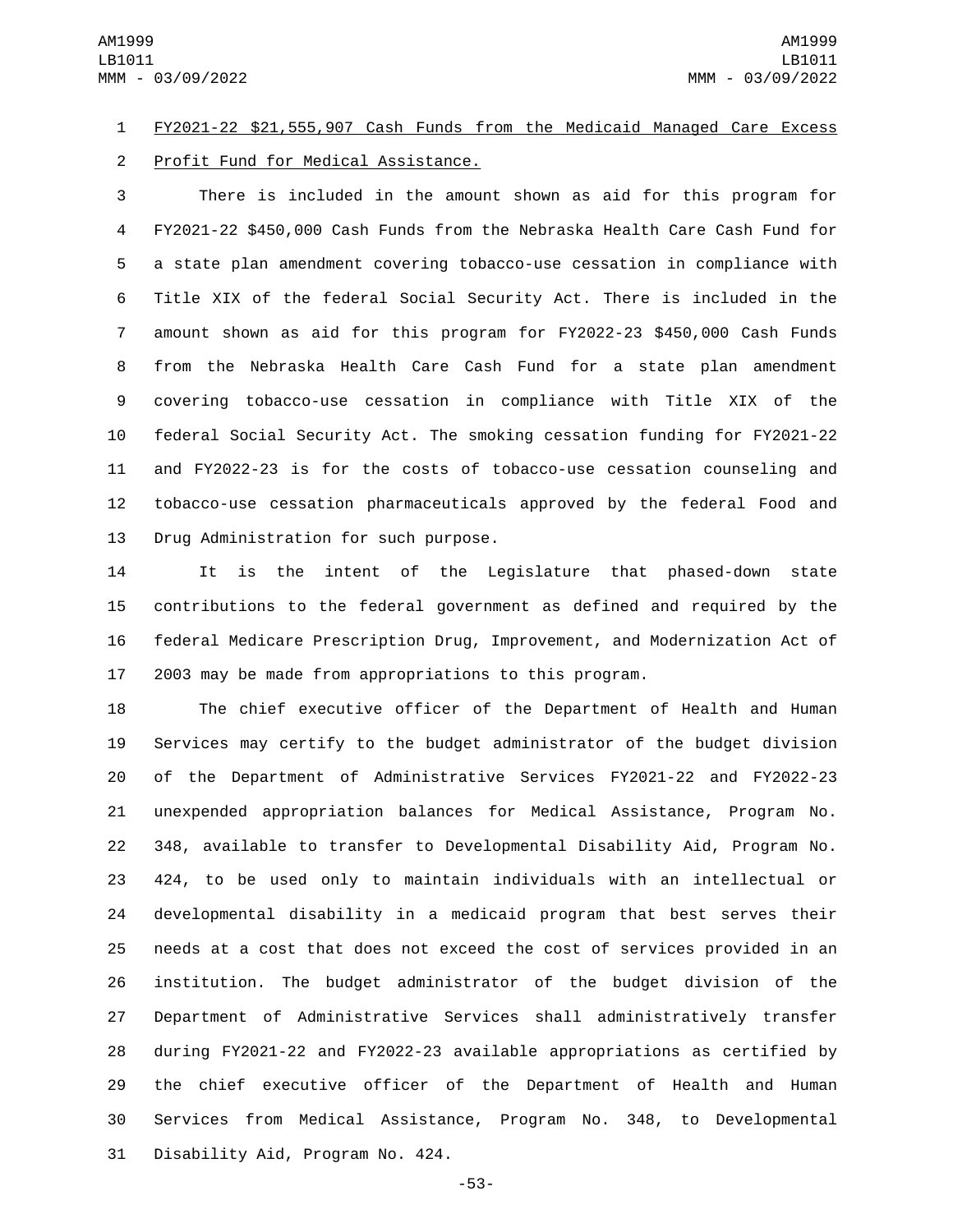It is the intent of the Legislature that the Department of Health and Human Services shall provide monthly status reports electronically to the Clerk of the Legislature and the Legislative Fiscal Analyst on Medicaid Expansion. The department shall include in the report information on policy decisions on services, community engagement, wellness requirements, and rate setting.6

 It is the intent of the Legislature that the total amount appropriated for medicaid nursing facility rates for Program No. 348, specified as \$363,073,810 for FY2021-22 (\$154,415,291 General Funds and \$208,658,519 Federal Funds) and \$436,263,610 \$375,781,394 for FY2022-23 11 (\$184,579,748 \$158,579,748 General Funds and \$251,683,862 \$217,201,646 Federal Funds), shall be used in the medicaid nursing facility rate calculation for Program No. 348, including the calculation of the annual 14 inflation factor.

 The total amount appropriated for medicaid nursing facility rates for Program No. 348 includes amounts for rate enhancement and any other purpose related to medicaid nursing facility services and shall be used 18 as the base for funding appropriations in FY2023-24.

 The Department of Health and Human Services shall file a report with the Legislative Fiscal Office and the Clerk of the Legislature no later than August 1, 2021, on how the inflation factor was calculated for FY2021-22 rates and no later than August 1, 2022, on how the inflation 23 factor was calculated for FY2022-23.

 The Department of Health and Human Services shall file a report electronically with the Legislative Fiscal Analyst and the Clerk of the Legislature between December 15 and December 31 of each year of the biennium, identifying the amount of any unspent remaining appropriation from the prior fiscal year's appropriations earmarked for nursing facility payments. The report shall include an identification of 30 encumbrances and retroactive payments.

The unexpended General Fund appropriation balance existing on June

-54-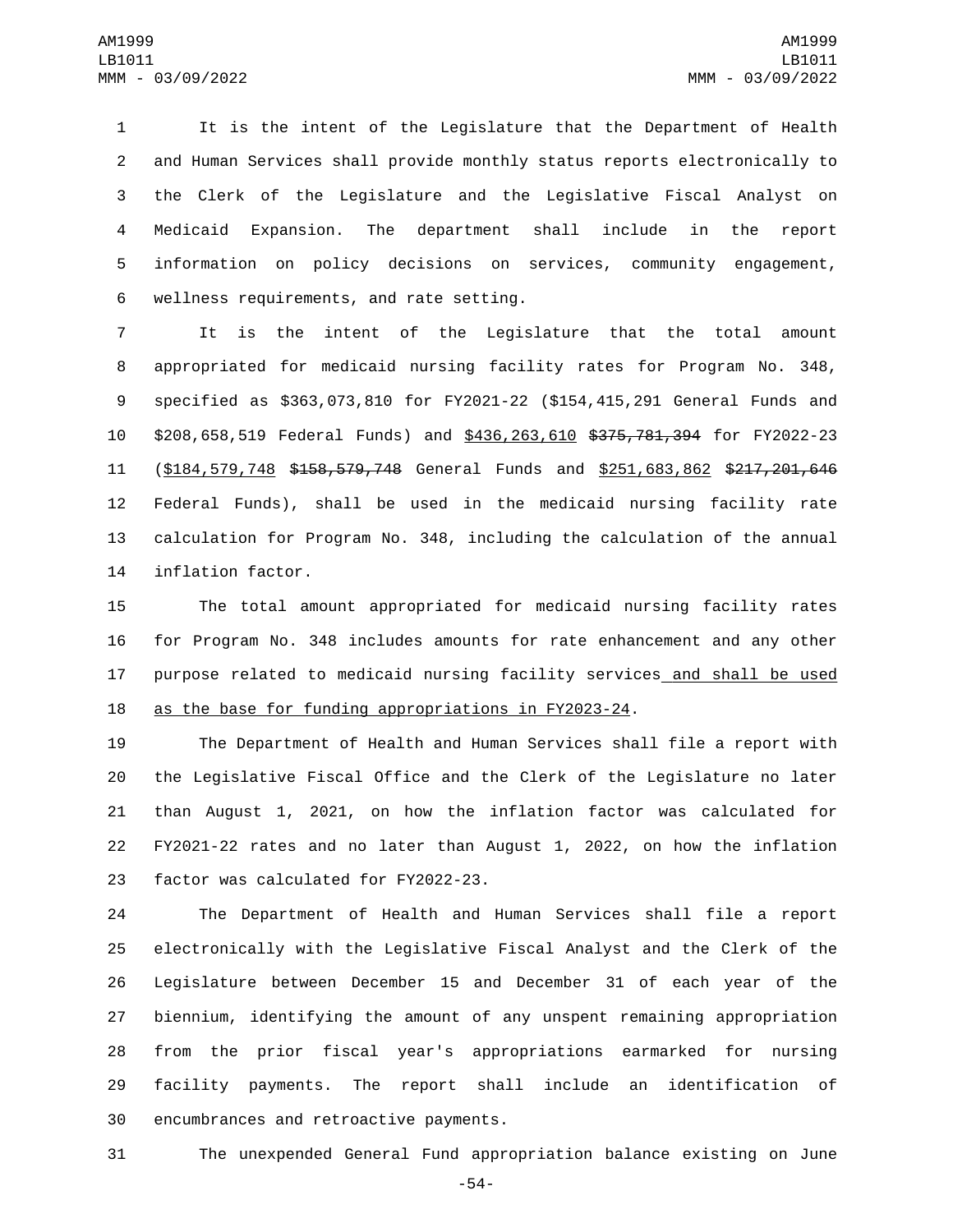30, 2021, is hereby reappropriated, up to \$19,518,297, for medicaid aid. Sec. 192. Laws 2021, LB380, section 98, is amended to read: Sec. 98. AGENCY NO. 25 — DEPARTMENT OF HEALTH AND HUMAN SERVICES 4 Program No. 354 - Child Welfare Aid

| 5  |                   | FY2021-22                | FY2022-23                |
|----|-------------------|--------------------------|--------------------------|
| 6  | GENERAL FUND      | <u>170, 231, 157</u>     | 178,022,285              |
|    | FEDERAL FUND est. | <u>53,756,041</u>        | 52, 130, 846             |
| 8  | PROGRAM TOTAL     | 223, 987, 198            | <u>230, 153, 131</u>     |
| 9  | GENERAL FUND      | <del>177, 231, 157</del> | <del>179, 813, 140</del> |
| 10 | FEDERAL FUND est. | <del>36, 120, 476</del>  | <del>36, 274, 743</del>  |
| 11 | PROGRAM TOTAL     | <del>213, 351, 633</del> | <del>216,087,883</del>   |

 There is included in the appropriation to this program for FY2021-22 13 \$170,231,157 \$177,231,157 General Funds and \$53,756,041 \$36,120,476 Federal Funds estimate for state aid, which shall only be used for such purpose. There is included in the appropriation to this program for FY2022-23 \$178,022,285 \$179,813,140 General Funds and \$52,130,846 \$36,274,743 Federal Funds estimate for state aid, which shall only be 18 used for such purpose.

 It is the intent of the Legislature that the funds appropriated to this program be used for a two-percent increase in child welfare provider rates excluding the eastern service area and that a two-percent increase in child welfare provider rates within the eastern service area be funded by the existing child welfare case management contract for that area.

| 24 | The unexpended General Fund appropriation balance existing on June |
|----|--------------------------------------------------------------------|
| 25 | 30, 2021, is hereby reappropriated, for Child Welfare Aid.         |
| 26 | Sec. 193. Laws 2021, LB380, section 103, is amended to read:       |
| 27 | Sec. 103. AGENCY NO. 25 - DEPARTMENT OF HEALTH AND HUMAN SERVICES  |
| 28 | Program No. 502 - Public Health Aid                                |

| 29 |              | FY2021-22 | FY2022-23  |
|----|--------------|-----------|------------|
| 30 | GENERAL FUND | 9,283,060 | 10,783,060 |

-55-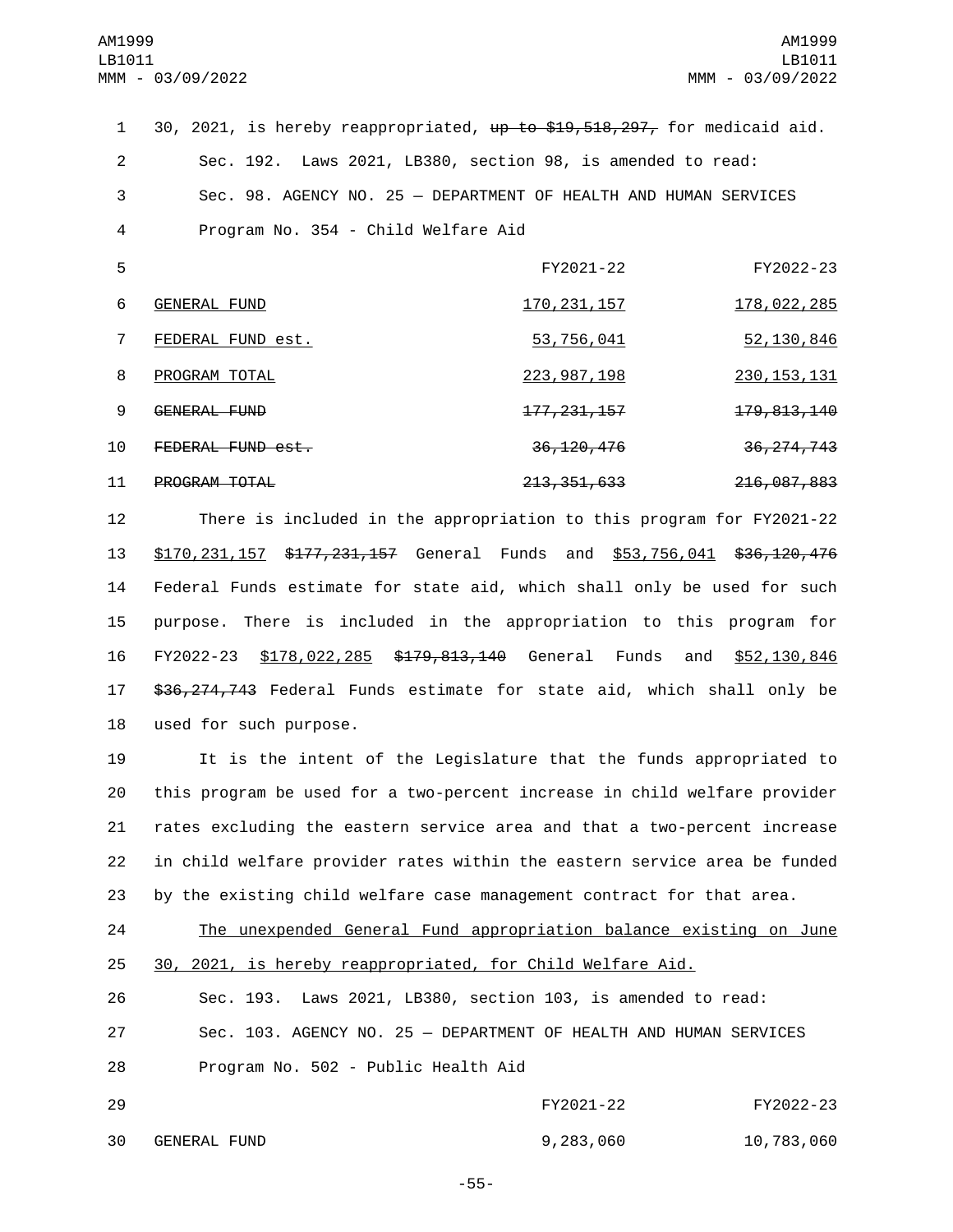1 CASH FUND 9, 230, 000 9, 230, 000 2 PROGRAM TOTAL 20 20,013,060 20,013,060

 There is included in the appropriation to this program for FY2021-22 \$9,283,060 General Funds and \$9,230,000 Cash Funds for state aid, which shall only be used for such purpose. There is included in the appropriation to this program for FY2022-23 \$10,783,060 General Funds and \$9,230,000 Cash Funds for state aid, which shall only be used for such 8 purpose.

 There is included in the amount shown as aid for this program for FY2021-22 \$2,100,000 General Funds and for FY2022-23 \$2,100,000 General Funds for the seven community health centers funded through Federal Program 330, Public Law 104-299, the federal Health Centers Consolidation Act of 1996. Each of the following centers is to receive \$300,000: Charles Drew Health Center, One World Community Health Center, East Central District Health Department — Good Neighbor Community Health Center, Community Action Partnership of Western Nebraska, Midtown Community Health Center, Bluestem Health, and Heartland Health Center.

 There is included in the amount shown as aid for this program for FY2021-22 \$1,400,000 General Funds and for FY2022-23 \$1,400,000 General Funds for the seven community health centers funded through Federal Program 330, Public Law 104-299, the federal Health Centers Consolidation Act of 1996 for dental services. Each of the following centers is to receive \$200,000: Charles Drew Health Center, One World Community Health Center, East Central District Health Department — Good Neighbor Community Health Center, Community Action Partnership of Western Nebraska, Midtown Community Health Center, Bluestem Health, and Heartland Health Center.

 There is included in the amount shown as aid for this program for FY2021-22 \$825,000 General Funds and \$750,000 Cash Funds from the Nebraska Health Care Cash Fund and for FY2022-23 \$825,000 General Funds and \$750,000 Cash Funds from the Nebraska Health Care Cash Fund for the

-56-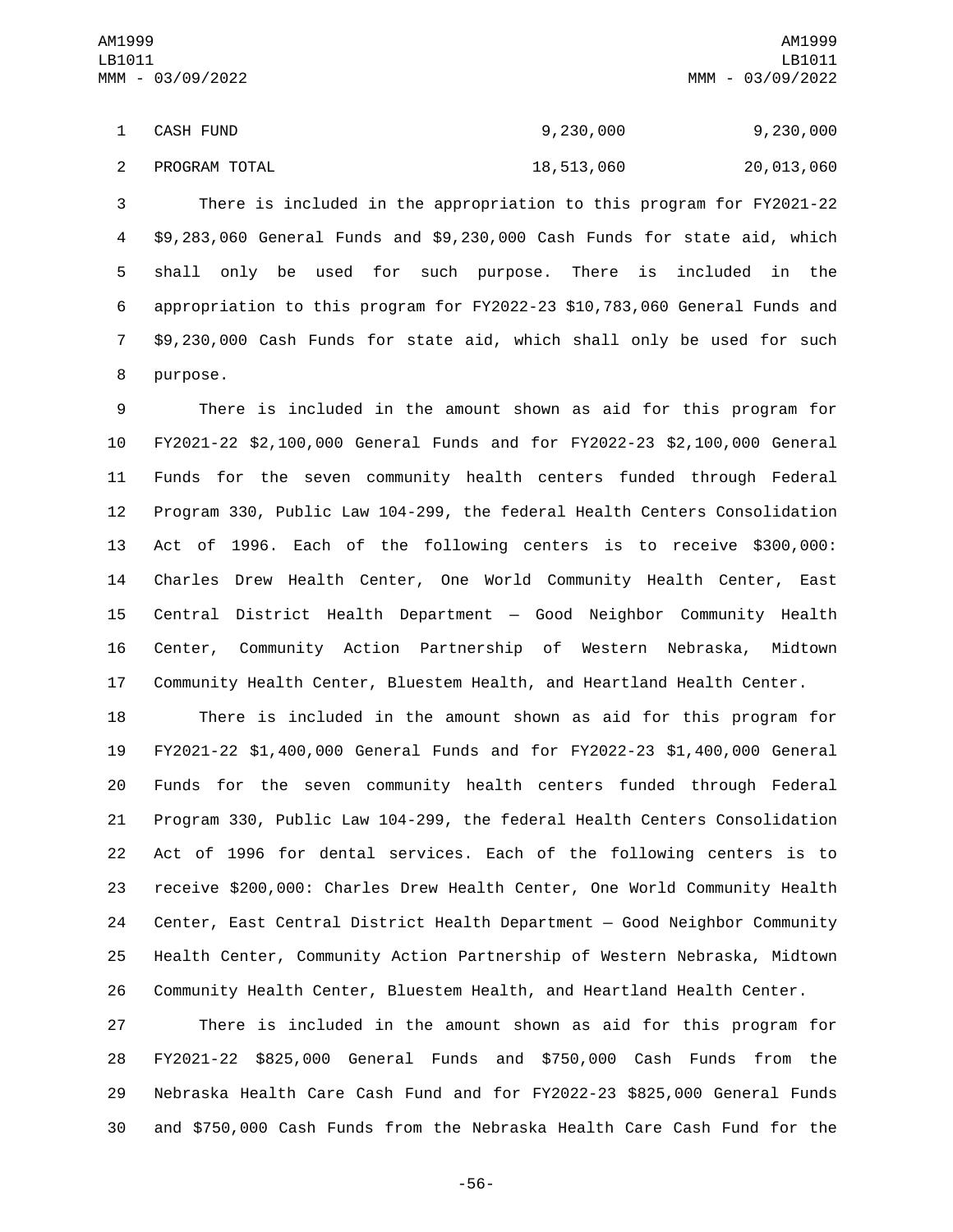seven community health centers funded through Federal Program 330, Public Law 104-299, the federal Health Centers Consolidation Act of 1996. Each center is to receive an amount to be distributed proportionally based on the previous fiscal year's number of uninsured clients as reported on the Uniform Data System Report provided to the United States Department of Health and Human Services Bureau of Primary Health Care. The distribution shall be made to Charles Drew Health Center, One World Community Health Center, East Central District Health Department — Good Neighbor Community Health Center, Community Action Partnership of Western Nebraska Health Center, Midtown Community Health Center, Bluestem Health, and Heartland 11 Health Center.

 There is included in the amount shown as aid for this program for FY2021-22 \$4,898,246 General Funds and \$5,605,000 Cash Funds from the Nebraska Health Care Cash Fund for public health departments. There is included in the amount shown as aid for this program for FY2022-23 \$6,398,246 General Funds and \$5,605,000 Cash Funds from the Nebraska Health Care Cash Fund for public health departments. Included in the funds in this section for FY2021-22 are \$4,898,246 General Funds and in FY2022-23 \$4,898,246 General Funds to be distributed equally among the eighteen public health departments. Included in the funds in this section for FY2021-22 are \$5,405,000 Cash Funds and for FY2022-23 \$5,405,000 Cash Funds to be distributed among the eighteen public health departments pursuant to section 71-1628.08. Included in the funds in this section for FY2021-22 are \$200,000 Cash Funds and for FY2022-23 \$200,000 Cash Funds to be distributed equally among the eighteen public health departments. Included in the funds in this section for FY2022-23 is \$1,500,000 General 27 Funds to be distributed among the eighteen public health departments on a per capita basis as determined by the most recent federal decennial 29 census.

 There is included in the amount shown as aid for this program for FY2021-22 \$4,898,246 General Funds and \$5,605,000 Cash Funds from the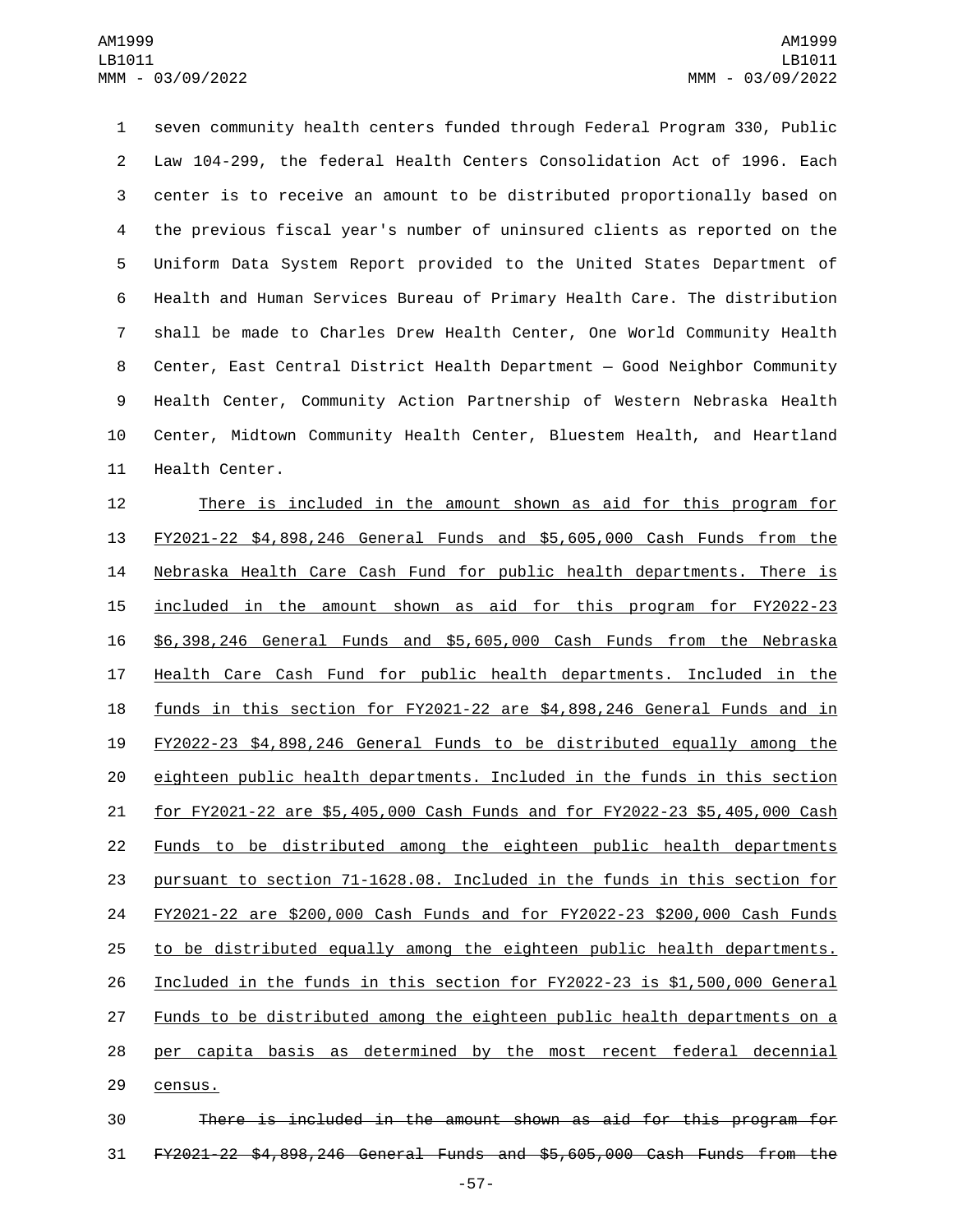Nebraska Health Care Cash Fund for public health departments. There is included in the amount shown as aid for this program for FY2022-23 \$6,398,246 General Funds and \$5,605,000 Cash Funds from the Nebraska Health Care Cash Fund for public health departments. Included in the funds in this section for FY2021-22 are \$1,898,246 General Funds and \$5,405,000 Cash Funds and in FY2022-23 \$3,398,246 General Funds and \$5,405,000 Cash Funds to be distributed proportionately based on population to the eighteen public health departments. Included in the funds in this section for FY2021-22 are \$3,000,000 General Funds and \$200,000 Cash Funds and for FY2022-23 \$3,000,000 General Funds and \$200,000 Cash Funds to be distributed equally among the eighteen public 12 health departments.

 There is included in the amount shown as aid for this program for FY2021-22 \$31,713 General Funds and \$1,526,000 Cash Funds from the Nebraska Health Care Cash Fund for minority public health services in counties having a minority population equal to or exceeding five percent of the total population of the county in the first and third congressional districts as determined by the most recent federal decennial census. There is included in the amount shown as aid for this program for FY2022-23 \$31,713 General Funds and \$1,526,000 Cash Funds from the Nebraska Health Care Cash Fund for minority public health services in counties having a minority population equal to or exceeding five percent of the total population of the county in the first and third congressional districts as determined by the most recent federal decennial census. The Department of Health and Human Services shall distribute the funds on a per capita basis for the purpose of implementing a minority health initiative which may target, but shall not be limited to, infant mortality, cardiovascular disease, obesity, 29 diabetes, and asthma.

 There is included in the amount shown as aid for this program for FY2021-22 \$28,101 General Funds and \$1,349,000 Cash Funds from the

-58-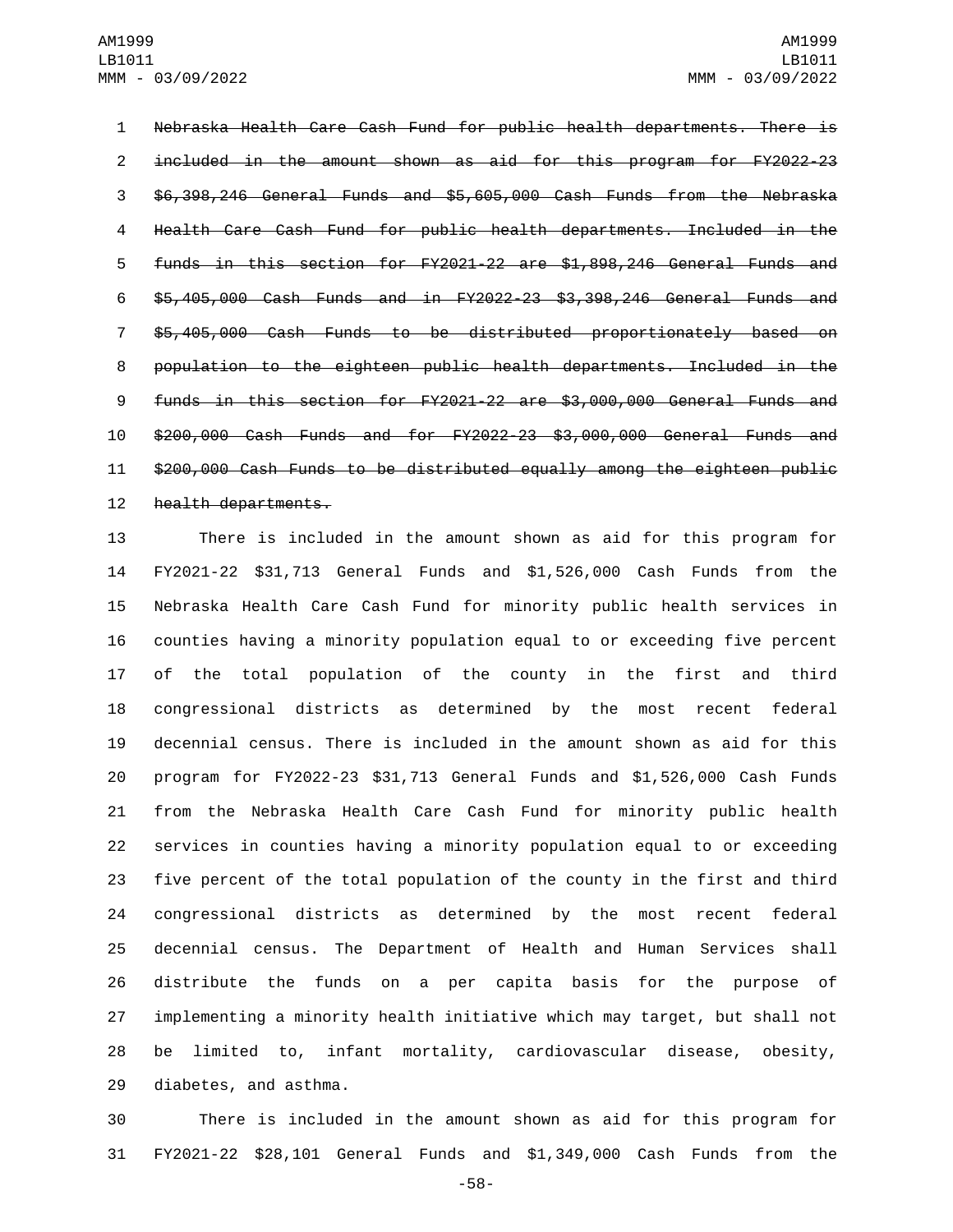Nebraska Health Care Cash Fund to be distributed equally to the community health centers in the second congressional district funded through Federal Program 330, Public Law 104-299, the federal Health Centers Consolidation Act of 1996. Such funds shall be used for the purpose of implementing a minority health initiative which may target, but shall not be limited to, infant mortality, cardiovascular disease, obesity, diabetes, and asthma. There is included in the amount shown as aid for this program for FY2022-23 \$28,101 General Funds and \$1,349,000 Cash Funds from the Nebraska Health Care Cash Fund to be distributed equally to the community health centers in the second congressional district funded through Federal Program 330, Public Law 104-299, the federal Health Centers Consolidation Act of 1996. Such funds shall be used for the purpose of implementing a minority health initiative which may target, but shall not be limited to, infant mortality, cardiovascular 15 disease, obesity, diabetes, and asthma.

16 Sec. 194. Laws 2021, LB380, section 104, is amended to read: 17 Sec. 104. AGENCY NO. 25 — DEPARTMENT OF HEALTH AND HUMAN SERVICES 18 Program No. 514 - Health Aid

| 19 |                      | FY2021-22               | FY2022-23               |
|----|----------------------|-------------------------|-------------------------|
| 20 | GENERAL FUND         | 6,877,196               | 6,877,196               |
| 21 | CASH FUND            | 11,995,817              | <u>12, 125, 817</u>     |
| 22 | CASH FUND            | <del>11, 995, 817</del> | <del>11, 995, 817</del> |
| 23 | FEDERAL FUND est.    | 54,079,725              | 54,079,725              |
| 24 | PROGRAM TOTAL        | 72,952,738              | 73,082,738              |
| 25 | <b>PROGRAM TOTAL</b> | <del>72, 952, 738</del> | <del>72,952,738</del>   |

 There is included in the appropriation to this program for FY2021-22 \$6,877,196 General Funds, \$11,995,817 Cash Funds, and \$54,079,725 Federal Funds estimate for state aid, which shall only be used for such purpose. There is included in the appropriation to this program for FY2022-23 30 \$6,877,196 General Funds, \$12,125,817 \$11,995,817 Cash Funds, and

-59-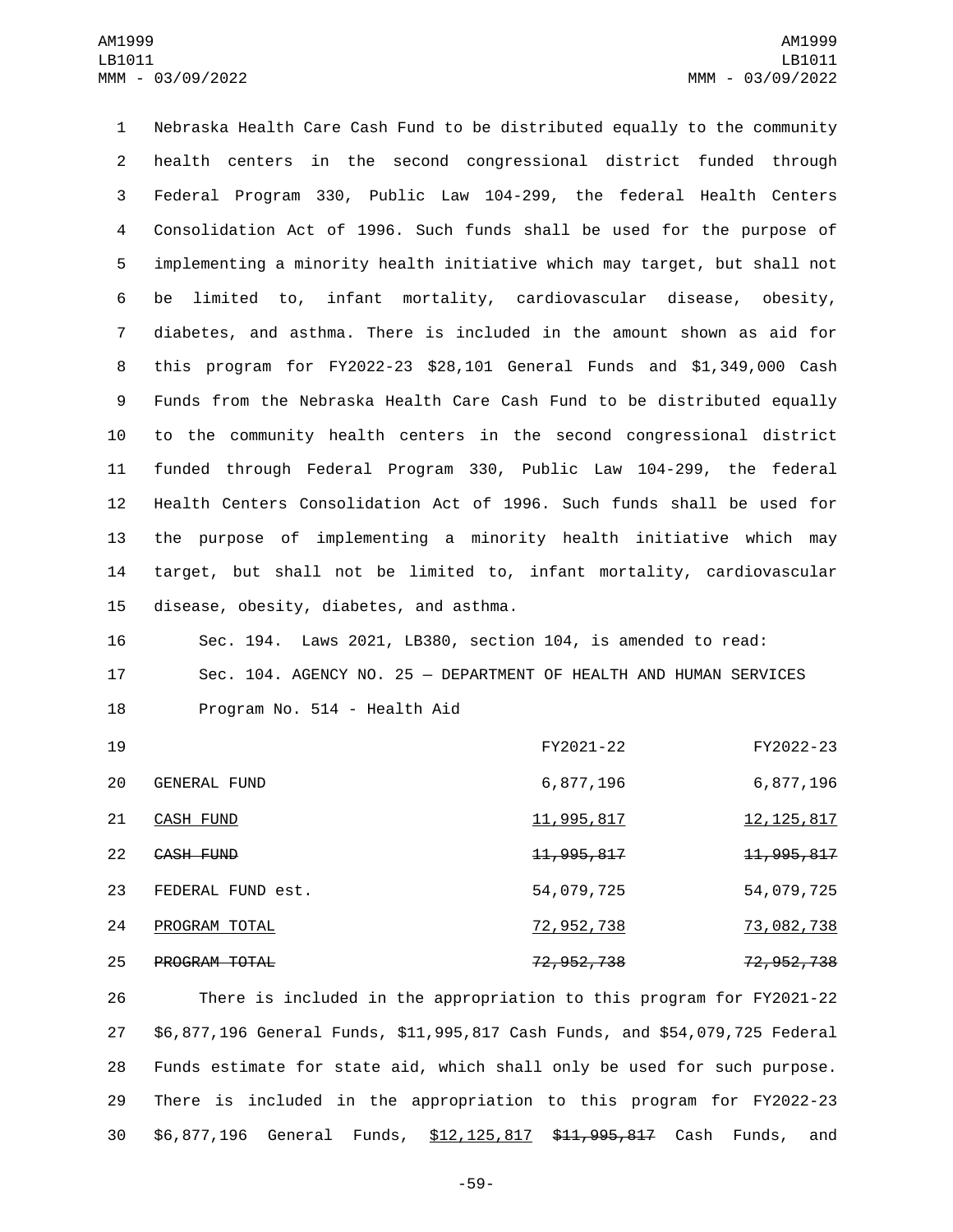\$54,079,725 Federal Funds estimate for state aid, which shall only be 2 used for such purpose.

 There is included in the amount shown as aid for this program \$653,759 General Funds for FY2021-22 and \$653,759 General Funds for FY2022-23, which shall only be used for the following purposes: Reimbursement for the provision of pap smears, colposcopy, cervical biopsy, cryotherapy, loop electrosurgical excision procedure (LEEP), and such other treatments and procedures as may be developed for the followup of abnormal pap smears; the diagnosis and treatment of sexually transmitted diseases, including, but not limited to, chlamydia, gonorrhea, HPV (genital warts), and herpes; and associated laboratory and equipment costs and staff training costs relating to the use of colposcopy equipment. None of the General Funds provided under this program shall be used to perform or facilitate the performance of 15 abortion or to counsel or refer for abortion.

 There is included in the amount shown as aid for this program for FY2021-22 \$200,000 Cash Funds from the Nebraska Health Care Cash Fund for the Poison Control Center at the University of Nebraska Medical Center, which shall only be used by the medical center for the Poison Control Center. There is included in the amount shown as aid for this program for FY2022-23 \$200,000 Cash Funds from the Nebraska Health Care Cash Fund for the Poison Control Center at the University of Nebraska Medical Center, which shall only be used by the medical center for the Poison Control 24 Center.

 There is included in the appropriation to this program for FY2021-22 \$500,000 Cash Funds from the Nebraska Health Care Cash Fund to carry out provisions of the Brain Injury Trust Fund Act. There is included in the appropriation to this program for FY2022-23 \$500,000 Cash Funds from the Nebraska Health Care Cash Fund to carry out provisions of the Brain 30 Injury Trust Fund Act.

There is included in the amount shown as aid for this program for

-60-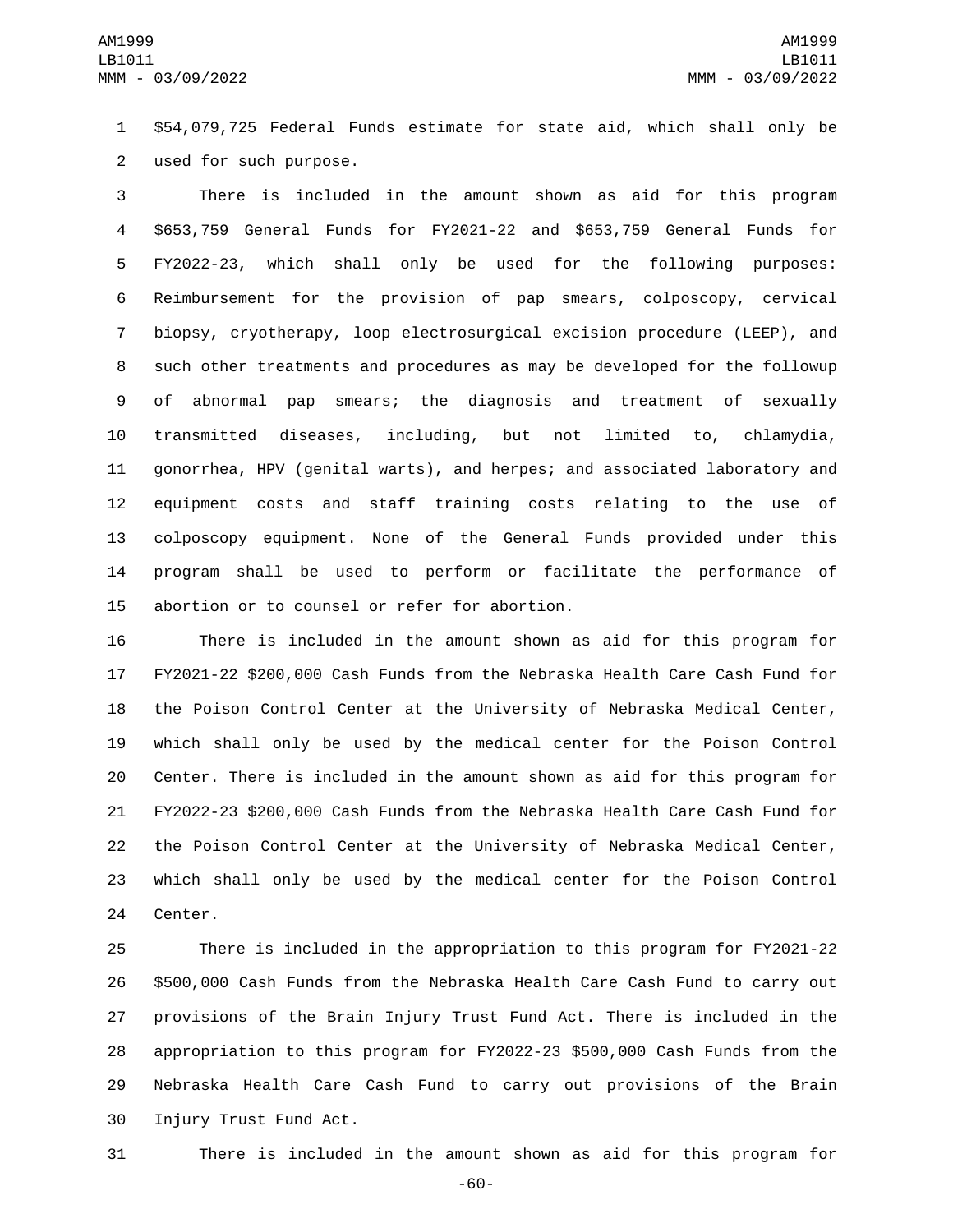FY2021-22 \$1,100,000 General Funds for evidence-based early intervention home visitation programs. There is included in the amount shown as aid for this program for FY2022-23 \$1,100,000 General Funds for evidence-4 based early intervention home visitation programs.

 There is included in the amount shown as aid for this program for FY2021-22 up to \$100,000 General Funds to contract with the University of Nebraska Medical Center for the Nebraska Perinatal Quality Improvement Collaborative. There is included in the amount shown as aid for this 9 program for FY2022-23 up to \$70,000 \$100,000 General Funds and up to \$130,000 Cash Funds from the Nebraska Health Care Cash Fund to contract with the University of Nebraska Medical Center for the Nebraska Perinatal 12 Quality Improvement Collaborative.

 There is included in the amount shown as aid for this program for FY2021-22 \$289,416 General Funds to contract for services for implementation of a statewide drug disposal project. There is included in the amount shown as aid for this program for FY2022-23 \$289,416 General Funds to contract for services for implementation of a statewide drug 18 disposal project.

 There is included in the amount shown as aid for this program for FY2021-22 \$555,039 for citizen advocacy. There is included in the amount shown as aid for this program for FY2022-23 \$555,039 for citizen 22 advocacy.

 There is included in the amount shown as aid for this program for FY2021-22 up to \$542,000 General Funds for tuition reimbursement for emergency medical services responders' initial and ongoing training. There is included in the amount shown as aid for this program for FY2022-23 up to \$542,000 General Funds for tuition reimbursement for emergency medical services responders' initial and ongoing training.

Sec. 195. Laws 2021, LB380, section 110, is amended to read:

Sec. 110. AGENCY NO. 27 — DEPARTMENT OF TRANSPORTATION

Total expenditures by the Division of Roads for permanent and

-61-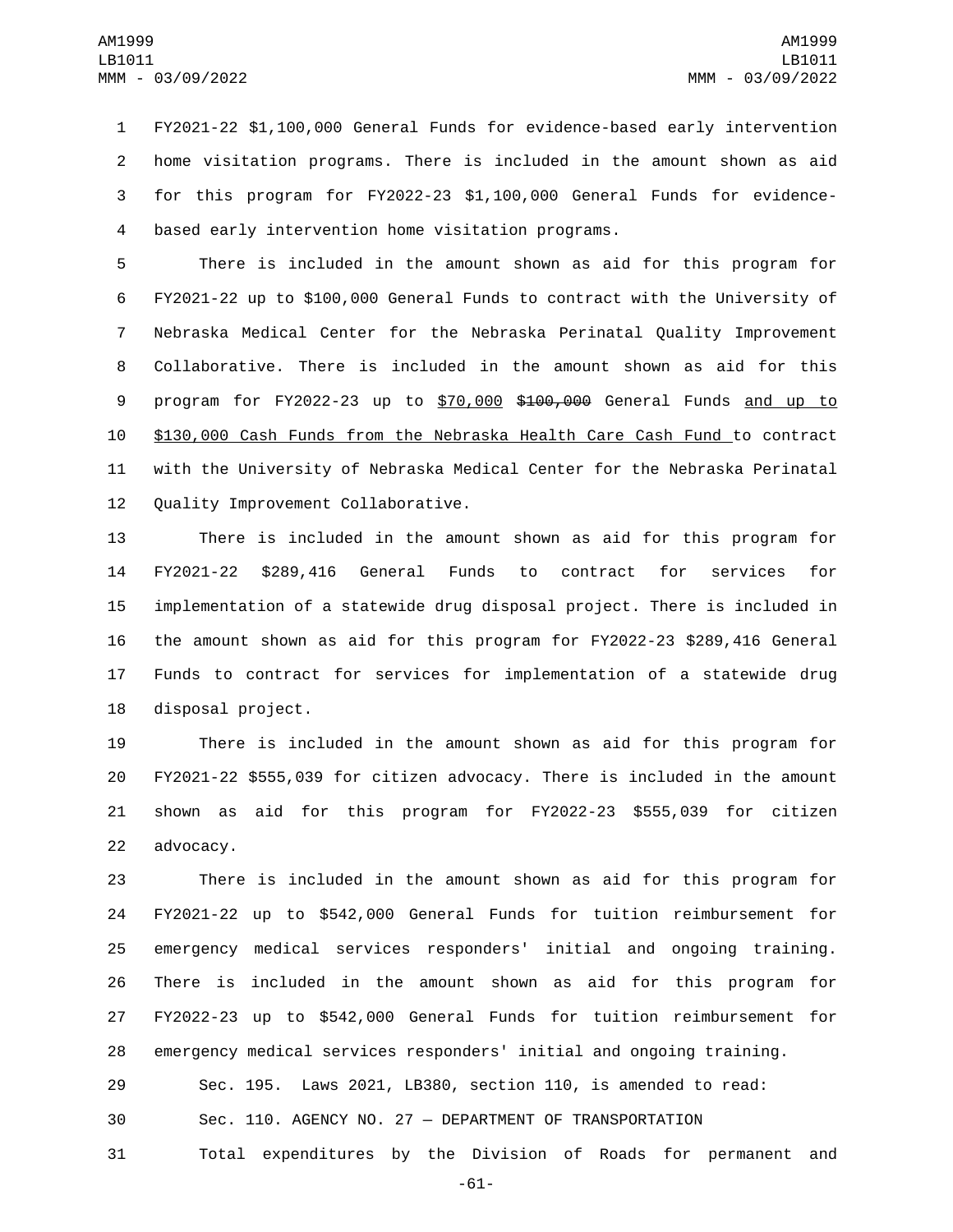temporary salaries and per diems shall not exceed \$118,402,719 \$118,339,969 for FY2021-22. Total expenditures by the Division of Roads for permanent and temporary salaries and per diems shall not exceed 4 \$121,878,787 \$119,814,444 for FY2022-23.

 There is hereby appropriated for FY2021-22 \$477,000,000 from the Highway Cash Fund to the Roads Operations Cash Fund, which fund is hereby appropriated. There is included in the amount appropriated from the Highway Cash Fund to the Roads Operations Cash Fund for FY2021-22 \$6,312,705 for assistance to the local transit authorities program and 10 intercity bus system assistance.

 There is hereby appropriated for FY2022-23 \$480,000,000 from the Highway Cash Fund to the Roads Operations Cash Fund, which fund is hereby appropriated. There is included in the amount appropriated from the Highway Cash Fund to the Roads Operations Cash Fund for FY2022-23 \$6,312,705 for assistance to the local transit authorities program and 16 intercity bus system assistance.

17 Sec. 196. Laws 2021, LB380, section 111, is amended to read:

18 Sec. 111. AGENCY NO. 27 — DEPARTMENT OF TRANSPORTATION

19 Total expenditures by the Division of Aeronautics for permanent and 20 temporary salaries and per diems shall not exceed \$1,406,232 \$1,395,553 21 for FY2021-22. Total expenditures by the Division of Aeronautics for 22 permanent and temporary salaries and per diems shall not exceed 23 \$1,448,718 \$1,414,202 for FY2022-23.

24 Sec. 197. Laws 2021, LB380, section 116, is amended to read: 25 Sec. 116. AGENCY NO. 27 — DEPARTMENT OF TRANSPORTATION 26 Program No. 569 - Construction

 27 FY2021-22 FY2022-23 28 CASH FUND est. 28 806,719,737 809,253,934 PROGRAM TOTAL29 806,719,737 809,253,934 30 CASH FUND est. 30 807,100,872 810,041,625

-62-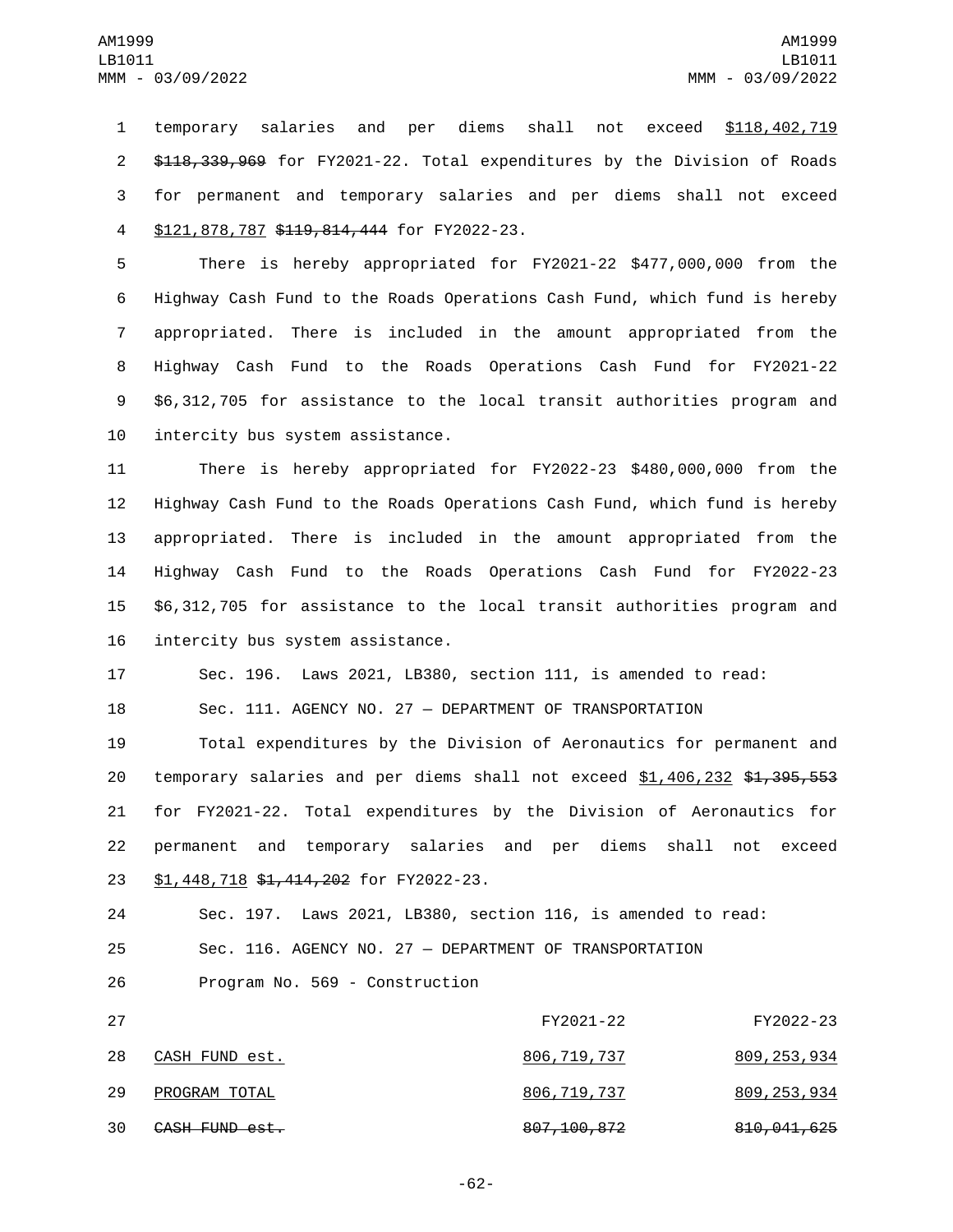PROGRAM TOTAL1 807,100,872 810,041,625 2 Cash Fund expenditures shall not be limited to the amount shown. 3 The unexpended General Fund appropriation balance existing on June 4 30, 2021, is hereby reappropriated. Expenditure of the General Fund 5 reappropriation shall be limited to completion of the feasibility study as authorized in Laws 2019, LB294, section 120.6 7 It is the intent of the Legislature that the Department of 8 Transportation shall apply for and make maximum use of available federal 9 funding, including discretionary funding, on all highway construction 10 projects which are eligible for such assistance. 11 All costs of providing the 511 Weather Line, including the portion 12 previously funded by Agency 64 — Nebraska State Patrol, shall be paid 13 from the appropriation to this program. 14 Sec. 198. Laws 2021, LB380, section 120, is amended to read: 15 Sec. 120. AGENCY NO. 28 — DEPARTMENT OF VETERANS' AFFAIRS 16 Program No. 511 - Veterans' Affairs 17 FY2021-22 FY2022-23 18 GENERAL FUND 2008 31,905,888 39,858,125 19 CASH FUND 17,109,028 45,133,792 FEDERAL FUND est.20 23,647,277 23,992,462 21 PROGRAM TOTAL 20 22,662,193 108,984,379 22 SALARY LIMIT 20 20 21 42,006,311 44,320,190 23 GENERAL FUND<br>23 GENERAL FUND 24 CASH FUND 20 24 26, 120, 440 26, 13, 706, 245 25 FEDERAL FUND est. 26 **PROGRAM TOTAL** 26 70,896,965 71,828,489 27 SALARY LIMIT 27 37,389,436 37,836,106 28 The Department of Administrative Services shall monitor the

29 appropriations and expenditures for this program according to the 30 following program classifications:

-63-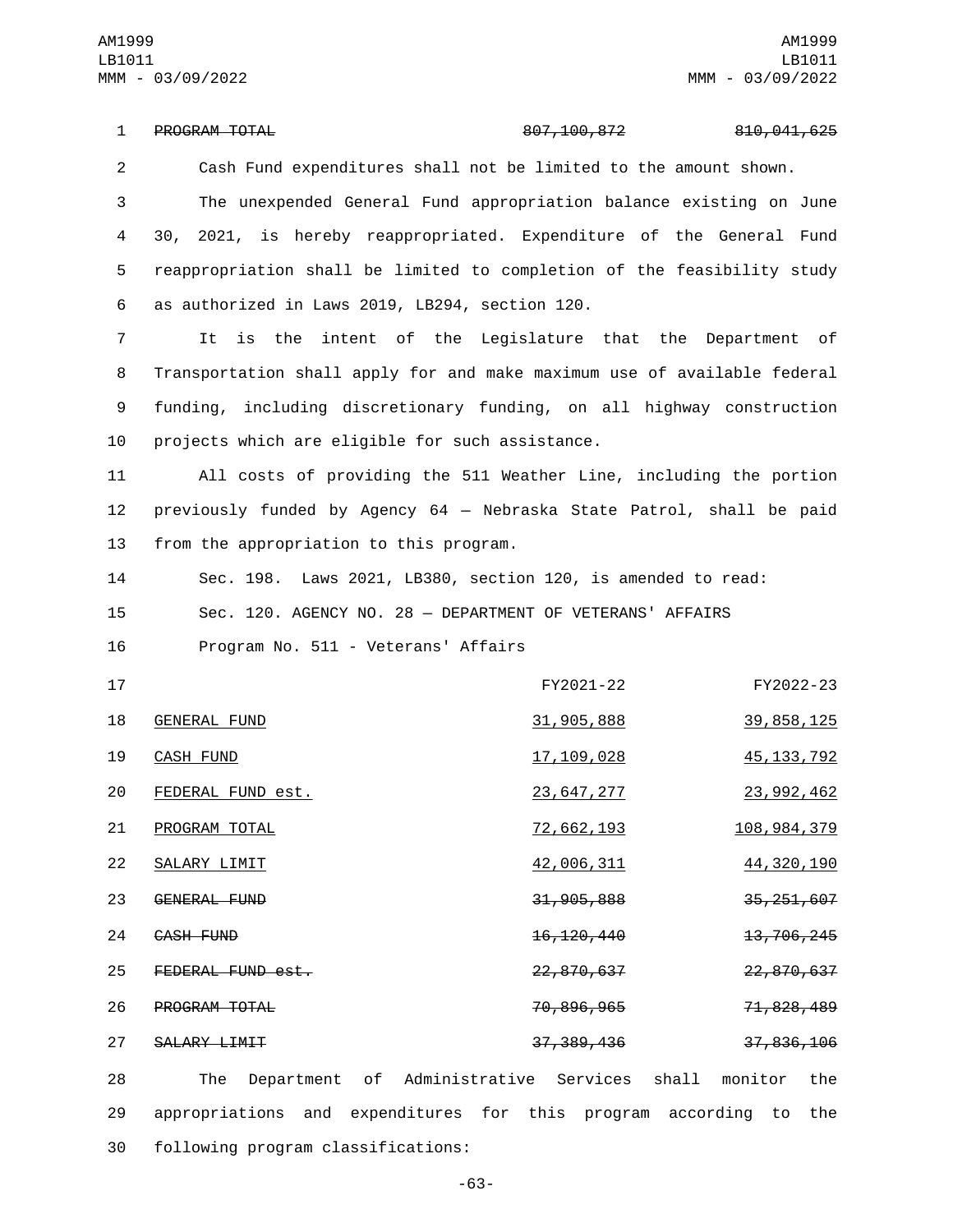| 1              | No. 36 - Departmental Administration      |                                                                          |               |
|----------------|-------------------------------------------|--------------------------------------------------------------------------|---------------|
| $\overline{2}$ | No. 37 - Veterans' Cemeteries             |                                                                          |               |
| 3              |                                           | No. 510 - State Service Office Veterans' Homes System Administration     |               |
| 4              | No. 519 - Central Nebraska Veterans' Home |                                                                          |               |
| 5              | No. 520 - Norfolk Veterans' Home          |                                                                          |               |
| 6              | No. 521 - Western Nebraska Veterans' Home |                                                                          |               |
| 7              | No. 522 - Eastern Nebraska Veterans' Home |                                                                          |               |
| 8              |                                           | There is included in the appropriation to this program for FY2022-23     |               |
| 9              |                                           | \$30,000,000 Cash Funds for state aid, which shall only be used for such |               |
| 10             |                                           | purpose. Such funds shall be utilized by the Department of Veterans'     |               |
| 11             |                                           | Affairs for the purposes and eligible uses of the Military Base          |               |
| 12             | Development and Support Fund.             |                                                                          |               |
| 13             |                                           | Sec. 199. Laws 2021, LB380, section 136, is amended to read:             |               |
| 14             |                                           | Sec. 136. AGENCY NO. 32 - BOARD OF EDUCATIONAL LANDS AND FUNDS           |               |
| 15             | Program No. 582 - School Land Trust       |                                                                          |               |
| 16             |                                           | FY2021-22                                                                | FY2022-23     |
| 17             | CASH FUND est.                            | 20,998,632                                                               | 21,071,370    |
| 18             | PROGRAM TOTAL                             | 20,998,632                                                               | 21,071,370    |
| 19             | CASH FUND est.                            | 20, 998, 632                                                             | 21, 045, 324  |
| 20             | PROGRAM TOTAL                             | 20, 998, 632                                                             | 21, 045, 324  |
| 21             | SALARY LIMIT                              | 1,710,089                                                                | 1,740,361     |
| 22             |                                           | Cash Fund expenditures shall not be limited to the amount shown. The     |               |
| 23             |                                           | appropriation contained in this program is provided pursuant to section  |               |
| 24             | 72-232.02.                                |                                                                          |               |
| 25             |                                           | Sec. 200. Laws 2021, LB380, section 156, is amended to read:             |               |
| 26             |                                           | Sec. 156. AGENCY NO. 46 - DEPARTMENT OF CORRECTIONAL SERVICES            |               |
| 27             | Program No. 200 - Operations              |                                                                          |               |
| 28             |                                           | FY2021-22                                                                | FY2022-23     |
| 29             | <b>GENERAL FUND</b>                       | <u>223, 524, 071</u>                                                     | 286, 881, 233 |
| 30             | <b>CASH FUND</b>                          | <u>3,078,780</u>                                                         | 2, 130, 252   |

-64-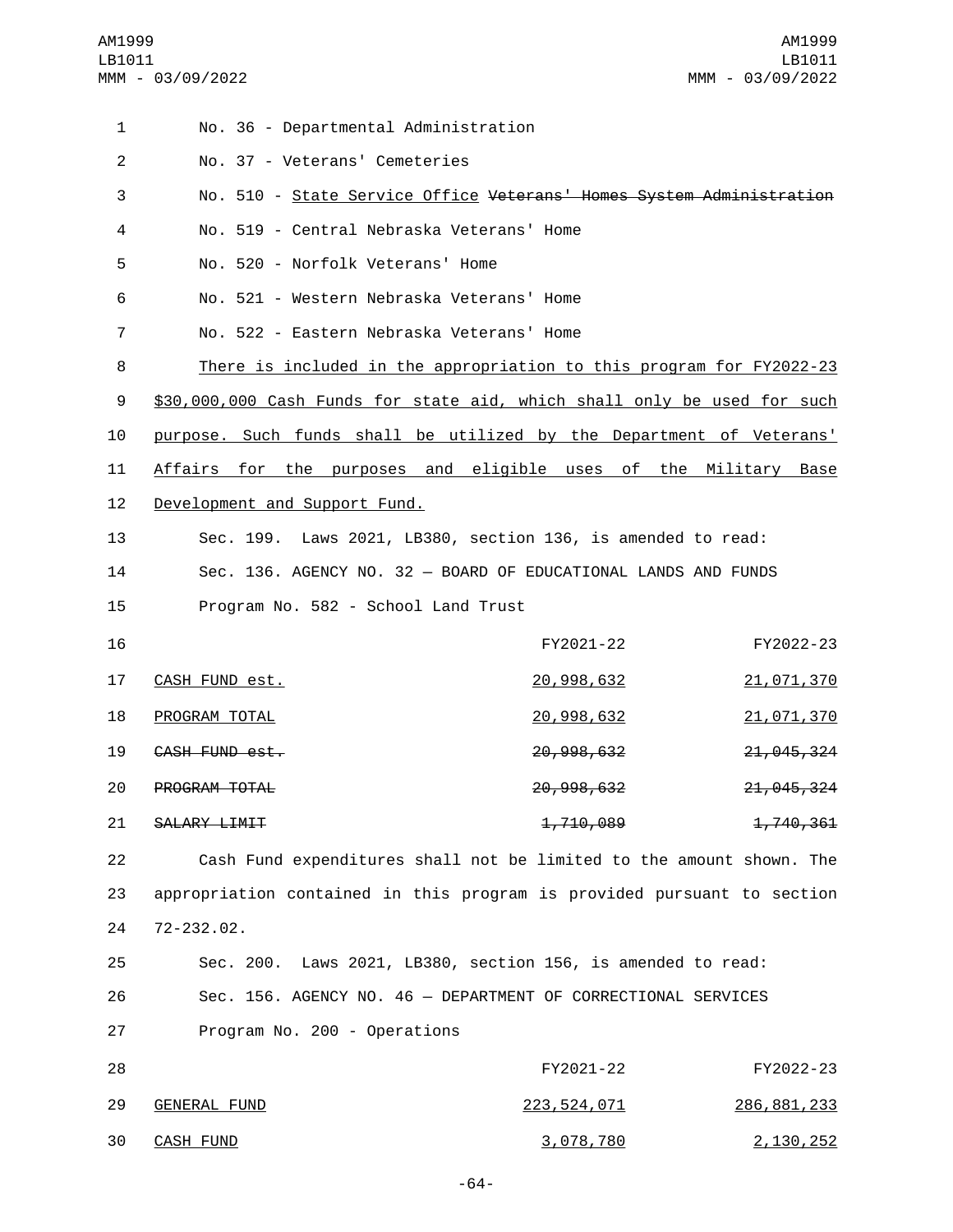1 FEDERAL FUND est. 1,784,709 1,796,659 2 REVOLVING FUND est. 22,135,845 22,049,079 3 PROGRAM TOTAL 250,523,405 312,857,223 4 SALARY LIMIT 2000 2000 2000 160,671,925 2010 181,086,833 5 GENERAL FUND 242,450,888 253,235,630 6 CASH FUND 6 2, 126,000 3,076,000 2,126,000 7 FEDERAL FUND est. 2008 1,762,858 1,762,858 8 REVOLVING FUND est. 9 **PROGRAM TOTAL** 268,635,854 277,926,659 AM1999 LB1011 MMM - 03/09/2022 AM1999 LB1011 MMM - 03/09/2022

10 SALARY LIMIT 200, 200, 200, 200, 2142, 290, 216

11 The unexpended General Fund appropriation balance existing on June 12 30, 2021, is hereby reappropriated.

 Included in the salary limitations provided by this section is \$4,765,114 for FY2021-22 and \$4,765,114 for FY2022-23 for Revolving Fund salaries for program classifications 390 and 563, that shall not be 16 limited to the amounts shown.

17 The Department of Administrative Services shall monitor the 18 appropriations and expenditures for this program according to the 19 following program classifications:

20 No. 260 - Nebraska Correctional Youth Facility

21 No. 300 - Tecumseh Correctional Center

22 No. 368 - Lincoln Community Corrections Center

23 No. 369 - Omaha Community Corrections Center

24 No. 370 - Central Office

25 No. 372 - Nebraska State Penitentiary

No. 373 - Nebraska Center for Women - York26

27 No. 375 - Diagnostic and Evaluation Center

28 No. 376 - Lincoln Correctional Center

No. 377 - Omaha Correctional Center29

No. 386 - McCook Incarceration Work Camp30

-65-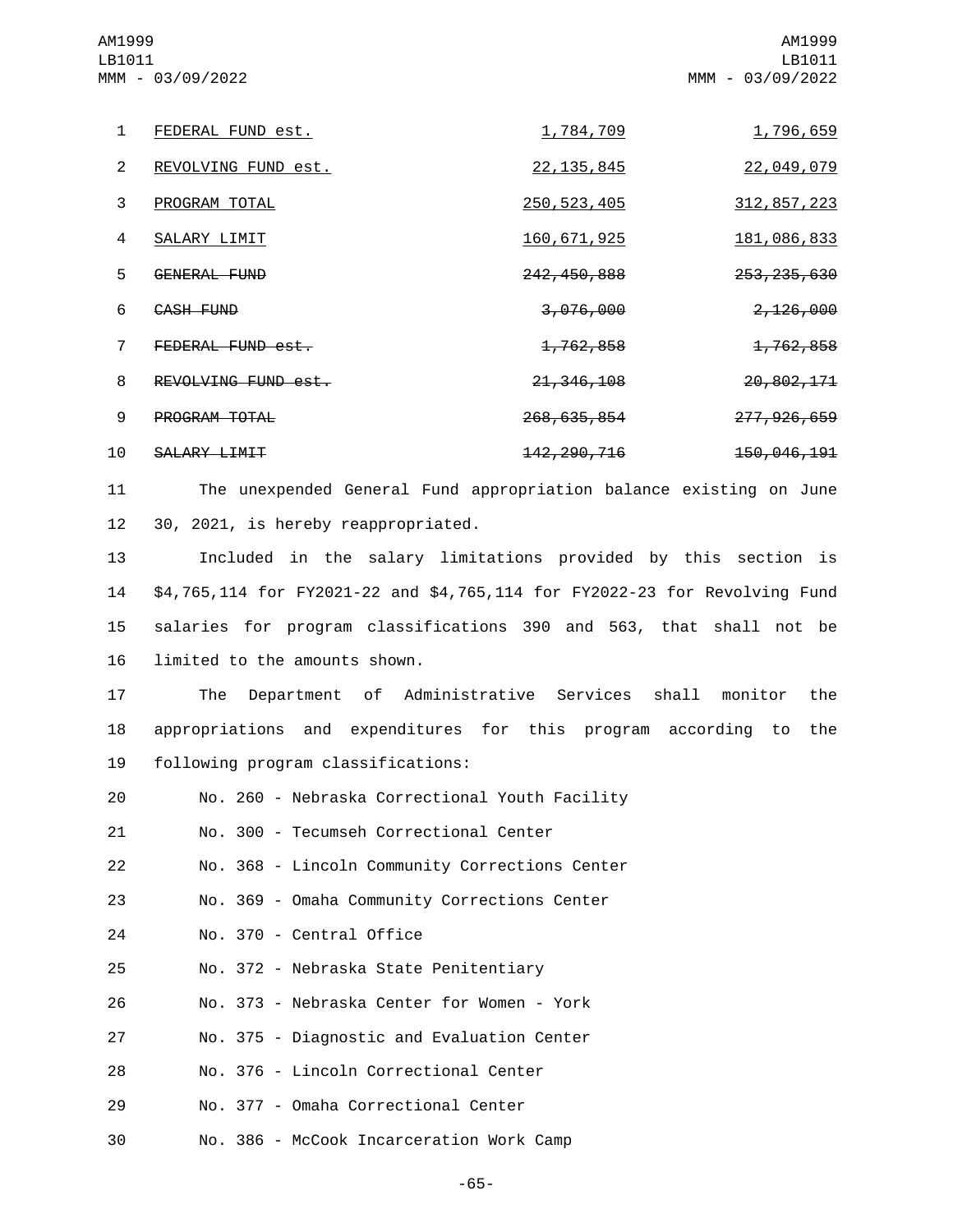No. 390 - Federal Surplus Property1 2 No. 495 - Department Central Warehouse 3 No. 563 - Correctional Industries 4 Revolving Fund expenditures shall not be limited to the amounts 5 shown. 6 It is intended that the Department of Correctional Services shall 7 maintain a Department Contingency Fund and a Department Equipment Fund. 8 There is included in the appropriation to this program \$200,000 Cash 9 Funds for FY2021-22 to contract with the University of Nebraska for a 10 study of inmate classification within the Department of Correctional 11 Services. The Department of Correctional Services shall provide all 12 information necessary to carry out this study. 13 Sec. 201. Laws 2021, LB380, section 158, is amended to read: 14 Sec. 158. AGENCY NO. 46 — DEPARTMENT OF CORRECTIONAL SERVICES 15 Program No. 214 - Vocational and Life Skills 16 FY2021-22 FY2022-23 17 GENERAL FUND 17 5,755,174 5,982,945 CASH FUND18 -0- 4,800,000 19 PROGRAM TOTAL 2001 10 2010 10:30 10:41 10:42 10:44 10:45 20 SALARY LIMIT 20 1,414,341 1,497,131 21 GENERAL FUND<br>21 GENERAL FUND 22 PROGRAM TOTAL 22 PROGRAM TOTAL 23 SALARY LIMIT 23 1,298,898 1,315,334 24 There is included in the appropriation to this program for FY2021-22 25 \$4,000,000 General Funds for state aid, which shall only be used for such 26 purpose. There is included in the appropriation to this program for

27 FY2022-23 \$4,000,000 General Funds and \$4,800,000 Cash Funds for state 28 aid, which shall only be used for such purpose.

29 It is the intent of the Legislature that \$500,000 General Funds of 30 the amount shown as state aid for FY2021-22 and \$500,000 General Funds

-66-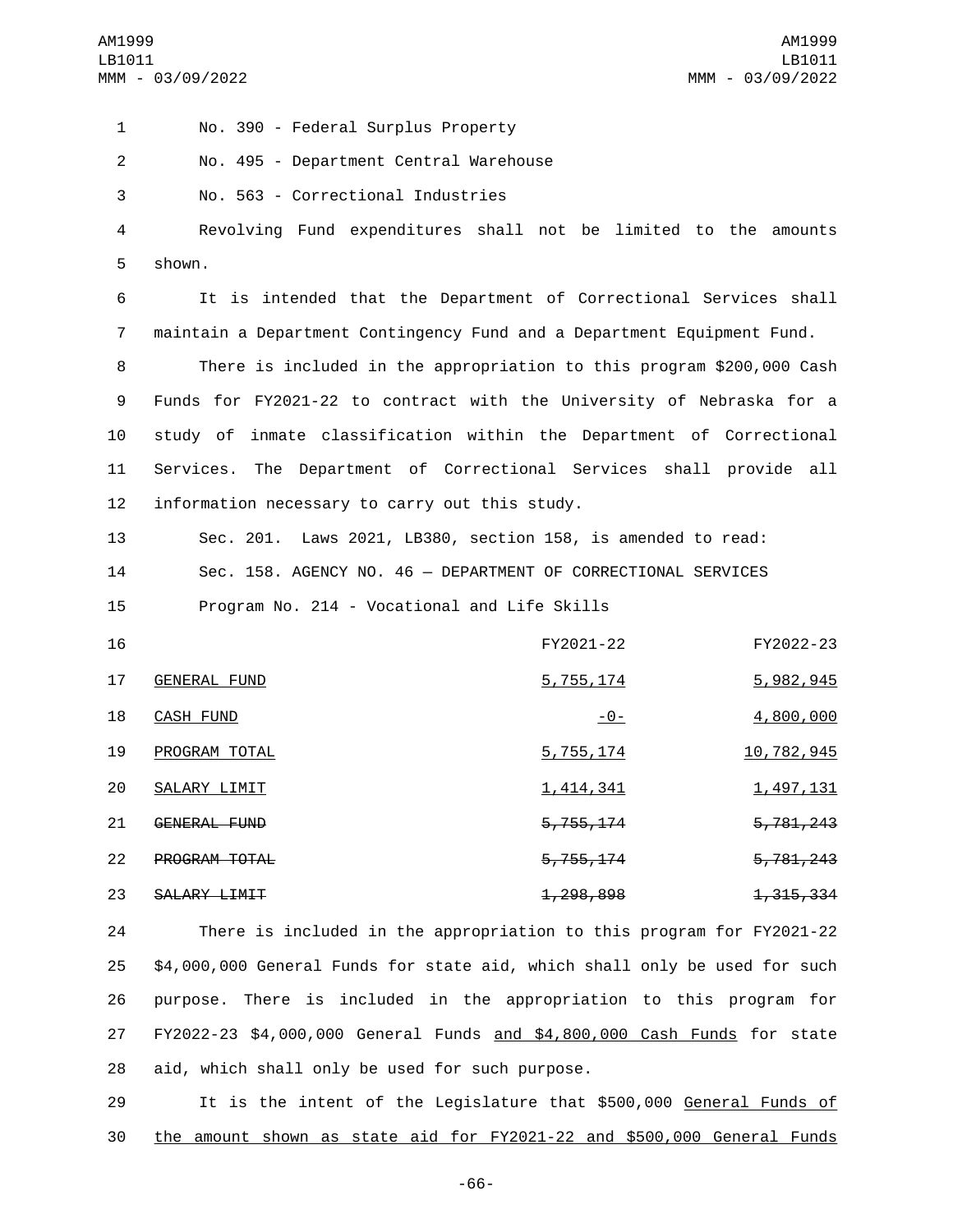and \$500,000 Cash Funds of the amount shown as state aid for of the \$4,000,000 in state aid in both FY2021-22 and FY2022-23 be awarded to organizations that provide paid preparatory training programs, preapprenticeship programs, or other paid training that leads directly into a Federal Registered Apprenticeship Program and that the grants require a minimum one-to-one cash or in-kind matching contribution. Unallocated grant funds held by the Department of Correctional Services at the end of the fiscal year shall be reappropriated for the next fiscal 9 year.

 It is the intent of the Legislature that \$4,300,000 Cash Funds of the amount shown as state aid for FY2022-23 be awarded as grants to organizations providing the following services: Reentry and restorative justice programming for adult and juvenile offenders who are committed to a facility and for adult and juvenile offenders who are released from 15 commitment; reentry centers; transitional, community, and half-way housing; supportive permanent housing; wrap-around services; facility- based programming, including unit-based programing; community corrections; front-end, middle, and back-end services and interventions; and family support. Unallocated grant funds held by the Department of 20 Correctional Services at the end of the fiscal year shall be 21 reappropriated for the next fiscal year.

22 Sec. 202. Laws 2021, LB380, section 198, is amended to read: 23 Sec. 198. AGENCY NO. 65 — DEPARTMENT OF ADMINISTRATIVE SERVICES 24 Program No. 591 - Tort Claims

 25 FY2021-22 FY2022-23 GENERAL FUND26 210,000 210,000 27 CASH FUND 2000 50,000 50,000 50,000 PROGRAM TOTAL28 260,000 260,000

29 (1) The following amount is hereby transferred to the Tort Claims 30 Fund from the respective agency fund balances:

-67-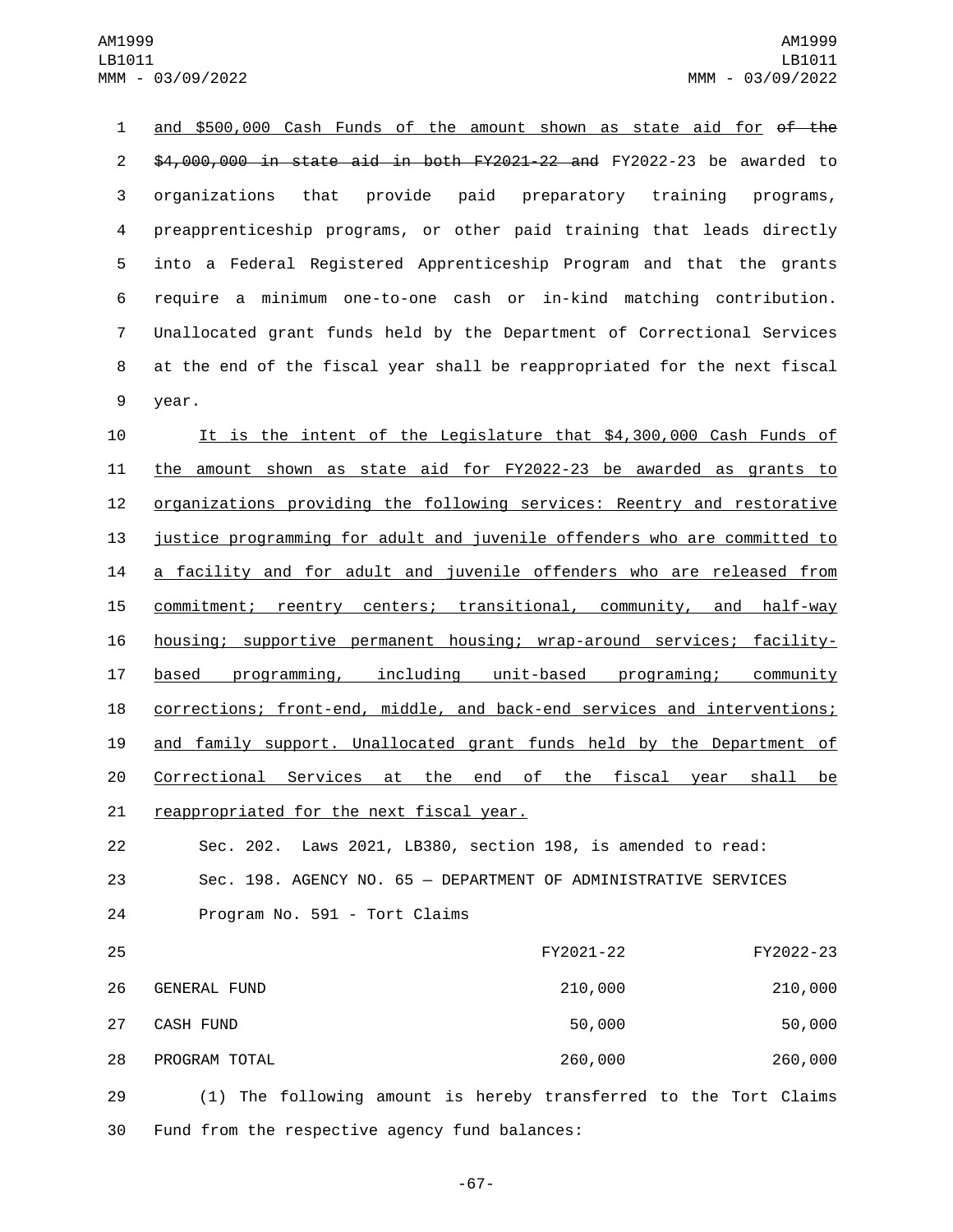(a) \$26,290 from the Department of Transportation; (b) \$3,060 from the Game and Parks Commission; (c) \$13 from the Department of Motor Vehicles; and (d) \$3,161 from the Board of Trustees of the Nebraska State 5 Colleges. Such sum shall be transferred to the risk management and state claims division no later than August 1, 2021, or in four equal payments on August 1, October 1, January 1, and April 1, at the discretion of the 9 Risk Manager. (2) The following amount is hereby transferred to the Tort Claims 11 Fund from the respective agency fund balances: (a) \$21,686 \$26,290 from the Department of Transportation; (b) \$829 \$3,060 from the Game and Parks Commission; and 14 (c) \$1,173 from the University System; and 15 (c) \$280 (d) \$3,161 from the Board of Trustees of the Nebraska State 16 Colleges. Such sum shall be transferred to the risk management and state claims division no later than August 1, 2022, or in four equal payments on August 1, October 1, January 1, and April 1, at the discretion of the 20 Risk Manager. It is the intent of the Legislature that transfers specified in this section for FY2022-23 be adjusted by the One Hundred Seventh Legislature, Second Session, 2022, in accordance with information available after July 24 1, 2021. Sec. 203. Laws 2021, LB380, section 217, is amended to read: Sec. 217. AGENCY NO. 72 — DEPARTMENT OF ECONOMIC DEVELOPMENT 27 Program No. 603 - Industrial Recruitment FY2021-22 FY2022-23 29 GENERAL FUND 21,767,509 24,879,211 30 CASH FUND 30 2 30 2 30 30 30 30 30 30 30 30 4 52,400,037

-68-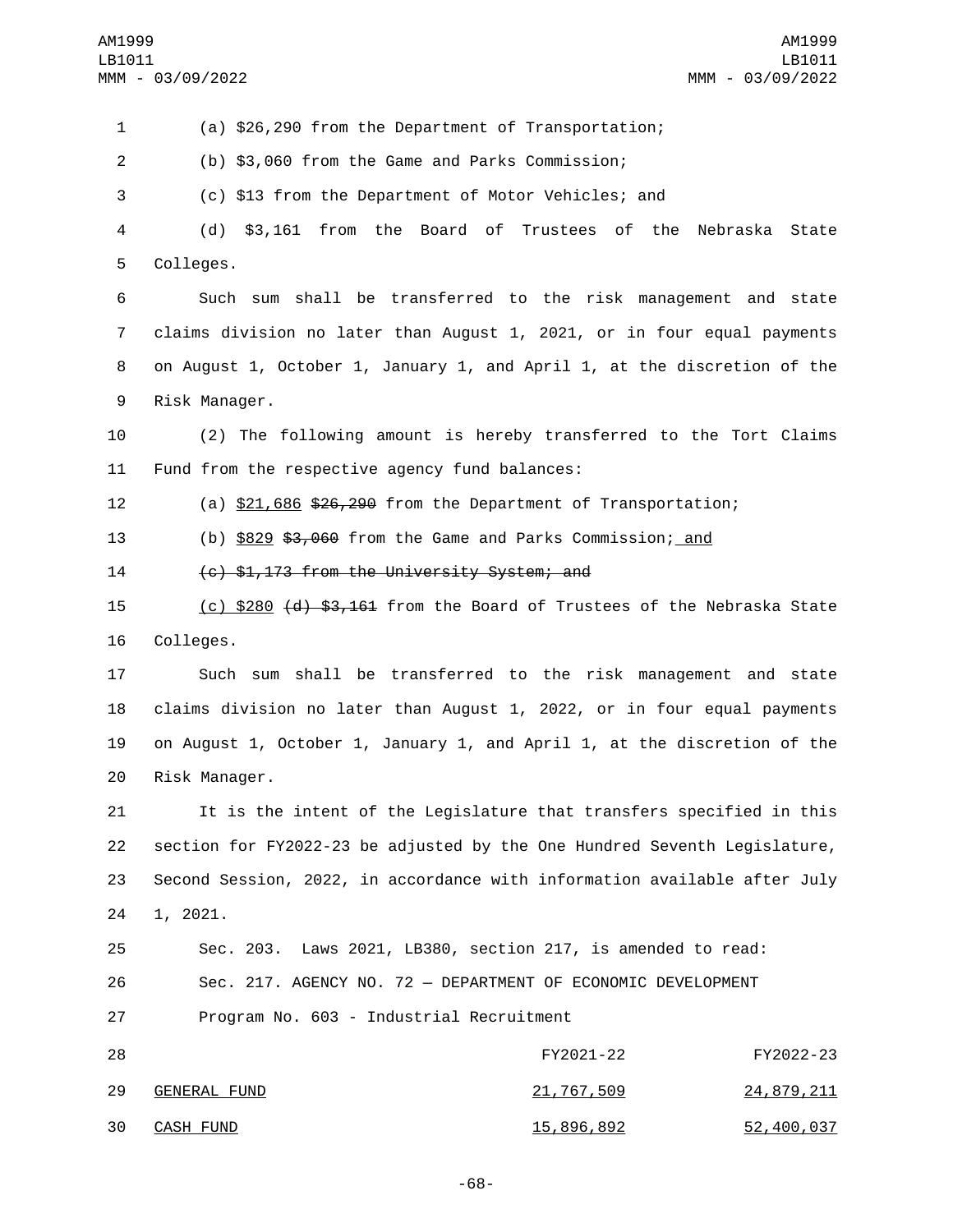AM1999 LB1011 MMM - 03/09/2022

AM1999 LB1011 MMM - 03/09/2022

|               | <b>GENERAL FUND</b>  | 21, 767, 509           | <del>24, 835, 349</del> |
|---------------|----------------------|------------------------|-------------------------|
| $\mathcal{P}$ | CASH FUND            | <del>15,896,892</del>  | <del>12, 398, 278</del> |
| 3             | FEDERAL FUND est.    | 352,772                | 352,772                 |
| 4             | PROGRAM TOTAL        | <u>38,017,173</u>      | <u>77, 632, 020</u>     |
| 5.            | SALARY LIMIT         | <u>3,165,901</u>       | 3, 247, 325             |
| 6             | <b>PROGRAM TOTAL</b> | 38, 017, 173           | 37,586,399              |
|               | SALARY LIMIT         | <del>3, 165, 901</del> | <del>3, 195, 238</del>  |

 (1) There is included in the appropriation to this program for FY2021-22 \$17,020,352 General Funds, \$15,339,197 Cash Funds, and \$249,341 Federal Funds estimate for state aid, which shall only be used for such purpose. There is included in the appropriation to this program for FY2022-23 \$20,020,352 General Funds, \$51,839,197 \$11,839,197 Cash Funds, and \$249,341 Federal Funds estimate for state aid, which shall only be 14 used for such purpose.

 It is the intent of the Legislature that of the amount appropriated as state aid for the Business Innovation Act, at least twenty percent is used for the small business investment program pursuant to section 18 81-12,162.

 There is included in the amount shown as aid for FY2021-22 \$1,000,000 Cash Funds for the Nebraska Film Office Fund, to provide grants to Nebraska-based films, which shall only be used for such 22 purpose.

 There is included in the appropriation to this program for FY2021-22 \$2,500,000 Cash Funds for (a) general administrative costs of awarding job training reimbursement grants under the Customized Job Training Act 26 and (b) job training reimbursement grants.

27 There is included in the amount shown as aid for this program for 28 FY2022-23 \$20,000,000 Cash Funds for purposes of carrying out sections 29 81-1210.01 to 81-1210.03.

30 (2) There is included in the appropriation to this program for

-69-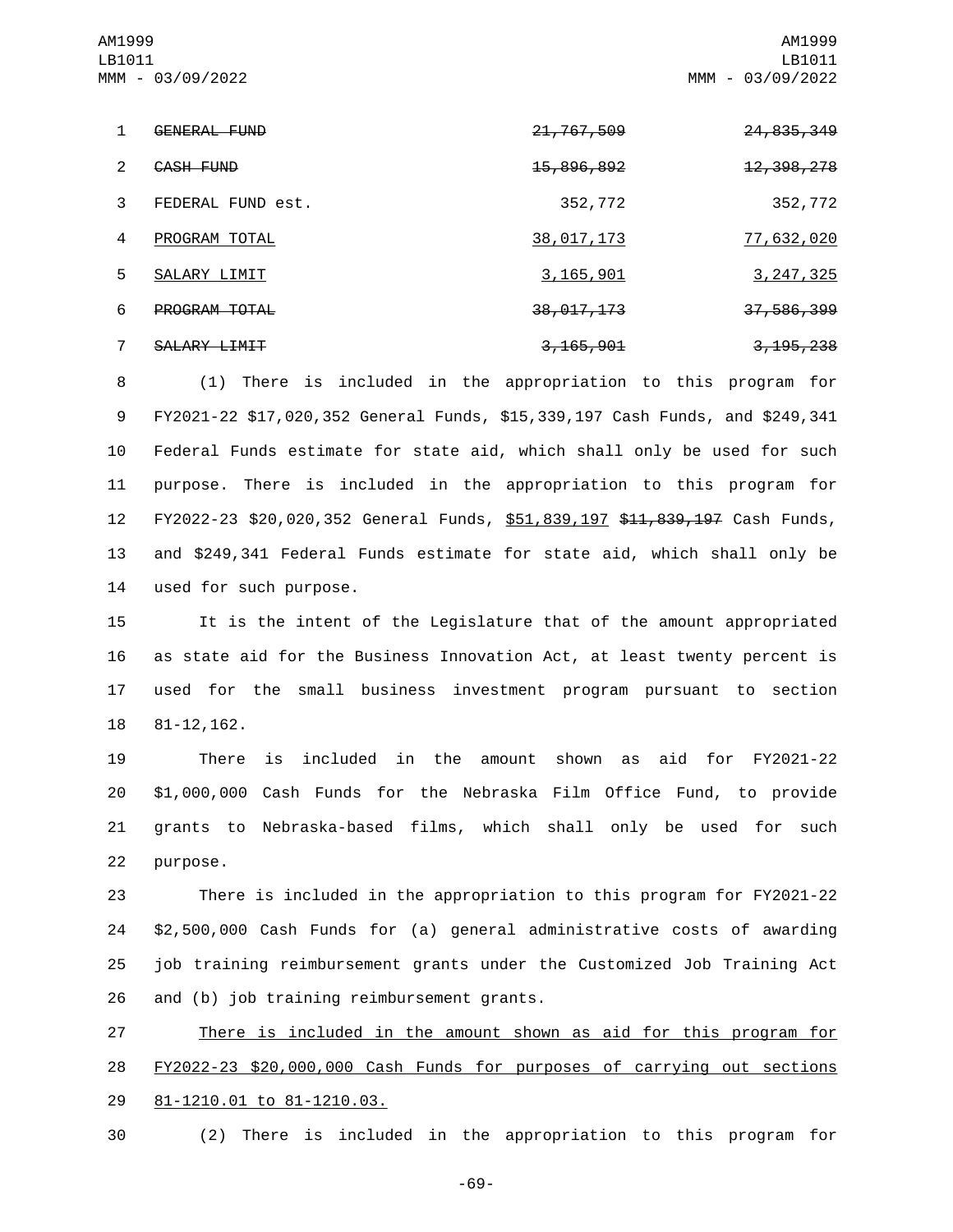FY2021-22 \$250,000 General Funds for the Nebraska Developing Youth Talent Initiative, which shall only be used for such purpose. There is included in the appropriation to this program for FY2022-23 \$250,000 General Funds for the Nebraska Developing Youth Talent Initiative, which shall only be used for such purpose. The Department of Economic Development shall establish a separate budget subprogram to account for the expenditure of funds appropriated for the Nebraska Developing Youth Talent Initiative. It is the intent of the Legislature that the Department of Economic Development shall select industry partners or industry consortiums each fiscal year from regional industries identified by the department to participate in the initiative, which shall be in collaboration with public schools. The initiative shall be designed to reach students beginning in the seventh and eighth grades. An annual evaluation report detailing the outcomes of the initiative shall be provided to the Legislature electronically and to the Governor, not later than September 16 15th each year.

 (3) There is included in the appropriation for this program for FY2021-22 \$3,000,000 \$2,000,000 General Funds for state aid for Nebraska Career Scholarships, of which \$2,000,000 \$1,000,000 shall be allocated to community colleges and \$1,000,000 shall be allocated to private nonprofit Nebraska postsecondary institutions, which shall only be used for such purpose. There is included in the appropriation for this program for FY2022-23 \$5,000,000 \$4,000,000 General Funds for state aid for Nebraska Career Scholarships, of which \$3,000,000 \$2,000,000 shall be allocated to community colleges and \$2,000,000 shall be allocated to private nonprofit Nebraska postsecondary institutions, which shall only be used for such 27 purpose.

 (4) The Department of Economic Development shall establish a separate budget subprogram for each of the allocations set forth in subsection (3) of this section to account for the expenditures of funds appropriated for the Nebraska Career Scholarships.

-70-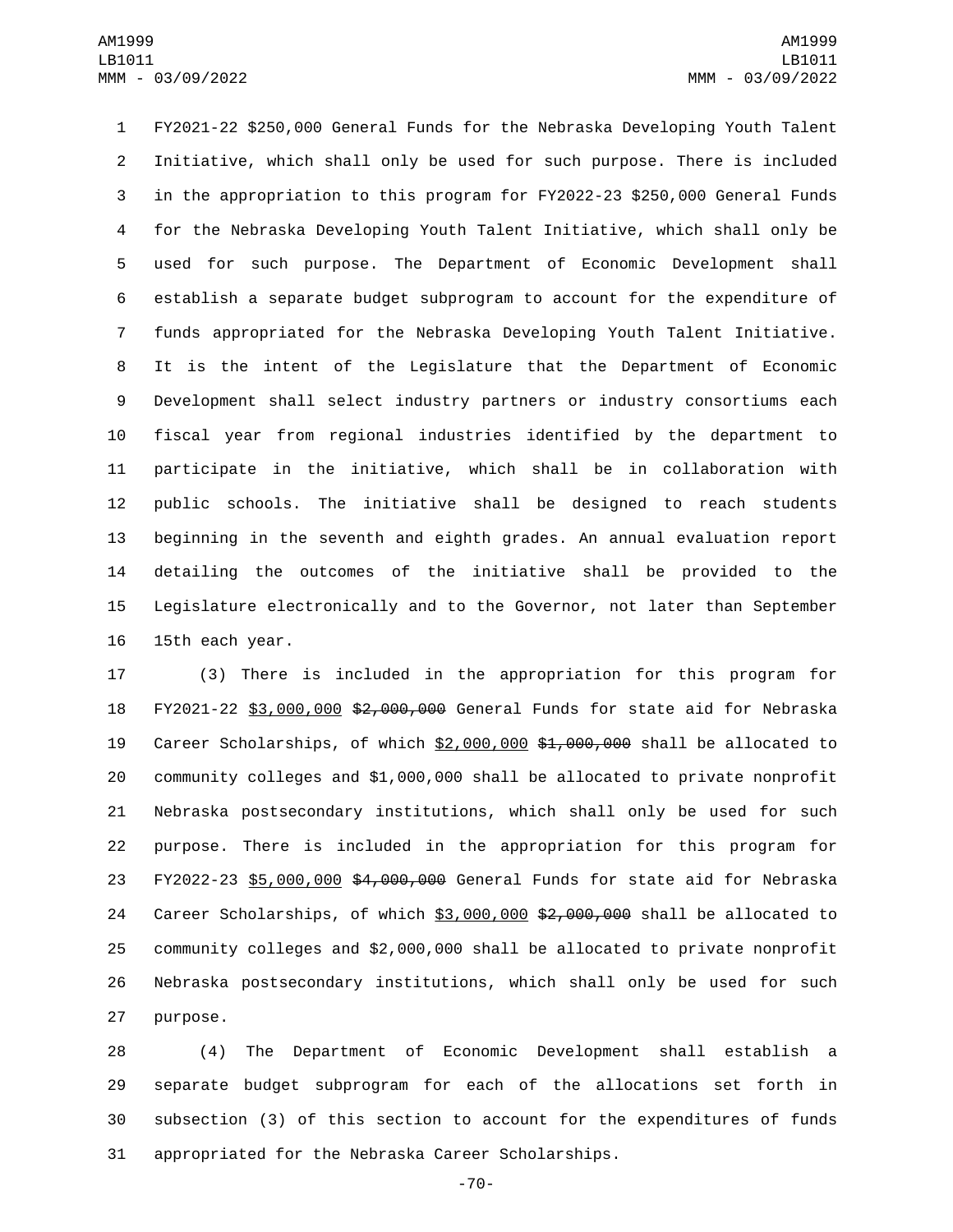(5) It is the intent of the Legislature that for the allocation of 2 funding for community colleges:

 (a) The Department of Economic Development, in collaboration with the community colleges, shall award Nebraska Career Scholarships that shall not exceed a maximum of five thousand dollars to an eligible student attending a Nebraska community college in a program of study in identified shortage areas or skill trades that meet the workforce needs 8 of the State of Nebraska;

 (b) Each community college, acting as an agent for the state, shall determine the eligibility of students, receive and process applications for awards to individual students, and disperse any award directly to recipients during the fiscal year. Eligibility criteria shall include being a first-time freshman enrolling in the community college or a student transferring into a program of study as referred to in 15 subdivision (a) of this subsection;

 (c) A scholarship shall be automatically renewed if the student remains eligible. No student shall be eligible to receive a scholarship after three years of participation in the program of study;

 (d) Nebraska Career Scholarship funds may be used for tuition, fees, required tools and equipment, room, and board. Each student who receives a Nebraska Career Scholarship shall register with the appropriate campus office to obtain a Nebraska-based internship, apprenticeship, clinical position, or major-related field of employment prior to completion of a 24 community college program of study;

 (e) Each community college shall collect information on each scholarship recipient and share such information with the Department of 27 Economic Development; and

 (f) The Department of Economic Development shall report electronically to the Clerk of the Legislature and the Governor by 30 December 1 each year the following information:

(i) Total number of students enrolled in each eligible program of

-71-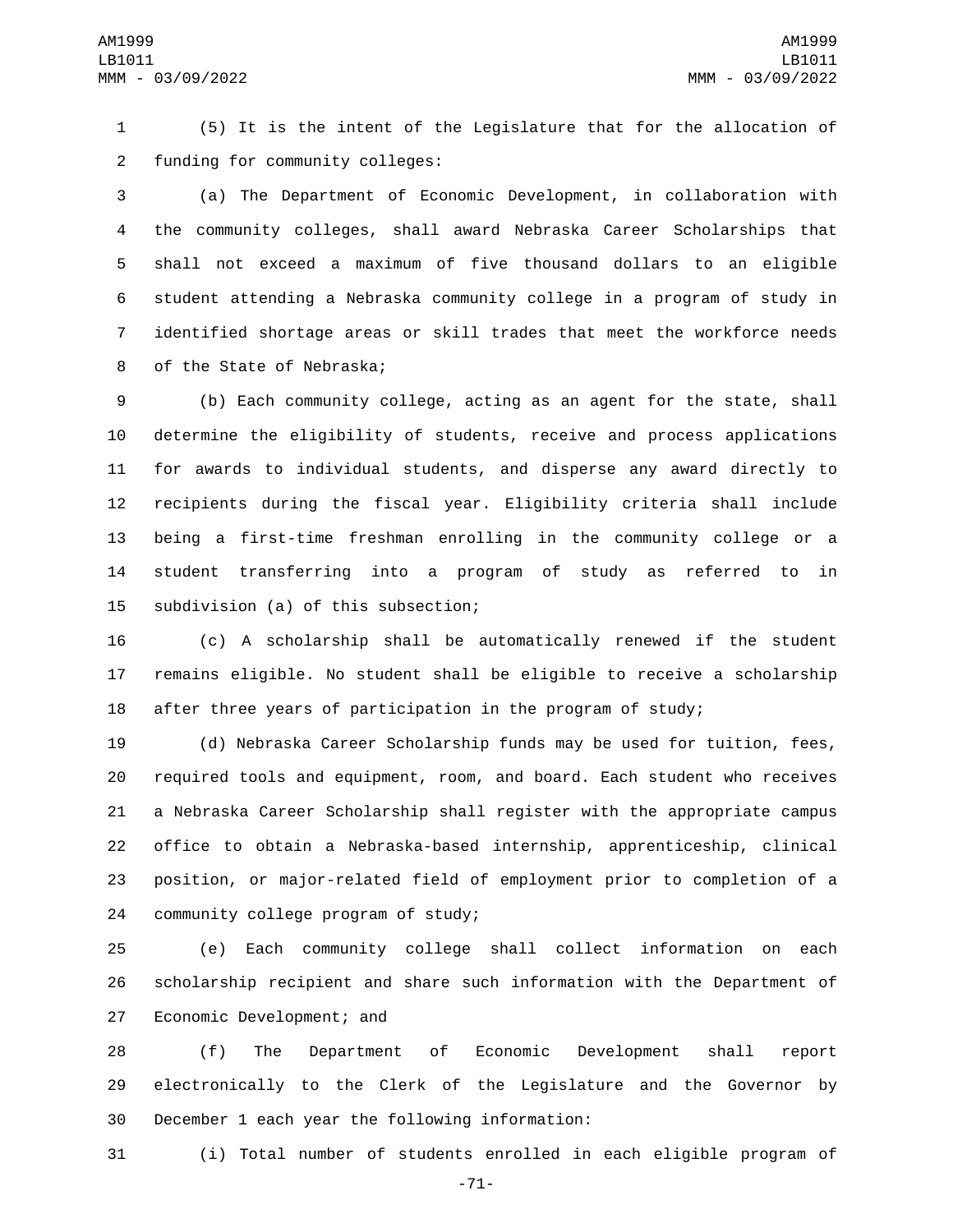study in the prior academic year and such program's enrollment as of 2 census date each year thereafter;

(ii) The number of scholarship recipients in each program;

 (iii) The total number of first-time freshman scholarship recipients retained in year two and a comparison of the retention rate of first-time freshman scholarship recipients to the overall retention rate for first-7 time freshmen;

 (iv) The total number of first-time freshman scholarship recipient completers (certificates, diplomas, degrees) and a comparison of the on- time award completion rate of scholarship recipients to the overall on-time completion rate for all first-time freshman students;

 (v) The number of scholarship recipients obtaining jobs in Nebraska within five quarters of completing the program of study using Department 14 of Labor data;

 (vi) The average salary of scholarship recipients, as determined by the Department of Labor, for the fifth quarter following program of study 17 completion; and

 (vii) The number of students in each program of study participating in an internship, apprenticeship, clinical position, or major-related field of employment during enrollment and comparing participation rates 21 for scholarship and nonscholarship recipients.

 (6) It is the intent of the Legislature that for the allocation of funding for private nonprofit Nebraska postsecondary institutions:

 (a) The Department of Economic Development, in collaboration with the eligible private nonprofit Nebraska postsecondary institutions that elect to participate, shall award Nebraska Career Scholarships that shall not exceed a maximum of ten thousand dollars per year to an eligible student who achieved a score on the ACT of 18 or higher and enrolled in a program of study in math, health care, or computer information systems;

 (b) Each participating private nonprofit Nebraska postsecondary institution, acting as an agent for the state, shall determine the

-72-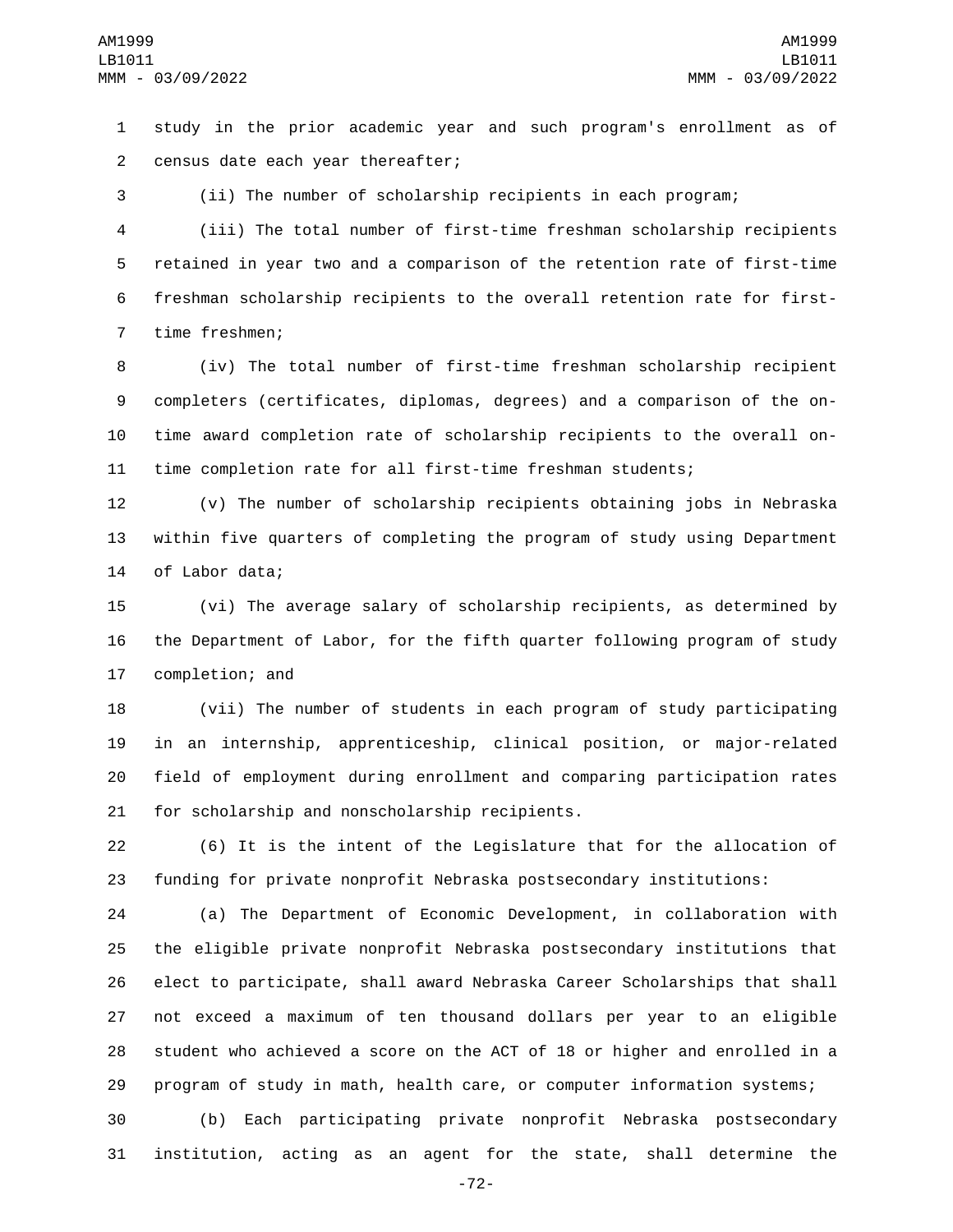eligibility of students, receive and process applications for awards to individual students, and disperse any award directly to recipients during the fiscal year. Eligibility criteria shall include being a first-time freshman or a transfer student enrolled in an eligible program of study;

 (c) A scholarship recipient shall be automatically renewed if the student remains eligible. No student shall receive a scholarship after 7 four years of participation in the program;

 (d) Each participating private nonprofit Nebraska postsecondary institution shall collect information on each scholarship recipient and share such information with the Department of Economic Development;

 (e) Nebraska Career Scholarship funds may be used for tuition, fees, required tools and equipment, room, and board. Each student who receives a Nebraska Career Scholarship shall register with the appropriate campus office to obtain a Nebraska-based internship, apprenticeship, clinical position, or major-related field of employment prior to completion of the 16 program of study;

 (f) Every four years the Department of Economic Development shall evaluate which programs of study are needed to meet the workforce needs 19 of the State of Nebraska; and

 (g) The Department of Economic Development shall report electronically to the Clerk of the Legislature and the Governor by 22 December 1 each year the following information:

 (i) Total number of students enrolled in each eligible program of study in the prior school year and such program's enrollment as of 25 September 30 each year thereafter;

 (ii) The starting number of scholarship recipients in each program 27 of study;

 (iii) The total number of students retained year-over-year in each 29 program of study;

 (iv) A comparison of the retention rate of scholarship recipients 31 and nonscholarship recipients;

-73-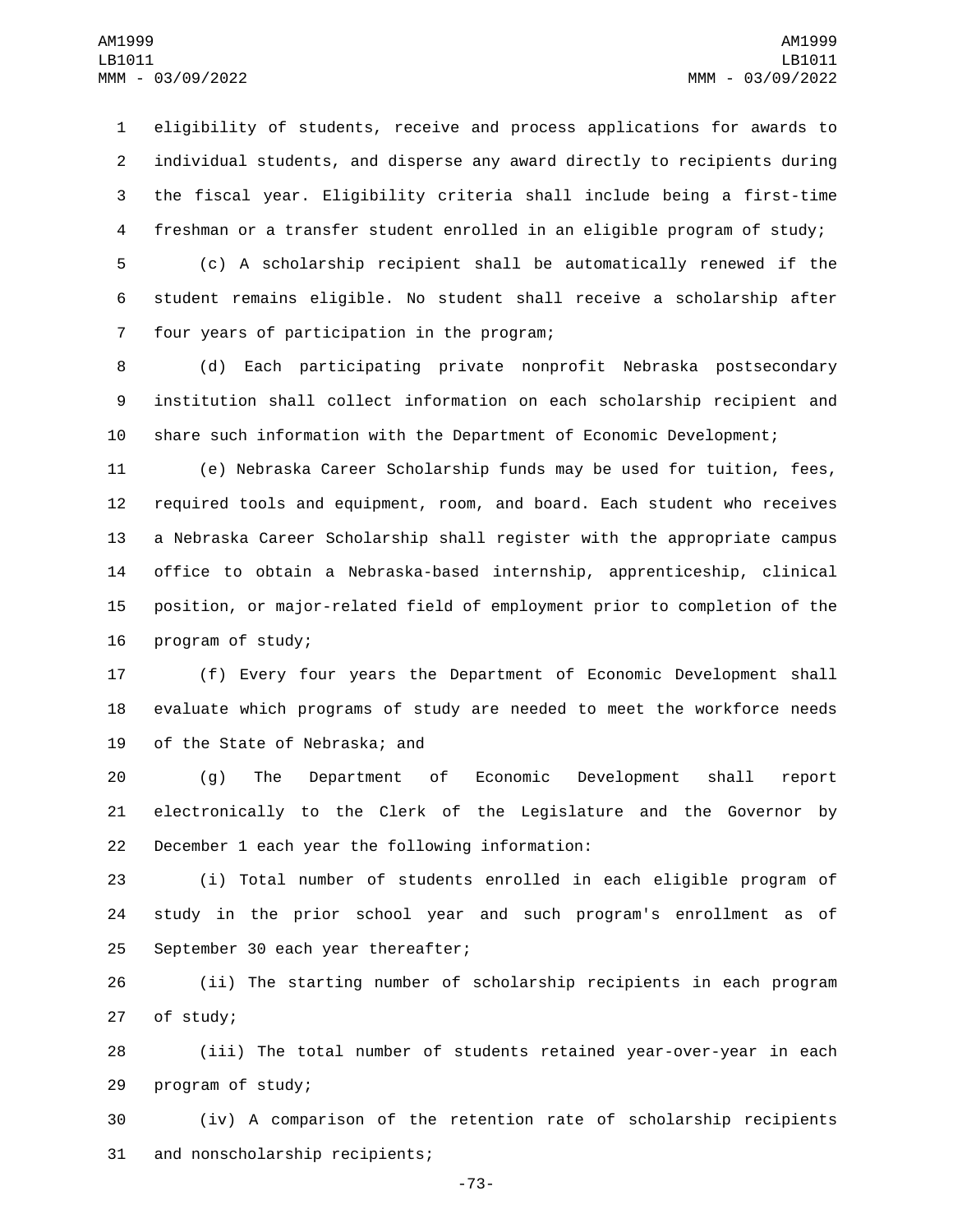(v) The number of students in each program of study participating in an internship, apprenticeship, clinical position, or major-related field of employment during enrollment and comparing participation rates for 4 scholarship and nonscholarship recipients; (vi) The total number of graduates in each program of study, stating the number of scholarship recipients and comparing the graduation rate 7 versus nonscholarship students; (vii) The number of students in each program of study obtaining jobs 9 in Nebraska within four months of graduation; and 10 (viii) The average starting salary. Sec. 204. Laws 2021, LB380, section 246, is amended to read: Sec. 246. AGENCY NO. 85 — PUBLIC EMPLOYEES RETIREMENT BOARD Program No. 515 - Public Employees Retirement FY2021-22 FY2022-23 15 GENERAL FUND 15 57,053,947 57,826,161 PROGRAM TOTAL16 57,053,947 57,826,161 17 GENERAL FUND 17 57,053,947 58,831,000 **PROGRAM TOTAL** 2000 2000 2000 57,053,947 58,831,000 There is included in the appropriation to this program for FY2021-22

 \$43,034,416 General Funds to provide additional funding to the School Employees Retirement System of the State of Nebraska, which shall only be used for such purpose. There is included in the appropriation to this 23 program for FY2022-23 \$44,704,077 \$43,900,000 General Funds to provide additional funding to the School Employees Retirement System of the State of Nebraska, which shall only be used for such purpose.

 There is included in the appropriation to this program for FY2021-22 \$8,509,788 General Funds to provide additional funding to the Class V School Employees Retirement System, which shall only be used for such purpose. There is included in the appropriation to this program for FY2022-23 \$9,137,567 \$8,700,000 General Funds to provide additional

-74-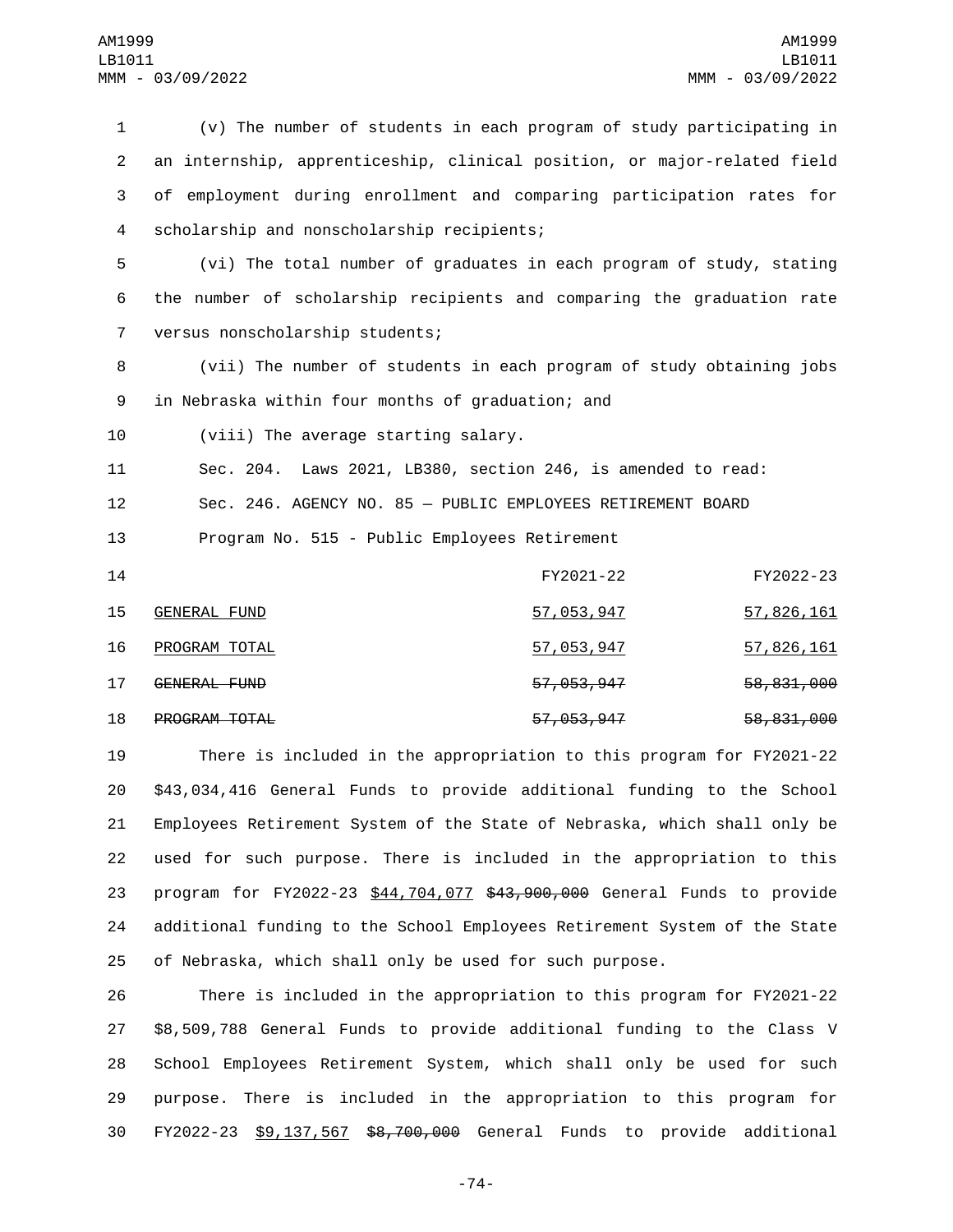funding to the Class V School Employees Retirement System, which shall 2 only be used for such purpose.

 There is included in the appropriation to this program for FY2021-22 \$4,082,024 General Funds to provide additional funding to the Nebraska State Patrol Retirement System, which shall only be used for such purpose. There is included in the appropriation to this program for FY2022-23 \$3,752,980 \$4,700,000 General Funds to provide additional funding to the Nebraska State Patrol Retirement System, which shall only 9 be used for such purpose.

 There is included in the appropriation to this program for FY2021-22 \$1,427,719 General Funds to provide additional funding to the Nebraska Judges Retirement System, which shall only be used for such purpose. There is included in the appropriation to this program for FY2022-23 \$231,537 \$1,531,000 General Funds to provide additional funding to the Nebraska Judges Retirement System, which shall only be used for such 16 purpose.

 Pursuant to section 84-1319.01, each state agency participating in the State Employees Retirement System of the State of Nebraska shall contribute an amount to the State Equal Retirement Benefit Fund to provide all similarly situated male and female members with equal benefits. It is the intent of the Legislature that the Public Employees Retirement Board notify each state agency of the amount to be paid to the 23 fund for FY2021-22 and FY2022-23.

 Sec. 205. Laws 2021, LB380, section 261, is amended to read: 25 Sec. 261. CASH FUNDS.

 The receipts for FY2021-22 and FY2022-23 inuring to the several Cash Funds, together with any amounts held in account by the State Treasurer on June 30, 2021, are hereby credited to each of the funds respectively.

 Expenditure of Cash Funds appropriated in this act shall be limited to the amount shown by program except when specific exceptions are made. The amounts appropriated in this act include the following funds:

-75-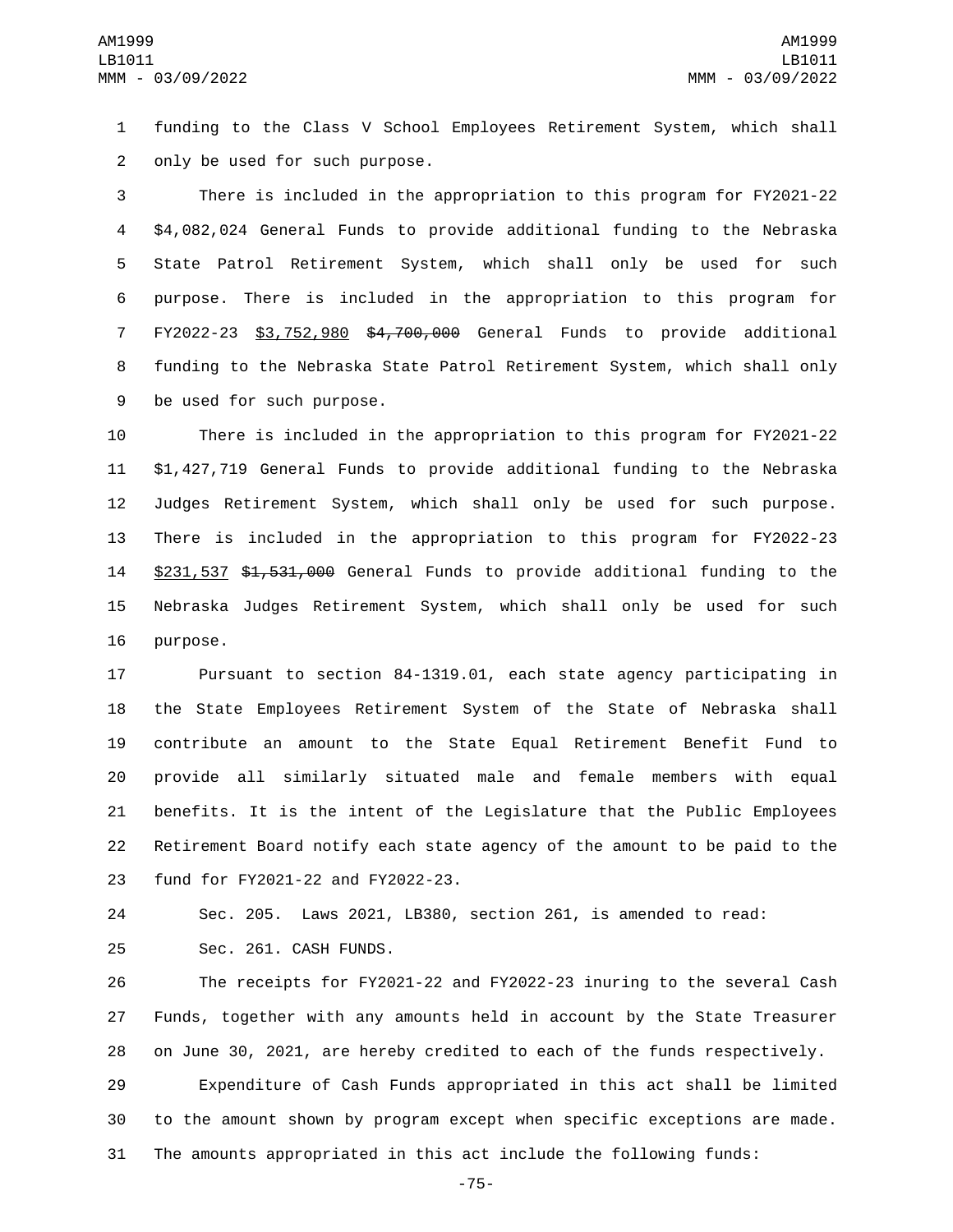(1) Legislative Council: Nebraska Legislative Shared Information System Cash Fund, Donations/Contributions Cash Fund, Nebraska Statutes Cash Fund, Clerk of the Legislature Cash Fund, Biotechnology Development 4 Cash Fund;

 (2) Supreme Court: Supreme Court Reports Cash Fund, Court Appointed Special Advocate Fund, Nebraska Statutes Distribution Cash Fund, Supreme Court Attorney Services Cash Fund, Probation Program Cash Fund, Probation Cash Fund, State Probation Contractual Services Cash Fund, Dispute Resolution Cash Fund, Counsel for Discipline Cash Fund, Supreme Court Education Fund, Supreme Court Automation Cash Fund, Parenting Act Fund, Public Guardianship Cash Fund, Administrative Office of the Courts Cash 12 Fund, Bar Commission Cash Fund;

(3) Governor: Governor's Policy Research Cash Fund;

 (4) Secretary of State: Records Management Cash Fund, Secretary of 15 State Cash Fund, Election Administration Fund;

(5) Auditor of Public Accounts: Cooperative Audit Cash Fund;

 (6) Attorney General: Motor Vehicle Fraud Cash Fund, Department of Justice Natural Resources Enforcement Fund, State Settlement Cash Fund, Nebraska Health Care Cash Fund, State Medicaid Fraud Control Unit Cash 20 Fund:

 (7) State Treasurer: State Treasurer Administrative Fund, Unclaimed Property Cash Fund, Mutual Finance Assistance Fund, College Savings Plan Administrative Fund, College Savings Plan Expense Fund, Convention Center Support Fund, State Disbursement Unit Cash Fund, Treasury Management Cash Fund, Sports Arena Facility Support Fund, Political Subdivision Recapture 26 Cash Fund;

 (8) State Department of Education: State Department of Education Cash Fund, Certification Fund, Professional Practices Commission Fund, Tax Equity and Educational Opportunities Fund, School Technology Fund, Tuition Recovery Cash Fund, Private Postsecondary Career Schools Cash Fund, Excellence in Teaching Cash Fund, School District Reorganization

-76-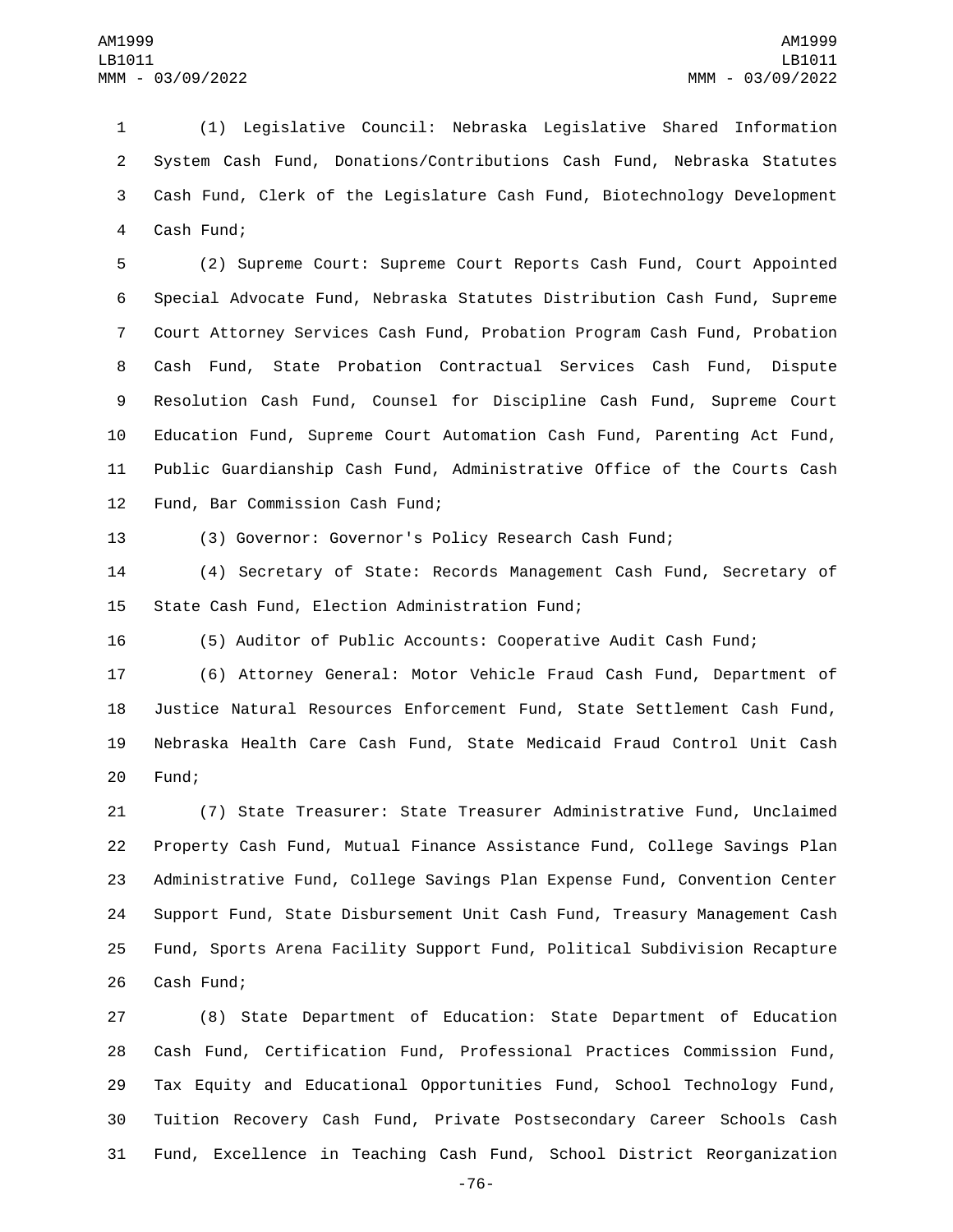Fund, Early Childhood Education Endowment Cash Fund, Nebraska Education Improvement Fund, High School Equivalency Grant Fund, Expanded Learning 3 Opportunity Grant Fund;

 (9) Public Service Commission: Nebraska Grain Warehouse Surveillance Cash Fund, Nebraska Telecommunications Relay System Fund, Public Service Commission Housing and Recreational Vehicle Cash Fund, Nebraska Telecommunications Universal Service Fund, Nebraska Internet Enhancement Fund, Nebraska Competitive Telephone Marketplace Fund, Moisture Testing Examination Fund, Grain Warehouse Auditing Fund, Municipal Rate Negotiations Revolving Loan Fund, Public Service Commission Pipeline Regulation Fund, 911 Service System Fund, Transportation Network Company 12 Regulation Cash Fund;

 (10) Board of Parole: Parole Program Cash Fund, Board of Parole 14 Grant Awards Cash Fund;

 (11) Department of Revenue: Department of Revenue Enforcement Fund, State Lottery Operation Cash Fund, Marijuana and Controlled Substances Tax Administration Cash Fund, Waste Reduction and Recycling Incentive Fees Collection Fund, Petroleum Release Remedial Action Collection Fund, Litter Fee Collection Fund, Severance Tax Administration Fund, Department of Revenue Miscellaneous Receipts Fund, Charitable Gaming Operations Fund, Tobacco Products Administration Cash Fund, Nebraska Incentives Fund, Motor Fuel Tax Enforcement and Collection Cash Fund, Nebraska Health Care Cash Fund, State Athletic Commissioner's Cash Fund, Department of Revenue Property Assessment Division Cash Fund, Property Tax Credit Cash Fund, Nebraska Advantage Transformational Tourism and Redevelopment Act Cash Fund, Airline and Carline Cash Fund, Compulsive 27 Gamblers Assistance Fund;

 (12) Department of Agriculture: Fertilizers and Soil Conditioners Administrative Fund, Commercial Feed Administration Cash Fund, Pure Milk Cash Fund, Soil and Plant Analysis Laboratory Cash Fund, Livestock Auction Market Fund, Nebraska Potato Development Fund, Weights and

-77-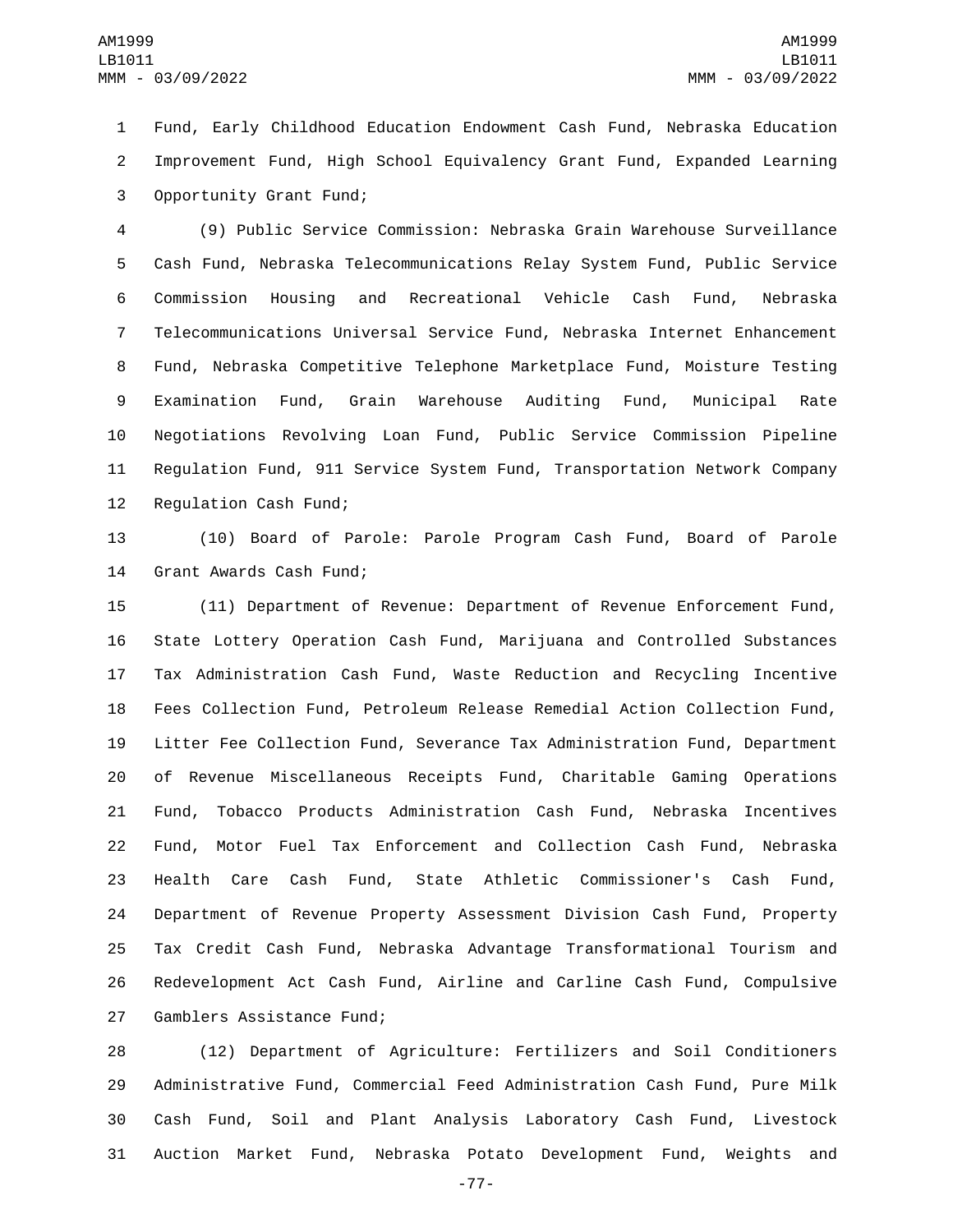Measures Administrative Fund, Nebraska Poultry and Egg Development, Utilization, and Marketing Fund, Agricultural Products Marketing Information Cash Fund, Pure Food Cash Fund, Nebraska Agricultural Products Marketing Cash Fund, State Apiary Cash Fund, Weed Book Cash Fund, Pesticide Administrative Cash Fund, Nebraska Seed Administrative Cash Fund, Plant Protection and Plant Pest Cash Fund, Tractor Permit Cash Fund, Nebraska Origin and Premium Quality Grain Cash Fund, Animal Damage Control Cash Fund, Noxious Weed Cash Fund, Buffer Strip Incentive Fund, Winery and Grape Producers Promotional Fund, Commercial Dog and Cat Operator Inspection Program Cash Fund, Domesticated Cervine Animal Cash Fund, Noxious Weed and Invasive Plant Species Assistance Fund, Agricultural Laboratory Testing Services Cash Fund, Agricultural Suppliers Lease Protection Cash Fund, Nebraska Beer Industry Promotional Fund, Animal Health and Disease Control Act Cash Fund, Nebraska Hemp 15 Program Fund;

 (13) Department of Banking and Finance: Financial Institution Assessment Cash Fund, Securities Act Cash Fund, Department of Banking and 18 Finance Settlement Cash Fund;

 (14) State Fire Marshal: Nebraska Natural Gas Pipeline Safety Cash Fund, State Fire Marshal Cash Fund, Underground Storage Tank Fund, Training Division Cash Fund, Reduced Cigarette Ignition Propensity Fund, Boiler Inspection Cash Fund, Mechanical Safety Inspection Fund;

(15) Department of Insurance: Department of Insurance Cash Fund;

 (16) Department of Labor: Employment Security Special Contingent Fund, Nebraska Training and Support Cash Fund, Contractor and Professional Employer Organization Registration Cash Fund, Sector 27 Partnership Program Fund;

 (17) Department of Motor Vehicles: Motor Carrier Division Cash Fund, Department of Motor Vehicles Cash Fund, Department of Motor Vehicles Ignition Interlock Fund, License Plate Cash Fund, Vehicle Title and Registration System Replacement and Maintenance Cash Fund;

-78-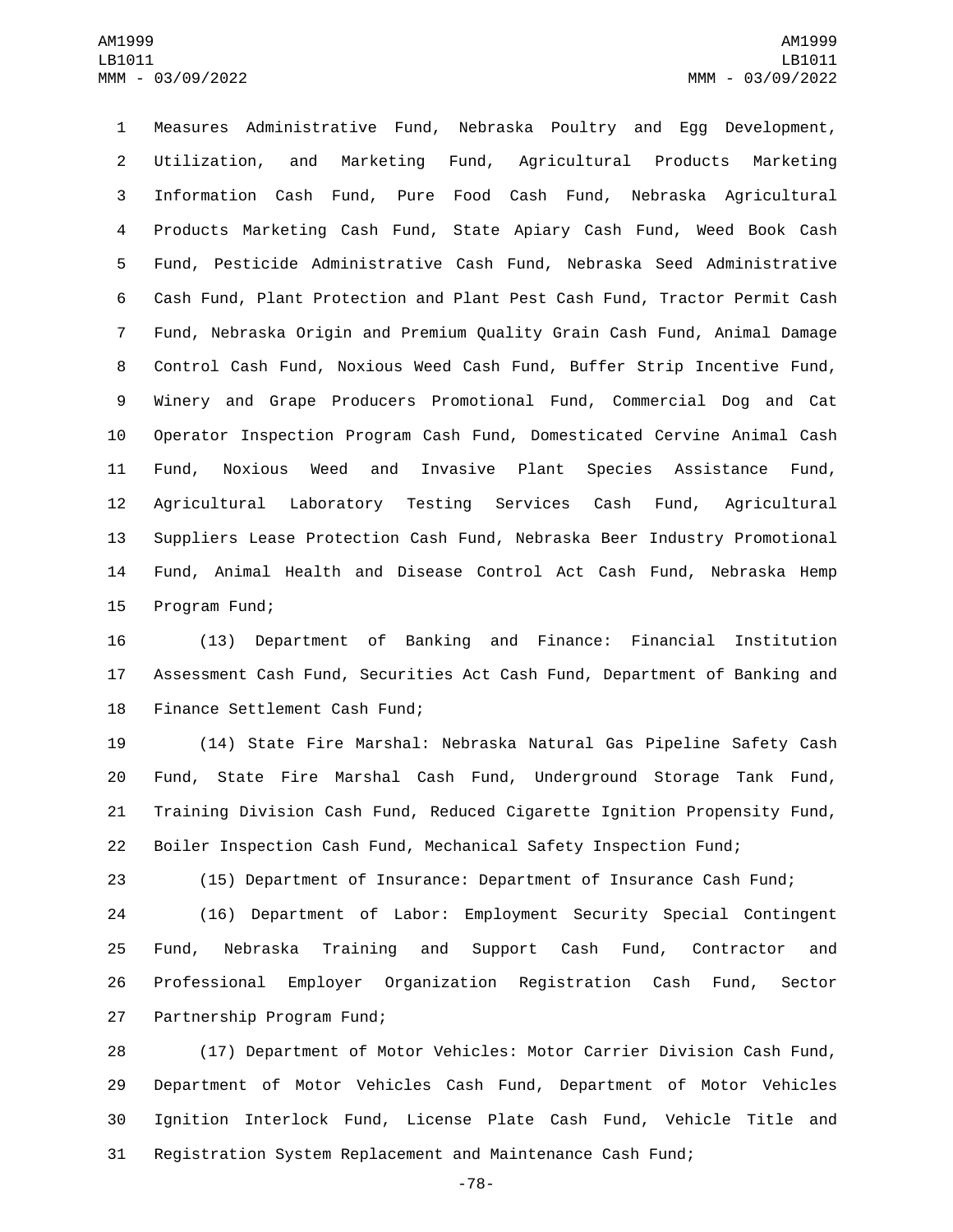(18) Department of Health and Human Services: Health and Human Services Cash Fund, School District Reimbursement Fund, Nebraska Child Abuse Prevention Fund, Nebraska Health Care Cash Fund, Childhood Care Cash Fund, University of Nebraska Medical Center Medical Education Revolving Fund, Behavioral Health Services Fund, Professional and Occupational Credentialing Cash Fund, Rural Health Professional Incentive Fund, Organ and Tissue Donor Awareness and Education Fund, Prescription Drug Monitoring Program Fund, ICF/DD Reimbursement Protection Fund, Nebraska Emergency Medical System Operations Fund, Radiation Transportation Emergency Response Cash Fund, Nursing Facility Quality Assurance Fund, Health Care Homes for the Medically Underserved Fund, Nursing Faculty Student Loan Cash Fund, Nursing Facility Penalty Cash Fund, Homeless Shelter Assistance Trust Fund, Patient Safety Cash Fund, Medicaid Managed Care Excess Profit Fund, Nebraska Opioid Recovery Fund;

 (19) Department of Transportation: Highway Cash Fund, Grade Crossing Protection Fund, State Recreation Road Fund, Roads Operations Cash Fund, State Highway Capital Improvement Fund, Transportation Infrastructure 18 Bank Fund, Aeronautics Cash Fund;

 (20) Department of Veterans' Affairs: Veteran Cemetery Construction Fund, Nebraska Veteran Cemetery System Operation Fund, Department of Veterans' Affairs Cash Fund, Veterans' Home Building Fund, Pets for Vets Cash Fund, Veterans Employment Program Fund, Military Base Development 23 and Support Fund;

 (21) Department of Natural Resources: Water Resources Cash Fund, Small Watersheds Flood Control Fund, Nebraska Resources Development Fund, Nebraska Soil and Water Conservation Fund, Natural Resources Water Quality Fund, Water Well Decommissioning Fund, Water Resources Trust Fund, Department of Natural Resources Cash Fund, Water Sustainability Fund, Critical Infrastructure Facilities Cash Fund, Dam Safety Cash Fund, Perkins County Canal Project Fund, Surface Water Infrastructure Fund, 31 Jobs and Economic Development Initiative Fund;

-79-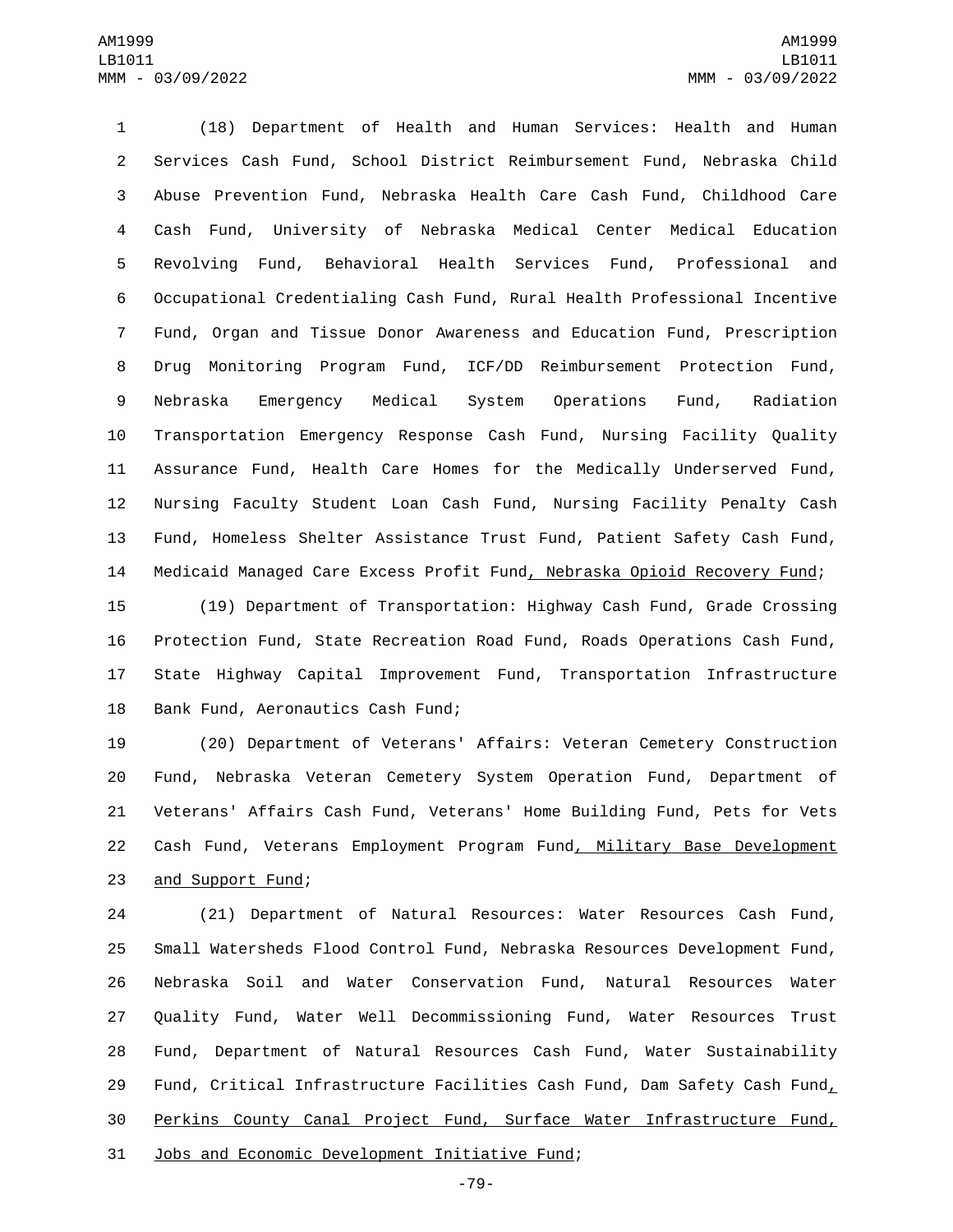(22) State Electrical Board: Electrical Division Fund;

 (23) Military Department: Military Department Cash Fund, Governor's Emergency Cash Fund, Nebraska Emergency Management Agency Cash Fund, Nebraska Emergency Planning and Community Right to Know Cash Fund;

 (24) Board of Educational Lands and Funds: Surveyors' Cash Fund, Board of Educational Lands and Funds Cash Fund, Survey Record Repository 7 Fund;

 (25) Game and Parks Commission: State Game Fund, State Park Cash Revolving Fund, Nebraska Habitat Fund, Nebraska Aquatic Habitat Fund, Nebraska Snowmobile Trail Cash Fund, Nebraska Outdoor Recreation Development Cash Fund, Wildlife Conservation Fund, Nebraska Environmental Trust Fund, Cowboy Trail Fund, Game Law Investigation Cash Fund, Niobrara Council Fund, Nebraska Environmental Endowment Fund, Ferguson House Fund, Hunters Helping the Hungry Cash Fund, Game and Parks Commission Capital Maintenance Fund, Game and Parks State Park Improvement and Maintenance Fund, Game and Parks Commission Educational Fund, Water Recreation Enhancement Fund, Trail Development and Maintenance Fund;

 (26) Nebraska Library Commission: Nebraska Library Commission Cash 19 Fund;

 (27) Nebraska Liquor Control Commission: Nebraska Liquor Control 21 Commission Rule and Regulation Cash Fund;

 (28) State Racing Commission: Racing Commission's Cash Fund, Track 23 Distribution Fund;

 (29) Nebraska Workers' Compensation Court: Compensation Court Cash 25 Fund;

 (30) Nebraska Brand Committee: Nebraska Brand Inspection and Theft 27 Prevention Fund;

 (31) Nebraska Motor Vehicle Industry Licensing Board: Nebraska Motor 29 Vehicle Industry Licensing Fund;

 (32) State Real Estate Commission: State Real Estate Commission's 31 Fund;

-80-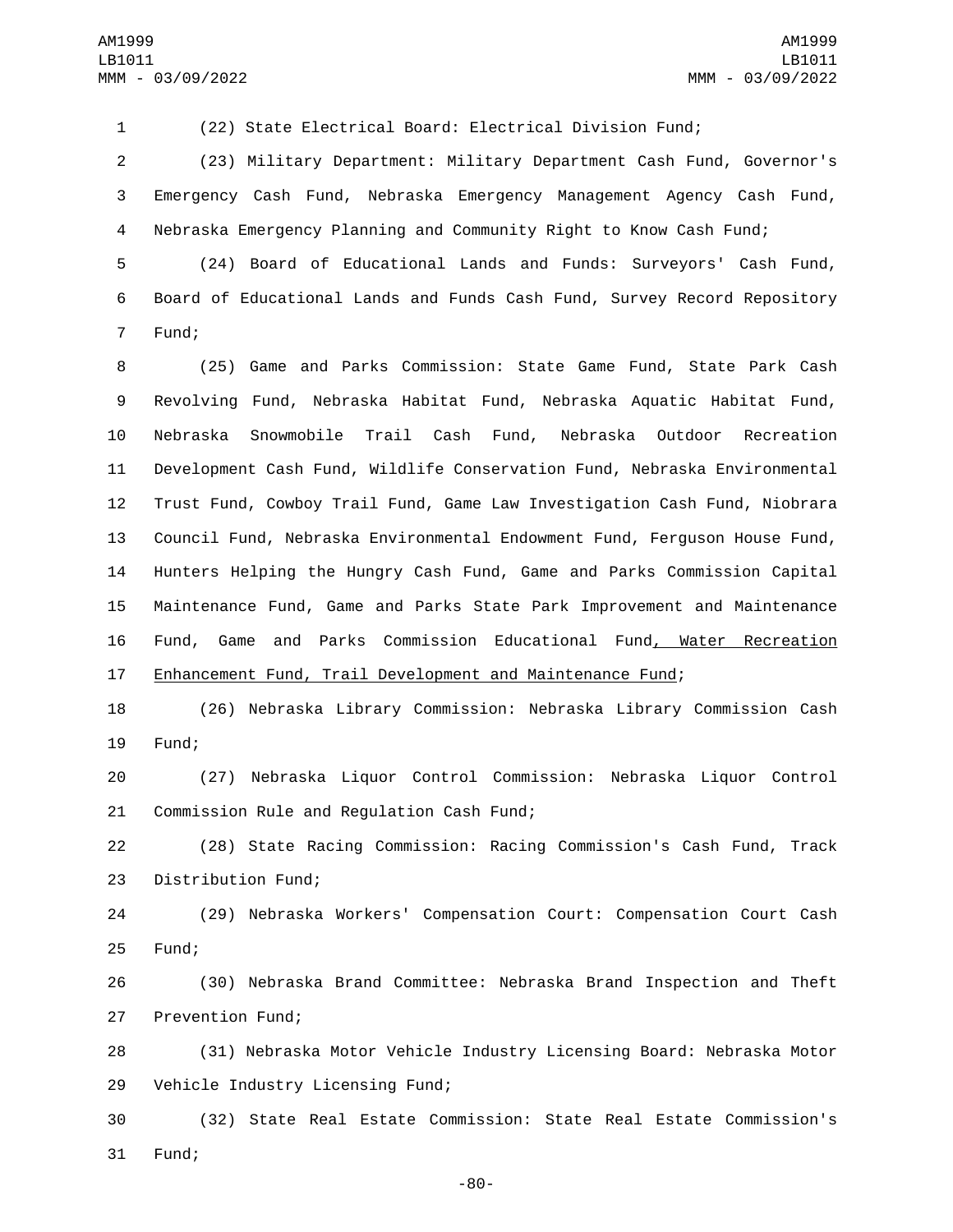(33) Board of Barber Examiners: Board of Barber Examiners Fund;

 (34) Department of Correctional Services: Department of Correctional Services Facility Cash Fund, Reentry Cash Fund, Vocational and Life Skills Programming Fund, Prison Overcrowding Contingency Fund;

 (35) Nebraska Educational Telecommunications Commission: State Educational Telecommunications Fund, NEB\*SAT Cash Fund;

 (36) Coordinating Commission for Postsecondary Education: Coordinating Commission for Postsecondary Education Cash Fund, Nebraska Opportunity Grant Fund, Guaranty Recovery Cash Fund;

 (37) Nebraska State Colleges: Chadron Cash Fund, Peru Cash Fund, Wayne Cash Fund, Chadron State College Designated Cash Fund, Peru State College Designated Cash Fund, Wayne State College Designated Cash Fund, Board of Trustees Cash Fund, State Colleges Sport Facilities Cash Fund;

 (38) University of Nebraska: Financial Literacy Cash Fund, University Cash Fund, Temporary University Fund, University of Nebraska at Omaha Cash Fund, University of Nebraska Medical Center Cash Fund, University of Nebraska at Kearney Cash Fund, University of Nebraska Central Administration Designated Cash Fund, University of Nebraska- Lincoln Designated Cash Fund, University of Nebraska at Omaha Designated Cash Fund, University of Nebraska Medical Center Designated Cash Fund, University of Nebraska at Kearney Designated Cash Fund, State Anatomical 22 Board Cash Fund;

 (39) Nebraska State Fair Board: Nebraska State Fair Support and 24 Improvement Cash Fund;

 (40) Real Property Appraiser Board: Real Property Appraiser Fund, 26 Appraisal Management Company Fund;

 (41) Nebraska State Historical Society: Historical Society Fund, Historical Landmark Cash Fund, Nebraska Job Creation and Mainstreet Revitalization Fund, Nebraska 150 Sesquicentennial Plate Proceeds Fund, Willa Cather National Statuary Hall Cash Fund, Willa Cather Historical 31 Building Cash Fund;

-81-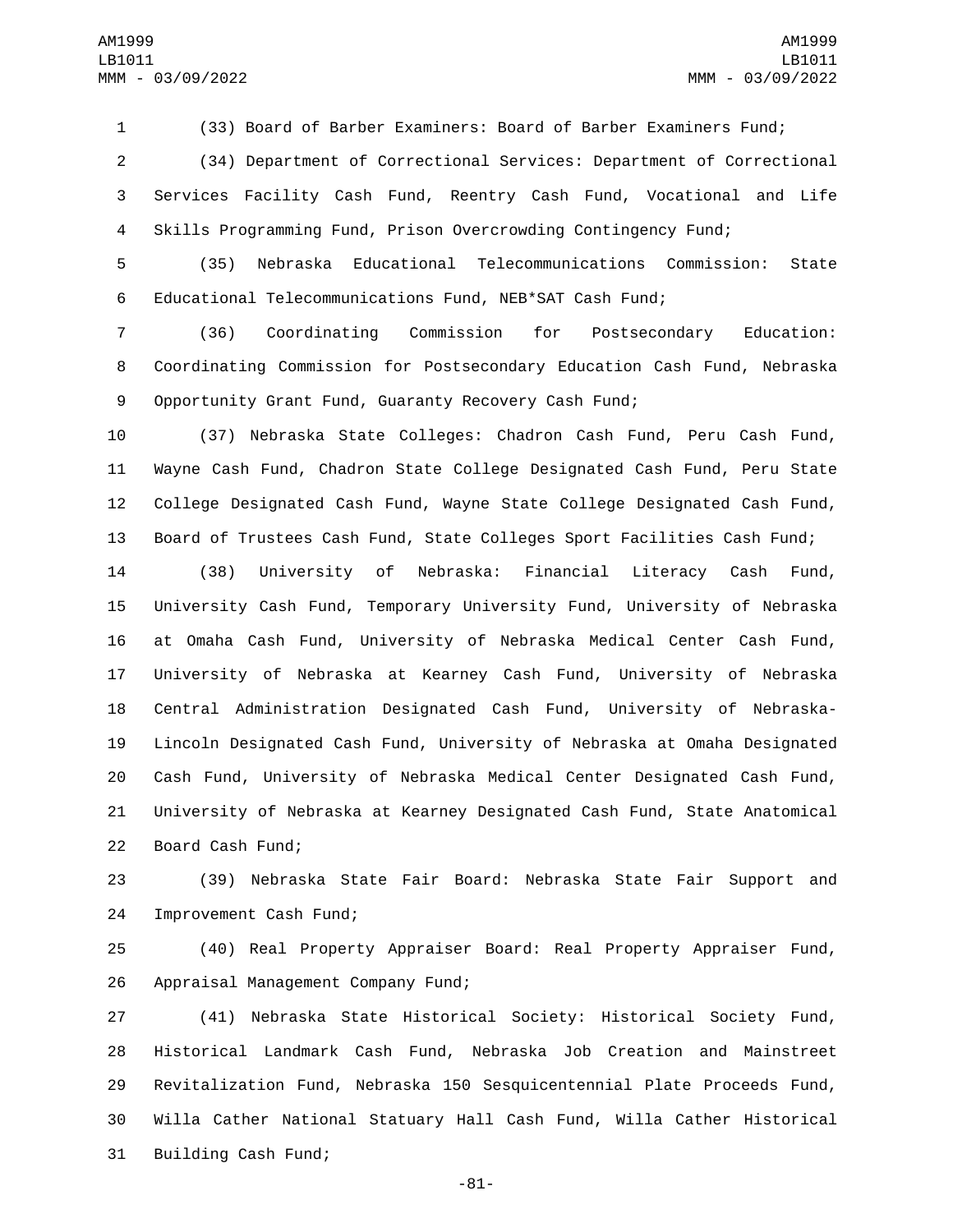1 (42) Nebraska Wheat Development, Utilization, and Marketing Board: 2 Nebraska Wheat Development, Utilization, and Marketing Fund;

3 (43) Nebraska Oil and Gas Conservation Commission: Oil and Gas 4 Conservation Fund;

5 (44) Board of Engineers and Architects: Engineers and Architects 6 Regulation Fund;

7 (45) Board of Geologists: Geologists Regulation Fund;

8 (46) Nebraska Ethanol Board: Agricultural Alcohol Fuel Tax Fund, 9 Ethanol Production Incentive Cash Fund;

10 (47) Nebraska Dairy Industry Development Board: Nebraska Dairy 11 Industry Development Fund;

12 (48) State Board of Examiners for Land Surveyors: Land Surveyor 13 Examiner's Fund;

14 (49) Nebraska State Board of Public Accountancy: Certified Public 15 Accountants Fund;

 (50) Nebraska State Patrol: Nebraska State Patrol Cash Fund, Investigation Petty Cash Fund, Carrier Enforcement Cash Fund, Nebraska State Patrol Drug Control and Education Cash Fund, Public Safety Cash Fund, Nebraska State Patrol Vehicle Replacement Cash Fund, Nebraska Public Safety Communication System Cash Fund, Combined Law Enforcement Information Network Cash Fund, State DNA Sample and Data Base Fund, 22 Treasury Agency Forfeitures Cash Fund;

 (51) Department of Administrative Services: Building Renewal Allocation Fund, State Building Renewal Assessment Fund, University Building Renewal Assessment Fund, State College Building Renewal Assessment Fund, Capitol Restoration Cash Fund, Vacant Building and Excess Land Cash Fund, Resource Recovery Fund, Tort Claims Fund, Information Technology Infrastructure Fund, Health and Life Benefit 29 Administration Cash Fund, Rural Broadband Task Force Fund, Community 30 College State Dependents Fund;

31 (52) Abstracters Board of Examiners: Abstracters Board of Examiners

-82-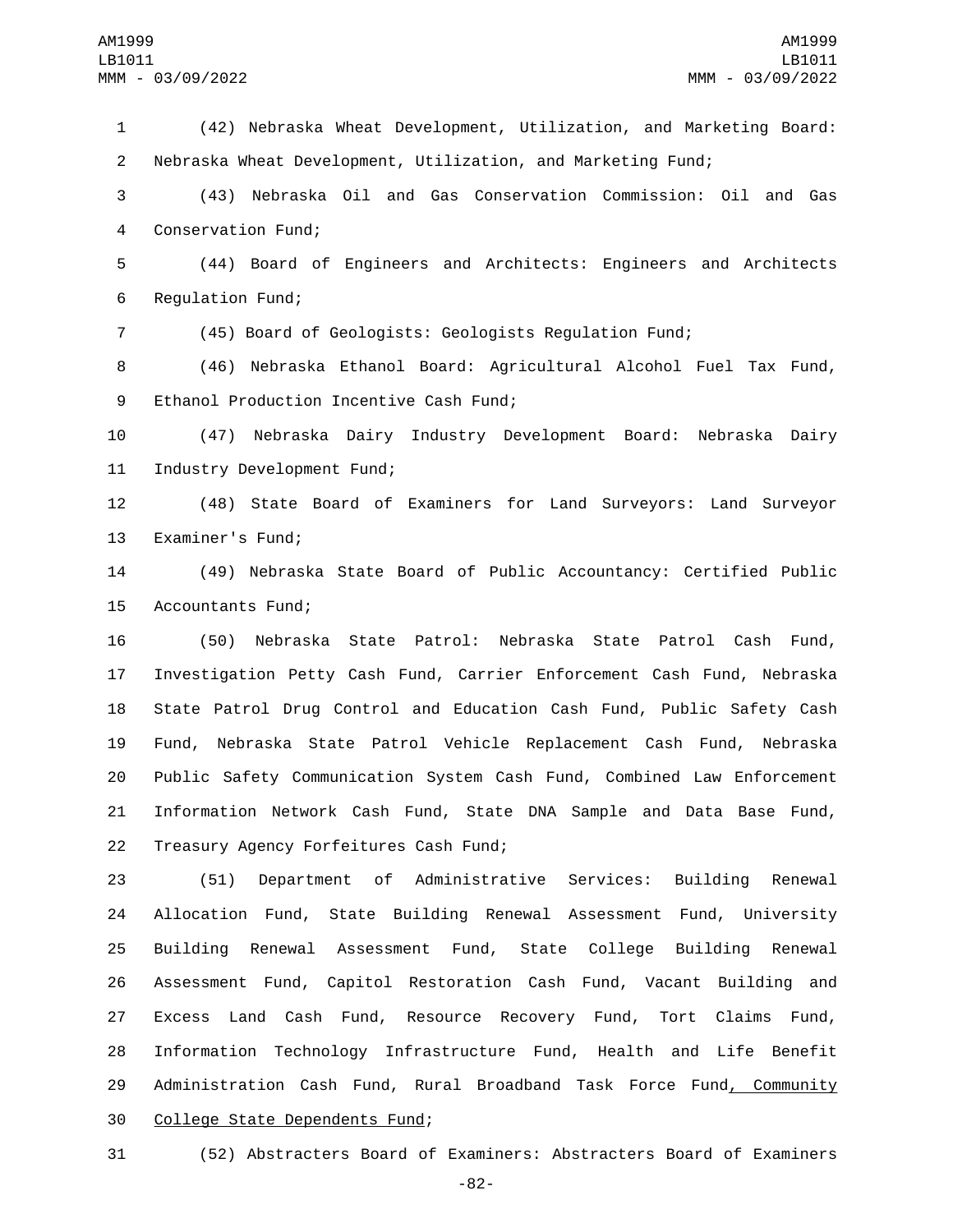1 Cash Fund;

2 (53) Commission on Latino-Americans: Hispanic Awareness Cash Fund, 3 Commission on Latino-Americans Cash Fund;

4 (54) Nebraska Arts Council: Nebraska Arts Council Cash Fund, 5 Nebraska Arts and Humanities Cash Fund, Support the Arts Cash Fund;

6 (55) Foster Care Review Office: Foster Care Review Office Cash Fund, 7 Nebraska Health Care Cash Fund;

 (56) Department of Economic Development: Nebraska Agricultural Products Research Fund, Job Training Cash Fund, Administrative Cash Fund, 10 Affordable Housing Trust Fund, Comprehensive Housing Strategy Cash Fund, 11 Economic Development Cash Fund, Civic and Community Center Financing Fund, Lead-Based Paint Hazard Control Cash Fund, Intern Nebraska Cash Fund, Rural Workforce Housing Investment Fund, Bioscience Innovation Cash Fund, Nebraska Film Office Fund, Customized Job Training Cash Fund, ImagiNE Nebraska Cash Fund, Middle Income Workforce Housing Investment Fund, ImagiNE Nebraska Revolving Loan Fund, Nebraska Transformational 17 Project Fund, Site and Building Development Fund, Nebraska Rural Projects 18 Fund;

19 (57) State Board of Landscape Architects: State Board of Landscape 20 Architects Cash Fund;

21 (58) Nebraska Power Review Board: Nebraska Power Review Fund;

22 (59) Nebraska Investment Council: State Investment Officer's Cash 23 Fund;

 (60) Nebraska Commission on Law Enforcement and Criminal Justice: Nebraska Law Enforcement Training Center Cash Fund, Law Enforcement Improvement Fund, Victim's Compensation Fund, Community Corrections Uniform Data Analysis Cash Fund, Violence Prevention Cash Fund;

28 (61) Commission for the Blind and Visually Impaired: Commission for 29 the Blind and Visually Impaired Cash Fund;

30 (62) Commission for the Deaf and Hard of Hearing: Commission for the 31 Deaf and Hard of Hearing Fund;

-83-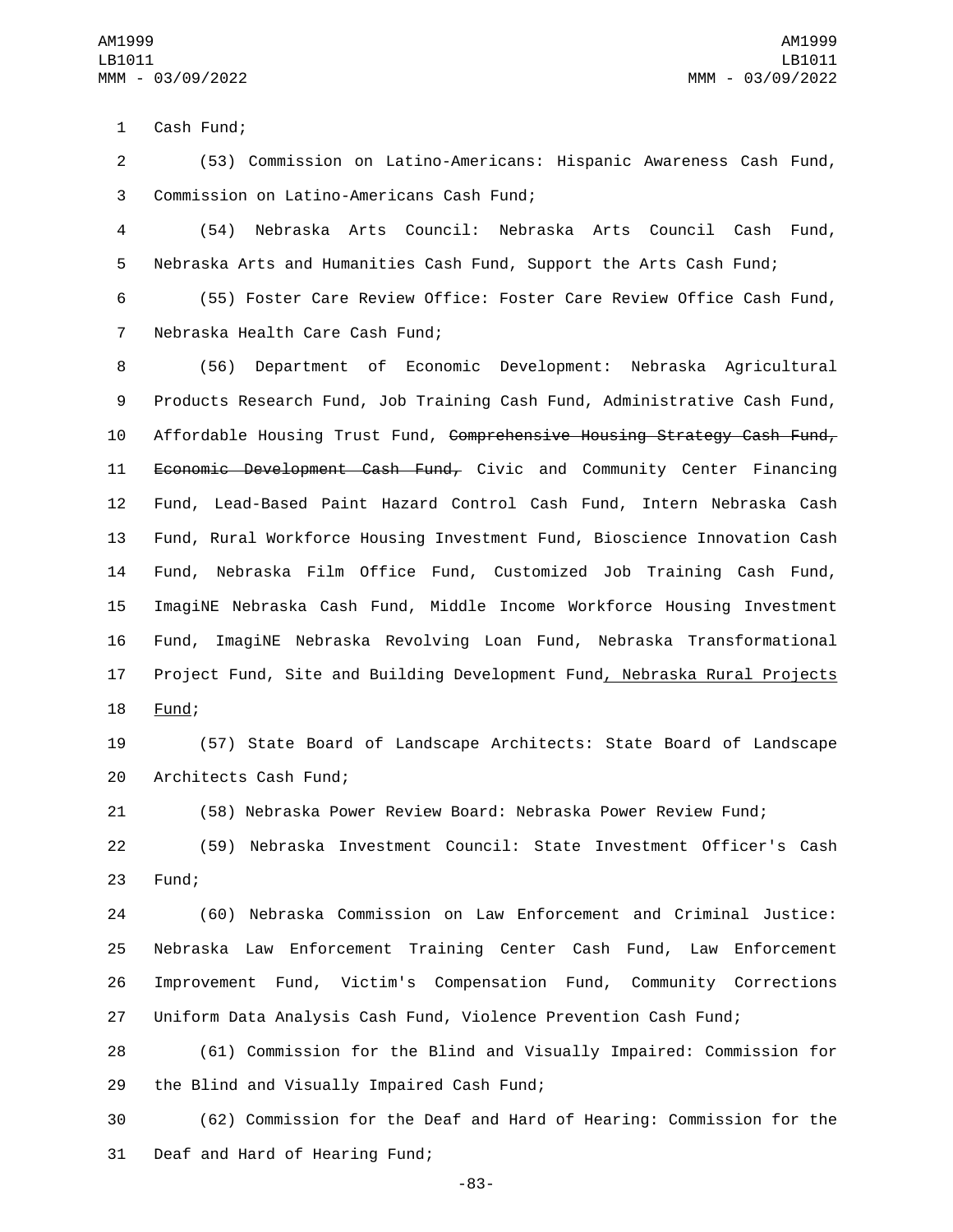(63) Department of Environment and Energy: Integrated Solid Waste Management Cash Fund, Nebraska Litter Reduction and Recycling Fund, Environmental Cash Fund, Chemigation Costs Fund, Low-Level Radioactive Waste Cash Fund, Petroleum Products and Hazardous Substances Storage and Handling Fund, Petroleum Release Remedial Action Cash Fund, Wastewater Treatment Operator Certification Cash Fund, Local Site Selection Cash Fund, Local Monitoring Committee Cash Fund, Waste Reduction and Recycling Incentive Fund, Wastewater Treatment Facilities Construction Loan Fund, Remedial Action Plan Monitoring Fund, Livestock Waste Management Cash Fund, Drinking Water Administration Fund, Clean Air Title V Cash Fund, Air Quality Permit Cash Fund, Superfund Cost Share Cash Fund, Private Onsite Wastewater Treatment System Certification and Registration Cash Fund, Solid Waste Landfill Closure Assistance Fund, Private Onsite Wastewater Treatment System Permit and Approval Cash Fund, State Energy Cash Fund, Clean-burning Motor Fuel Development Fund, Volkswagen Settlement Cash Fund, Renewable Fuel Infrastructure Fund, Engineering Plan Review Cash Fund, Environmental Safety Cash Fund;

 (64) Public Employees Retirement Board: School Expense Fund, Judges Expense Fund, State Patrol Expense Fund, Deferred Compensation Expense Fund, State Employees Retirement System Expense Fund, County Employees Retirement System Expense Fund, State Cash Balance Expense Fund, County Cash Balance Expense Fund, Class V School Employees Retirement System 23 Management Work Plan Fund;

 (65) Dry Bean Commission: Dry Bean Development, Utilization, 25 Promotion, and Education Fund;

 (66) Nebraska Accountability and Disclosure Commission: Nebraska Accountability and Disclosure Commission Cash Fund;

 (67) Corn Development, Utilization, and Marketing Board: Nebraska Corn Development, Utilization, and Marketing Fund;

(68) Nebraska Hemp Commission: Hemp Promotion Fund;

(69) Community College Aid: Nebraska Community College Aid Cash

-84-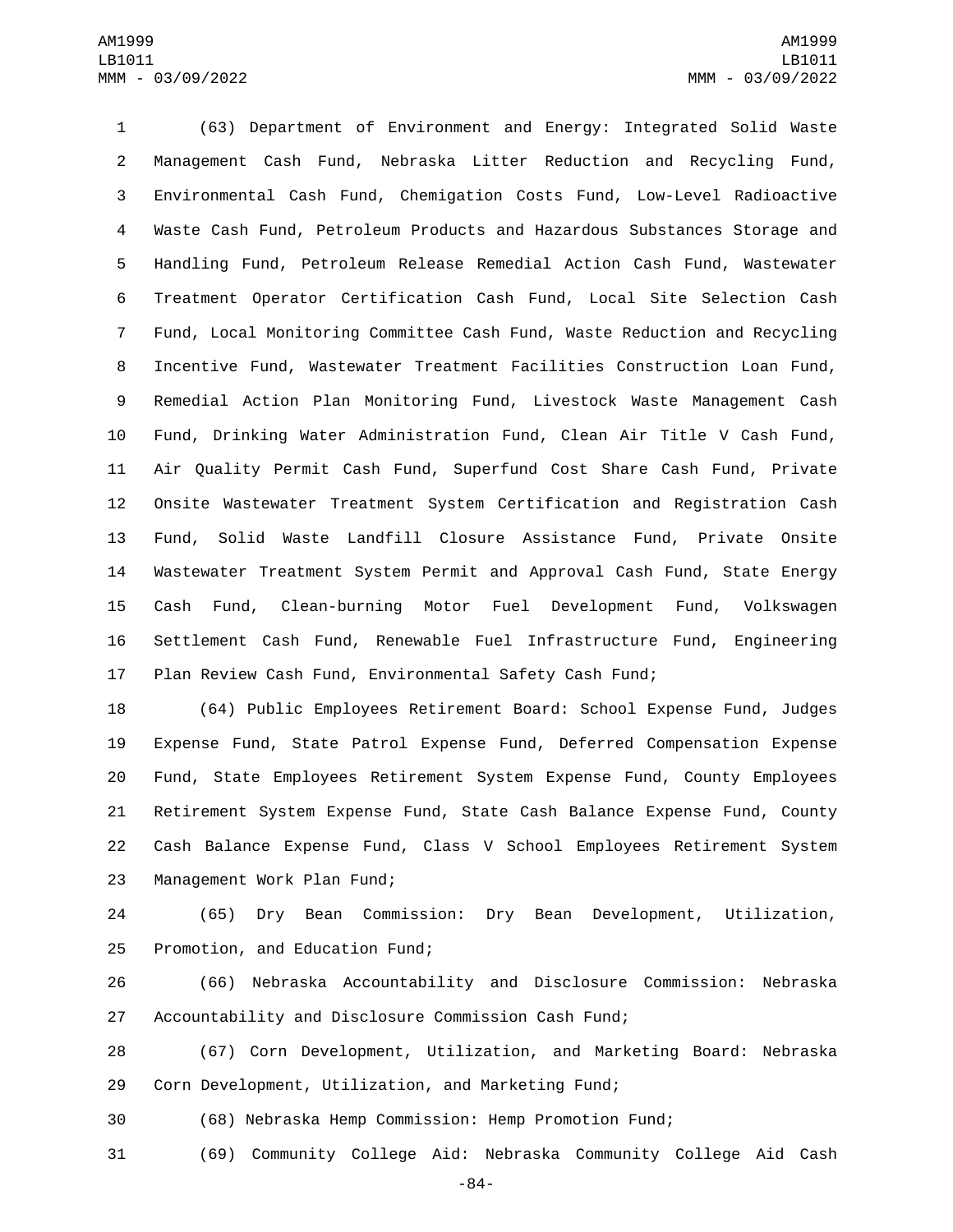1 Fund;

2 (70) Grain Sorghum Development, Utilization, and Marketing Board: 3 Grain Sorghum Development, Utilization, and Marketing Fund, Grain Sorghum 4 National Checkoff Fund;

5 (71) Tax Equalization and Review Commission: Tax Equalization and 6 Review Commission Cash Fund;

 (72) Commission on Public Advocacy: Legal Education for Public Service and Rural Practice Loan Repayment Assistance Fund, Commission on Public Advocacy Operations Cash Fund, Legal Aid and Services Fund, Civil 10 Legal Services Fund;

11 (73) Commission on Indian Affairs: Commission on Indian Affairs Cash 12 Fund, Chief Standing Bear National Statuary Hall Cash Fund, Native 13 American Scholarship and Leadership Fund;

14 (74) Nebraska Tourism Commission: State Visitors Promotion Cash 15 Fund, Tourism Conference Cash Fund, Nebraska Tourism Commission 16 Promotional Cash Fund; and

17 (75) Dry Pea and Lentil Commission: Dry Pea and Lentil Fund.

18 Sec. 206. Laws 2021, LB380, section 262, is amended to read:

19 Sec. 262. FEDERAL FUNDS.

 The receipts for FY2021-22 and FY2022-23 inuring to the several Federal Funds, together with any amounts held in account by the State Treasurer on June 30, 2021, are hereby credited to each of the funds respectively. Expenditure of Federal Funds appropriated in this act shall 24 not be limited to the amount shown.

 Any Federal Funds, not otherwise appropriated, any additional Federal Funds made available to the credit of the State Treasurer, and 27 any amounts on hand in any such Federal Funds on June 30, 2021, excluding any funds allocated to the State of Nebraska from the federal Coronavirus State Fiscal Recovery Fund pursuant to the federal American Rescue Plan Act of 2021, 42 U.S.C. 802, as amended, are hereby appropriated to the expending agency designated by the federal government or, if none is

-85-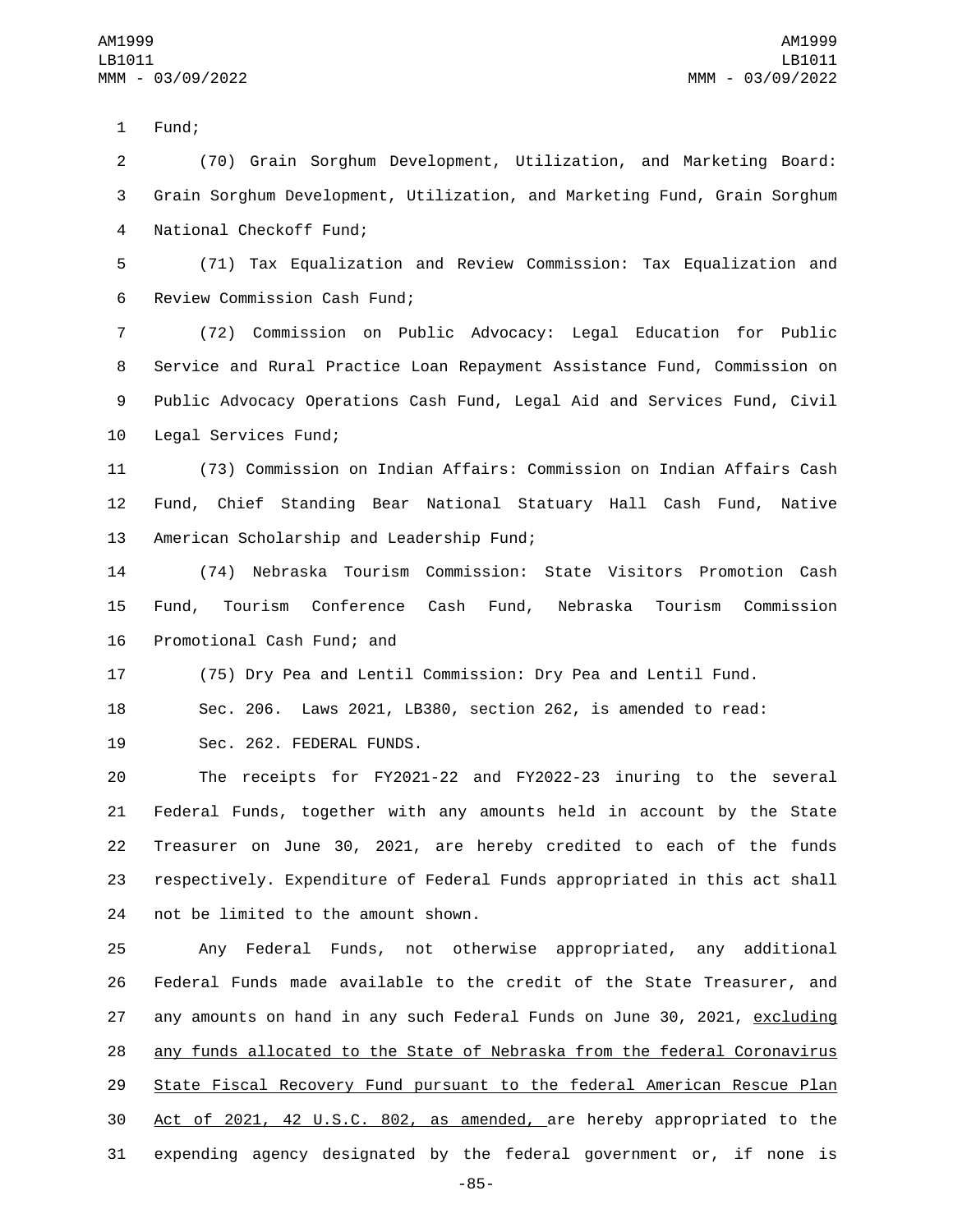designated, to such expending agency as may be designated by the 2 Governor.

Sec. 207. Laws 2021, LB380, section 266, is amended to read:

Sec. 266. GENERAL FUND TRANSFERS.4

 (1) The State Treasurer shall make the transfers specified in this section from the General Fund to the designated fund, in the amounts indicated. Unless otherwise noted, transfers for FY2021-22 shall occur on July 1, 2021, or as soon thereafter as administratively possible, and transfers for FY2022-23 shall occur on July 1, 2022, or as soon thereafter as administratively possible. All agencies with administrative responsibilities for these funds shall assist the State Treasurer as 12 needed in implementing the transfers.

 (2) Transfers from the General Fund for FY2021-22 shall include 14 transfers to:

 (a) The Nebraska State Patrol Cash Fund: \$115,000 less the unexpended balance existing on June 30, 2021, in (i) the Nebraska State Patrol Cash Fund, (ii) the Investigation Petty Cash Fund, (iii) any special checking account or accounts used by the Nebraska State Patrol, and (iv) the possession of agency personnel involved in investigations, when the unexpended balances resulted from General Fund transfers to the Nebraska State Patrol Cash Fund or from General Fund appropriations. Any transfers made shall be subject to a final reconciliation of available investigation cash fund balances as of June 30, 2021, by the Nebraska 24 State Patrol.

 It is the intent of the Legislature that the Nebraska State Patrol have available a total of \$115,000 from the General Fund for FY2021-22 to be used in making drug purchases, for enforcing Nebraska laws relating to felonies, for enforcing the Nebraska liquor laws, and for payment of 29 investigative expenses;

 (b) The Property Tax Credit Cash Fund: \$297,000,000 on or before December 15, 2021, on such date as directed by the budget administrator

-86-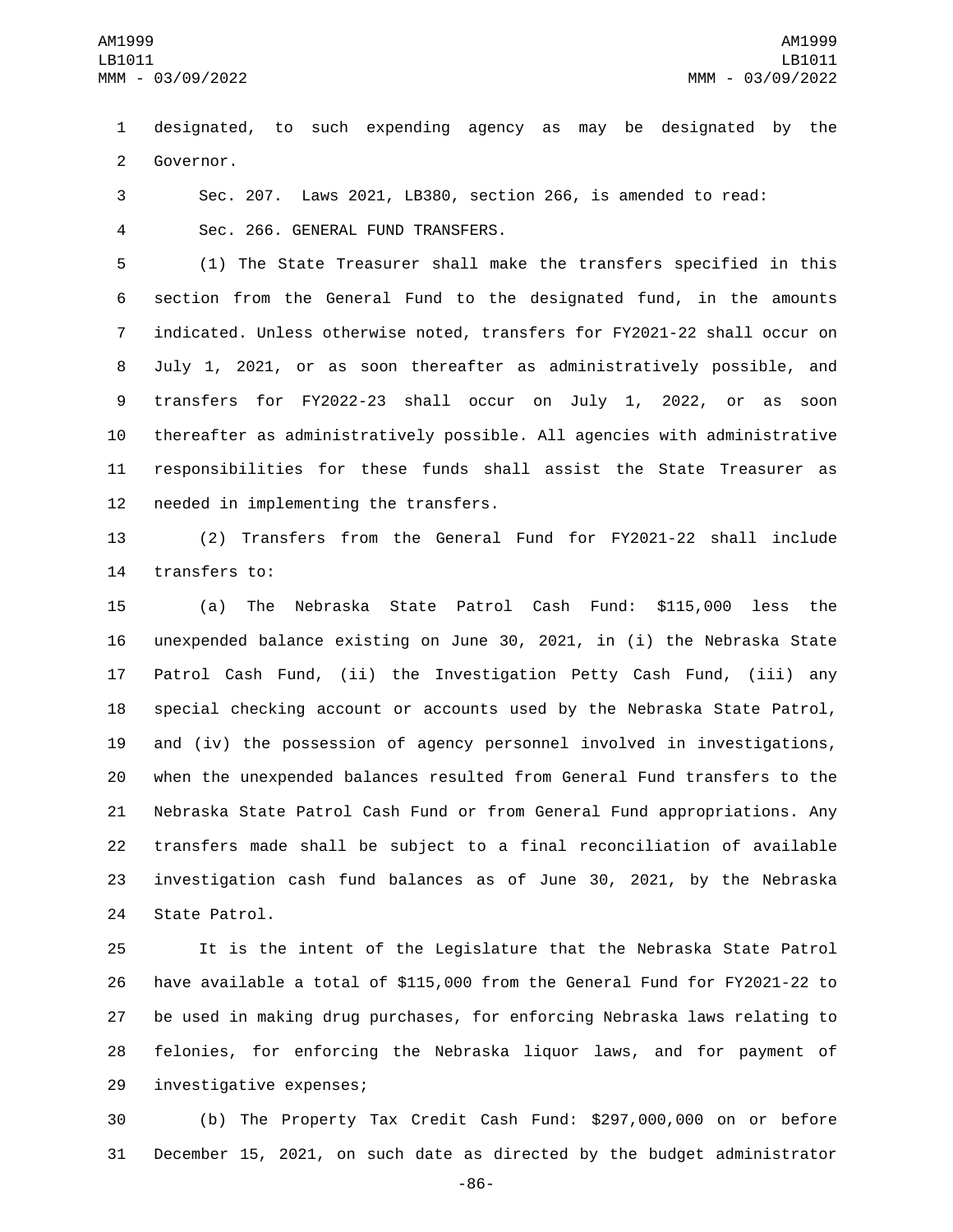of the budget division of the Department of Administrative Services;

 (c) The Water Sustainability Fund: \$11,000,000 on or before June 30, 2022, on such date as directed by the budget administrator of the budget division of the Department of Administrative Services;

 (d) The Water Resources Cash Fund: \$3,300,000 on or before June 30, 2022, on such date as directed by the budget administrator of the budget division of the Department of Administrative Services;

 (e) The Nebraska Capital Construction Fund: \$100,000,000 on or before July 15, 2021, on such date as directed by the budget administrator of the budget division of the Department of Administrative Services. It is the intent of the Legislature that these funds remain in the Nebraska Capital Construction Fund until sufficient details are provided to the Legislature regarding plans to reduce prison 14 overcrowding;

 (f) The Customized Job Training Cash Fund: \$2,500,000 on or before October 1, 2021, on such date as directed by the budget administrator of the budget division of the Department of Administrative Services;

 (g) The ImagiNE Nebraska Revolving Loan Fund: \$5,000,000 on or before July 15, 2021, on such date as directed by the budget administrator of the budget division of the Department of Administrative 21 Services;

 (h) The Cash Reserve Fund: \$50,000,000 on or before June 30, 2022, on such date as directed by the budget administrator of the budget division of the Department of Administrative Services;

 (i) The Nebraska Film Office Fund: \$1,000,000 on or before July 30, 2021, on such date as directed by the budget administrator of the budget division of the Department of Administrative Services; and

 (j) The Commission on Public Advocacy Operations Cash Fund: \$520,000 on such date as directed by the budget administrator of the budget division of the Department of Administrative Services.

(3) Transfers from the General Fund for FY2022-23 shall include

-87-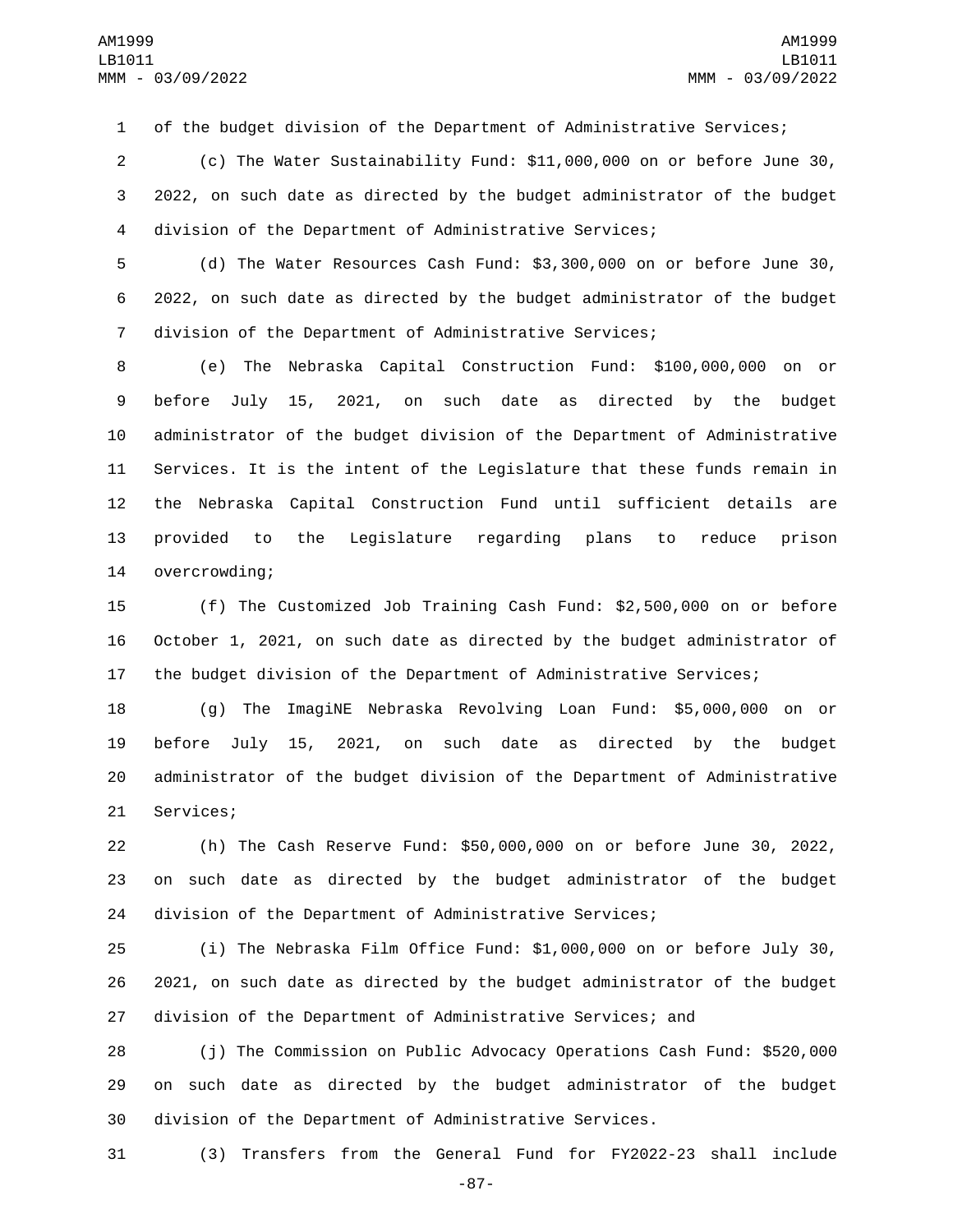1 transfers to:

 (a) The Nebraska State Patrol Cash Fund: \$115,000 less the unexpended balance existing on June 30, 2022, in (i) the Nebraska State Patrol Cash Fund, (ii) the Investigation Petty Cash Fund, (iii) any special checking account or accounts used by the Nebraska State Patrol, and (iv) the possession of agency personnel involved in investigations, when the unexpended balances resulted from General Fund transfers to the Nebraska State Patrol Cash Fund or from General Fund appropriations. Any transfers made shall be subject to a final reconciliation of available investigation cash fund balances as of June 30, 2022, by the Nebraska 11 State Patrol.

 It is the intent of the Legislature that the Nebraska State Patrol have available a total of \$115,000 from the General Fund for FY2022-23 to be used in making drug purchases, for enforcing Nebraska laws relating to felonies, for enforcing the Nebraska liquor laws, and for payment of 16 investigative expenses;

 (b) The Property Tax Credit Cash Fund: \$310,000,000 on or before December 15, 2022, on such date as directed by the budget administrator of the budget division of the Department of Administrative Services;

 (c) The Water Sustainability Fund: \$11,000,000 on or before June 30, 2023, on such dates and in such amounts as directed by the budget administrator of the budget division of the Department of Administrative 23 Services;

 (d) The Water Resources Cash Fund: \$3,300,000 on or before June 30, 2023, on such dates and in such amounts as directed by the budget administrator of the budget division of the Department of Administrative 27 Services;

 (e) The ImagiNE Nebraska Revolving Loan Fund: \$5,000,000 on or before July 15, 2022, on such date as directed by the budget administrator of the budget division of the Department of Administrative 31 Services;

-88-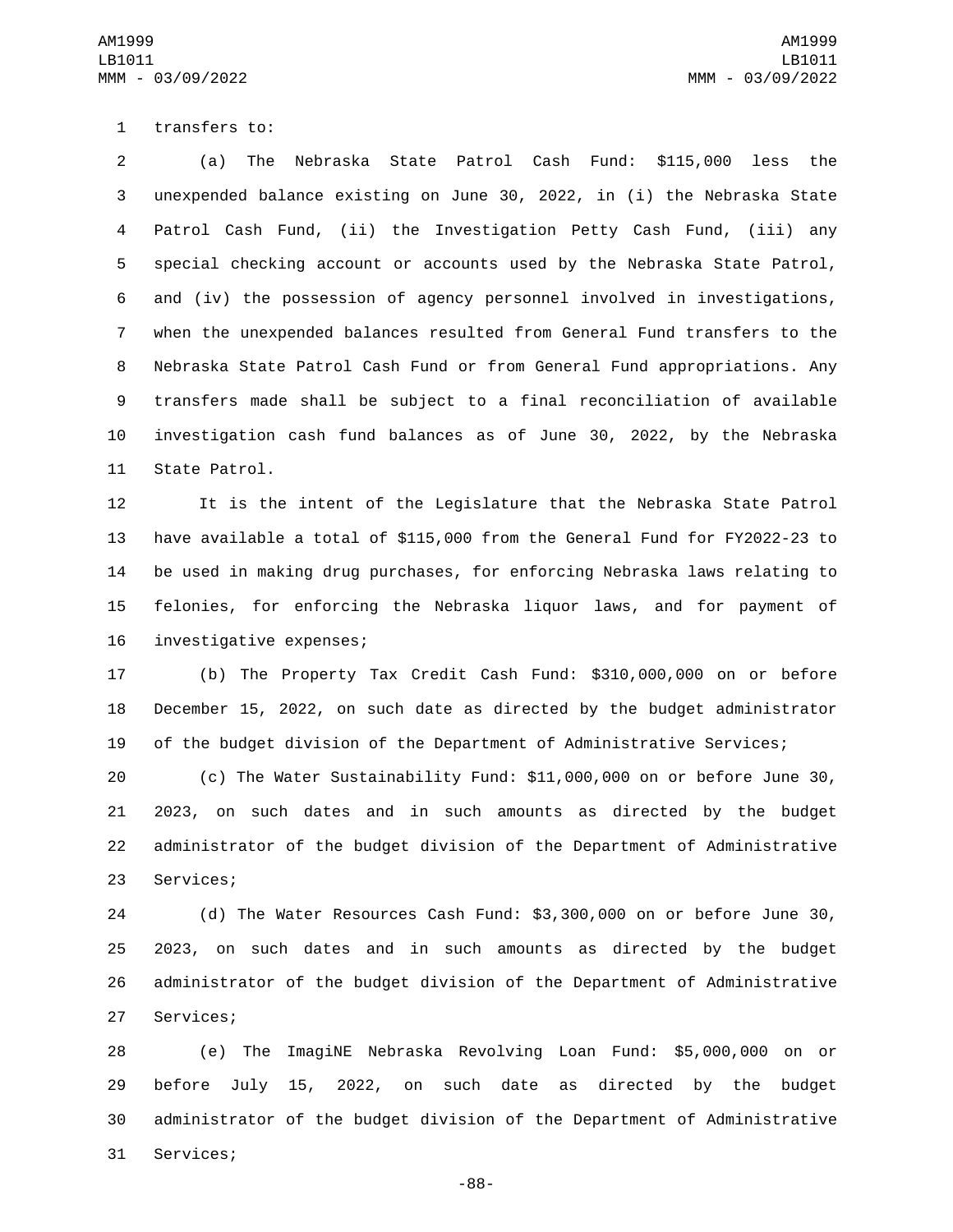(f) The Cash Reserve Fund: \$50,000,000 on or before June 30, 2023, on such date as directed by the budget administrator of the budget 3 division of the Department of Administrative Services; and

 (g) The Commission on Public Advocacy Operations Cash Fund: \$520,000 on such date as directed by the budget administrator of the budget 6 division of the Department of Administrative Services;  $\overline{z}$ 

 (h) The Water Recreation Enhancement Fund: \$100,000,000 on or before July 15, 2022, on such date as directed by the budget administrator of 9 the budget division of the Department of Administrative Services;

 (i) The Nebraska Capital Construction Fund: \$40,723,459 after July 1, 2022, but before June 30, 2023, on such dates and in such amounts as 12 directed by the budget administrator of the budget division of the 13 Department of Administrative Services; and

 (j) The Jobs and Economic Development Initiative Fund: \$20,000,000 on or before June 30, 2023, on such dates and in such amounts as directed by the budget administrator of the budget division of the Department of 17 Administrative Services.

 Sec. 208. Laws 2021, LB380, section 267, is amended to read: Sec. 267. CASH, REVOLVING, AND TRUST FUND LAPSES AND TRANSFERS.

 The State Treasurer shall make the transfers specified in this section between funds, in the amounts indicated. Unless otherwise noted, transfers for FY2021-22 shall occur on July 1, 2021, or as soon thereafter as administratively possible, and transfers for FY2022-23 shall occur on July 1, 2022, or as soon thereafter as administratively possible. All agencies with administrative responsibilities for these funds shall assist the State Treasurer as needed in implementing the 27 transfers.

28 (1) Transfers for FY2021-22 shall include:

 (a) From the Tobacco Products Administration Cash Fund to the General Fund: \$7,000,000 on or before June 15, 2022, on such dates and in such amounts as directed by the budget administrator of the budget

-89-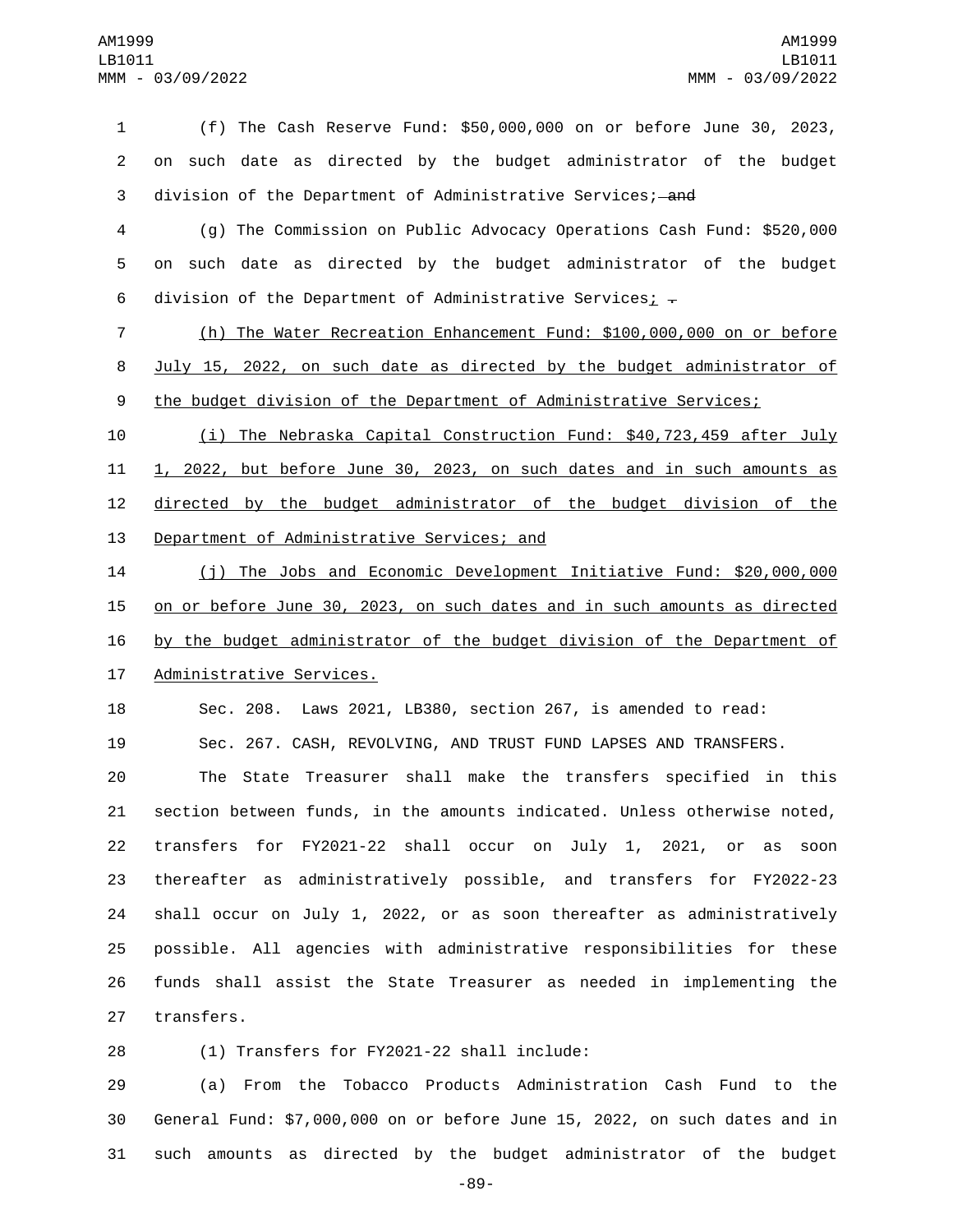division of the Department of Administrative Services;

 (b) From the Securities Act Cash Fund to the General Fund: \$18,000,000 on or before June 30, 2022, on such dates and in such amounts as directed by the budget administrator of the budget division of the 5 Department of Administrative Services;

 (c) From the Health and Human Services Cash Fund to the University of Nebraska Eppley Institute for Research in Cancer and Allied Diseases 8 Cash Fund: \$500,000, pursuant to section 81-638;

 (d) From the Department of Insurance Cash Fund to the General Fund: \$4,000,000 on or before September 30, 2021, and \$4,000,000 on or before March 31, 2022, on such dates as directed by the budget administrator of the budget division of the Department of Administrative Services;

 (e) From the Roads Operations Cash Fund to the Carrier Enforcement Cash Fund: \$9,683,062, less the unexpended balance existing on June 30, 2021, in the Carrier Enforcement Cash Fund. Transfers shall be made in four equal quarterly amounts on or before July 15, October 15, January 17 15, and April 15;

 (f) From the State Building Revolving Fund to the Capitol Security Revolving Fund: \$1,020,741, less the unexpended, unobligated balance existing on June 30, 2021, in the Capitol Security Revolving Fund. Transfers shall be made in four equal quarterly amounts on or before July 15, October 15, January 15, and April 15.

 Transfers shall be made to pay non-General-Fund costs associated with the operation of the state capitol security division of the Nebraska 25 State Patrol;

 (g) From the Highway Trust Fund to the Motor Fuel Tax Enforcement and Collection Cash Fund: \$1,347,588. Transfers shall be made in twelve 28 equal monthly amounts;

 (h) From the Highway Trust Fund to the Motor Carrier Division Cash Fund: Up to a maximum of \$1,400,000. Transfers shall be made as required by the Department of Motor Vehicles to operate the Division of Motor

-90-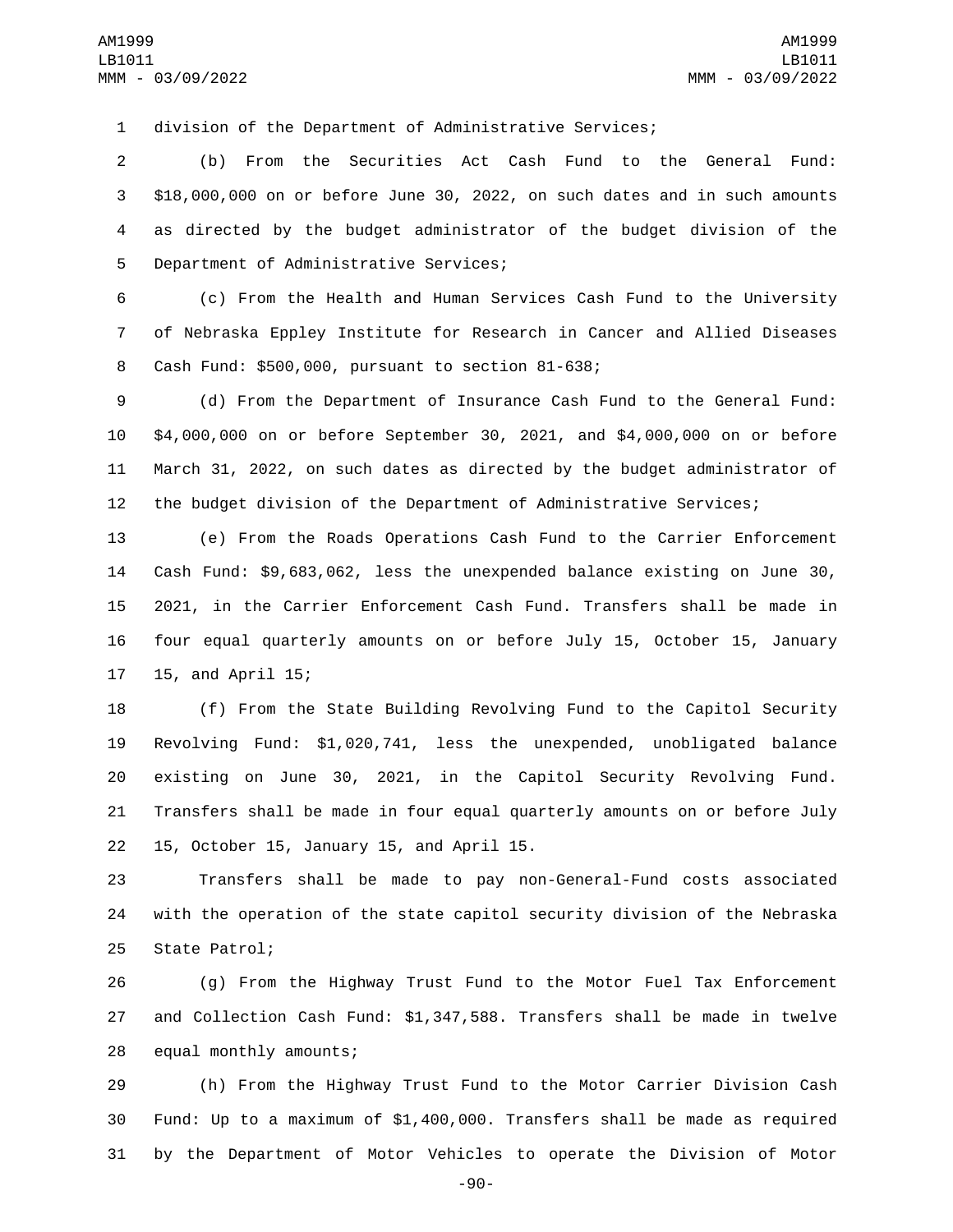1 Carrier Services;

 (i) From the Civic and Community Center Financing Fund to the Department of Revenue Enforcement Fund: \$43,900 on July 1, 2021, or as soon thereafter as administratively possible, as provided for in sections 13-2704 and 77-5601;

 (j) From the Highway Trust Fund to the License Plate Cash Fund: \$11,643,476 \$10,350,000. Transfers shall be made as required by the Department of Motor Vehicles to meet the expenditures of plate and 9 sticker production;

 (k) From the Flexible Spending Trust Fund to the Health and Life Benefit Administration Cash Fund: \$140,000, except that if the total available unobligated balance of forfeitures in the Flexible Spending Trust Fund as of June 30, 2021, is less than \$140,000, then the State Treasurer shall transfer the difference, not to exceed \$140,000, from the State Employees Insurance Fund. Transfers shall be made to pay the costs associated with the administration of the Flexible Spending Account 17 program;

 (l) From the State Employees Insurance Fund to the Health and Life Benefit Administration Cash Fund: \$999,374, less the June 30, 2021, unobligated Health and Life Benefit Administration Cash Fund balance;

 (m) From the Severance Tax Fund to the Municipal Rate Negotiations Revolving Loan Fund: \$10,000, pursuant to section 57-705;

 (n) From the Severance Tax Fund to the State Energy Cash Fund: \$300,000, pursuant to section 57-705. Transfers shall be made in twelve 25 equal monthly amounts;

 (o) From the Nebraska Training and Support Cash Fund to the Sector Partnership Program Fund: \$300,000 on or before July 15, 2021, on such date as directed by the budget administrator of the budget division of 29 the Department of Administrative Services;

 (p) The State Treasurer shall transfer up to \$1,500,000 from the Petroleum Release Remedial Action Cash Fund to the Superfund Cost Share

-91-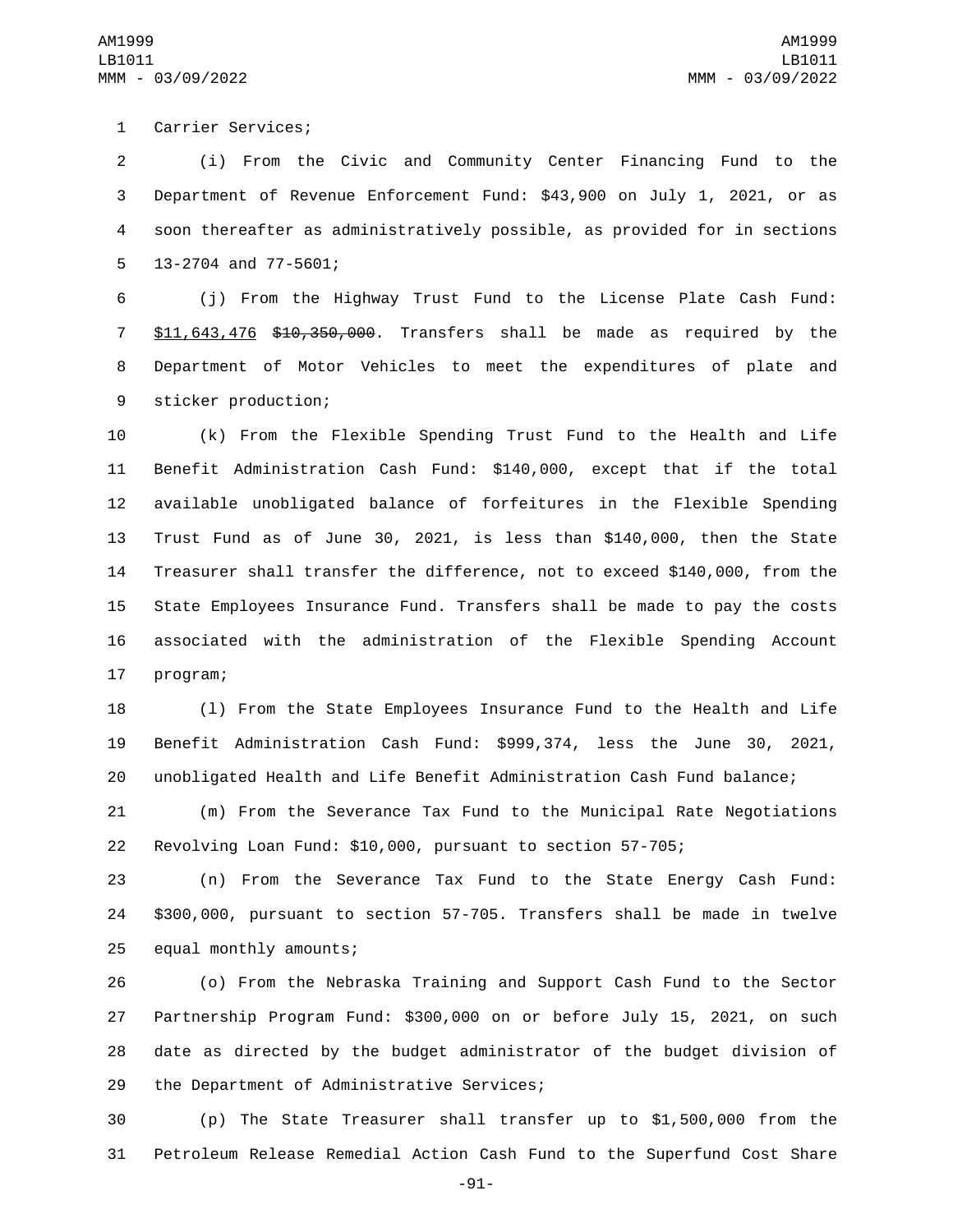Cash Fund on or before June 30, 2022, on such dates and in such amounts as directed by the budget administrator of the budget division of the Department of Administrative Services. Transfers shall be made as required by the Department of Environment and Energy and used pursuant to 5 subdivision  $(2)(i)$  of section 66-1519;

 (q) From the State Settlement Cash Fund to the General Fund: \$295,957 on or before June 30, 2022, on such dates and in such amounts as directed by the budget administrator of the budget division of the 9 Department of Administrative Services; and

 (r) From the State Settlement Cash Fund to the Legal Education for Public Service and Rural Practice Loan Repayment Assistance Fund: \$150,000 on or before July 15, 2021, on such date as directed by the budget administrator of the budget division of the Department of 14 Administrative Services;  $\div$ 

15 (s) From the Noxious Weed Control Fund to the Hemp Promotion Fund: 16 \$5,000 on or before May 1, 2022, on such dates as directed by the budget 17 administrator of the budget division of the Department of Administrative 18 Services; and

19 (t) From the Petroleum Remedial Release Action Fund to the 20 Underground Storage Tank Fund: \$50,000 on or before May 1, 2022, on such 21 dates as directed by the budget administrator of the budget division of 22 the Department of Administrative Services.

(2) Transfers for FY2022-23 shall include:23

 (a) From the Tobacco Products Administration Cash Fund to the General Fund: \$7,000,000 on or before June 15, 2023, on such dates and in such amounts as directed by the budget administrator of the budget division of the Department of Administrative Services;

 (b) From the Securities Act Cash Fund to the General Fund: \$24,000,000 on or before June 30, 2023, on such dates and in such amounts as directed by the budget administrator of the budget division of the 31 Department of Administrative Services;

-92-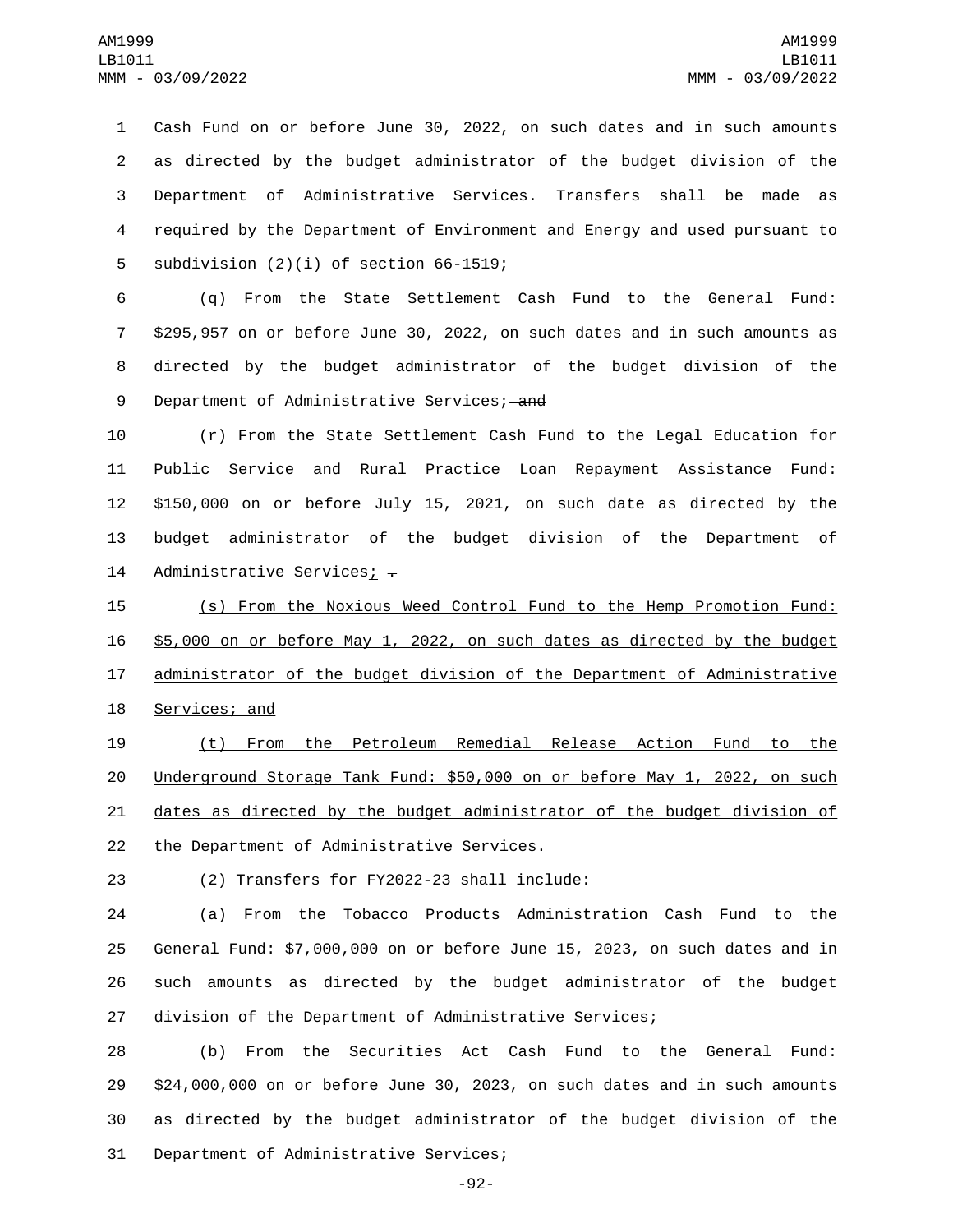(c) From the Health and Human Services Cash Fund to the University of Nebraska Eppley Institute for Research in Cancer and Allied Diseases 3 Cash Fund: \$500,000, pursuant to section 81-638;

 (d) From the Department of Insurance Cash Fund to the General Fund: \$4,000,000 on or before September 30, 2022, and \$4,000,000 on or before March 31, 2023, on such dates as directed by the budget administrator of the budget division of the Department of Administrative Services;

 (e) From the Roads Operations Cash Fund to the Carrier Enforcement Cash Fund: \$10,005,718. Transfers shall be made in four equal quarterly amounts on or before July 15, October 15, January 15, and April 15;

 (f) From the State Building Revolving Fund to the Capitol Security Revolving Fund: \$1,040,894. Transfers shall be made in four equal quarterly amounts on or before July 15, October 15, January 15, and April 15. Transfers shall be made to pay non-General-Fund costs associated with the operation of the state capitol security division of the Nebraska 16 State Patrol;

 (g) From the Highway Trust Fund to the Motor Fuel Tax Enforcement and Collection Cash Fund: \$1,443,670, less the unobligated balance in the Motor Fuel Tax Enforcement and Collection Cash Fund on June 30, 2022. Transfers shall be made in twelve equal monthly amounts;

 (h) From the Highway Trust Fund to the Motor Carrier Division Cash Fund: Up to a maximum of \$1,400,000. Transfers shall be made as required by the Department of Motor Vehicles to operate the Division of Motor 24 Carrier Services;

 (i) From the Civic and Community Center Financing Fund to the Department of Revenue Enforcement Fund: \$43,900 on July 1, 2022, or as soon thereafter as administratively possible, as provided for in sections 28 13-2704 and 77-5601;

 (j) From the Highway Trust Fund to the License Plate Cash Fund: Up to a maximum of \$6,104,222 \$5,450,000. Transfers shall be made as required by the Department of Motor Vehicles to meet the expenditures of

-93-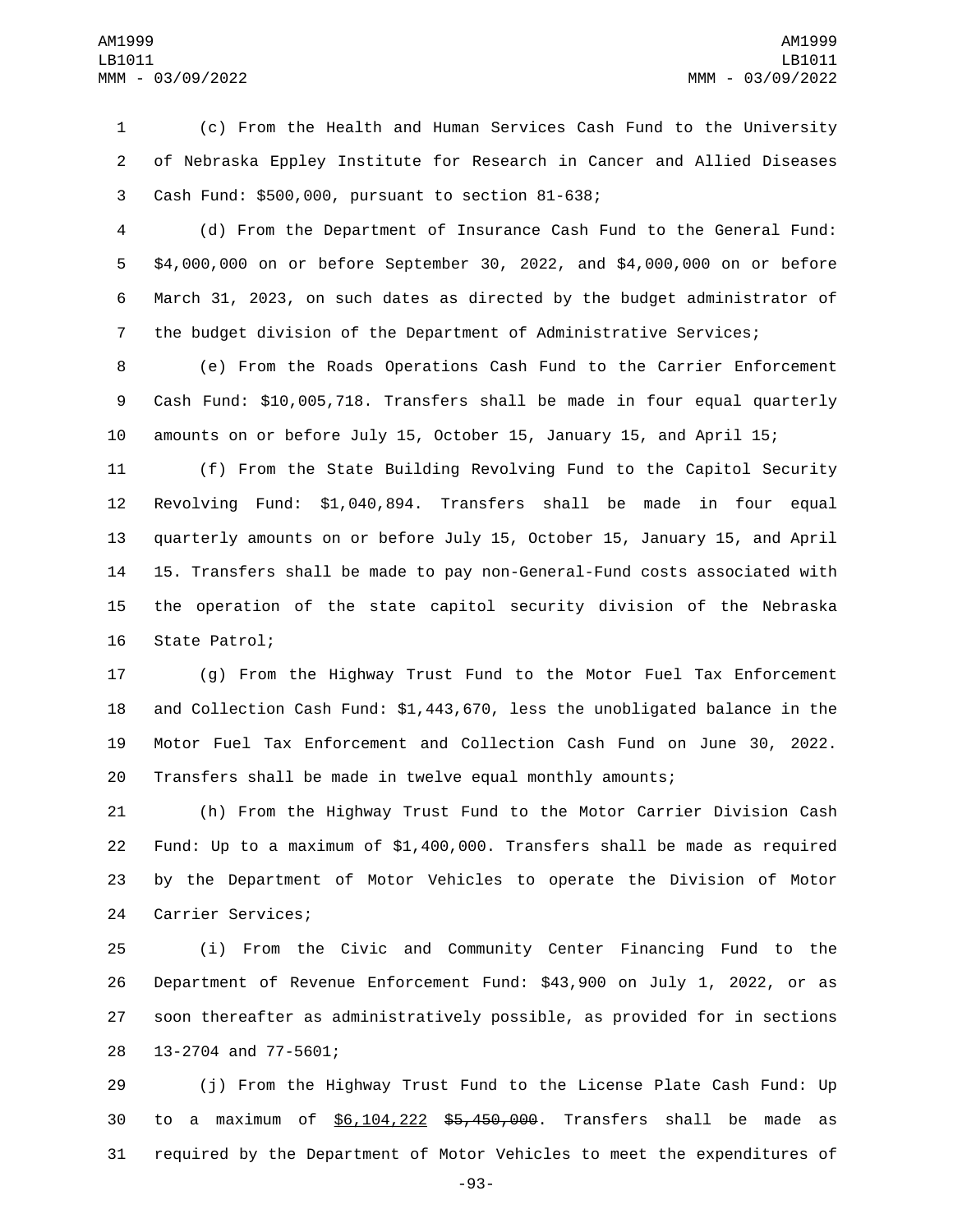plate and sticker production;1

 (k) From the Flexible Spending Trust Fund to the Health and Life Benefit Administration Cash Fund: \$140,000, except that if the total available unobligated balance of forfeitures in the Flexible Spending Trust Fund as of June 30, 2022, is less than \$140,000, then the State Treasurer shall transfer the difference, not to exceed \$140,000, from the State Employees Insurance Fund. Transfers shall be made to pay the costs associated with the administration of the Flexible Spending Account 9 program;

 (l) From the State Employees Insurance Fund to the Health and Life 11 Benefit Administration Cash Fund: \$1,013,380 \$1,009,032;

 (m) From the Severance Tax Fund to the Municipal Rate Negotiations Revolving Loan Fund: \$10,000, pursuant to section 57-705;

 (n) From the Severance Tax Fund to the State Energy Cash Fund: \$300,000, pursuant to section 57-705. Transfers shall be made in twelve 16 equal monthly amounts;

 (o) From the Nebraska Training and Support Cash Fund to the Sector Partnership Program Fund: \$300,000 on or before July 15, 2022, on such date as directed by the budget administrator of the budget division of 20 the Department of Administrative Services;

 (p) The State Treasurer shall transfer up to \$1,500,000 from the Petroleum Release Remedial Action Cash Fund to the Superfund Cost Share Cash Fund on or before June 30, 2023, on such dates and in such amounts as directed by the budget administrator of the budget division of the Department of Administrative Services. Transfers shall be made as required by the Department of Environment and Energy and used pursuant to 27 subdivision  $(2)(i)$  of section 66-1519;

 (q) From the State Settlement Cash Fund to the General Fund: \$295,957 on or before June 30, 2023, on such dates and in such amounts as directed by the budget administrator of the budget division of the 31 Department of Administrative Services; and

-94-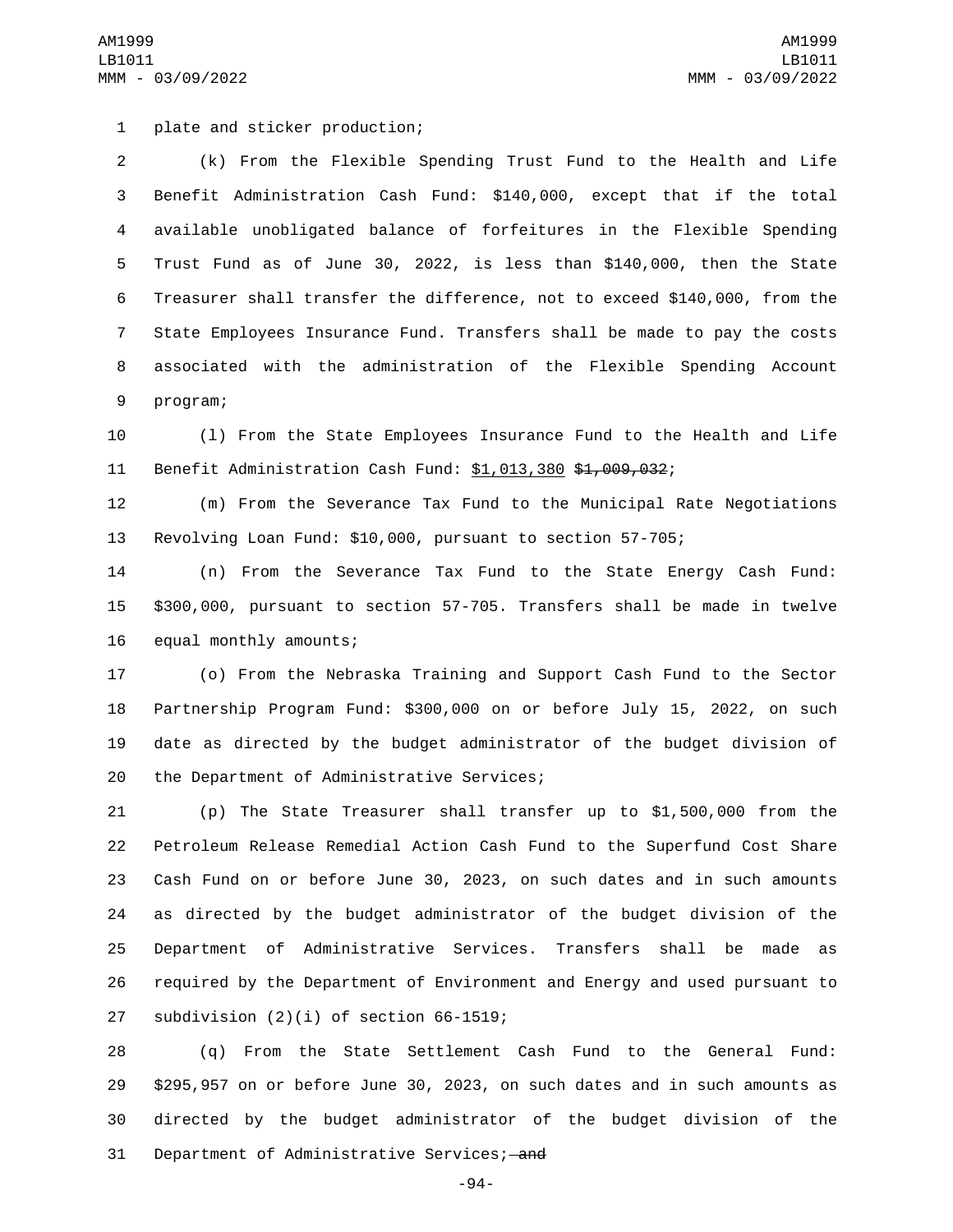| $\mathbf{1}$   | (r) From the State Settlement Cash Fund to the Legal Education for        |           |           |       |               |
|----------------|---------------------------------------------------------------------------|-----------|-----------|-------|---------------|
| $\overline{2}$ | Public Service and Rural Practice Loan Repayment Assistance Fund:         |           |           |       |               |
| 3              | \$150,000 on or before July 15, 2022, on such date as directed by the     |           |           |       |               |
| 4              | budget administrator of the budget division of the Department of          |           |           |       |               |
| 5              | Administrative Services; -                                                |           |           |       |               |
| 6              | (s) From the Noxious Weed Control Fund to the Hemp Promotion Fund:        |           |           |       |               |
| $\overline{7}$ | \$5,000 on or before September 15, 2022, on such dates as directed by the |           |           |       |               |
| 8              | budget administrator of the budget division of the Department of          |           |           |       |               |
| 9              | Administrative Services;                                                  |           |           |       |               |
| 10             | (t) From the Petroleum Remedial Release Action Fund to the                |           |           |       |               |
| 11             | Underground Storage Tank Fund: \$50,000 on or before September 15, 2022,  |           |           |       |               |
| 12             | on such dates as directed by the budget administrator of the budget       |           |           |       |               |
| 13             | division of the Department of Administrative Services; and                |           |           |       |               |
| 14             | (u) From the Affordable Housing Trust Fund to the Lead-Based Paint        |           |           |       |               |
| 15             | Hazard Control Cash Fund: \$250,000 on or before July 15, 2022, on such   |           |           |       |               |
| 16             | dates as directed by the budget administrator of the budget division of   |           |           |       |               |
| 17             | the Department of Administrative Services.                                |           |           |       |               |
| 18             | Sec. 209. Laws 2021, LB383, section 9, is amended to read:                |           |           |       |               |
| 19             | Sec. 9. AGENCY NO. 31 - MILITARY DEPARTMENT                               |           |           |       |               |
| 20             | Program No. 913 - 1776 Readiness Center Remodel                           |           |           |       |               |
| 21             |                                                                           | FY2021-22 | FY2022-23 |       | <b>FUTURE</b> |
| 22             | NEBRASKA CAPITAL                                                          |           |           |       |               |
| 23             | <b>CONSTRUCTION FUND</b>                                                  | 500,000   | 201,800   |       | $-0-$         |
| 24             | FEDERAL FUND est.                                                         | 500,000   | 201,800   |       | $-0-$         |
| 25             | PROGRAM TOTAL                                                             | 1,000,000 | 403,600   |       | $-0-$         |
| 26             | NEBRASKA CAPITAL                                                          |           |           |       |               |
| 27             | CONSTRUCTION FUND                                                         | 500,000   |           | -0-   | -0-           |
| 28             | FEDERAL FUND est.                                                         | 500,000   |           | $-9-$ | $-9-$         |
| 29             | PROGRAM TOTAL                                                             | 1,000,000 |           | $-9-$ | $-9-$         |
|                |                                                                           |           |           |       |               |

30 The Military Department is hereby authorized to proceed with the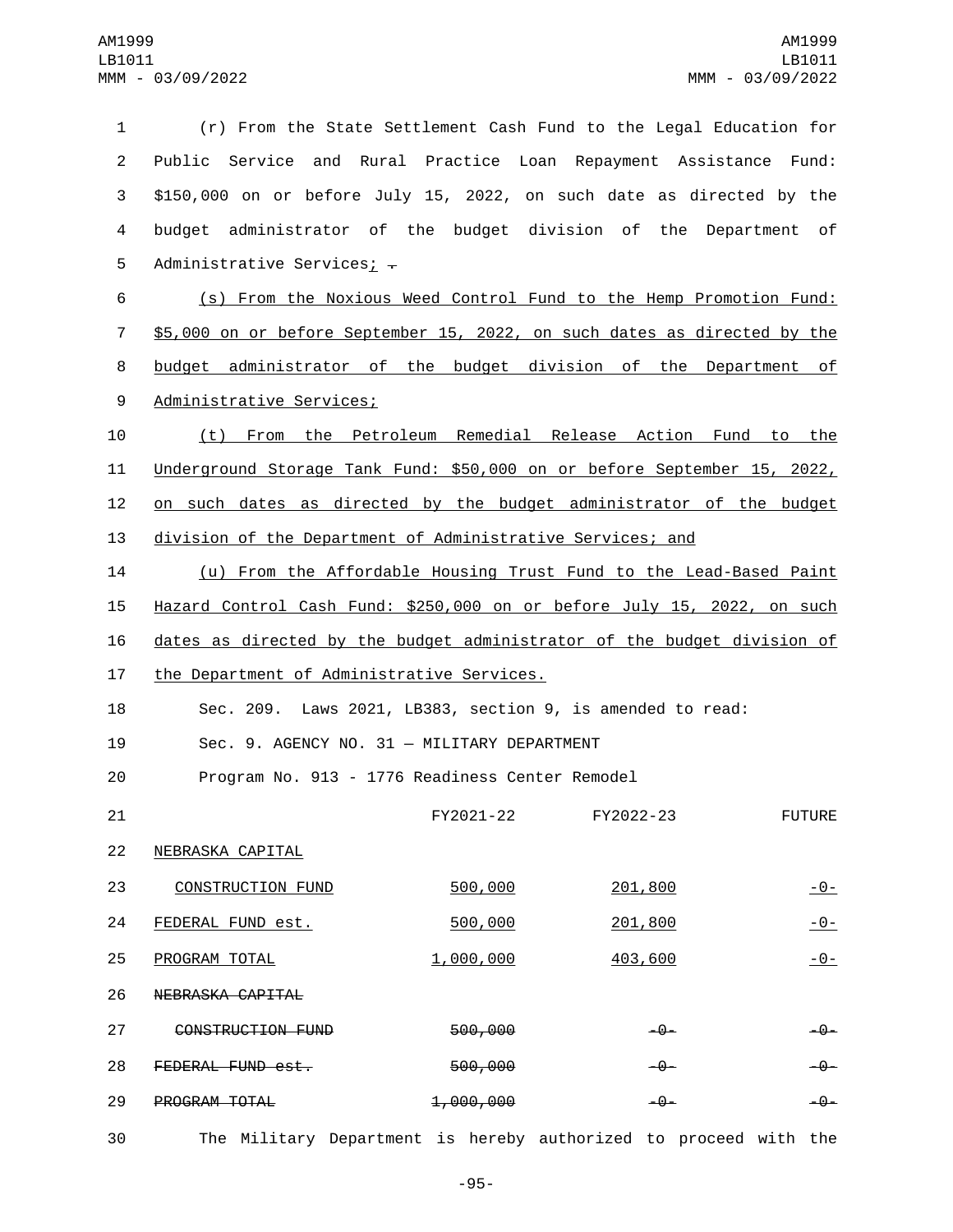| 1              | design, planning, and construction related to remodeling the facility and |                  |                  |               |
|----------------|---------------------------------------------------------------------------|------------------|------------------|---------------|
| $\overline{2}$ | consolidating or replacing or both the HVAC systems at the 1776 Readiness |                  |                  |               |
| 3              | Center in Lincoln, Nebraska.                                              |                  |                  |               |
| 4              | Sec. 210. Laws 2021, LB383, section 10, is amended to read:               |                  |                  |               |
| 5              | Sec. 10. AGENCY NO. 31 - MILITARY DEPARTMENT                              |                  |                  |               |
| 6              | Program No. 927 - Federal-State Match Construction Projects               |                  |                  |               |
| $\overline{7}$ |                                                                           | FY2021-22        | FY2022-23        | <b>FUTURE</b> |
| 8              | <b>GENERAL FUND</b>                                                       | 891,000          | $-0-$            | <u>- 0 - </u> |
| 9              | NEBRASKA CAPITAL                                                          |                  |                  |               |
| 10             | <b>CONSTRUCTION FUND</b>                                                  | $-0-$            | 534,950          | $-0-$         |
| 11             | FEDERAL FUND est.                                                         | <u>1,697,000</u> | <u>1,418,850</u> | $-0-$         |
| 12             | PROGRAM TOTAL                                                             | 2,588,000        | 1,953,800        | $-0-$         |
| 13             | GENERAL FUND                                                              | 891,000          | $-9-$            | $-9-$         |
| 14             | FEDERAL FUND est.                                                         | 1,697,000        | $-9-$            | -0-           |
| 15             | PROGRAM TOTAL                                                             | 2,588,000        | $-9-$            | -0-           |

16 The Military Department is hereby authorized to engage in various 17 military master capital project agreements with the National Guard 18 Bureau, including renovation and remodeling of the York vehicle storage 19 facility, in order to convert the space into National Guard Readiness 20 Center space, and expanding the Columbus readiness center facility to add 21 storage space and to pave the parking lot, interior remodeling and 22 bathroom repair at the Penterman readiness center, replacing perimeter 23 fencing at Lincoln, East Campus, and North Omaha readiness centers, 24 replacing the statewide building management system connectivity 25 controller at the joint forces headquarters, and installing a whole-26 facility backup generator system at the Penterman readiness center.

27 Sec. 211. Laws 2021, LB383, section 22, is amended to read: 28 Sec. 22. AGENCY NO. 46 — DEPARTMENT OF CORRECTIONAL SERVICES 29 Program No. 913 - Security System Upgrades

30 FY2021-22 FY2022-23 FUTURE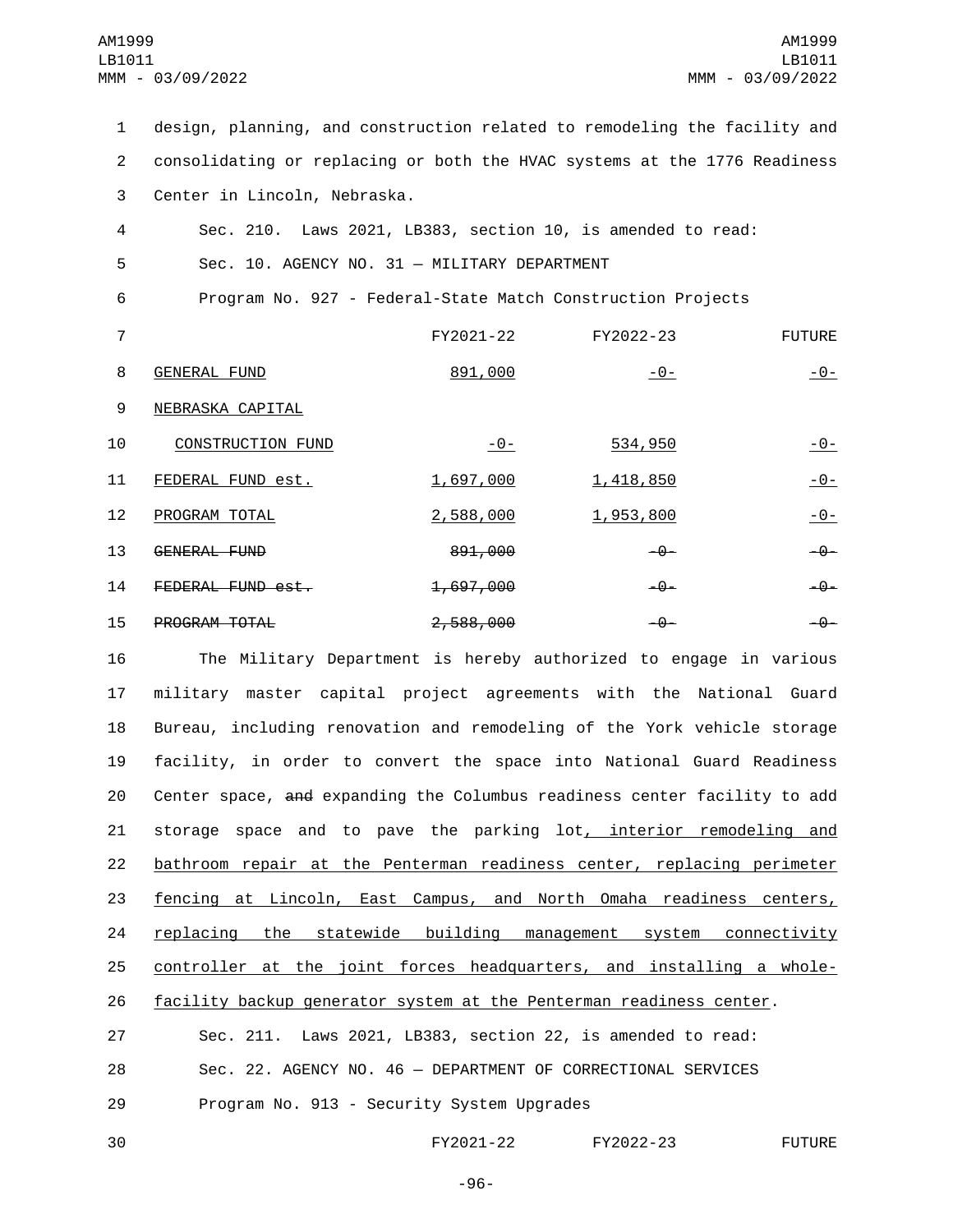1 GENERAL FUND 1,250,000 -0- -0-2 NEBRASKA CAPITAL 3 CONSTRUCTION FUND  $-0$ - 1,250,000  $-0$ 4 PROGRAM TOTAL 1,250,000 1,250,000 1,250,000 5 GENERAL FUND 1,250,000 1,250,000 -0-6 PROGRAM TOTAL 1,250,000 1,250,000 -0-AM1999 LB1011 MMM - 03/09/2022 AM1999 LB1011 MMM - 03/09/2022

 The Department of Correctional Services is hereby authorized to upgrade security system components at various Department of Correctional Services facilities statewide, including, but not limited to: Replacement of door controls and perimeter detection systems, upgrade of existing video equipment, and upgrade and replacement of security camera systems.

12 Sec. 212. Laws 2021, LB383, section 23, is amended to read:

13 Sec. 23. AGENCY NO. 46 — DEPARTMENT OF CORRECTIONAL SERVICES

14 Program No. 914 - Infrastructure and Maintenance

| 15 |                     | FY2021-22            | FY2022-23 | <b>FUTURE</b>  |
|----|---------------------|----------------------|-----------|----------------|
| 16 | <b>GENERAL FUND</b> | 2,000,000            | $-0-$     | -0-            |
| 17 | NEBRASKA CAPITAL    |                      |           |                |
| 18 | CONSTRUCTION FUND   | $-0-$                | 2,000,000 | <u> - 0 - </u> |
| 19 | GENERAL FUND        | <del>2,000,000</del> | 2,000,000 | -0-            |
| 20 | PROGRAM TOTAL       | 2,000,000            | 2,000,000 | -0-            |

 The Department of Correctional Services is hereby authorized to undertake various high priority infrastructure and maintenance projects related to facility roofing, electrical, boiler/chiller/HVAC, fire and life safety, and other needs, which projects the Task Force for Building 25 Renewal is unable to fully address.

26 Sec. 213. Laws 2021, LB383, section 24, is amended to read: 27 Sec. 24. AGENCY NO. 46 — DEPARTMENT OF CORRECTIONAL SERVICES 28 Program No. 928 - Reception and Treatment Center

29 FY2021-22 FY2022-23 FUTURE

30 NEBRASKA CAPITAL

-97-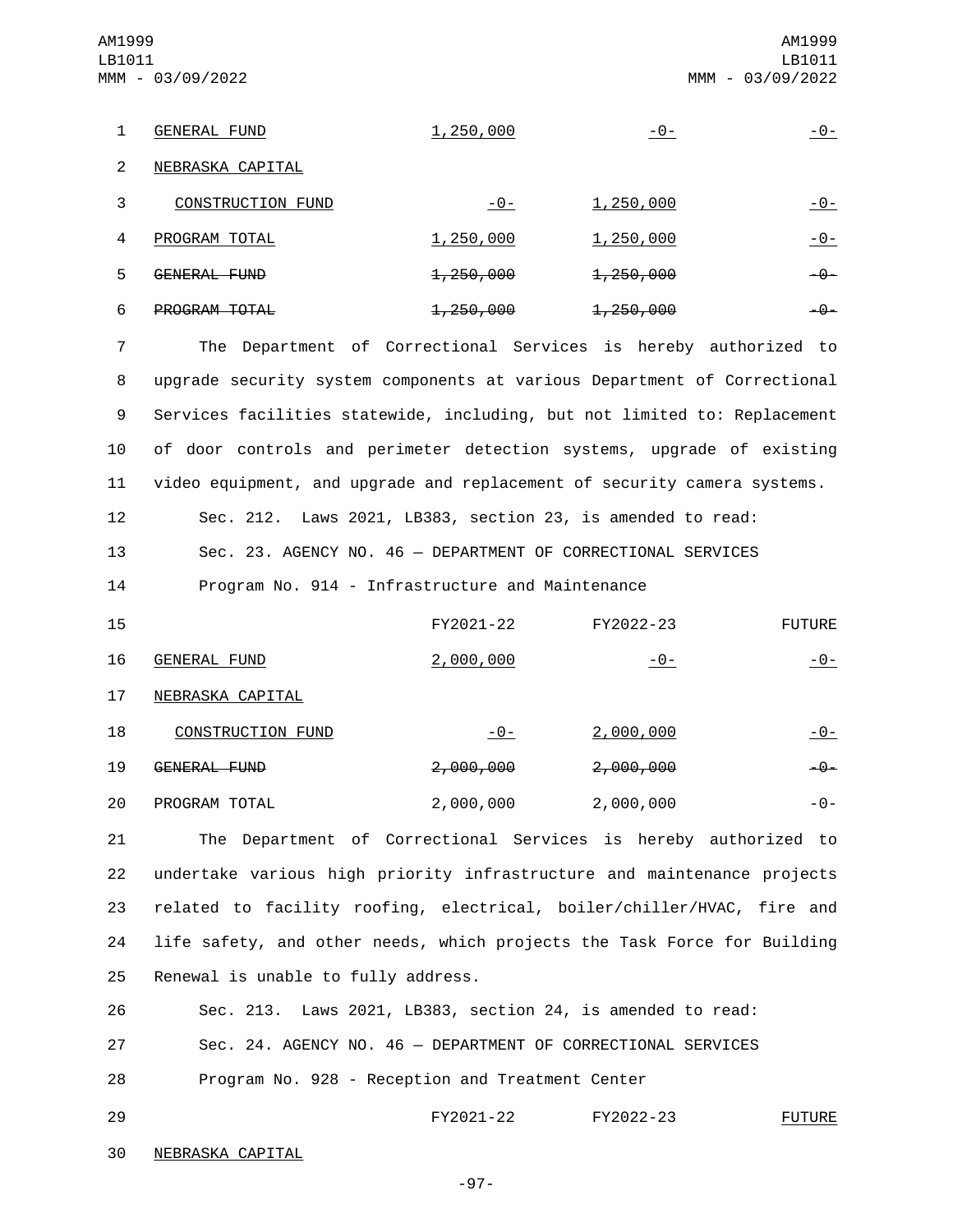AM1999 LB1011 MMM - 03/09/2022

|   | CONSTRUCTION FUND | <u>18,000,000</u>     | <u>4,000,000</u> | <u> - 0 - </u> |
|---|-------------------|-----------------------|------------------|----------------|
| 2 | PROGRAM TOTAL     | <u>18,000,000</u>     | <u>4,000,000</u> | -0-            |
| 3 | NEBRASKA CAPITAL  |                       |                  |                |
| 4 | CONSTRUCTION FUND | <del>18,000,000</del> | $-\theta$ –      |                |

| 5 | <del>PROGRAM TOTAL</del> | <del>18,000,000</del> | $-0$ |
|---|--------------------------|-----------------------|------|

 The Department of Correctional Services is hereby authorized to proceed with the design, planning, and construction of three specialty units, to be used for additional mental health and geriatric patients or other individuals with special needs, that would add at least an additional ninety-six-bed capacity at the reception and treatment center.

11 Sec. 214. Laws 2021, LB383, section 37, is amended to read:

12 Sec. 37. AGENCY NO. 65 — DEPARTMENT OF ADMINISTRATIVE SERVICES

13 Program No. 922 - Capitol Heating, Ventilating, and Air Conditioning 14 Systems Replacement

| 15 |                   | FY2021-22         | FY2022-23     | <b>FUTURE</b>           |
|----|-------------------|-------------------|---------------|-------------------------|
| 16 | GENERAL FUND      | <u>13,000,000</u> | <u>- 0 - </u> | 38, 982, 393            |
| 17 | NEBRASKA CAPITAL  |                   |               |                         |
| 18 | CONSTRUCTION FUND | $-0-$             | 11,000,000    | <u> - 0 - </u>          |
| 19 | PROGRAM TOTAL     | <u>13,000,000</u> | 11,000,000    | 38, 982, 393            |
| 20 | GENERAL FUND      | 13,000,000        | 11,000,000    | <del>13, 694, 386</del> |
| 21 | PROGRAM TOTAL     | 13,000,000        | 11,000,000    | <del>13, 694, 386</del> |

 The Legislature hereby acknowledges and reaffirms the directive made by Laws 2014, LB905, which authorizes the Office of the Nebraska Capitol Commission to continue planning for and undertake replacement of the existing heating, ventilating, and air conditioning systems serving the Nebraska State Capitol as well as associated infrastructure, fire protection, life safety, and architectural improvements identified in the Nebraska State Capitol HVAC Master Plan Amendment, dated September 20, 2013. The Legislature hereby acknowledges and reaffirms its intent to appropriate future amounts from the General Fund for completion of the

-98-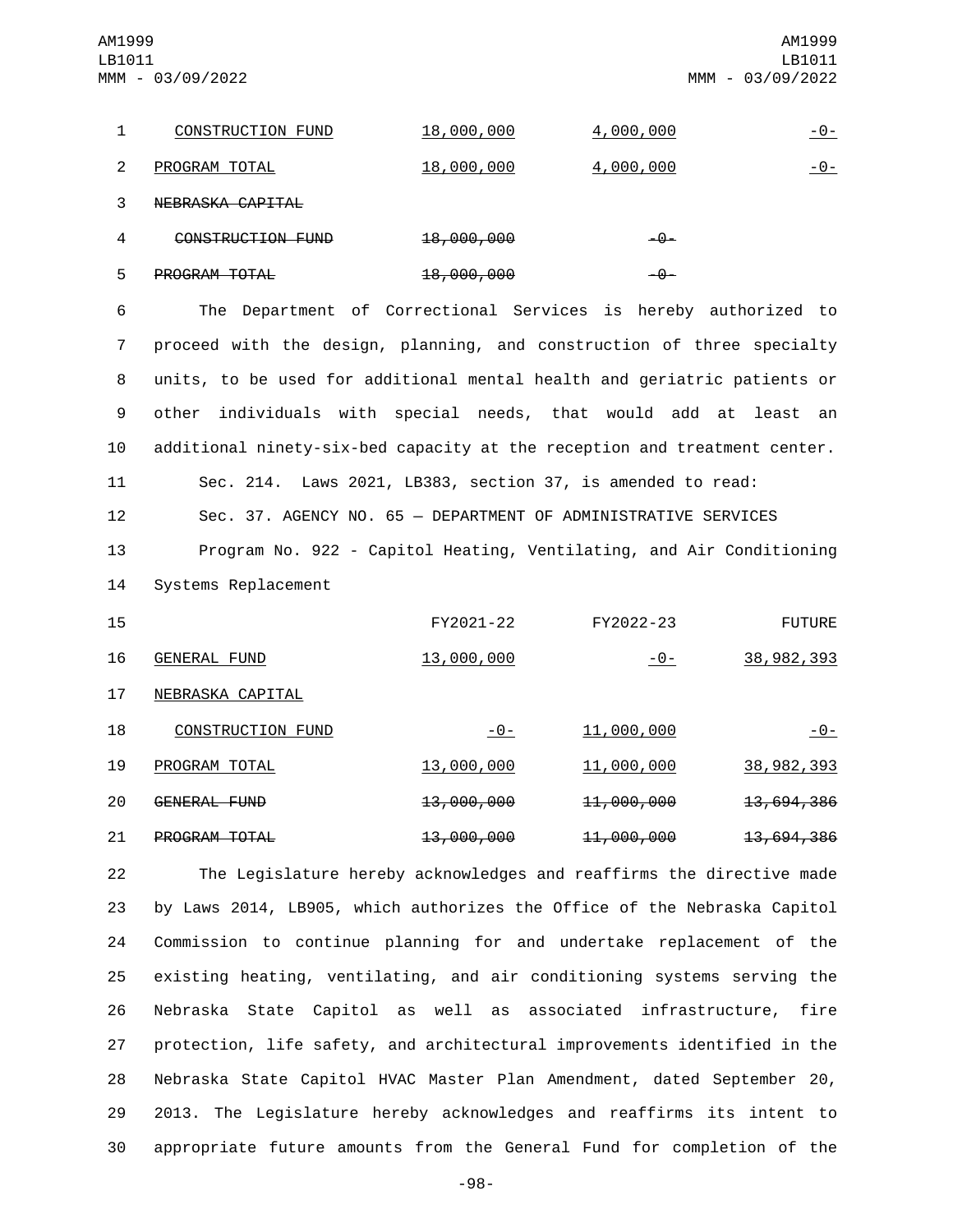1 project as follows: \$17,463,952 \$6,110,896 for FY2023-24; and \$15,407,545 \$7,583,490 for FY2024-25. The total project cost, including the appropriation in Program number 685 for the Capitol Heating, Ventilating, and Air Conditioning Systems Replacement project manager, shall not 5 exceed \$131,296,113 \$106,008,106.

 It is the intent of the Legislature that the Nebraska Capital Commission consider thermal pane glass, or a similar product, when replacing glass in the windows of the Nebraska State Capitol.

Sec. 215. LIMITATION ON SALARIES, WAGES, AND PER DIEMS.

 (1) For purposes of this act, (a) SALARY LIMIT shall mean total expenditures for permanent and temporary salaries and per diems and (b) 12 total expenditures for permanent and temporary salaries and per diems shall mean all remuneration paid to employees treated as taxable compensation by the Internal Revenue Service or subject to social security coverage, specifically including payments accounted for as vacation, holidays, sick leave, military leave, funeral leave, maternity leave, administrative leave, compensatory time, deferred compensation, or any other similar form, and amounts withheld pursuant to law, but excluding state contributions for social security, retirement, and 20 employee insurance plans.

 (2) Total expenditures for permanent and temporary salaries and per diems shall be limited to the amount shown except when federal funds in excess of the amount shown are available and approved by the Governor. 24 Expenditures for permanent and temporary salaries and per diems from such grants shall be in addition to the limitation on permanent and temporary salaries and per diems otherwise shown in this act. No agency shall 27 request any state funds for continuation or replacement of any such personnel or activities in future budget requests. To the extent feasible, requests for increases in the limitation on permanent and temporary salaries and per diems shall be addressed to the Appropriations Committee of the Legislature when the Legislature is in session.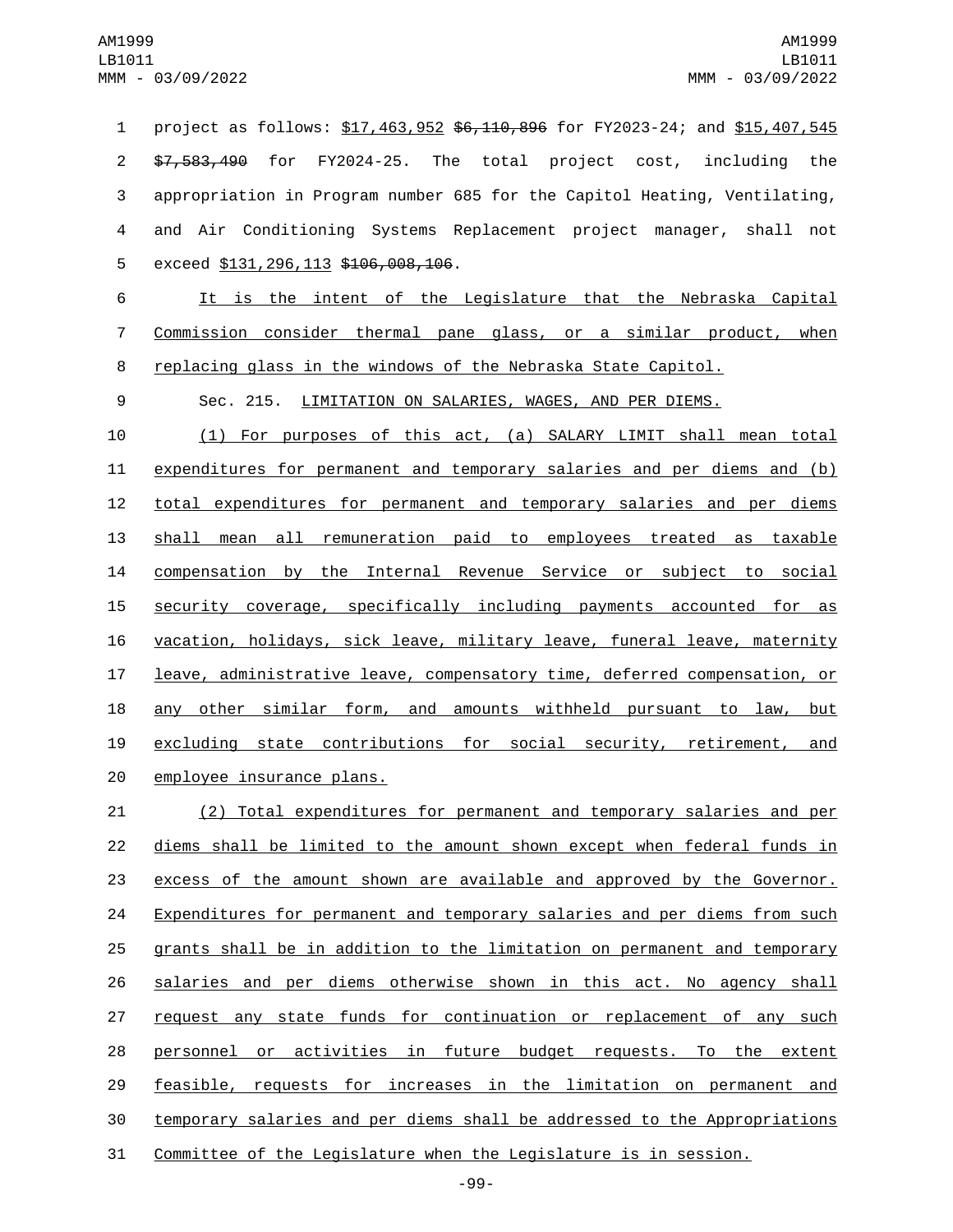| 1              | (3) Expenditures for permanent and temporary salaries resulting from           |
|----------------|--------------------------------------------------------------------------------|
| $\overline{c}$ | awards made to employees under sections 81-1346 to 81-1354 shall be in         |
| 3              | addition to the limitations on permanent and temporary salaries and per        |
| 4              | diems otherwise shown in this act.                                             |
| 5              | (4) The limitation on expenditures for permanent and temporary                 |
| 6              | salaries and per diems for FY2022-23 as enumerated in this act shall be        |
| $\overline{7}$ | the basis for continuation funding for each fiscal year of the succeeding      |
| 8              | biennium.                                                                      |
| 9              | The limitation on expenditures for permanent and temporary<br>(5)              |
| 10             | salaries and per diems for FY2022-23 shall be increased by certified           |
| 11             | encumbrance amounts from FY2021-22 for permanent and temporary salaries        |
| 12             | and per diems. The limitation on expenditures for permanent and temporary      |
| 13             | salaries and per diems for FY2022-23 shall be increased by certified           |
| 14             | encumbrance amounts from FY2021-22 for permanent and temporary salaries        |
| 15             | and per diems. Encumbered amounts shall be calculated in accordance with       |
| 16             | section 81-138.01.                                                             |
| 17             | (6) The limitation on expenditures for permanent and temporary                 |
| 18             | salaries and per diems shall only apply to remuneration paid to state          |
| 19             | employees or per diem payments made to members of state boards or              |
| 20             | commissions.                                                                   |
| 21             | <u>(7) The budget administrator of the budget division of the </u>             |
| 22             | Department of Administrative Services may administratively increase the        |
| 23             | <u>limitation on expenditures for permanent and temporary salaries and per</u> |
| 24             | diems upon receipt of a request for such increase from the director of a       |
| 25             | state agency certifying the actual amount of the payment to a former           |
| 26             | employee of such agency, or his or her beneficiary upon the death of the       |
| 27             | employee, of accumulated vacation and sick leave pursuant to section           |
| 28             | 81-1325 and the rules and regulations of the State Personnel System            |
| 29             | governing such payments.                                                       |
| 30             | Sec. 216. Original Laws 2021, LB380, sections 24, 48, 81, 89, 95,              |

96, 98, 103, 104, 110, 111, 116, 120, 136, 156, 158, 198, 217, 246, 261,

-100-